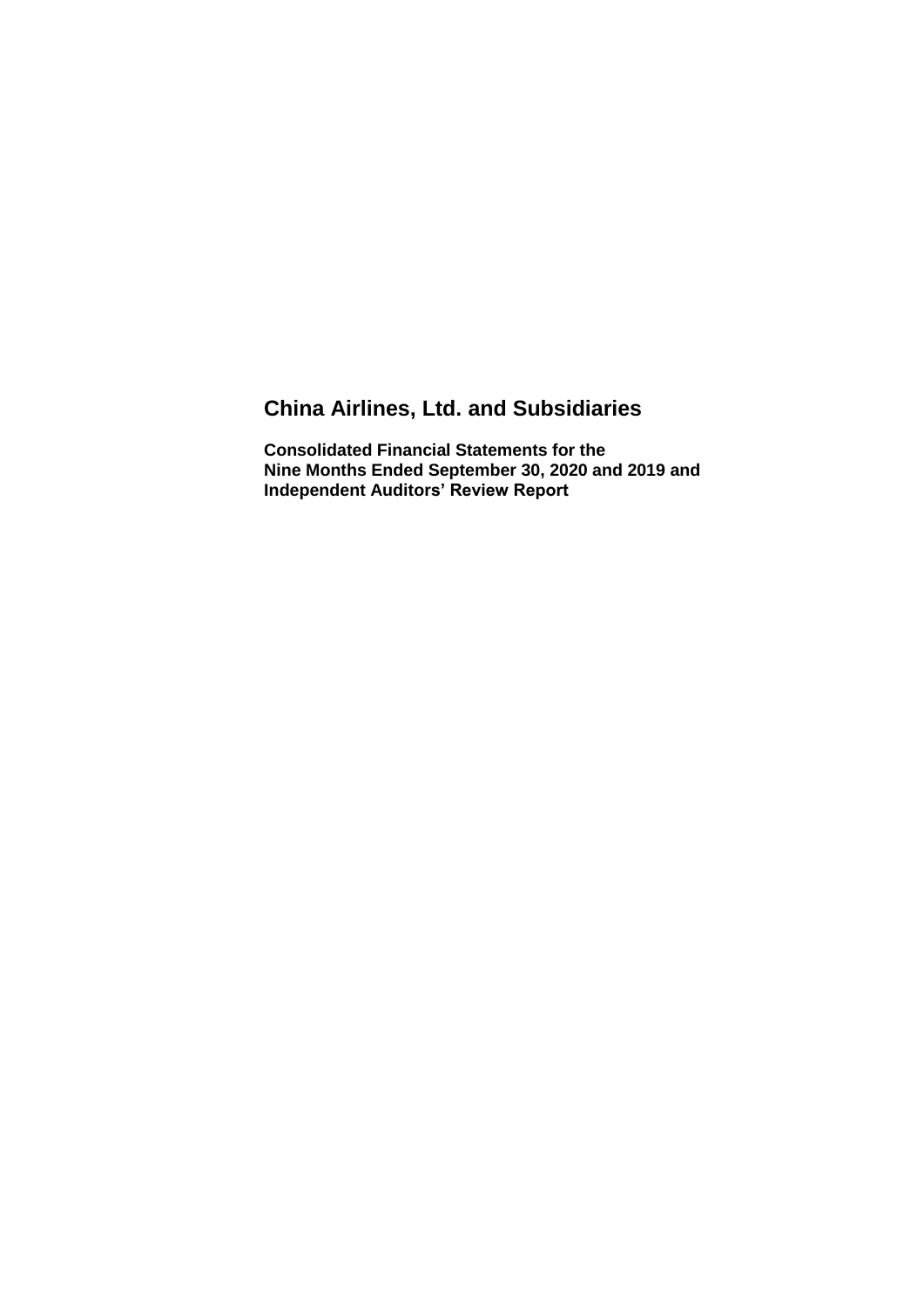### **INDEPENDENT AUDITORS' REVIEW REPORT**

The Board of Directors and the Shareholders China Airlines, Ltd.

#### **Introduction**

We have reviewed the accompanying consolidated balance sheets of China Airlines, Ltd. and its subsidiaries (the "Group") as of September 30, 2020 and 2019, the related consolidated statements of comprehensive income for the three months ended September 30, 2020 and 2019 and for the nine months ended September 30, 2020 and 2019, the consolidated statements of changes in equity and cash flows for the nine month then ended, and the related notes to the consolidated financial statements, including a summary of significant accounting policies (collectively referred to as the "consolidated financial statements"). Management is responsible for the preparation and fair presentation of the consolidated financial statements in accordance with the Regulations Governing the Preparation of Financial Reports by Securities Issuers and International Accounting Standard 34 "Interim Financial Reporting" endorsed and issued into effect by the Financial Supervisory Commission of the Republic of China. Our responsibility is to express a conclusion on the consolidated financial statements based on our reviews.

We did not review the financial statements of some subsidiaries included in the consolidated financial statements of the Group, but such statements were reviewed by other auditors. Our conclusion, insofar as it relates to the amounts included in the consolidated financial statements for these subsidiaries, is based solely on the report of other auditors. The total assets of these subsidiaries were NT\$11,025,331 thousand and NT\$13,644,652 thousand, which constituted 3.88% and 4.57% of the consolidated total assets as of September 30, 2020 and 2019, and the total revenue was NT\$175,653 thousand, NT\$2,501,275 thousand, NT\$1,813,945 thousand and NT\$7,406,331 thousand, which constituted 0.66%, 5.82%, 2.12% and 5.86% of the consolidated total revenues for the three months ended September 30, 2020 and 2019 and for the nine months ended September 30, 2020 and 2019.

#### **Scope of Review**

Except as explained in the following paragraph, we conducted our reviews in accordance with the Statement of Auditing Standard No. 65 "Review of Financial Information Performed by the Independent Auditor of the Entity". A review of consolidated financial statements consists of making inquiries, primarily of persons responsible for financial and accounting matters, and applying analytical and other review procedures. A review is substantially less in scope than an audit and consequently does not enable us to obtain assurance that we would become aware of all significant matters that might be identified in an audit. Accordingly, we do not express an audit opinion.

#### **Basis for Qualified Conclusion**

As disclosed in Notes 13 and 14 to the consolidated financial statements, the financial statements of some non-significant subsidiaries included in the consolidated financial statements referred to in the first paragraph and some investments accounted for using the equity method were not reviewed. As of September 30, 2020 and 2019, the combined total assets of these non-significant subsidiaries were NT\$21,447,628 thousand and NT\$22,460,780 thousand, respectively, representing 7.55% and 7.53%, respectively, of the consolidated total assets, and combined total liabilities of these non-significant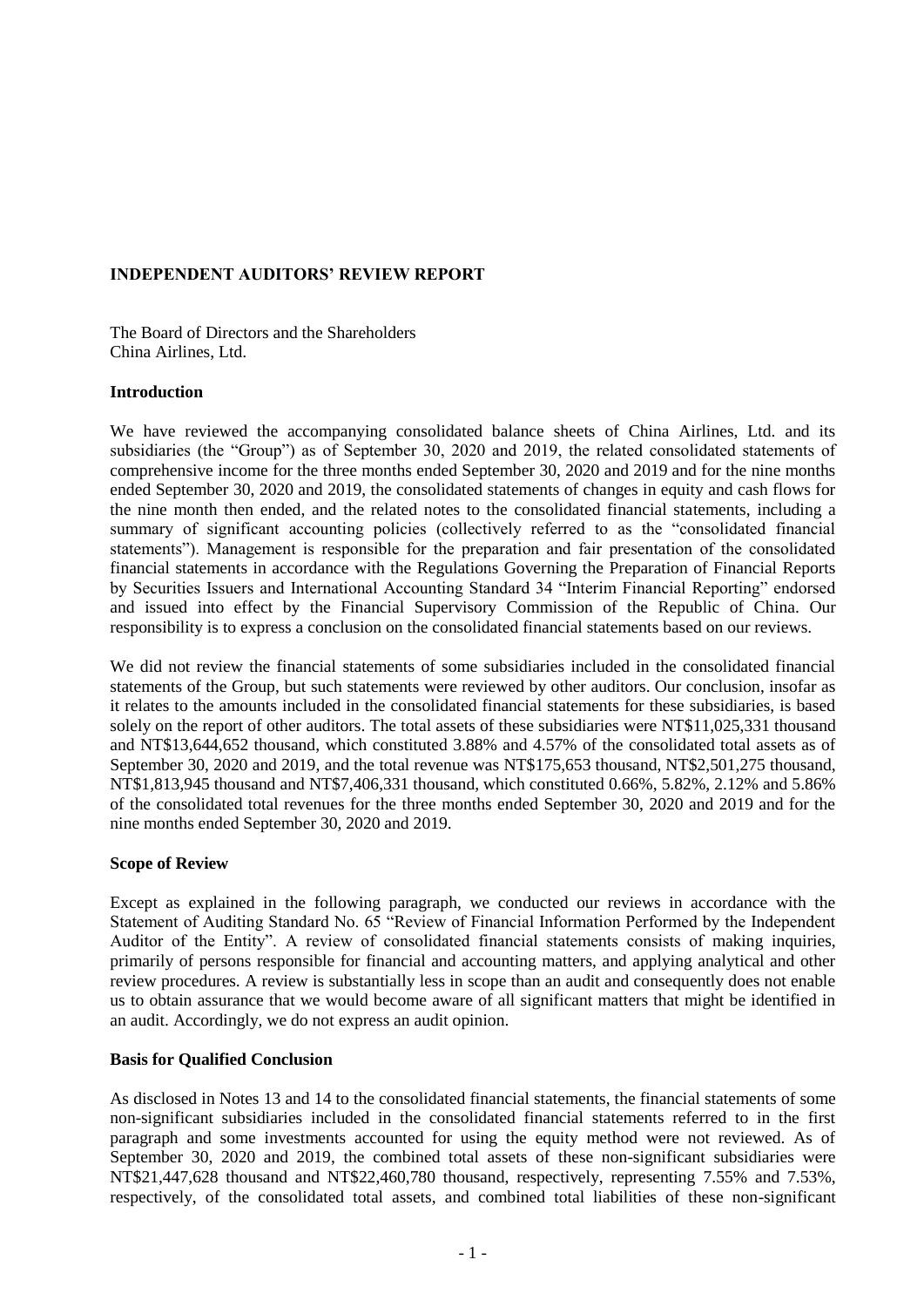subsidiaries were NT\$11,453,273 thousand and NT\$11,665,344 thousand, respectively, representing 5.07% and 4.89%, respectively, of the consolidated total liabilities; for the three months ended September 30, 2020 and 2019 and for the nine months ended September 30, 2020 and 2019, the amounts of the combined comprehensive income of these non-significant subsidiaries were NT\$(126,107) thousand, NT\$297,334 thousand, NT\$(481,583) thousand and NT\$855,151 thousand, respectively, representing 37.52%, 59.93%, 28.41% and (412.73%), respectively, of the consolidated total comprehensive income. As of September 30, 2020 and 2019, the aforementioned investments accounted for using the equity method were NT\$2,009,318 thousand and NT\$2,186,140 thousand, respectively; and for the three months ended and for the nine months ended September 30, 2020 and 2019, the amounts of the Group's share of the profit of such investments accounted for using the equity method were NT\$(57,013) thousand, NT\$77,114 thousand, NT\$(176,235) thousand and NT\$234,913 thousand, respectively.

#### **Qualified Conclusion**

Based on our reviews, except for the adjustments, if any, as might have been determined to be necessary had the financial statements of the non-significant subsidiaries and investments accounted for by using the equity method as described in the preceding paragraph been reviewed, nothing has come to our attention that caused us to believe that the accompanying consolidated financial statements do not present fairly, in all material respects, the consolidated financial position of the Group as of September 30, 2020 and 2019, its consolidated financial performance for the three months ended September 30, 2020 and 2019 and for the nine-month periods ended September 30, 2020 and 2019, and its consolidated cash flows for the nine months then ended in accordance with the Regulations Governing the Preparation of Financial Reports by Securities Issuers and International Accounting Standard 34 "Interim Financial Reporting" endorsed and issued into effect by the Financial Supervisory Commission of the Republic of China.

The engagement partners on the reviews resulting in this independent auditors' review report are Huang, Jui Chan and Cheng, Shiuh Ran.

Deloitte & Touche Taipei, Taiwan Republic of China

November 5, 2020

#### *Notice to Readers*

*The accompanying consolidated financial statements are intended only to present the consolidated financial position, financial performance and cash flows in accordance with accounting principles and practices generally accepted in the Republic of China and not those of any other jurisdictions. The standards, procedures and practices to review such consolidated financial statements are those generally applied in the Republic of China.*

*For the convenience of readers, the independent auditors' review report and the accompanying consolidated financial statements have been translated into English from the original Chinese version prepared and used in the Republic of China. If there is any conflict between the English version and the original Chinese version or any difference in the interpretation of the two versions, the Chinese-language independent auditors' review report and consolidated financial statements shall prevail.*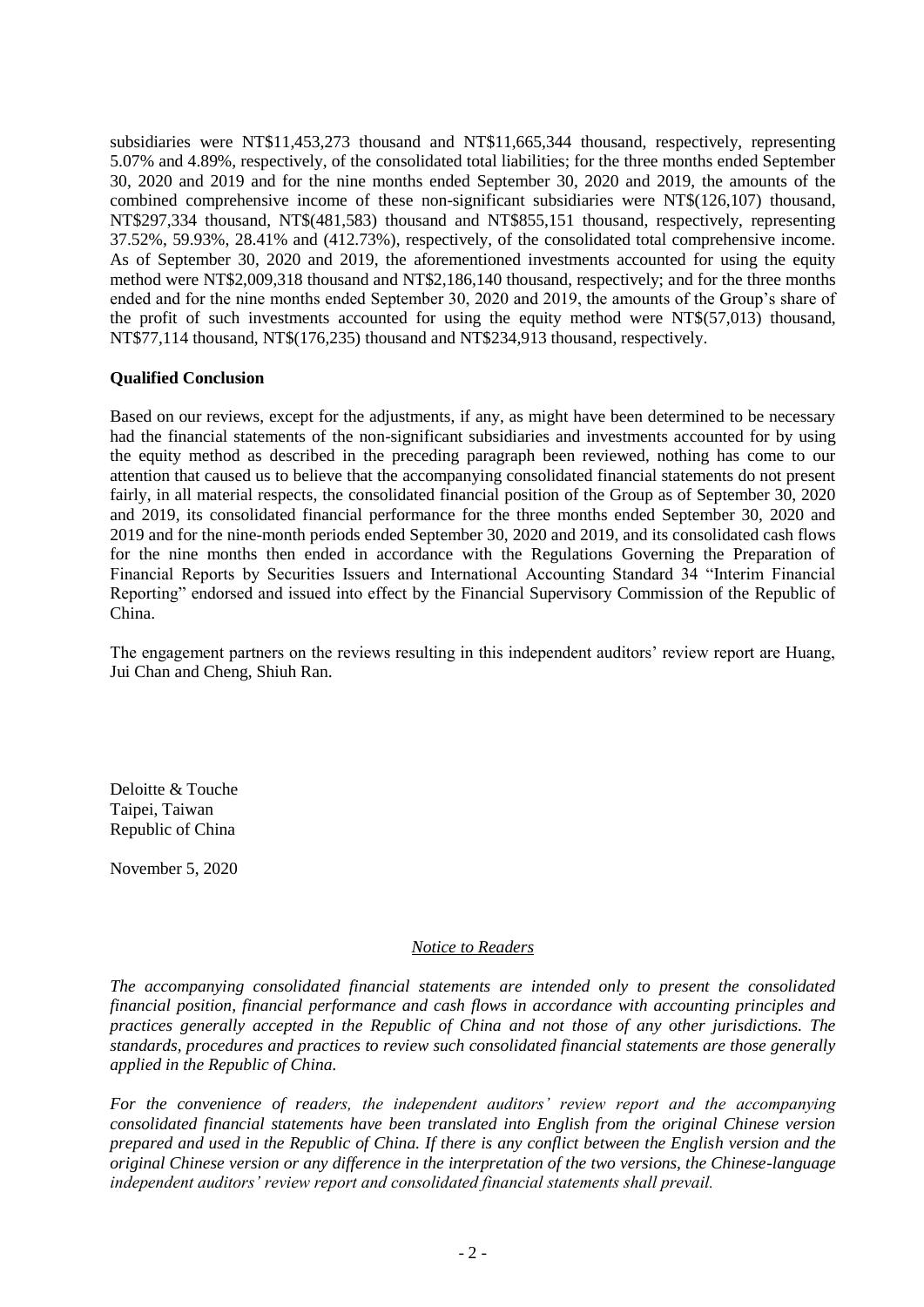#### **CONSOLIDATED BALANCE SHEETS**

**(In Thousands of New Taiwan Dollars)**

|                                                                                                                                                                             | <b>September 30, 2020</b> |                                    | <b>December 31, 2019</b> |                                  | <b>September 30, 2019</b>   |                                           |  |
|-----------------------------------------------------------------------------------------------------------------------------------------------------------------------------|---------------------------|------------------------------------|--------------------------|----------------------------------|-----------------------------|-------------------------------------------|--|
| <b>ASSETS</b>                                                                                                                                                               | (Reviewed)<br>Amount      | $\mathbf{0}_{\mathbf{0}}^{\prime}$ | (Audited)<br>Amount      | $\boldsymbol{\mathsf{0}/_{\!0}}$ | (Reviewed)<br><b>Amount</b> | $\frac{6}{6}$                             |  |
| <b>CURRENT ASSETS</b>                                                                                                                                                       |                           |                                    |                          |                                  |                             |                                           |  |
| Cash and cash equivalents (Notes 4, 6 and 32)                                                                                                                               | 26,638,850<br>\$          | 10                                 | \$<br>28,459,528         | 10                               | \$<br>28,831,065            | 10                                        |  |
| Financial assets at fair value through profit or loss - current (Notes 4, 7 and 32)<br>Financial assets at amortized cost - current (Notes 4, 9 and 32)                     | 491,271<br>5,458,047      | $\sqrt{2}$                         | 512,192<br>2,355,095     | $\overline{\phantom{a}}$<br>1    | 374,123<br>1,079,048        |                                           |  |
| Financial assets for hedging - current (Notes 4, 6 and 32)                                                                                                                  | 9,505,860                 | 3                                  | 9,626                    |                                  | 12,360                      |                                           |  |
| Notes and accounts receivable, net (Notes 4, 5, 10 and 32)                                                                                                                  | 8,418,269                 | 3                                  | 8,520,834                | 3                                | 9,255,225                   | 3                                         |  |
| Notes and accounts receivable - related parties (Notes 32 and 33)                                                                                                           | 1,537                     |                                    | 10,348                   |                                  | 10,569                      |                                           |  |
| Other receivables (Note 32)                                                                                                                                                 | 640,205                   |                                    | 774,206                  | $\sim$                           | 1,366,847                   |                                           |  |
| Current tax assets (Notes 4 and 28)<br>Inventories, net (Notes 4 and 11)                                                                                                    | 66,991<br>8,048,111       | 3                                  | 54,689<br>8,470,113      | 3                                | 59,664<br>8,762,322         | 3                                         |  |
| Non-current assets held for sale (Notes 4, 5 and 12)                                                                                                                        | 79,143                    |                                    |                          |                                  |                             |                                           |  |
| Other assets - current (Note 18)                                                                                                                                            | 1,864,090                 | -1                                 | 2,655,711                | -1                               | 1,738,484                   | -1                                        |  |
| Total current assets                                                                                                                                                        | 61,212,374                | $-22$                              | 51,822,342               | 18                               | 51,489,707                  | $\frac{17}{2}$                            |  |
| NON-CURRENT ASSETS                                                                                                                                                          |                           |                                    |                          |                                  |                             |                                           |  |
| Financial assets at fair value through other comprehensive income - non-current (Notes 4, 8 and 32)<br>Financial assets at amortized cost - non-current (Notes 4, 9 and 32) | 122,512<br>388,270        | $\sim$                             | 209,221<br>105,586       |                                  | 126,069                     |                                           |  |
| Investments accounted for using the equity method (Notes 4 and 14)                                                                                                          | 2,009,318                 | -1                                 | 2,223,793                | -1                               | 2,186,140                   | -1                                        |  |
| Property, plant and equipment (Notes 4, 5, 15 and 34)                                                                                                                       | 134,897,356               | 47                                 | 145,886,971              | 50                               | 149,644,024                 | 50                                        |  |
| Right-of-use assets (Notes 4, 21 and 34)                                                                                                                                    | 62,866,981                | $22\,$                             | 71,033,617               | 24                               | 74,143,766                  | $25\,$                                    |  |
| Investment properties (Notes 4 and 16)                                                                                                                                      | 2,074,864                 | -1                                 | 2,075,068                | -1                               | 2,075,135                   | -1                                        |  |
| Other intangible assets (Notes 4 and 17)                                                                                                                                    | 1,088,194                 |                                    | 1,182,692                |                                  | 1,211,693                   |                                           |  |
| Deferred income tax asset (Notes 4, 5 and 28)<br>Other assets - non-current (Notes 18, 21, 32, 33 and 34)                                                                   | 5,678,175<br>13,686,945   | $\overline{c}$<br>$\overline{5}$   | 5,337,626<br>13,171,063  | $\sqrt{2}$<br>$\overline{4}$     | 5,211,294<br>12,346,491     | 2<br>$\overline{4}$                       |  |
|                                                                                                                                                                             |                           |                                    |                          |                                  |                             |                                           |  |
| Total non-current assets                                                                                                                                                    | 222,812,615               | $-78$                              | 241,225,637              | 82                               | 246,944,612                 | 83                                        |  |
| <b>TOTAL</b>                                                                                                                                                                | \$284,024,989             |                                    | \$293,047,979            | $\frac{100}{1}$                  | \$298,434,319               | $\underline{\underline{\hspace{1cm}}100}$ |  |
| <b>LIABILITIES AND EQUITY</b>                                                                                                                                               |                           |                                    |                          |                                  |                             |                                           |  |
| <b>CURRENT LIABILITIES</b>                                                                                                                                                  |                           |                                    |                          |                                  |                             |                                           |  |
| Short-term loans (Notes 19 and 32)                                                                                                                                          | 1,932,000<br>\$           | 1                                  | \$<br>380,000            |                                  | \$                          |                                           |  |
| Short-term bills payable (Note 19)                                                                                                                                          | 8,468,278                 | 3                                  |                          |                                  | 10,000                      |                                           |  |
| Financial liabilities at fair value through profit or loss - current (Notes 4, 7 and 32)                                                                                    |                           |                                    | 11,749                   |                                  | 2,115                       |                                           |  |
| Financial liabilities for hedging - current (Notes 4, 21 and 32)                                                                                                            | 8,516,507                 | 3                                  | 8,618,506                | 3                                | 8,883,631                   | 3                                         |  |
| Notes and accounts payable (Note 32)                                                                                                                                        | 2,072,167                 |                                    | 1,495,606                |                                  | 1,675,597                   | $\mathbf{1}$                              |  |
| Notes and accounts payable - related parties (Notes 32 and 33)                                                                                                              | 109,953                   |                                    | 542,015                  |                                  | 550,376                     |                                           |  |
| Other payables (Notes 22 and 32)<br>Current tax liabilities (Notes 4 and 28)                                                                                                | 8,480,982<br>178,279      | 3                                  | 13,187,972<br>374,178    | 5                                | 13,257,560<br>336,971       | $\overline{4}$                            |  |
| Lease liabilities - current (Notes 4 and 21)                                                                                                                                | 2,499,005                 | 1                                  | 2,340,873                | 1                                | 2,486,709                   | -1                                        |  |
| Contract liabilities - current (Notes 4, 5 and 23)                                                                                                                          | 4,394,318                 | 1                                  | 21,060,773               | 7                                | 20,836,928                  | $\tau$                                    |  |
| Provisions - current (Notes 4, 24 and 32)                                                                                                                                   | 221,320                   |                                    | 360,393                  |                                  | 53,326                      |                                           |  |
| Bonds payable and put options of convertible bonds - current portion (Notes 4, 20 and 32)                                                                                   | 11,562,586                | $\overline{4}$                     | 10,000,000               | 3                                | 9,100,000                   | 3                                         |  |
| Loans and debts - current portion (Notes 19, 32 and 34)<br>Other current liabilities (Note 32)                                                                              | 16,468,455<br>1,197,423   | 6                                  | 14,148,892<br>3,830,570  | 5<br>-1                          | 9,775,624                   | $\mathbf{3}$                              |  |
|                                                                                                                                                                             |                           | $\equiv$                           |                          |                                  | 4,595,396                   | $\frac{2}{2}$                             |  |
| Total current liabilities                                                                                                                                                   | 66,101,273                | 23                                 | 76,351,527               | $-26$                            | 71,564,233                  | $-24$                                     |  |
| NON-CURRENT LIABILITIES                                                                                                                                                     |                           |                                    |                          |                                  |                             |                                           |  |
| Derivative financial liabilities for hedging - non-current (Notes 4, 21 and 32)<br>Bonds payable - non-current (Notes 4, 20 and 32)                                         | 35,774,370<br>11,600,000  | 13<br>$\overline{4}$               | 42,420,205<br>22,052,625 | 15<br>$\,8\,$                    | 46, 107, 551<br>22,932,632  | 15<br>8                                   |  |
| Loans and debts - non-current (Notes 19, 32 and 34)                                                                                                                         | 72,681,739                | 26                                 | 53,514,891               | 18                               | 59,560,240                  | $20\,$                                    |  |
| Contract liabilities - non-current (Notes 4 and 23)                                                                                                                         | 1,998,350                 | 1                                  | 2,236,311                | -1                               | 2,155,198                   |                                           |  |
| Provisions - non-current (Notes 4, 24 and 32)                                                                                                                               | 13,565,971                | 5                                  | 10,011,464               | 3                                | 10,061,365                  | 3                                         |  |
| Deferred tax liabilities (Notes 4 and 28)                                                                                                                                   | 823,805                   |                                    | 557,142                  |                                  | 204,421                     |                                           |  |
| Lease liabilities - non-current (Notes 4 and 21)<br>Accrued pension costs (Notes 4, 5 and 25)                                                                               | 13,530,522<br>9,308,126   | 5<br>3                             | 15,801,724<br>9,435,035  | 5<br>3                           | 16,620,938<br>8,665,398     | 6<br>3                                    |  |
| Other non-current liabilities (Note 32)                                                                                                                                     | 572,000                   |                                    | 534,938                  |                                  | 487,138                     |                                           |  |
| Total non-current liabilities                                                                                                                                               | 159,854,883               | $-57$                              | 156,564,335              | $-53$                            | 166,794,881                 | 56                                        |  |
| <b>Total liabilities</b>                                                                                                                                                    | 225,956,156               | $-80$                              | 232,915,862              | $-79$                            | 238,359,114                 | 80                                        |  |
| EQUITY ATTRIBUTABLE TO OWNERS OF THE COMPANY (Notes 20 and 26)                                                                                                              |                           |                                    |                          |                                  |                             |                                           |  |
| Share capital                                                                                                                                                               | 54,209,846                | $\frac{19}{1}$                     | 54,209,846               | 19                               | 54,209,846                  | $\frac{18}{1}$                            |  |
| Capital surplus                                                                                                                                                             | 1,187,327                 |                                    | 2,488,907                | $\overline{\phantom{0}}$ 1       | 2,448,220                   |                                           |  |
| Retained earnings (accumulated deficits)                                                                                                                                    |                           |                                    |                          |                                  |                             |                                           |  |
| Legal reserve<br>Special reserve                                                                                                                                            |                           |                                    | 466,416<br>12,967        |                                  | 466,416<br>12,967           |                                           |  |
| Unappropriated retained earnings (accumulated deficits)                                                                                                                     | (2,023,555)               | (1)                                | (1,777,225)              |                                  | (346, 425)                  |                                           |  |
| Total retained earnings                                                                                                                                                     | (2,023,555)               | $\frac{(1)}{1}$                    | (1,297,842)              |                                  | 132,958                     |                                           |  |
| Other equity                                                                                                                                                                | 1.876.805                 |                                    | 1,196,233                |                                  | (193, 441)                  | $\frac{1}{\sqrt{1-\frac{1}{2}}}$          |  |
| Treasury shares                                                                                                                                                             | (30,875)                  | $\sim 10^{-1}$                     | (43,372)                 |                                  | (43,372)                    |                                           |  |
| Total equity attributable to owners of the Company                                                                                                                          | 55,219,548                | 19                                 | 56, 553, 772             | 20                               | 56,554,211                  | 19                                        |  |
| NON-CONTROLLING INTERESTS (Note 26)                                                                                                                                         | 2,849,285                 | $\blacksquare$                     | 3,578,345                |                                  | 3,520,994                   | $\overline{\phantom{0}}$                  |  |
| Total equity                                                                                                                                                                | 58,068,833                | 20                                 | 60,132,117               | 21                               | 60,075,205                  | 20                                        |  |
| <b>TOTAL</b>                                                                                                                                                                | \$284,024,989             | 100                                | \$293,047,979            | 100                              | \$298,434,319               | 100                                       |  |

The accompanying notes are an integral part of the consolidated financial statements.

(With Deloitte & Touche auditors' review report dated November 5, 2020)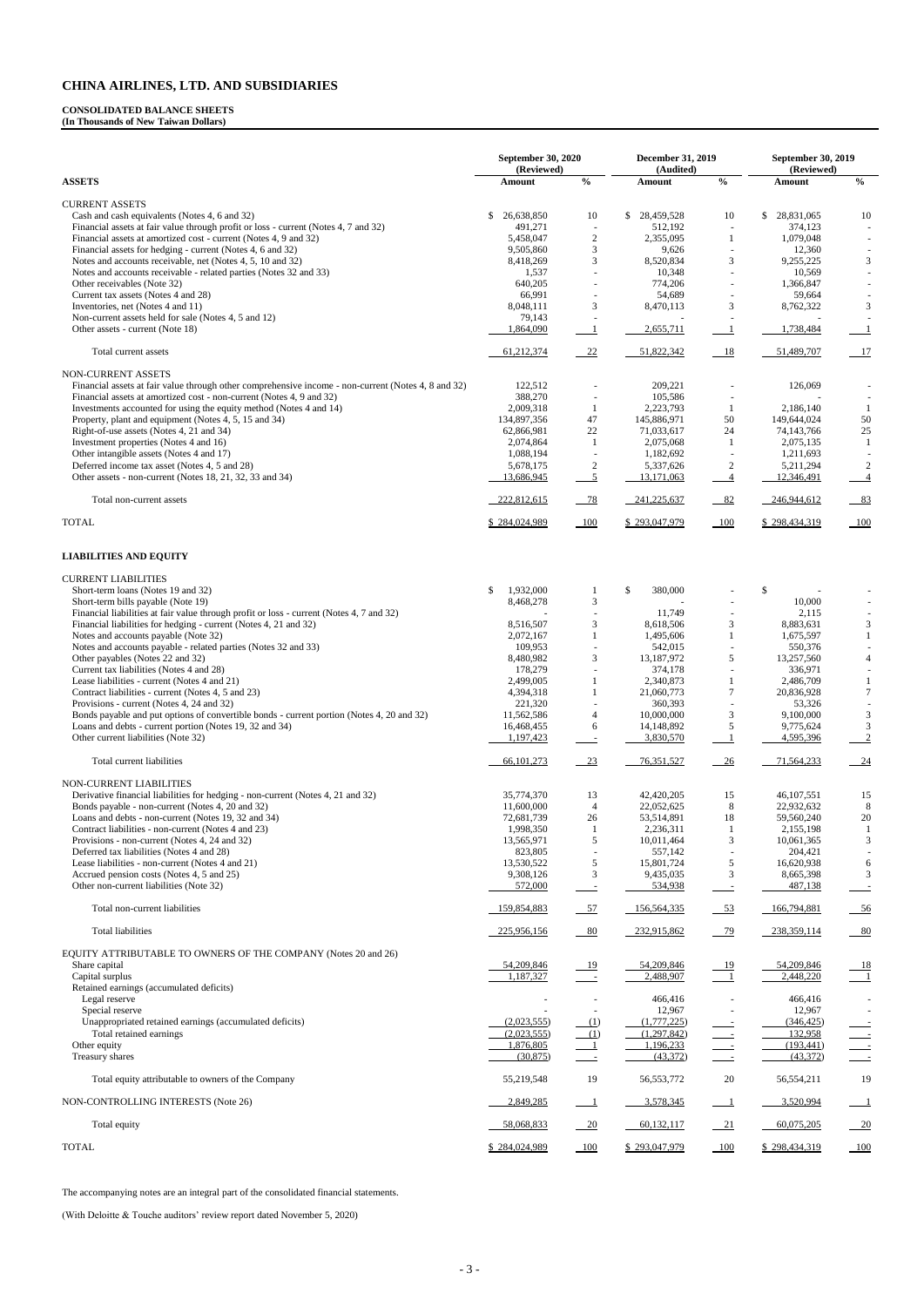**CONSOLIDATED STATEMENTS OF COMPREHENSIVE INCOME (In Thousands of New Taiwan Dollars, Except Earnings (Loss) Per Share) (Reviewed, Not Audited)**

|                                                                                                                                                                              | For the Three Months Ended September 30 |               |                  |                | For the Nine Months Ended September 30 |               |                        |                |  |  |
|------------------------------------------------------------------------------------------------------------------------------------------------------------------------------|-----------------------------------------|---------------|------------------|----------------|----------------------------------------|---------------|------------------------|----------------|--|--|
|                                                                                                                                                                              | 2020<br>2019                            |               | 2020             |                | 2019                                   |               |                        |                |  |  |
|                                                                                                                                                                              | <b>Amount</b>                           | $\frac{0}{6}$ | <b>Amount</b>    | $\frac{0}{6}$  | <b>Amount</b>                          | $\frac{0}{0}$ | <b>Amount</b>          | $\frac{0}{0}$  |  |  |
| REVENUE (Notes 4, 27 and 34)                                                                                                                                                 | 26,611,698<br>S                         | 100           | 43,004,648<br>\$ | 100            | 85,484,350<br>\$                       | 100           | \$126,302,308          | 100            |  |  |
| COSTS (Notes 4, 11, 17, 21, 24,<br>25, 27, 34 and 36)                                                                                                                        | 25,408,645                              | 95            | 37,878,124       | 88             | 79,395,609                             | 93            | 112,665,810            | 89             |  |  |
| <b>GROSS PROFIT</b>                                                                                                                                                          | 1,203,053                               | 5             | 5,126,524        | 12             | 6,088,741                              | $\tau$        | 13,636,498             | 11             |  |  |
| OPERATING EXPENSES<br>(Notes 4, 25 and 27)                                                                                                                                   | 1,560,622                               | 6             | 3,664,622        | $\overline{9}$ | 6,669,400                              | 8             | 10,840,603             | $\overline{9}$ |  |  |
| OPERATING (LOSS) PROFIT                                                                                                                                                      | (357, 569)                              | (1)           | 1,461,902        | 3              | (580, 659)                             | (1)           | 2,795,895              | 2              |  |  |
| <b>NON-OPERATING EXPENSES</b><br>Other income (Note 27)<br>Other gains and losses                                                                                            | 182,503                                 | 1             | 190,245          | $\mathbf{1}$   | 545,707                                | $\mathbf{1}$  | 516,124                |                |  |  |
| (Notes 12, 15 and 27)                                                                                                                                                        | 89,695                                  |               | (254, 192)       | (1)            | 19,407                                 |               | (491,067)              |                |  |  |
| Finance costs (Notes 27<br>and $33)$<br>Share of the profit (loss) of                                                                                                        | (750, 676)                              | (3)           | (803, 383)       | (2)            | (2,367,841)                            | (3)           | (2,523,631)            | (2)            |  |  |
| associates and joint ventures<br>(Note 14)                                                                                                                                   | (57, 013)                               |               | 77,114           |                | (176, 235)                             |               | 234,913                |                |  |  |
| Total non-operating<br>income and expenses                                                                                                                                   | (535, 491)                              | (2)           | (790, 216)       | (2)            | (1,978,962)                            | (2)           | (2,263,661)            | (2)            |  |  |
| (LOSS) PROFIT BEFORE<br><b>INCOME TAX</b>                                                                                                                                    | (893,060)                               | (3)           | 671,686          | $\mathbf{1}$   | (2,559,621)                            | (3)           | 532,234                |                |  |  |
| <b>INCOME TAX (BENEFIT)</b><br>EXPENSE (Notes 4 and 28)                                                                                                                      | (75, 767)                               |               | 176,171          |                | (184, 376)                             |               | 474,485                |                |  |  |
| NET (LOSS) INCOME FOR<br>THE PERIOD                                                                                                                                          | (817,293)                               | (3)           | 495,515          | -1             | (2,375,245)                            | (3)           | 57,749                 |                |  |  |
| OTHER COMPREHENSIVE<br><b>INCOME (LOSS)</b><br>Items that will not be<br>reclassified subsequently to<br>profit or loss:<br>Gain (loss) on hedging<br>instruments subject to |                                         |               |                  |                |                                        |               |                        |                |  |  |
| basis adjustment<br>Unrealized loss on<br>investments in equity<br>instruments designated as                                                                                 | (213, 217)                              | (1)           | 603              |                | (224, 034)                             |               | 603                    |                |  |  |
| at fair value through other<br>comprehensive income<br>Income tax relating to items<br>that will not be<br>reclassified subsequently                                         | (11, 473)                               |               | (2,939)          |                | (85,280)                               |               | (5,004)                |                |  |  |
| to profit or loss (Note 28)                                                                                                                                                  | 44,939                                  |               | 25               |                | 60,960                                 |               | 876                    |                |  |  |
|                                                                                                                                                                              | (179, 751)                              | (1)           | (2,311)          |                | (248, 354)                             |               | (3,525)<br>(Continued) |                |  |  |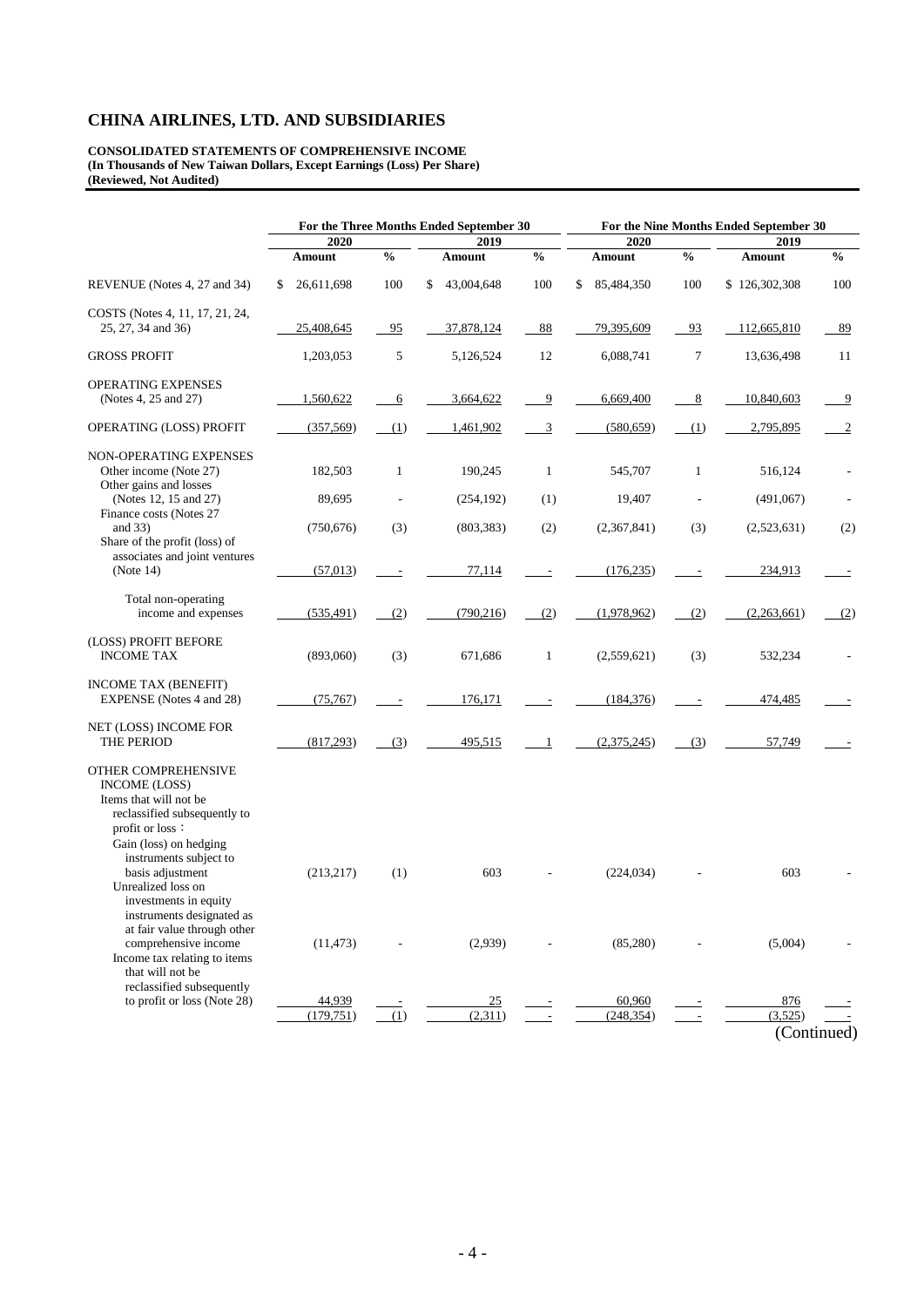**CONSOLIDATED STATEMENTS OF COMPREHENSIVE INCOME (In Thousands of New Taiwan Dollars, Except Earnings (Loss) Per Share) (Reviewed, Not Audited)**

|                                                                                                                                                             |                                |                | For the Three Months Ended September 30 |                               |                                 | For the Nine Months Ended September 30 |                             |               |
|-------------------------------------------------------------------------------------------------------------------------------------------------------------|--------------------------------|----------------|-----------------------------------------|-------------------------------|---------------------------------|----------------------------------------|-----------------------------|---------------|
|                                                                                                                                                             | 2020<br>$\frac{0}{0}$          |                | 2019<br>$\frac{0}{0}$                   |                               | 2020                            | $\frac{0}{0}$                          | 2019                        |               |
|                                                                                                                                                             | Amount                         |                | Amount                                  |                               | <b>Amount</b>                   |                                        | Amount                      | $\frac{0}{0}$ |
| Items that may be reclassified<br>subsequently to profit or<br>loss:<br>Exchange differences on<br>translating foreign<br>operations (Notes 4<br>and $26$ ) | \$<br>(13,055)                 |                | (32, 457)<br>\$                         |                               | \$<br>(70.055)                  |                                        | \$<br>(6, 411)              |               |
| Gain (loss) on hedging<br>instruments not subject to<br>basis adjustment (Notes 4,                                                                          |                                |                |                                         |                               |                                 |                                        |                             |               |
| 21, 26 and 33)<br>Income tax relating to items<br>that may be reclassified<br>subsequently to profit or                                                     | 838,066                        | 3              | 39,897                                  |                               | 1,231,041                       | $\mathbf{1}$                           | (318, 338)                  |               |
| loss (Note 28)                                                                                                                                              | (164,068)<br>660,943           |                | (4,510)<br>2,930                        |                               | (232,713)<br>928,273            |                                        | 63,332<br>(261, 417)        |               |
| Other comprehensive<br>income (loss) for the<br>period, net of income<br>tax                                                                                | 481,192                        | $\mathfrak{2}$ | 619                                     |                               | 679,919                         |                                        | (264, 942)                  |               |
| TOTAL COMPREHENSIVE<br>INCOME (LOSS) FOR THE<br><b>PERIOD</b>                                                                                               | \$<br>(336, 101)               | (1)            | 496,134                                 |                               | (1,695,326)                     | (2)                                    | (207, 193)                  |               |
| NET INCOME (LOSS)<br><b>ATTRIBUTABLE TO:</b><br>Owners of the Company<br>Non-controlling interests                                                          | \$<br>(707, 937)<br>(109, 356) | (3)            | 340,038<br>\$<br>155,477                | $\mathbf{1}$                  | (2,021,822)<br>\$<br>(353, 423) | (2)<br>(1)                             | \$<br>(346, 425)<br>404,174 |               |
|                                                                                                                                                             | (817,293)                      | (3)            | 495,515                                 |                               | (2,375,245)                     | (3)                                    | 57,749                      |               |
| TOTAL COMPREHENSIVE<br>INCOME (LOSS)<br><b>ATTRIBUTABLE TO:</b>                                                                                             |                                |                |                                         |                               |                                 |                                        |                             |               |
| Owners of the Company<br>Non-controlling interests                                                                                                          | \$<br>(229, 105)<br>(106, 996) | (1)<br>$\sim$  | 347,814<br>\$<br>148,320                | 1<br>$\overline{\phantom{a}}$ | (1,341,250)<br>\$<br>(354, 076) | (2)<br>$\overline{\phantom{a}}$        | \$<br>(605, 959)<br>398,766 |               |
|                                                                                                                                                             | (336, 101)                     | (1)            | 496,134                                 |                               | (1,695,326)                     | (2)                                    | (207, 193)                  |               |
| EARNINGS (LOSS) PER<br><b>SHARE (NEW TAIWAN</b><br>DOLLARS; Note 29)<br><b>Basic</b><br>Diluted                                                             | (0.13)<br>(0.13)               |                | 0.06<br>0.06                            |                               | (0.37)<br>(0.37)                |                                        | (0.06)<br>(0.06)            |               |

The accompanying notes are an integral part of the consolidated financial statements.

(With Deloitte & Touche auditors' review report dated November 5, 2020) (Concluded)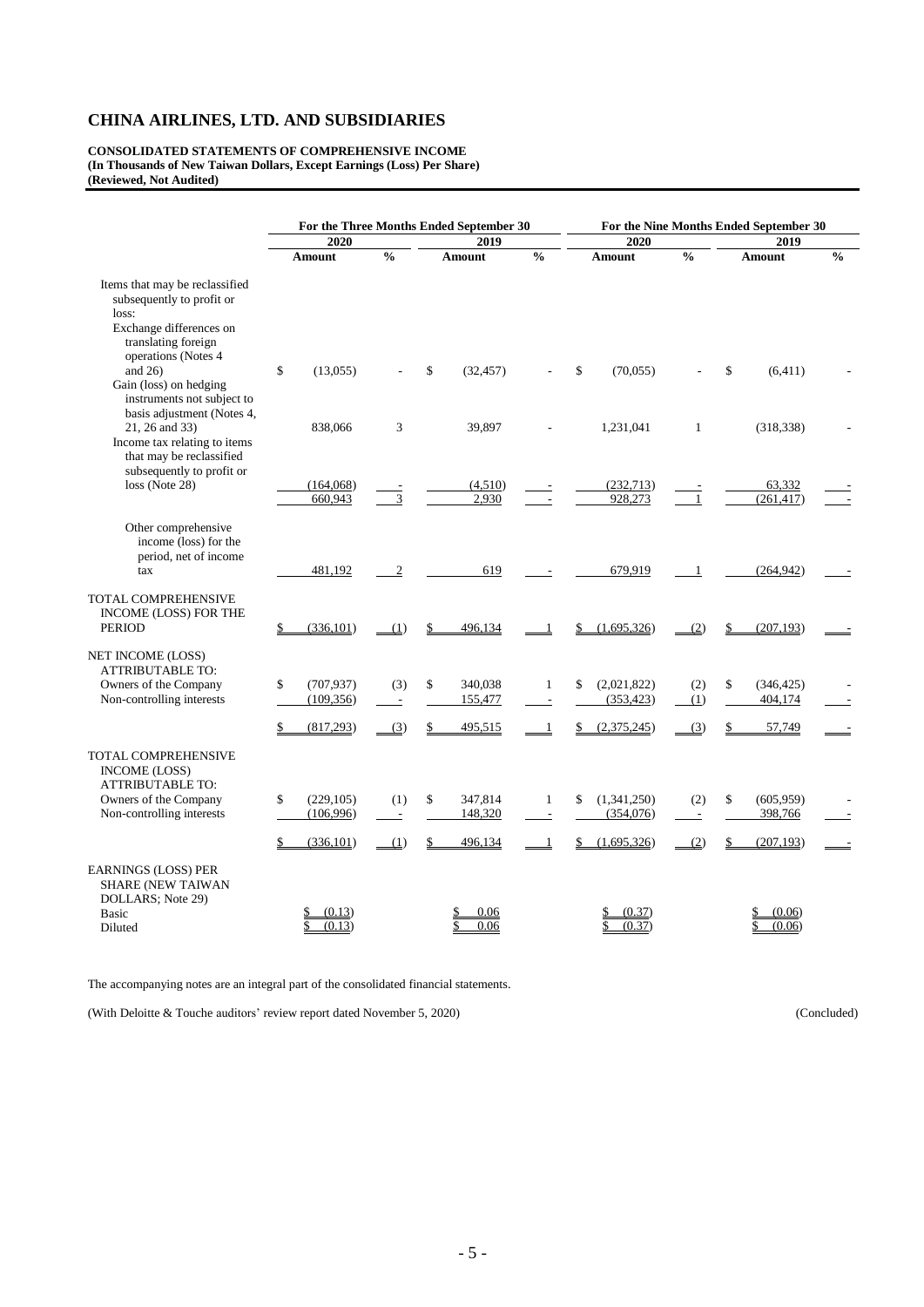**CONSOLIDATED STATEMENTS OF CHANGES IN EQUITY (In Thousands of New Taiwan Dollars) (Reviewed, Not Audited)**

|                                                                                                      | <b>Equity Attributable to Owners of the Company</b> |                       |                          |                                                                |                                                                      |                                                                         |                                                 |                          |                            |                                     |                     |               |
|------------------------------------------------------------------------------------------------------|-----------------------------------------------------|-----------------------|--------------------------|----------------------------------------------------------------|----------------------------------------------------------------------|-------------------------------------------------------------------------|-------------------------------------------------|--------------------------|----------------------------|-------------------------------------|---------------------|---------------|
|                                                                                                      |                                                     |                       |                          |                                                                |                                                                      | <b>Other Equity</b>                                                     |                                                 |                          |                            |                                     |                     |               |
|                                                                                                      |                                                     |                       |                          |                                                                |                                                                      |                                                                         | <b>Unrealized Gain</b><br>(Loss) on             |                          |                            |                                     |                     |               |
|                                                                                                      |                                                     |                       |                          | <b>Retained Earnings</b>                                       |                                                                      | <b>Exchange</b>                                                         | <b>Financial Assets</b>                         |                          |                            |                                     |                     |               |
|                                                                                                      | <b>Capital Surplus</b><br><b>Share Capital</b>      | <b>Legal Reserve</b>  | <b>Special Reserve</b>   | Unappropriated<br><b>Earnings</b><br>(Accumulated<br>Deficits) | Differences on<br><b>Translating</b><br>Foreign<br><b>Operations</b> | at Fair Value<br><b>Through Other</b><br>Comprehensive<br><b>Income</b> | Gain (Loss) on<br>Hedging<br><b>Instruments</b> | <b>Treasury Shares</b>   | <b>Total</b>               | Non-controlling<br><b>Interests</b> | <b>Total Equity</b> |               |
| <b>BALANCE AT JANUARY 1, 2019</b>                                                                    | \$54,209,846                                        | \$1,241,214           | 351,923<br>-S            | 118,810<br>-8                                                  | 1,144,928<br>\$                                                      | (9,664)                                                                 | 42,619<br>- \$                                  | 25,268<br>-S             | (43, 372)<br>S.            | \$57,081,572                        | \$2,965,512         | \$ 60,047,084 |
| Basis adjustment to gain on hedging instruments                                                      |                                                     |                       |                          |                                                                |                                                                      |                                                                         |                                                 | (603)                    |                            | (603)                               |                     | (603)         |
| Appropriation of 2018 earnings                                                                       |                                                     |                       |                          |                                                                |                                                                      |                                                                         |                                                 |                          |                            |                                     |                     |               |
| Legal reserve                                                                                        |                                                     |                       | 114,493                  | $\overline{\phantom{a}}$                                       | (114, 493)                                                           |                                                                         |                                                 |                          |                            |                                     |                     | $\sim$        |
| Special reserve                                                                                      |                                                     |                       |                          | (105, 843)                                                     | 105,843                                                              |                                                                         |                                                 |                          |                            |                                     |                     |               |
| Cash dividends - \$0.20960737                                                                        |                                                     |                       | $\sim$                   |                                                                | (1, 136, 278)                                                        |                                                                         |                                                 |                          |                            | (1, 136, 278)                       | $\sim$              | (1, 136, 278) |
| Actual disposal of interests in subsidiaries                                                         |                                                     | 1,207,006             |                          |                                                                |                                                                      |                                                                         |                                                 |                          |                            | 1,207,006                           | 7,302               | 1,214,308     |
| Net profit (loss) for the nine months ended September 30, 2019                                       |                                                     |                       |                          |                                                                | (346, 425)                                                           |                                                                         |                                                 |                          |                            | (346, 425)                          | 404,174             | 57,749        |
| Other comprehensive income for the nine months ended September 30,<br>2019, net of income tax        |                                                     |                       |                          |                                                                |                                                                      | (2,616)                                                                 | (4,128)                                         | (252,790)                |                            | (259, 534)                          | (5,408)             | (264, 942)    |
| Total comprehensive income (loss) for the nine months ended<br>September 30, 2019                    |                                                     |                       |                          |                                                                | (346, 425)                                                           | (2,616)                                                                 | (4,128)                                         | (252,790)                |                            | (605,959)                           | 398,766             | (207, 193)    |
| Cash dividends from subsidiaries paid to non-controlling interests                                   |                                                     |                       |                          |                                                                |                                                                      |                                                                         |                                                 |                          |                            |                                     | (416, 438)          | (416, 438)    |
| Non-controlling interests arising from acquisition of subsidiaries                                   |                                                     |                       |                          |                                                                |                                                                      |                                                                         |                                                 |                          |                            |                                     | 590,809             | 590,809       |
| Loss of control of subsidiaries                                                                      |                                                     |                       |                          |                                                                |                                                                      | 8,368                                                                   | 105                                             |                          |                            | 8,473                               | (24,957)            | (16, 484)     |
| <b>BALANCE AT SEPTEMBER 30, 2019</b>                                                                 | \$ 54,209,846                                       | $\frac{$2,448,220}{}$ | 466,416                  | 12,967                                                         | (346, 425)<br>S                                                      | (3,912)                                                                 | 38,596                                          | (228, 125)               | (43,372)<br>S.             | \$56,554,211                        | \$3,520,994         | \$60,075,205  |
| <b>BALANCE AT JANUARY 1, 2020</b>                                                                    | \$54,209,846                                        | \$2,488,907           | 466,416<br><sup>\$</sup> | 12,967<br>-S                                                   | (1,777,225)                                                          | (54,707)                                                                | 107,262<br>-S                                   | \$1,143,678              | (43, 372)<br><sup>\$</sup> | \$ 56,553,772                       | \$3,578,345         | \$60,132,117  |
| Issuance of employee share options by subsidiaries                                                   |                                                     | 172                   |                          |                                                                |                                                                      |                                                                         |                                                 |                          |                            | 172                                 | 52                  | 224           |
| Appropriation of 2019 earnings                                                                       |                                                     |                       |                          |                                                                |                                                                      |                                                                         |                                                 |                          |                            |                                     |                     |               |
| Legal reserve                                                                                        |                                                     |                       | (466, 416)               | $\sim$                                                         | 466,416                                                              |                                                                         |                                                 |                          |                            |                                     |                     |               |
| Special reserve                                                                                      |                                                     |                       | $\sim$                   | (12,967)                                                       | 12,967                                                               |                                                                         |                                                 |                          |                            |                                     | $\sim$              | $\sim$        |
| Capital surplus used to cover accumulated deficit                                                    |                                                     | (1,297,843)           |                          | $\sim$                                                         | 1,297,843                                                            |                                                                         |                                                 |                          |                            |                                     |                     | $\sim$        |
| Net loss for the nine months ended September 30, 2020                                                |                                                     |                       |                          |                                                                | (2,021,822)                                                          |                                                                         |                                                 |                          |                            | (2,021,822)                         | (353, 423)          | (2,375,245)   |
| Other comprehensive income (loss) for the nine months ended<br>September 30, 2020, net of income tax |                                                     |                       |                          |                                                                |                                                                      | (55,231)                                                                | (69, 127)                                       | 804,930                  |                            | 680,572                             | (653)               | 679,919       |
| Total comprehensive income (loss) for the nine months ended<br>September 30, 2020                    |                                                     |                       |                          |                                                                | (2,021,822)                                                          | (55,231)                                                                | (69, 127)                                       | 804,930                  |                            | (1,341,250)                         | (354,076)           | (1,695,326)   |
| Disposal of treasury shares                                                                          |                                                     | (3,909)               |                          |                                                                | (1,734)                                                              |                                                                         |                                                 | $\overline{\phantom{a}}$ | 12,497                     | 6,854                               |                     | 6,854         |
| Cash dividends from subsidiaries paid to non-controlling interests                                   |                                                     |                       |                          |                                                                |                                                                      |                                                                         |                                                 |                          |                            |                                     | (375,036)           | (375,036)     |
| BALANCE AT SEPTEMBER 30, 2020                                                                        | \$54,209,846                                        | \$1,187,327           |                          |                                                                | (2,023,555)                                                          | \$ (109,938)                                                            | 38,135<br>$\mathcal{S}$                         | \$1,948,608              | (30,875)<br>\$             | \$55,219,548                        | \$2,849,285         | \$58,068,833  |

The accompanying notes are an integral part of the consolidated financial statements.

(With Deloitte & Touche auditors' review report dated November 5, 2020)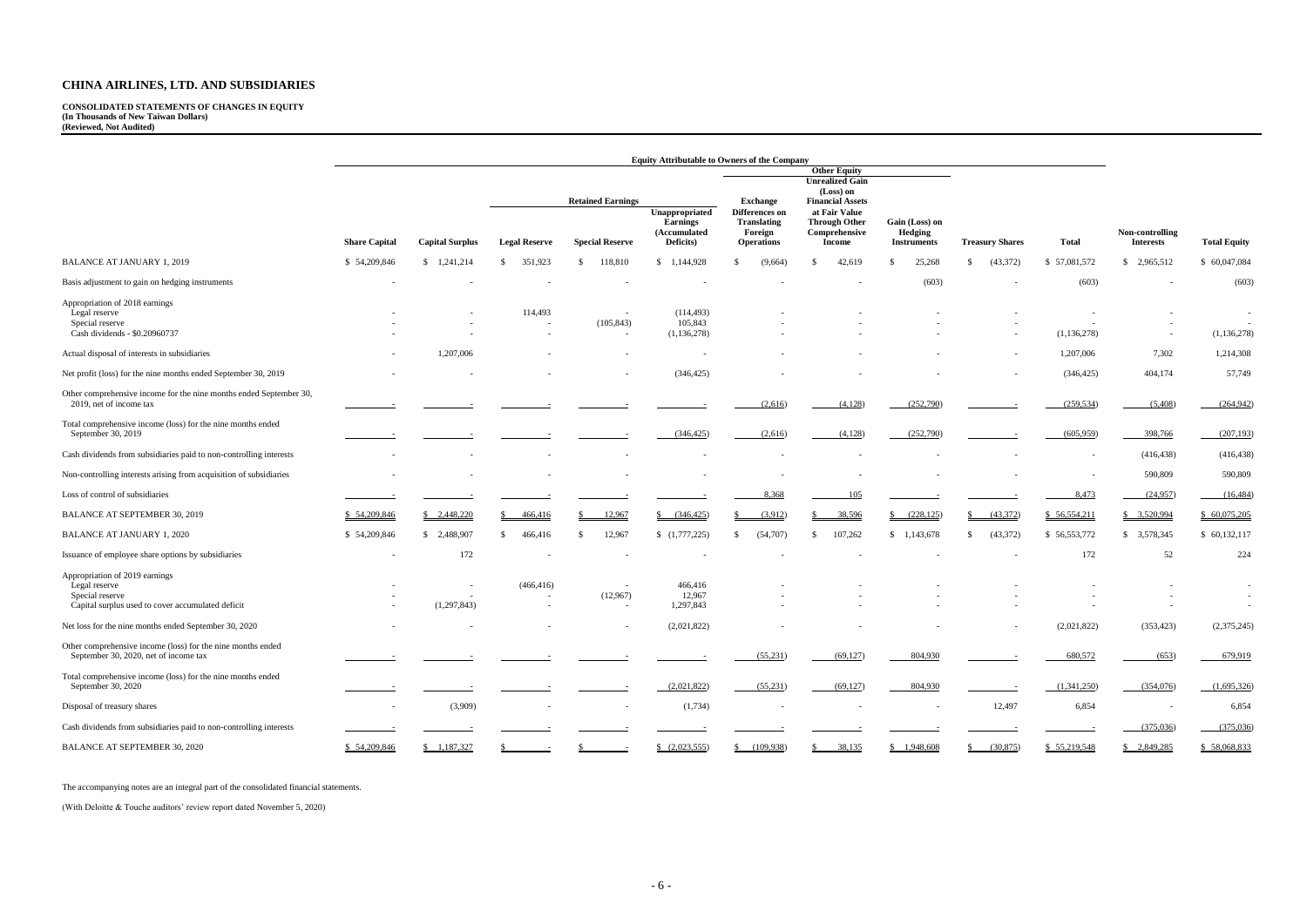# **CONSOLIDATED STATEMENTS OF CASH FLOWS (In Thousands of New Taiwan Dollars) (Reviewed, Not Audited)**

|                                                                          | <b>For the Nine Months Ended</b><br>September 30 |              |    |             |
|--------------------------------------------------------------------------|--------------------------------------------------|--------------|----|-------------|
|                                                                          |                                                  | 2020         |    | 2019        |
| CASH FLOWS FROM OPERATING ACTIVITIES                                     |                                                  |              |    |             |
| (Loss) income before income tax                                          | \$                                               | (2,559,621)  | \$ | 532,234     |
| Adjustments for:                                                         |                                                  |              |    |             |
| Depreciation expenses                                                    |                                                  | 23,898,705   |    | 24,582,494  |
| Amortization expenses                                                    |                                                  | 152,758      |    | 149,150     |
| Expected credit loss recognized on trade receivables                     |                                                  | 5,791        |    | 20,434      |
| Net gain on fair value changes of financial assets and liabilities held  |                                                  |              |    |             |
| for trading                                                              |                                                  | (2,234)      |    | (43, 641)   |
| Interest income                                                          |                                                  | (242,761)    |    | (287, 238)  |
| Dividend income                                                          |                                                  | (22, 516)    |    | (18,009)    |
| Share of loss (profit) of associates and joint ventures                  |                                                  | 176,235      |    | (234, 913)  |
| Gain on disposal of property, plant and equipment                        |                                                  | (13, 466)    |    | (25, 280)   |
| Loss on disposal of non-current assets held for sale                     |                                                  |              |    | 10,462      |
| Gain on disposal of investments                                          |                                                  |              |    | (7,656)     |
| Loss on disposal of inventory and property, plant and equipment          |                                                  | 388,460      |    | 502,317     |
| Compensation costs of employee share options                             |                                                  | 224          |    |             |
| Finance costs                                                            |                                                  | 2,367,841    |    | 2,523,631   |
| Net (gain) loss on foreign currency exchange                             |                                                  | (621, 249)   |    | 516,116     |
| Loss on sale-leasebacks                                                  |                                                  |              |    | 103,775     |
|                                                                          |                                                  |              |    | 3,293,355   |
| Recognition of provisions<br>Others                                      |                                                  | 4,730,275    |    |             |
|                                                                          |                                                  | 3,533        |    | (2,063)     |
| Changes in operating assets and liabilities                              |                                                  |              |    |             |
| Financial assets mandatorily classified as at fair value through profit  |                                                  |              |    |             |
| or loss                                                                  |                                                  | 23,905       |    | (124, 447)  |
| Financial liabilities classified as at fair value through profit or loss |                                                  | (11,749)     |    | 1,894       |
| Notes and accounts receivable                                            |                                                  | (140, 637)   |    | 701,910     |
| Accounts receivable - related parties                                    |                                                  | 867,396      |    | (140, 527)  |
| Other receivables                                                        |                                                  | 110,725      |    | (127, 624)  |
| Inventories                                                              |                                                  | 663,251      |    | (294, 431)  |
| Other current assets                                                     |                                                  | 1,528,637    |    | 1,878,230   |
| Notes and accounts payable                                               |                                                  | 61,595       |    | 173,523     |
| Accounts payable - related parties                                       |                                                  | (1,073,199)  |    | 150,336     |
| Other payables                                                           |                                                  | (4,520,964)  |    | (822, 899)  |
| <b>Contract liabilities</b>                                              |                                                  | (16,904,416) |    | 1,543,090   |
| Provisions                                                               |                                                  | (962, 948)   |    | (2,051,888) |
| Other current liabilities                                                |                                                  | (2,628,167)  |    | 649,837     |
| Accrued pension liabilities                                              |                                                  | (126,909)    |    | (137, 886)  |
| Other liabilities                                                        |                                                  | (33,033)     |    | 1,102       |
| Cash generated from operations                                           |                                                  | 5,115,462    |    | 33,015,388  |
| Interest received                                                        |                                                  | 232,156      |    | 272,090     |
| Dividends received                                                       |                                                  | 63,817       |    | 260,714     |
|                                                                          |                                                  |              |    | (Continued) |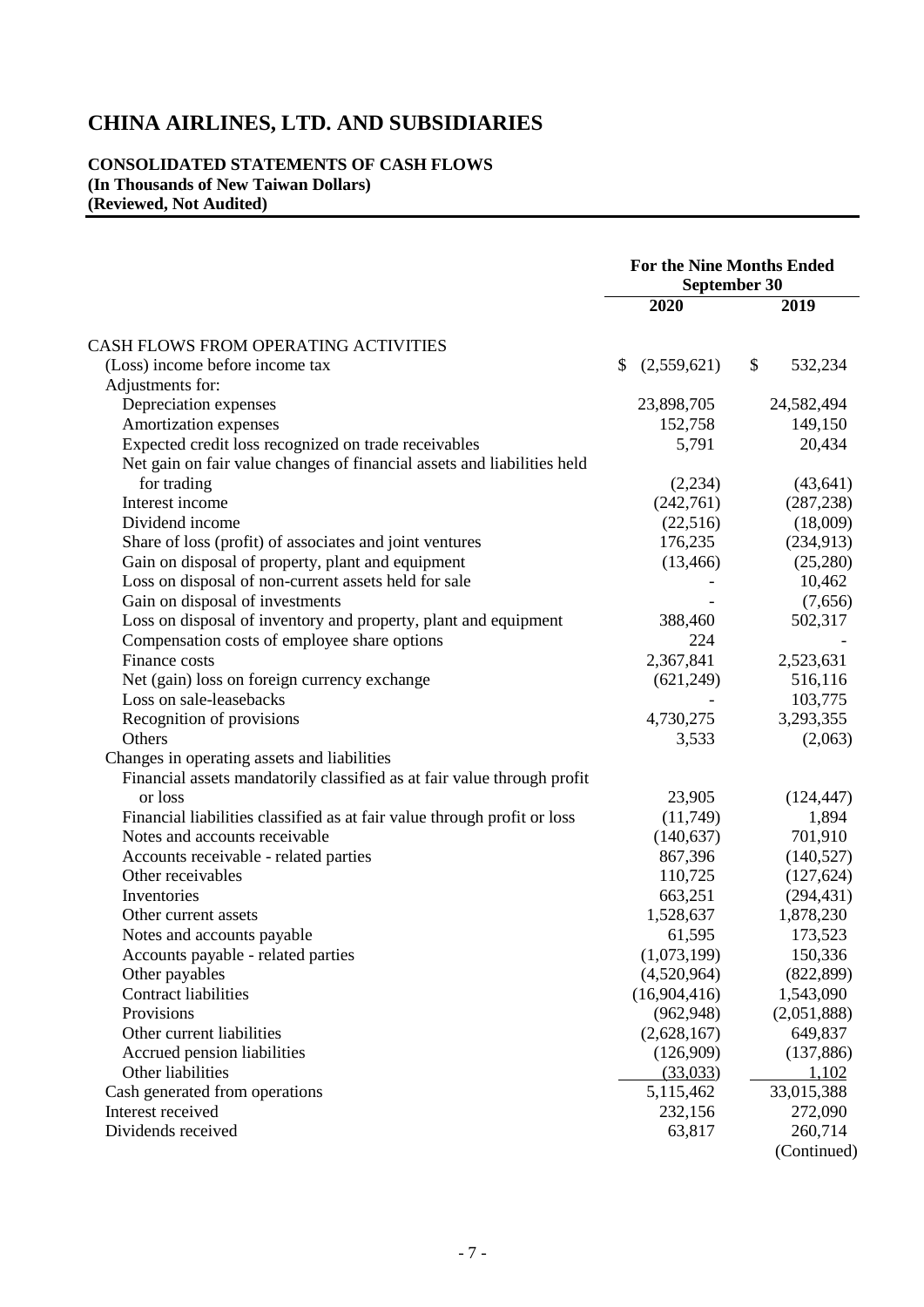## **CONSOLIDATED STATEMENTS OF CASH FLOWS (In Thousands of New Taiwan Dollars) (Reviewed, Not Audited)**

|                                                                     | <b>For the Nine Months Ended</b><br><b>September 30</b> |                   |  |
|---------------------------------------------------------------------|---------------------------------------------------------|-------------------|--|
|                                                                     | 2020                                                    | 2019              |  |
| Interest paid                                                       | (2,477,852)<br>\$                                       | (2,483,505)<br>\$ |  |
| Income tax paid                                                     | (191, 653)                                              | (356, 524)        |  |
| Net cash generated from operating activities                        | 2,741,930                                               | 30,708,163        |  |
| CASH FLOWS FROM INVESTING ACTIVITIES                                |                                                         |                   |  |
| Acquisition of financial assets at amortized cost                   | (5,398,640)                                             | (1,389,615)       |  |
| Disposal of financial assets amortized cost                         | 1,694,234                                               | 3,718,702         |  |
| Payments to acquire financial assets for hedging                    | (9,667,026)                                             |                   |  |
| Proceeds from disposal of noncurrent assets held for sale           |                                                         | 35,692            |  |
| Payments for property, plant and equipment                          | (858, 411)                                              | (4,075,360)       |  |
| Proceeds from disposal of property, plant and equipment             | 39,076                                                  | 66,784            |  |
| Increase in refundable deposits                                     | (63, 471)                                               | (347, 289)        |  |
| Decrease in refundable deposits                                     | 100,018                                                 | 141,930           |  |
| Increase in prepayments for equipment                               | (3,983,167)                                             | (12,864,504)      |  |
| Increase in computer software costs                                 | (57,715)                                                | (152, 548)        |  |
| (Increase) decrease in restricted assets                            | (52, 410)                                               | 453               |  |
| Proceeds from disposal of associates accounted for using the equity |                                                         |                   |  |
| method                                                              |                                                         | 1,505,664         |  |
| Net cash outflow on disposal of subsidiaries (Note 31)              |                                                         | (17, 413)         |  |
| Net cash used in investing activities                               | (18, 247, 512)                                          | (13,377,504)      |  |
| CASH FLOWS FROM FINANCING ACTIVITIES                                |                                                         |                   |  |
| Increase in short-term debts                                        | 1,552,000                                               |                   |  |
| Increase in short-term bill payable                                 | 8,068,279                                               | 10,000            |  |
| Proceeds from issuance of bonds payable                             |                                                         | 3,500,000         |  |
| Repayments of bonds payable                                         | (8,950,000)                                             | (4,445,900)       |  |
| Proceeds of long-term debts                                         | 65,830,527                                              | 7,532,213         |  |
| Repayments of long-term debts                                       | (43, 944, 169)                                          | (14,629,858)      |  |
| Repayments of the principal portion of lease liabilities            | (8, 153, 315)                                           | (8,624,846)       |  |
| Proceeds of guarantee deposits received                             | 92,983                                                  | 122,618           |  |
| Refunds of guarantee deposits received                              | (137, 738)                                              | (104, 852)        |  |
| Proceeds from sale-leasebacks                                       |                                                         | 4,905,660         |  |
| Dividends paid to owners of the Company                             |                                                         | (1, 136, 278)     |  |
| Cash dividends paid to non-controlling interests                    | (375,036)                                               | (416, 438)        |  |
| Proceeds from disposal of treasury shares                           | 6,854                                                   |                   |  |
| Net cash generated from (used in) financing activities              | <u>13,990,385</u>                                       | (13, 287, 681)    |  |
| EFFECTS OF EXCHANGE RATE CHANGES ON THE BALANCE                     |                                                         |                   |  |
| OF CASH HELD IN FOREIGN CURRENCIES                                  | (305, 481)                                              | (149, 450)        |  |
|                                                                     |                                                         | (Continued)       |  |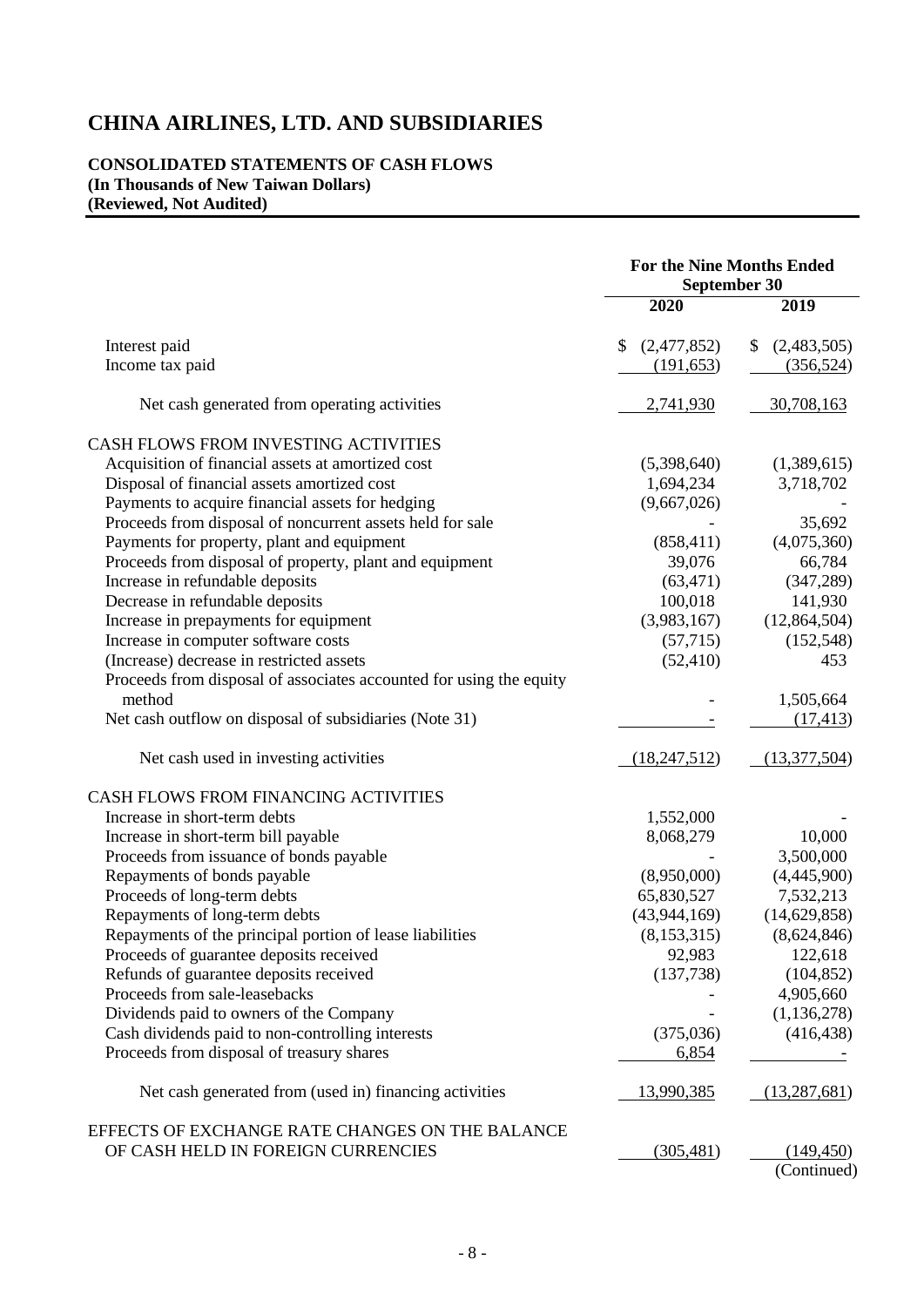**CONSOLIDATED STATEMENTS OF CASH FLOWS (In Thousands of New Taiwan Dollars) (Reviewed, Not Audited)**

|                                                                    | <b>For the Nine Months Ended</b><br>September 30 |                           |  |
|--------------------------------------------------------------------|--------------------------------------------------|---------------------------|--|
|                                                                    | 2020                                             | 2019                      |  |
| NET (DECREASE) INCREASE IN CASH AND CASH<br><b>EQUIVALENTS</b>     | (1,820,678)<br>S.                                | 3,893,528<br><sup>S</sup> |  |
| CASH AND CASH EQUIVALENTS AT THE BEGINNING OF THE<br><b>PERIOD</b> | 28,459,528                                       | 24,937,537                |  |
| CASH AND CASH EQUIVALENTS AT THE END OF THE PERIOD                 | 26,638,850                                       | 28,831,065                |  |

The accompanying notes are an integral part of the consolidated financial statements.

(With Deloitte & Touche auditors' review report dated November 5, 2020) (Concluded)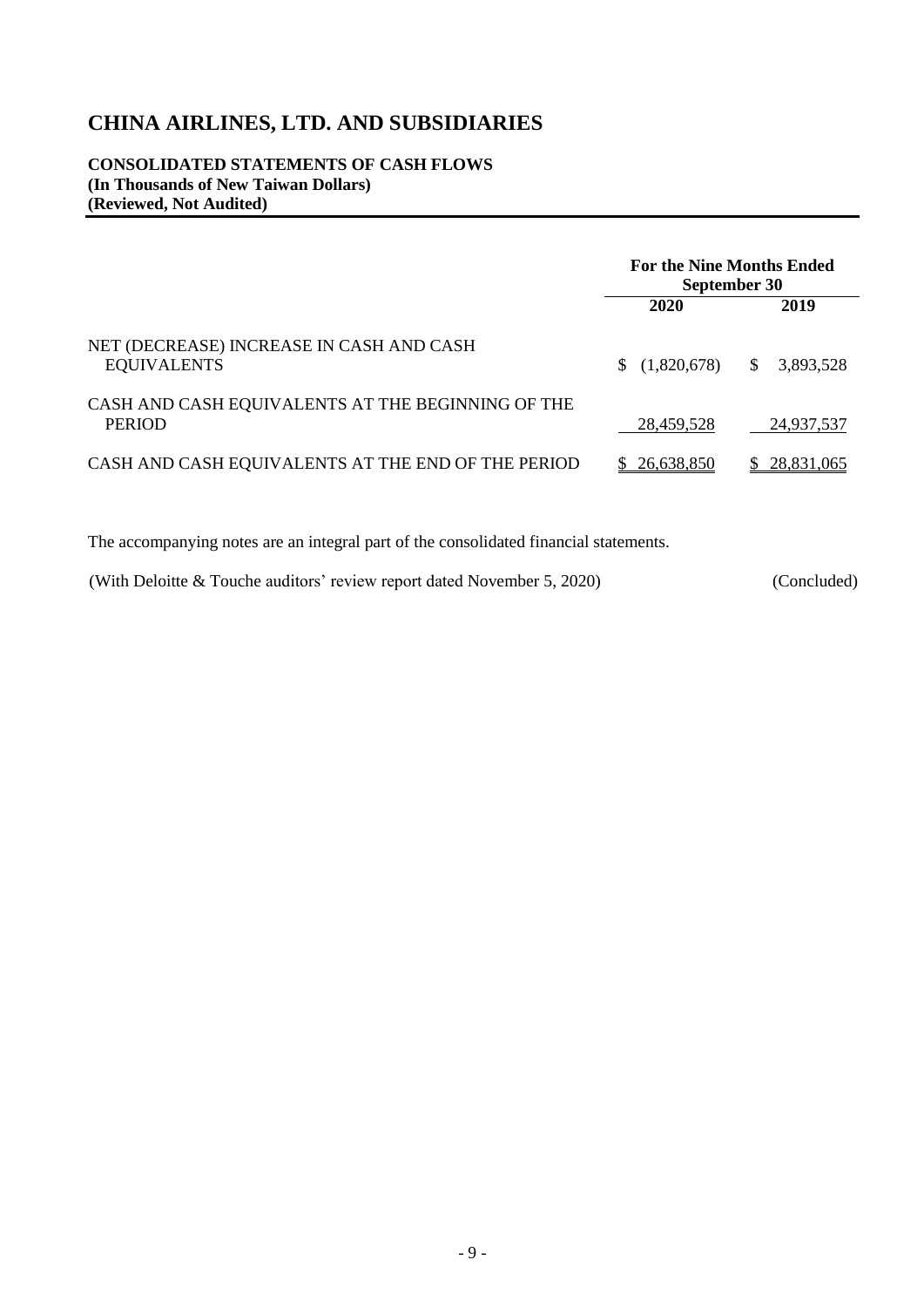#### **NOTES TO CONSOLIDATED FINANCIAL STATEMENTS FOR THE NINE MONTHS ENDED SEPTEMBER 30, 2020 AND 2019 (In Thousands of New Taiwan Dollars, Unless Stated Otherwise) (Reviewed, Not Audited)**

#### **1. GENERAL INFORMATION**

China Airlines, Ltd. (the "Company") was founded in 1959 and its shares have been listed on the Taiwan Stock Exchange since February 26, 1993. The Company is primarily involved in (a) air transport services for passengers, cargo and mail; (b) ground services and routine aircraft maintenance; (c) major maintenance of flight equipment; (d) communications and data processing services to other airlines; (e) the sale of aircraft parts and aviation equipment; and (f) the sale and leasing of aircraft.

The major shareholders of the Company are the China Aviation Development Foundation ("CADF") and the National Development Fund ("NDF"), Executive Yuan. As of September 30, 2020, December 31, 2019 and September 30, 2019, CADF and NDF held a combined 44.03% of the Company's shares.

### **2. APPROVAL OF FINANCIAL STATEMENTS**

The consolidated financial statements of the Company and its subsidiaries (collectively referred to as the "Group") were approved by the board of directors and authorized for issue on November 5, 2020.

#### **3. APPLICATION OF NEW, AMENDED AND REVISED STANDARDS AND INTERPRETATIONS**

a. Initial application of the amendments to the Regulations Governing the Preparation of Financial Reports by Securities Issuers and the International Financial Reporting Standards (IFRS), International Accounting Standards (IAS), IFRIC Interpretations (IFRIC), and SIC Interpretations (SIC) (collectively, the "IFRSs") endorsed and issued into effect by the Financial Supervisory Commission (FSC)

Except for the following, the initial application of the amendments to the Regulations Governing the Preparation of Financial Reports by Securities Issuers and the IFRSs endorsed and issued into effect by the FSC did not have any material impact on the Group's accounting policies:

#### Amendment to IFRS 16 "Covid-19 - Related Rent Concessions"

The Group elected to apply the practical expedient provided in the amendment to IFRS 16 with respect to rent concessions negotiated with the lessor as a direct consequence of the COVID-19. The related accounting policies are stated in Note 4. Before the application of the amendment, the Group was required to determine whether the abovementioned rent concessions are lease modifications and thus have to be accounted for as lease modifications.

The Group applied the amendment from January 1, 2020. Retrospective application of the amendment has no impact on the retained earnings as of January 1, 2020.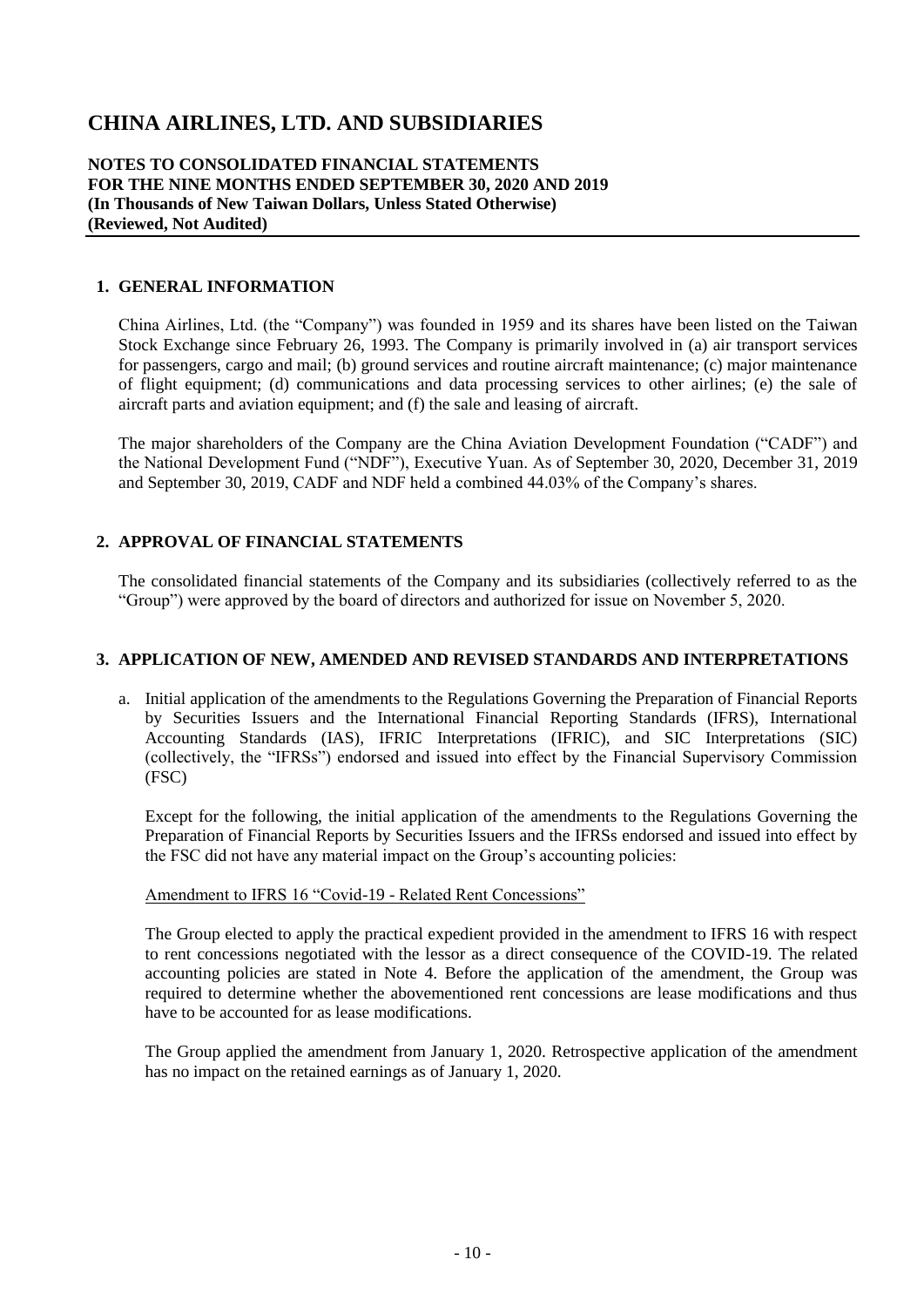b. New IFRSs in issue but not yet endorsed and issued into effect by the FSC

| <b>New IFRSs</b>                                                                    | <b>Effective Date Announced by</b><br><b>IASB</b> (Note 1) |
|-------------------------------------------------------------------------------------|------------------------------------------------------------|
|                                                                                     |                                                            |
| "Annual Improvements to IFRS Standards 2018-2020"                                   | January 1, 2022 (Note 2)                                   |
| Amendments to IFRS 3 "Reference to the Conceptual Framework"                        | January 1, 2022 (Note 3)                                   |
| Amendments to IFRS 4 "Extension of the Temporary Exemption from<br>Applying IFRS 9" | Effective immediately upon<br>promulgation by the IASB     |
| Amendments to IFRS 9, IAS 39, IFRS 7, IFRS 4 and IFRS 16                            | January 1, 2021                                            |
| "Interest Rate Benchmark Reform - Phase 2"                                          |                                                            |
| Amendments to IFRS 10 and IAS 28 "Sale or Contribution of Assets                    | To be determined by IASB                                   |
| between An Investor and Its Associate or Joint Venture"                             |                                                            |
| IFRS 17 "Insurance Contracts"                                                       | January 1, 2023                                            |
| Amendments to IFRS 17                                                               | January 1, 2023                                            |
| Amendments to IAS 1 "Classification of Liabilities as Current or                    | January 1, 2023                                            |
| Non-current"                                                                        |                                                            |
| Amendments to IAS 16 "Property, Plant and Equipment - Proceeds                      | January 1, 2022 (Note 4)                                   |
| before Intended Use"                                                                |                                                            |
| Amendments to IAS 37 "Onerous Contracts - Cost of Fulfilling a                      | January 1, 2022 (Note 5)                                   |
| Contract"                                                                           |                                                            |

Note 1: Unless stated otherwise, the above New IFRSs are effective for annual reporting periods beginning on or after their respective effective dates.

Note 2: The amendments to IFRS 9 will be applied prospectively to modifications and exchanges of financial liabilities that occur on or after the annual reporting periods beginning on or after January 1, 2022. The amendments to IAS 41 "Agriculture" will be applied prospectively to the fair value measurements on or after the annual reporting periods beginning on or after January 1, 2022. The amendments to IFRS 1 "First-time Adoptions of IFRSs" will be applied retrospectively for annual reporting periods beginning on or after January 1, 2022.

- Note 3: The amendments are applicable to business combinations for which the acquisition date is on or after the beginning of the first annual reporting period beginning on or after January 1, 2022.
- Note 4: The amendments are applicable to property, plant and equipment that are brought to the location and condition necessary for them to be capable of operating in the manner intended by management on or after January 1, 2021.
- Note 5: The amendments are applicable to contracts for which the entity has not yet fulfilled all its obligations on January 1, 2022.

Except for the above impact, as of the date the consolidated financial statements were authorized for issue, the Group is continuously assessing the possible impact that the application of other standards and interpretations will have on the Group's financial position and financial performance and will disclose the relevant impact when the assessment is completed.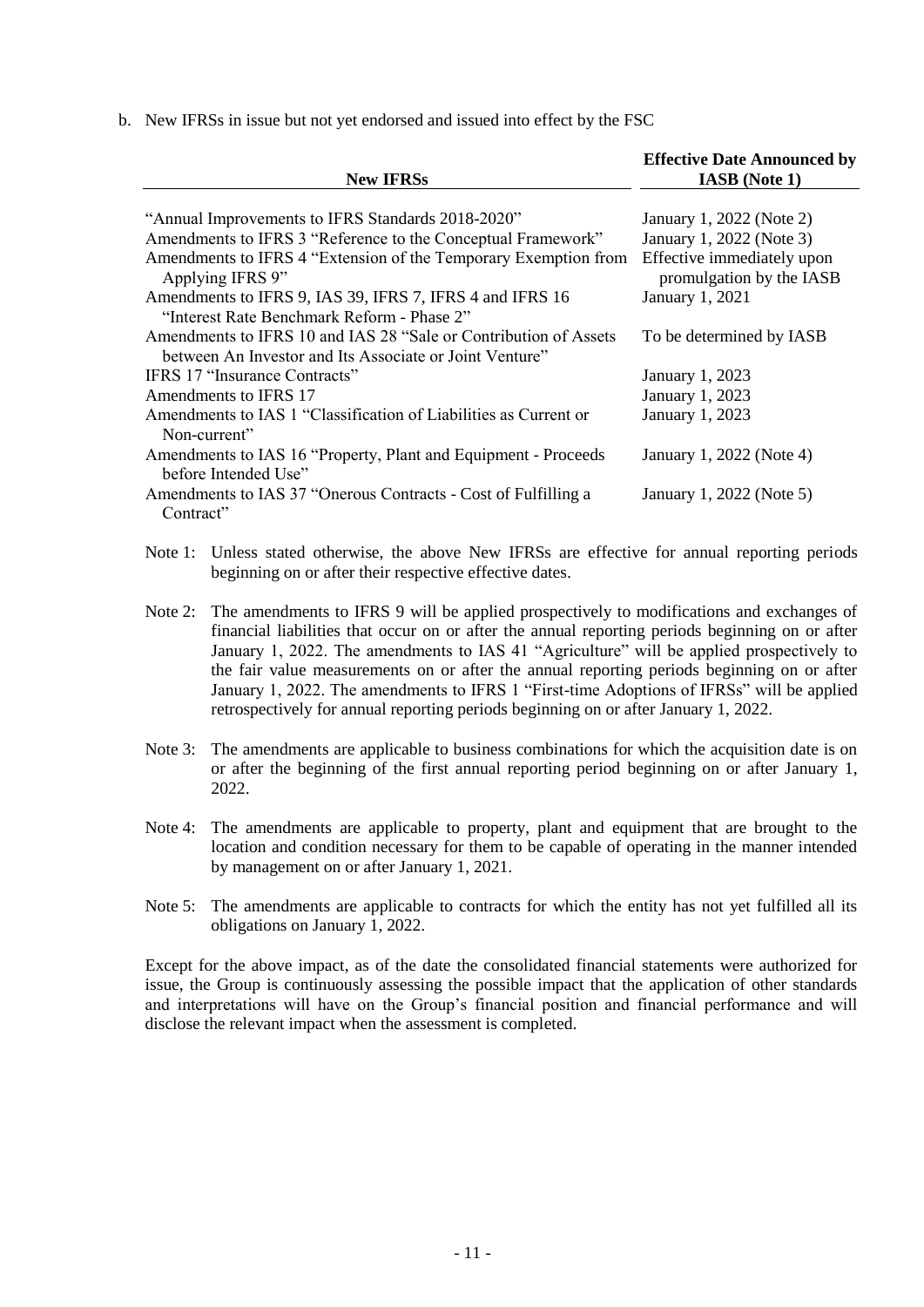### **4. SUMMARY OF SIGNIFICANT ACCOUNTING POLICIES**

Except for the policies listed below, the accounting policies adopted for these consolidated financial statements are the same as those of for the consolidated financial statements for the year ended December 31, 2019.

#### **Statement of Compliance**

These interim consolidated financial statements have been prepared in accordance with the Regulations Governing the Preparation of Financial Reports by Securities Issuers and IAS 34 "Interim Financial Reporting" as endorsed and issued into effect by the FSC. Disclosure information included in these interim consolidated financial statements is less than the disclosures required in a full set of annual consolidated financial statements.

#### **Basis of Consolidation**

The reporting principles of these consolidated financial statements are the same as those of the consolidated financial statements for the year ended December 31, 2019.

#### **Employee Benefits**

Pension cost for an interim period is calculated on a year-to-date basis by using the actuarially determined pension cost rate at the end of the prior financial year, adjusted for significant market fluctuations since that time and for significant plan amendments, settlements, or other significant one-off events.

#### **Income Tax**

Income tax expense represents the sum of the tax currently payable and deferred tax. Interim period income taxes are assessed on an annual basis and calculated by applying to an interim period's pre-tax income the tax rate that would be applicable to expected total annual earnings.

#### **Business Combinations**

Changes in the Group's ownership interests in subsidiaries that do not result in the Group losing control over the subsidiaries are accounted for as equity transactions. Any difference between the Group's carrying amounts of the interests and the fair value of the consideration paid or received is recognized directly in equity.

When the Group loses control of a subsidiary, a gain or loss is recognized in profit or loss and is calculated as the difference between (i) the aggregate of the fair value of the consideration received and any investment retained in the former subsidiary at its fair value at the date when control is lost and (ii) the assets (including any goodwill) and liabilities and any non-controlling interests of the former subsidiary at their carrying amounts at the date when control is lost. The Group accounts for all amounts recognized in other comprehensive income in relation to that subsidiary on the same basis as would be required had the Group directly disposed of the related assets or liabilities.

#### **Lease**

The Group negotiates with the lessor for rent concessions as a direct consequence of the Covid-19 to change the lease payments originally due by June 30, 2021, that results in the revised consideration for the lease substantially the same as, or less than, the consideration for the lease immediately preceding the change. There is no substantive change to other terms and conditions. The Group elects to apply the practical expedient to rent concessions for the abovementioned lease contracts, and therefore, does not assess whether the rent concessions are lease modifications. Instead, the Group recognizes the reduction in lease payment in profit or loss in the period in which the events or conditions that trigger the concession occurs, and makes a corresponding adjustment to the lease liability.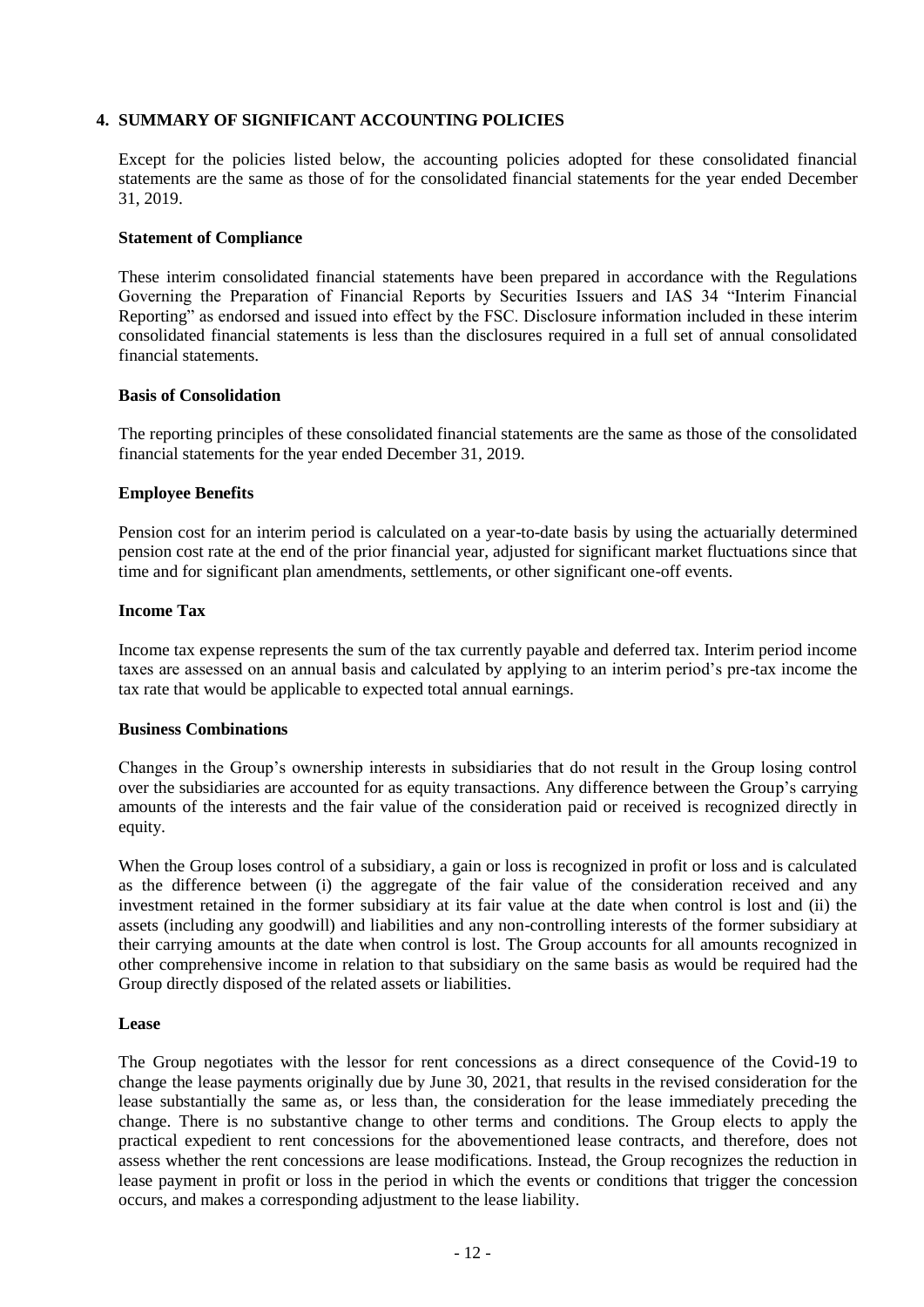Variable lease payments that do not depend on an index or a rate are recognized as expenses in the periods in which they are incurred.

#### **Government Grants**

Government grants are not recognized until there is reasonable assurance that the Group will comply with the conditions attached to them and that the grants will be received.

Government grants are recognized in profit or loss on a systematic basis over the periods in which the Group recognizes as expenses the related costs for which the grants are intended to compensate.

Government grants that are receivable as compensation for expenses or losses already incurred or for the purpose of giving immediate financial support to the Group with no future related costs are recognized in profit or loss in the period in which they are received.

The benefit of a government loan received at a below-market rate of interest is treated as a government grant measured as the difference between the proceeds received and the fair value of the loan based on prevailing market interest rates.

#### **5. CRITICAL ACCOUNTING JUDGMENTS AND KEY SOURCES OF ESTIMATION UNCERTAINTY**

The critical accounting judgments and key sources of estimation uncertainty for these interim consolidated financial statements are the same as those applied in the annual consolidated financial statements for the year ended December 31, 2019.

#### **6. CASH AND CASH EQUIVALENTS**

|                                                |  | September 30,<br>2020 |   | December 31,<br>2019 | September 30,<br>2019 |            |
|------------------------------------------------|--|-----------------------|---|----------------------|-----------------------|------------|
| Cash on hand and revolving fund                |  | 102,243               | S | 483,951              | \$                    | 152,002    |
| Checking accounts and demand deposits          |  | 12,480,737            |   | 7,206,938            |                       | 10,061,172 |
| Cash equivalents                               |  |                       |   |                      |                       |            |
| Time deposits with original maturities of less |  |                       |   |                      |                       |            |
| than three months                              |  | 7,147,612             |   | 16,565,821           |                       | 15,998,451 |
| Repurchase agreements collateralized by bonds  |  | 6,908,258             |   | 4,202,818            |                       | 2,619,440  |
|                                                |  | 26,638,850            |   | 28,459,528           |                       | 28,831,065 |

The market rate intervals of cash in the bank and cash equivalents at the end of the reporting period were as follows:

|                                                     | September 30,<br>2020 | December 31,<br>2019 | September 30,<br>2019 |
|-----------------------------------------------------|-----------------------|----------------------|-----------------------|
| Bank balance                                        | $0\% - 1.90\%$        | $0\% - 1.90\%$       | $0\% - 1.90\%$        |
| Time deposits with original maturities of less than |                       |                      |                       |
| three months                                        | $0.28\% - 2.20\%$     | $0.59\% - 3.55\%$    | $0.59\% - 3.50\%$     |
| Repurchase agreements collateralized by bonds       | $0.28\% - 0.65\%$     | $0.47\% - 0.70\%$    | $0.51\% - 2.80\%$     |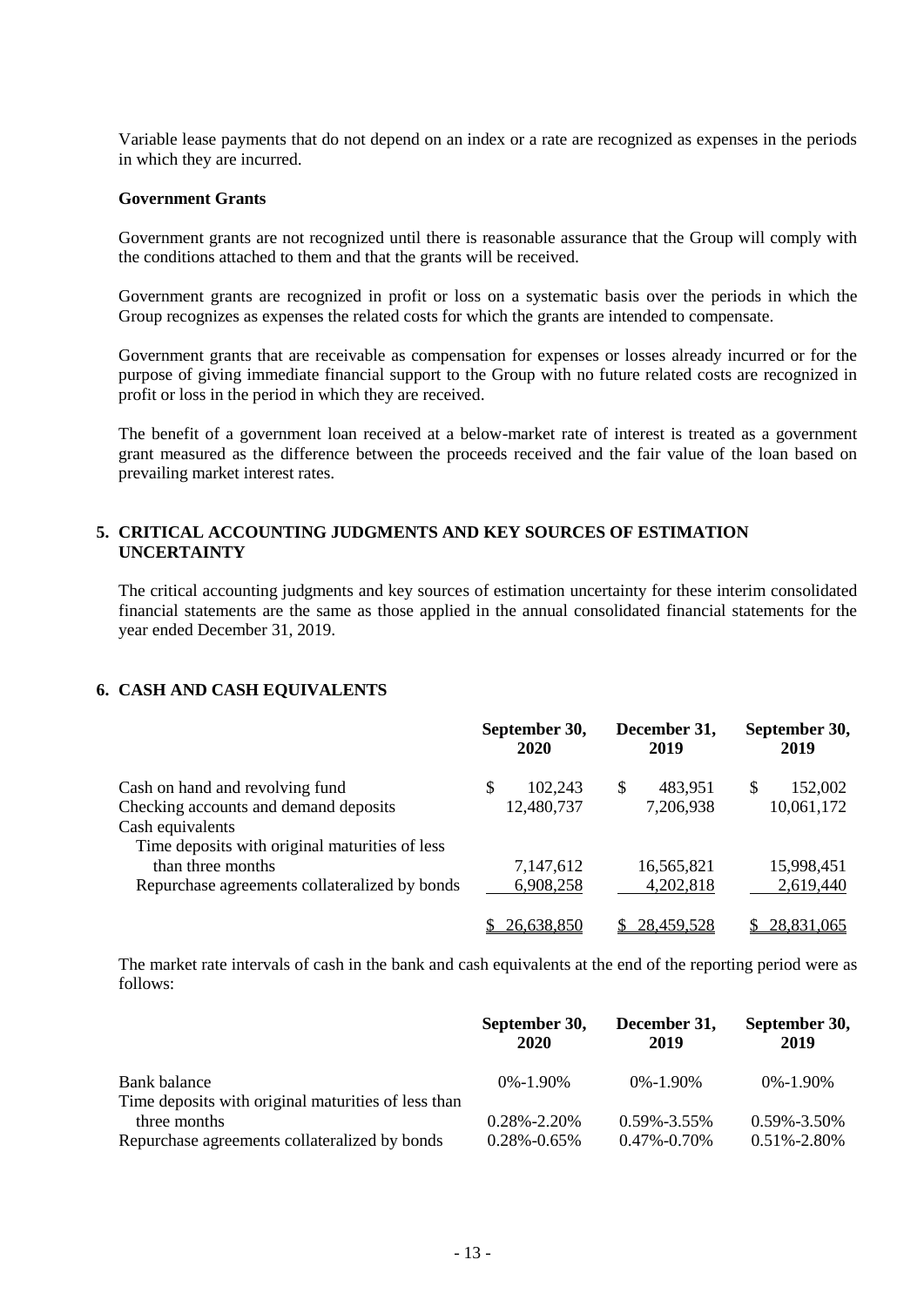The Group designated some deposits denominated in USD and repurchase agreements collateralized by bonds as hedging instruments to avoid exchange rate fluctuations on final payments of aircraft orders and prepayments for equipment, and applied cash flow hedge accounting to hedge its foreign exchange exposure. The contract information is as follows:

| <b>Maturity Date</b>                  |                                                                                               | <b>Subject</b>                         | Carrying<br><b>Value</b>                                                      |
|---------------------------------------|-----------------------------------------------------------------------------------------------|----------------------------------------|-------------------------------------------------------------------------------|
| September 30, 2020                    | 2020.10.8-2020.12.16                                                                          | Financial assets for hedging - current | \$9,505,814                                                                   |
| Impact on comprehensive income (loss) |                                                                                               |                                        | <b>Recognized in</b><br><b>Other</b><br>Comprehensive<br><b>Income</b> (Loss) |
|                                       | For the nine months ended September 30, 2020<br>For the three months ended September 30, 2020 |                                        | \$(161,211)<br>(161,211)                                                      |

#### **7. FINANCIAL INSTRUMENTS AT FAIR VALUE THROUGH PROFIT OR LOSS (FVTPL)**

|                                                                                                                                   | September 30,<br>2020 | December 31,<br>2019 | September 30,<br>2019 |
|-----------------------------------------------------------------------------------------------------------------------------------|-----------------------|----------------------|-----------------------|
| Financial assets - current                                                                                                        |                       |                      |                       |
| Financial assets mandatorily classified as at<br><b>FVTPL</b><br>Derivative financial instruments (not under<br>hedge accounting) |                       |                      |                       |
| Foreign exchange forward contracts                                                                                                | \$                    | \$<br>434            | \$.<br>16,864         |
| Non-derivative financial assets<br>Beneficial certificates                                                                        | 491,271               | 511,758              | 357,259               |
|                                                                                                                                   | \$491,271             | \$512,192            | \$ 374,123            |
| Financial liabilities - current                                                                                                   |                       |                      |                       |
| Financial liabilities held for trading<br>Derivative financial instruments (not under<br>hedge accounting)                        |                       |                      |                       |
| Foreign exchange forward contracts                                                                                                |                       | 11.749               |                       |

At the end of the reporting period, outstanding foreign exchange forward contracts not under hedge accounting were as follows:

|                       | <b>Currency</b> | <b>Maturity Date</b>  | <b>Notional Amount</b><br>(In Thousands) |
|-----------------------|-----------------|-----------------------|------------------------------------------|
| December 31, 2019     |                 |                       |                                          |
| Buy forward contracts | NTD/USD         | 2020.01.15-2020.07.31 | NTD570,571/USD19,000                     |
| September 30, 2019    |                 |                       |                                          |
| Buy forward contracts | NTD/USD         | 2019.10.1-2020.7.31   | NTD1,009,317/USD32,500                   |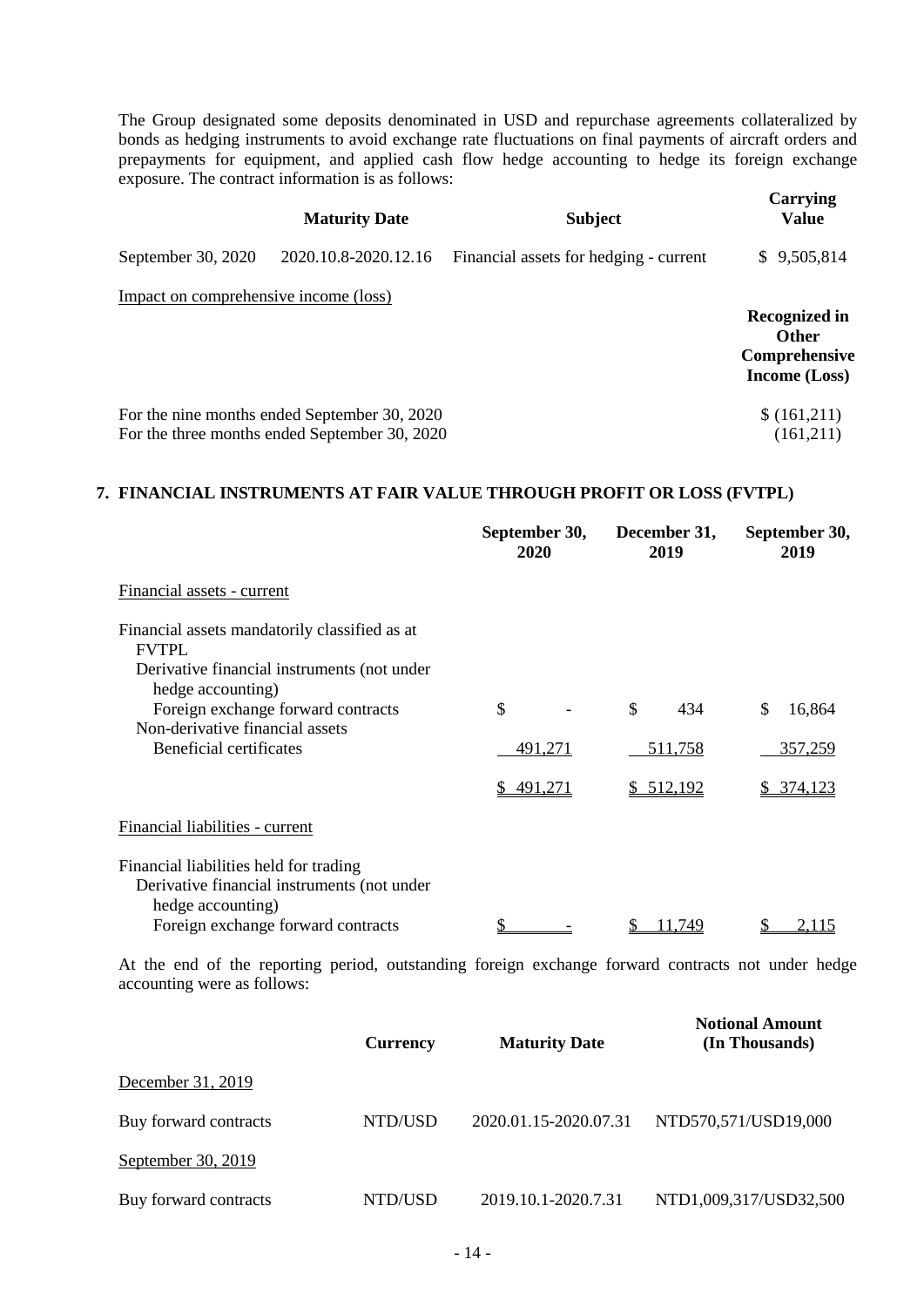#### **8. FINANCIAL ASSETS AT FAIR VALUE THROUGH OTHER COMPREHENSIVE INCOME**

|                                         | September 30,<br>2020 | December 31,<br>2019 | September 30,<br>2019 |
|-----------------------------------------|-----------------------|----------------------|-----------------------|
| Non-current                             |                       |                      |                       |
| Foreign investments<br>Unlisted shares  | 100,161<br>S.         | 182,356<br>S         | \$104,952             |
| Domestic investments<br>Unlisted shares | 22,351                | 26,865               | 21,117                |
|                                         | 122,512               | 209,221              | 126,069               |

#### **Investments in Equity Instruments**

These investments in equity instruments are not held for trading. Instead, they are held for medium- to long-term strategic purposes and are expected to earn profits through long-term investments. Accordingly, the management elected to designate these investments in equity instruments as at FVTOCI as they believe that recognizing short-term fluctuations in these investments' fair values in profit or loss would not be consistent with the Group's strategy of holding these investments for long-term purposes.

### **9. FINANCIAL ASSETS AT AMORTIZED COST**

|                                                                                     | September 30,<br>2020      | December 31,<br>2019              | September 30,<br>2019    |
|-------------------------------------------------------------------------------------|----------------------------|-----------------------------------|--------------------------|
| Current                                                                             |                            |                                   |                          |
| Time deposits with original maturities of more<br>than 3 months<br>Government bonds | \$5,458,047<br>\$5,458,047 | \$2,354,794<br>301<br>\$2,355,095 | \$1,079,048<br>1,079,048 |
| Non-current                                                                         |                            |                                   |                          |
| Time deposits with original maturities of more<br>than 1 year                       | 388,270                    | 105,586                           |                          |

The range of interest rates for time deposits with original maturities of more than 3 months was approximately 0.40%-2.75%, 0.60%-2.75% and 0.40%-2.80% per annum as of September 30, 2020, December 31, 2019 and September 30, 2019, respectively.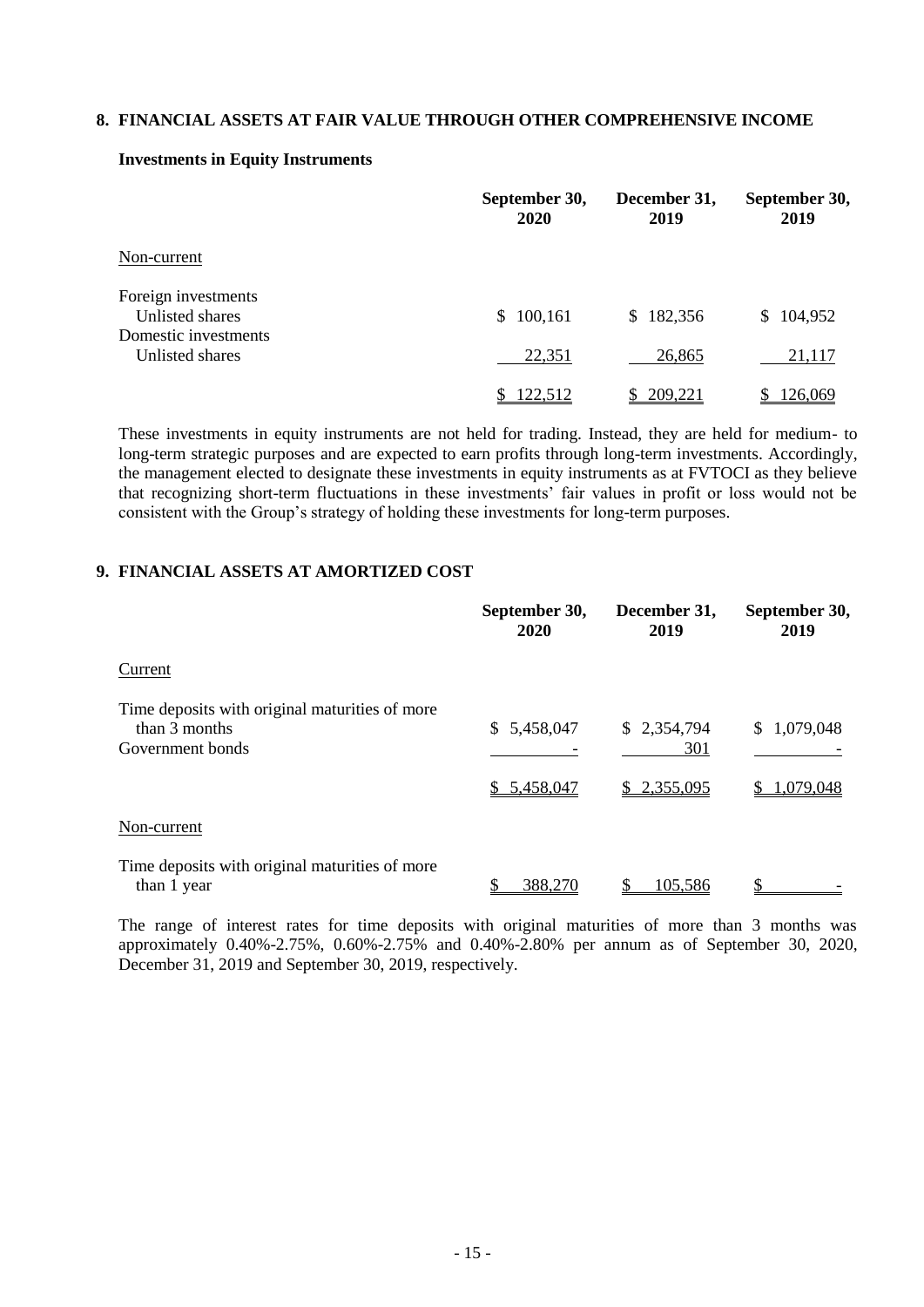### **10. NOTES RECEIVABLE AND ACCOUNTS RECEIVABLE, NET**

|                                                                                   | September 30,<br>2020               | December 31,<br>2019                 | September 30,<br>2019               |
|-----------------------------------------------------------------------------------|-------------------------------------|--------------------------------------|-------------------------------------|
| Notes receivable                                                                  | \$<br>14,711                        | 299,245<br>S                         | 480,343                             |
| Accounts receivable                                                               |                                     |                                      |                                     |
| At amortized cost<br>Gross carrying amount<br>Less: Allowance for impairment loss | 8,615,272<br>(211,714)<br>8,403,558 | 8,440,254<br>(218, 665)<br>8,221,589 | 8,987,872<br>(212,990)<br>8,774,882 |
|                                                                                   | 8,418,269<br>S                      | 8,520,834                            | 9,255,225                           |

The average credit period of sales to customers was 7 to 55 days. In determining the recoverability of a accounts receivable, the Group considered any change in the credit quality of the receivables since the date credit was initially granted to the end of the reporting period, and any allowance for impairment loss was based on the estimated irrecoverable amounts determined by reference to the Group's past default experience with the counterparty and an analysis of the counterparty's current financial position. The Group adopted a policy of only dealing with entities that are rated the equivalent of investment grade or higher and obtaining sufficient collateral, where appropriate, as a means of mitigating the risk of financial loss from defaults. Credit rating information is obtained from independent rating agencies where available or, if not available, the Group uses other publicly available financial information or its own trading records to rate its major customers. The Group's exposure and the credit ratings of its counterparties are continuously monitored and the aggregate value of transactions concluded is spread amongst approved counterparties. Credit exposure is controlled by counterparty limits that are reviewed and approved by the risk management committee annually.

The Group applies the simplified approach to allowing for expected credit losses prescribed by IFRS 9, which permits the use of lifetime expected loss allowance for all accounts receivable. The expected credit losses on accounts receivable are estimated using a provision matrix prepared by reference to past default experience with the debtors and an analysis of the debtors' current financial position, adjusted for general economic conditions of the industry in which the debtors operate and an assessment of both the current as well as the forecasted direction of economic conditions at the reporting date. As the Group's historical credit loss experience does not show significantly different loss patterns for different customer segments, the loss allowance based on the past due status is not further distinguished according to the different segments of the Group's customer base.

The Group writes off accounts receivable when there is information indicating that the debtor is experiencing severe financial difficulty and there is no realistic prospect of recovery. For accounts receivable that have been written off, the Group continues to engage in enforcement activity to attempt to recover the past due receivables. Where recoveries are made, these are recognized in profit or loss.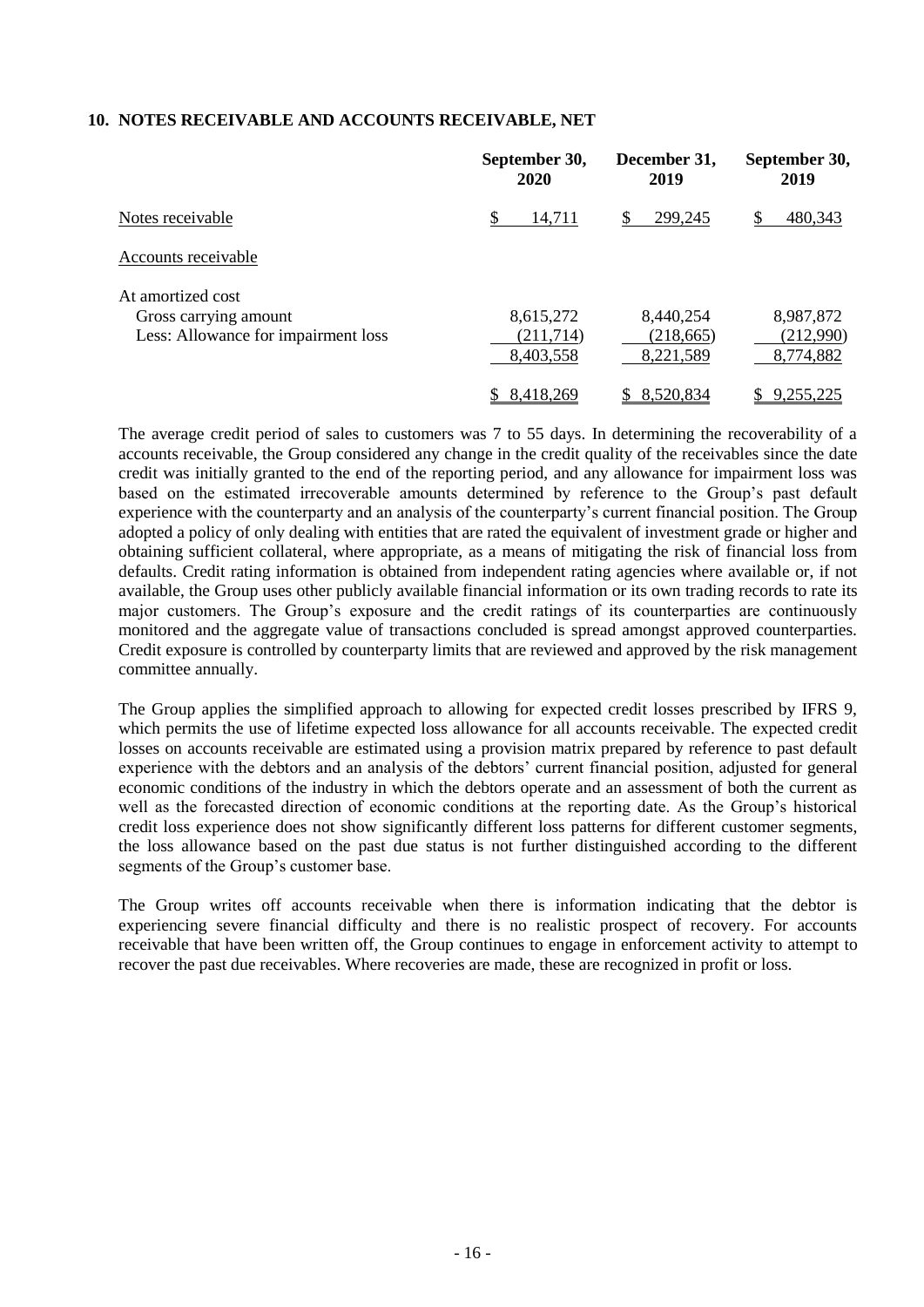The following table details the loss allowance of accounts receivable based on the Group's provision matrix:

# September 30, 2020

|                                  | <b>Not Past Due</b> | Up to 30 Days | 31 to 60 Days        | 61 to 90 Days | Over 90 Days  | <b>Total</b> |
|----------------------------------|---------------------|---------------|----------------------|---------------|---------------|--------------|
| Expected credit loss rate        | 0.04%               | 0.38%         | 8.26%                | 67.05%        | 95.51%        |              |
| Gross carrying amount            | \$7,946,934         | 314,390<br>\$ | \$<br>137,376        | \$<br>38,874  | \$<br>177,698 | \$8,615,272  |
| Loss allowance (lifetime<br>ECLs | (3,401)             | (1,195)       | (11, 342)            | (26,063)      | (169,713)     | (211,714)    |
| Amortized cost                   | 7,943,533           | 313,195<br>\$ | \$.<br>126,034       | \$<br>12,811  | \$<br>7,985   | \$8,403,558  |
| December 31, 2019                |                     |               |                      |               |               |              |
|                                  | <b>Not Past Due</b> | Up to 30 Days | <b>31 to 60 Days</b> | 61 to 90 Days | Over 90 Days  | <b>Total</b> |
| Expected credit loss rate        | 0.12%               | 0.15%         | 6.16%                | 15.25%        | 97.18%        |              |
| Gross carrying amount            | \$6,705,662         | \$1,332,640   | \$<br>97,700         | \$<br>113,716 | \$<br>190,536 | \$8,440,254  |
| Loss allowance (lifetime<br>ECLs | (8, 123)            | (2,019)       | (6,021)              | (17,340)      | (185, 162)    | (218, 665)   |
| Amortized cost                   | \$6,697,539         | \$1,330,621   | 91,679<br>\$         | 96,376<br>S   | 5,374<br>\$.  | \$8,221,589  |
| September 30, 2019               |                     |               |                      |               |               |              |
|                                  | <b>Not Past Due</b> | Up to 30 Days | 31 to 60 Days        | 61 to 90 Days | Over 90 Days  | <b>Total</b> |
| Expected credit loss rate        | 0.02%               | 0.41%         | 1.02%                | 23.44%        | 98.95%        |              |
| Gross carrying amount            | \$ 6,980,406        | \$1,401,461   | \$<br>332,956        | \$<br>89,657  | \$<br>183,392 | \$8,987,872  |
| Loss allowance (lifetime<br>ECLs | (1,368)             | (5, 728)      | (3.404)              | (21, 015)     | (181, 475)    | (212,990)    |
| Amortized cost                   | \$6,979,038         | \$1,395,733   | 329,552              | 68,642        | 1,917<br>\$   | \$8,774,882  |

The movements of the loss allowance of accounts receivable were as follows:

|                                          | <b>For the Nine Months Ended</b><br>September 30 |           |  |  |
|------------------------------------------|--------------------------------------------------|-----------|--|--|
|                                          | 2020                                             | 2019      |  |  |
| Balance at January 1                     | \$218,665                                        | \$227,306 |  |  |
| Add: Net remeasurement of loss allowance | 5,791                                            | 20,434    |  |  |
| Less: Amounts written off                | (12,735)                                         | (34, 734) |  |  |
| Foreign exchange gains and losses        | (7)                                              |           |  |  |
| Loss of control of subsidiaries          |                                                  | (17)      |  |  |
| Balance at September 30                  | 211.714                                          | 212.990   |  |  |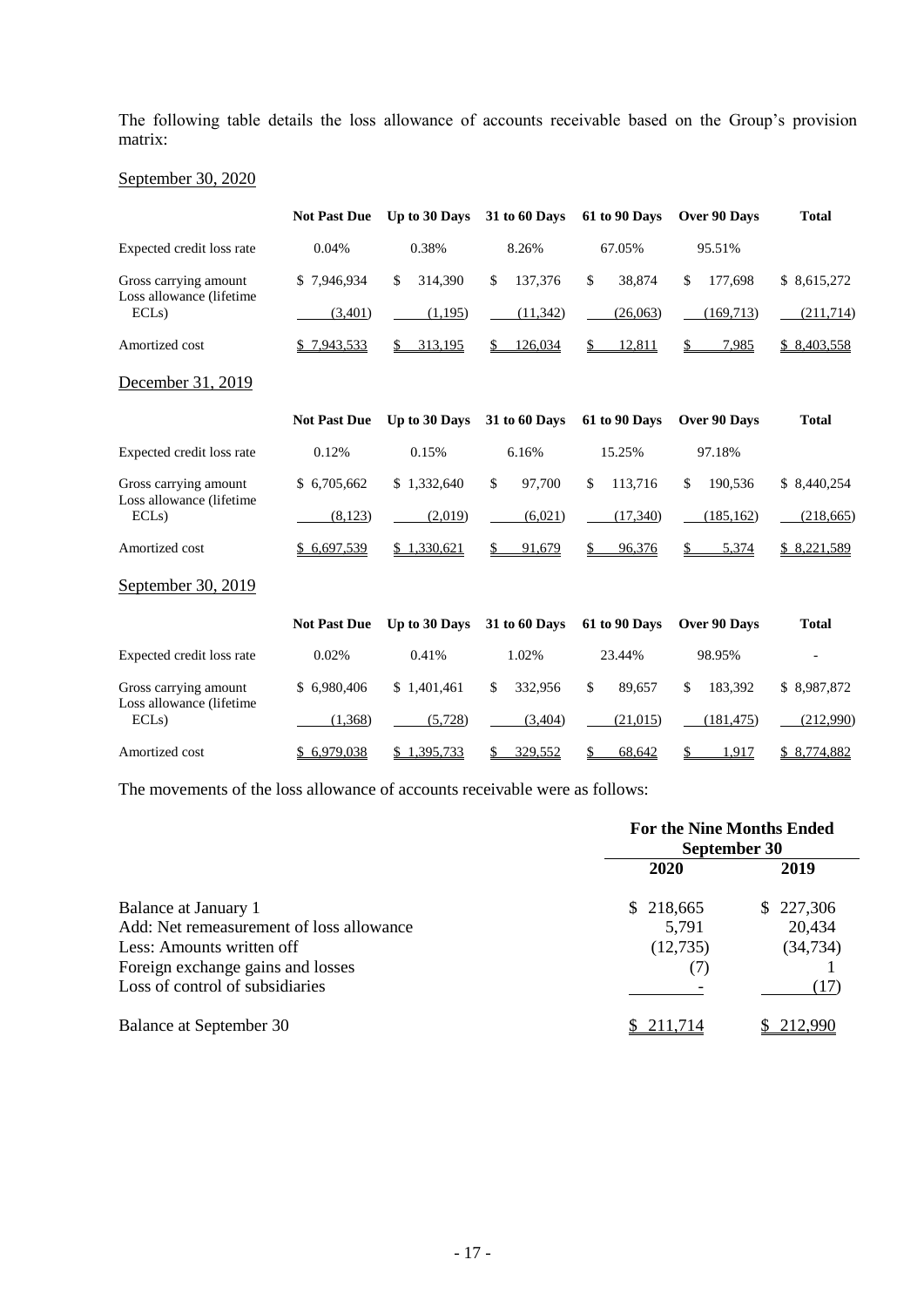#### **11. INVENTORIES, NET**

|                                        | September 30,<br><b>2020</b> | December 31,<br>2019 | September 30,<br>2019 |
|----------------------------------------|------------------------------|----------------------|-----------------------|
| Aircraft spare parts                   | \$7,263,449                  | \$7,578,125          | \$7,569,585           |
| Items for in-flight sale               | 624,082                      | 571,601              | 570,877               |
| Work in process - maintenance services | 133,597                      | 283,933              | 591,656               |
| Others                                 | 26,983                       | 36,454               | 30,204                |
|                                        | 8,048,111                    | 8,470,113            | \$ 8,762,322          |

The operating costs recognized for the nine months ended September 30, 2020 and 2019 included loss on inventory write-downs of \$196,286 thousand and \$302,420 thousand, respectively. And the operating costs for the three months ended September 30, 2020 and 2019 included (reversal of loss) loss on inventory write-downs of \$(933) thousand and \$36,368 thousand, respectively.

## **12. NON-CURRENT ASSETS HELD FOR SALE**

|                        | September 30,<br>2020 | December 31, September 30,<br>2019 | 2019                     |  |
|------------------------|-----------------------|------------------------------------|--------------------------|--|
| Aircraft held for sale | \$ 79.143             | $S =$                              | $\overline{\phantom{a}}$ |  |

To enhance its competitiveness, the Company plans to introduce new type of aircraft and retire old aircraft according to a planned schedule. The old aircraft classified as non-current assets held for sale had original carrying amounts exceeded their expected sale prices which gave rise to an impairment loss. The Company will continuously assess for any indications of impairment in subsequent periods. However, the actual amount of loss shall be subject to the actual sales price.

The Company recognized an impairment loss of \$0 for the nine months ended September 30, 2020 and 2019. Some aircraft had completed the planned disposal procedures, and the Company recognized a loss on disposal of \$10,462 thousand for the three months ended March 31, 2019.

The fair value measurement is classified as Level 3, and the fair value was determined according to similar transactions of the related markets and the proposed sale prices were based on the current status of the aircraft.

#### **13. SUBSIDIARIES**

Subsidiaries included in the consolidated financial statements are as follows:

|                         |                                      |                                                                  | Proportion of Ownership (%) |                      |                       |  |
|-------------------------|--------------------------------------|------------------------------------------------------------------|-----------------------------|----------------------|-----------------------|--|
| <b>Investor Company</b> | <b>Investee Company</b>              | <b>Main Businesses and Products</b>                              | September 30,<br>2020       | December 31.<br>2019 | September 30,<br>2019 |  |
| China Airlines, Ltd.    | Cal-Dynasty International            | A holding company, real estate and<br>hotel services             | 100                         | 100                  | 100                   |  |
|                         | Cal-Asia Investment                  | General investment                                               | 100                         | 100                  | 100                   |  |
|                         | Dynasty Aerotech International Corp. | Cleaning of aircraft and maintenance of<br>machine and equipment | 100                         | 100                  | 100                   |  |
|                         | Yestrip                              | <b>Travel business</b>                                           | 100                         | 100                  | 100                   |  |
|                         | Cal Park                             | Real estate lease and international trade                        | 100                         | 100                  | 100                   |  |
|                         | Cal Hotel Co., Ltd.                  | Hotel business                                                   | 100                         | 100                  | 100                   |  |
|                         | Sabre Travel Network (Taiwan)        | Sale and maintenance of hardware and<br>software                 | 94                          | 94                   | 94                    |  |
|                         | Mandarin Airlines                    | Air transportation and maintenance of<br>aircraft                | 94                          | 94                   | 94                    |  |
|                         |                                      |                                                                  |                             |                      | (Continued)           |  |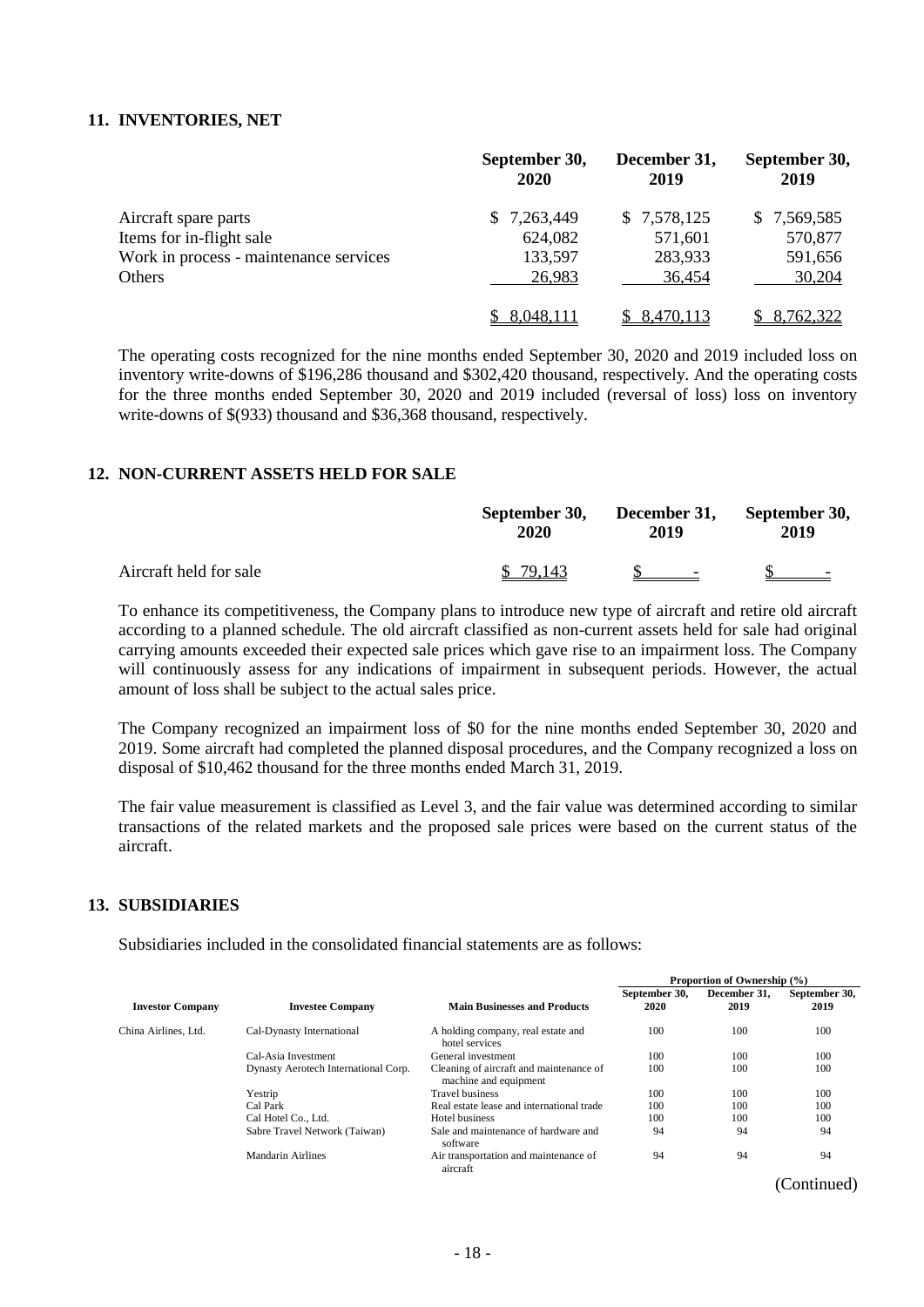|                                |                                                          |                                              | Proportion of Ownership (%) |              |               |  |
|--------------------------------|----------------------------------------------------------|----------------------------------------------|-----------------------------|--------------|---------------|--|
|                                |                                                          |                                              | September 30,               | December 31, | September 30, |  |
| <b>Investor Company</b>        | <b>Investee Company</b>                                  | <b>Main Businesses and Products</b>          | 2020                        | 2019         | 2019          |  |
|                                | Taiwan Air Cargo Terminal (Note)                         | Air cargo and storage                        | 59                          | 59           | 59            |  |
|                                | <b>Taoyuan International Airport Services</b>            | Airport services                             | 49                          | 49           | 49            |  |
|                                | Taiwan Airport Services (Note)                           | Airport services                             | 48                          | 48           | 48            |  |
|                                | <b>Global Sky Express</b>                                | Forwarding and storage of air cargo          | 25                          | 25           | 25            |  |
|                                | Tigerair Taiwan Co., Ltd. (Note)                         | Air transportation                           | 77                          | 77           | 78            |  |
|                                | Taiwan Aircraft Maintenance And<br>Engineering Co., Ltd. | Aircraft maintenance                         | 100                         | 100          | 100           |  |
|                                | Kaohsiung Catering Services, Ltd.                        | In-flight catering                           | 54                          | 54           | 54            |  |
| Cal-Dynasty International      | Dynasty Properties Co., Ltd.                             | Real estate management                       | 100                         | 100          | 100           |  |
|                                | Dynasty Hotel of Hawaii, Inc.                            | <b>Hotel business</b>                        | 100                         | 100          | 100           |  |
| <b>Taiwan Airport Services</b> | Taiwan Airport Service (Samoa)                           | Airport supporting service and<br>investment | 100                         | 100          | 100           |  |
|                                |                                                          |                                              |                             |              | (Concluded)   |  |

Note: Proportion of ownership is based on the Group's shareholding.

The Company has substantial control over Taoyuan International Airport Service, Taiwan Airport Service and Global Sky Express, while the rest of investees have more than 50% of their voting shares owned by the Company. The above financial information for the nine months ended September 30, 2020 and 2019 of these subsidiaries was not reviewed by independent auditors, except for Mandarin Airlines and Tigerair Taiwan Co., Ltd.

In order to prepare for the listing of Tigerair Taiwan Co., Ltd. and to comply with the requirements relating to the review process of public listing criteria, the release of the shares of Tigerair Taiwan Co., Ltd. held by the Company and Mandarin Airlines was resolved in the shareholders' meeting of the Company on June 25, 2019 and in the shareholders' meeting of Mandarin Airlines on June 27, 2019. The shares shall be subscribed by all shareholders of the Company and Mandarin Airlines on the basis of the percentage of shareholdings. For those shares waived by the shareholders or the undersubscribed portion, the chairman was authorized to designate a specific person to subscribe for the shares. The subscription price was set at \$41 per share. In October and December 2019, the issued shares were fully paid-up and were completely delivered and transferred. A total of 45,661,000 shares had been disposed of in which the proportion of ownership decreased to 77%. The proceeds from disposal amounted to \$1,866,474 thousand. Since the Company did not lose control of the subsidiary, the related gain on disposal amounted to \$1,254,633 thousand was recognized in the capital surplus account.

The board of directors of Tigerair Taiwan Co., Ltd. approved the plan to issue ordinary shares for cash on August 10, 2020. The Company plans to issue 80,000 thousand shares at \$25 per share and the total amount of the transaction is \$2,000,000 thousand. The contribution to employee stock options from cash capital increase recognized as compensation cost amounted to \$224 thousand, of which \$172 thousand was recognized as capital surplus and \$52 thousand was attributed to non-controlling interests.

The board of directors of Tigerair Taiwan Co., Ltd. approved the abovementioned issuance of listed ordinary shares for cash on August 6, 2020. The total amount of the transaction is capped at \$2,000,000 thousand.

# **14. INVESTMENTS ACCOUNTED FOR USING THE EQUITY METHOD**

|                                            | September 30,    | December 31, | September 30, |
|--------------------------------------------|------------------|--------------|---------------|
|                                            | 2020             | 2019         | 2019          |
| Investments in associates                  | \$1,137,076      | \$1,208,495  | \$1,261,309   |
| Investments in jointly controlled entities | 872.242          | 1.015.298    | 924,831       |
|                                            | <u>2,009,318</u> | 2.223.793    | 2,186,140     |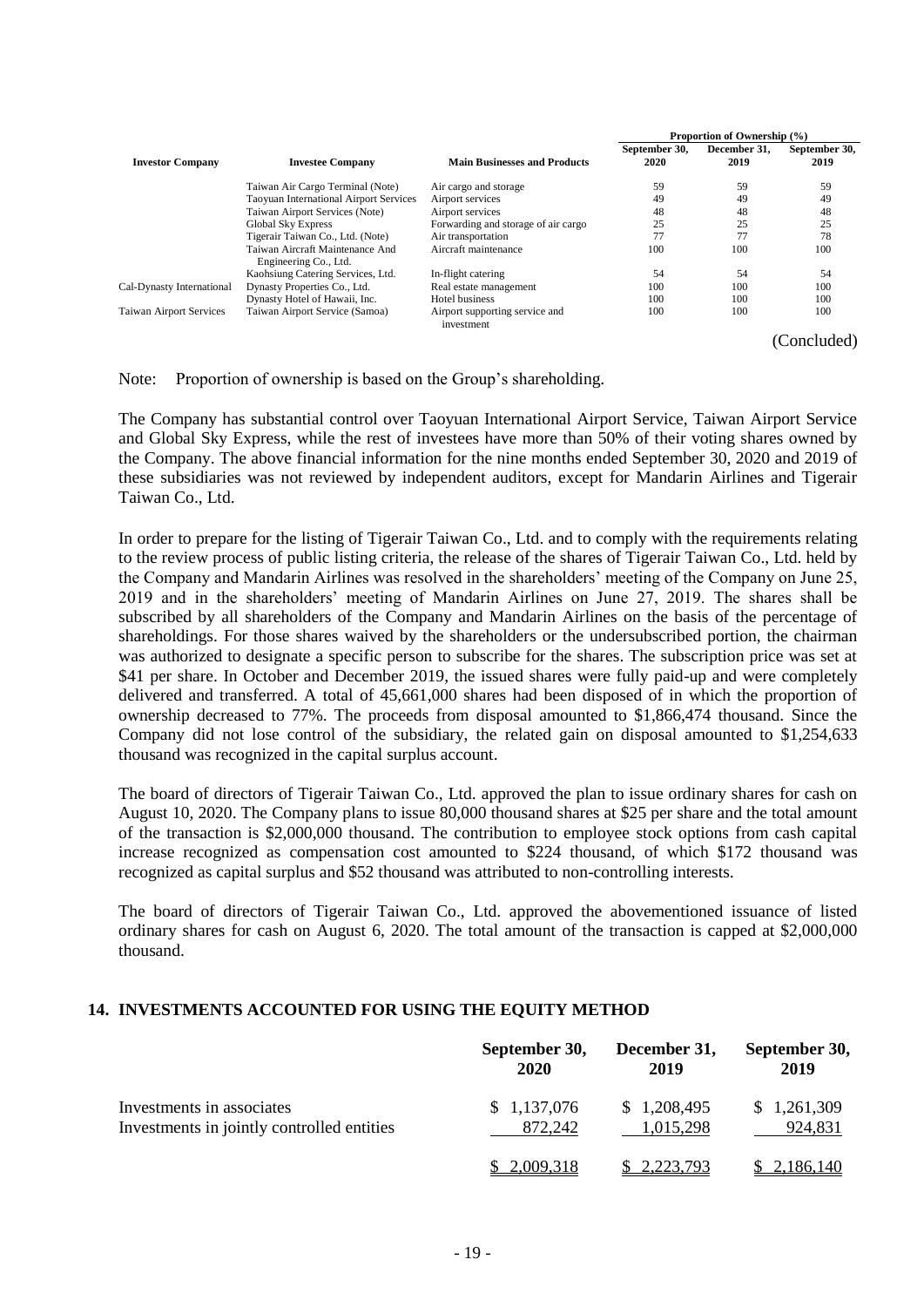#### a. Investments in associates

The investments in associates were as follows:

|                                                                              | September 30,<br>2020 |    | December 31,<br>2019 |   | September 30,<br>2019 |  |
|------------------------------------------------------------------------------|-----------------------|----|----------------------|---|-----------------------|--|
| Unlisted companies                                                           |                       |    |                      |   |                       |  |
| China Aircraft Services                                                      | \$<br>365,387         | \$ | 461,263              | S | 511,627               |  |
| <b>Dynasty Holidays</b>                                                      | 7,725                 |    | 10,004               |   | 10,685                |  |
| Airport Air Cargo Terminal (Xiamen)                                          | 461,308               |    | 446,161              |   | 445,444               |  |
| Airport Air Cargo Service (Xiamen)<br>Eastern United International Logistics | 259,765               |    | 248,350              |   | 245,663               |  |
| (Holdings) Ltd.                                                              | 42,891                |    | 42,717               |   | 47,890                |  |
|                                                                              | .137,076              |    | .208,495             |   | 1.261.309             |  |

At the end of the reporting period, the proportion of ownership and voting rights of associates held by the Group was as follows:

|                                                                                     | <b>Proportion of Ownership and Voting Rights</b> |                      |                       |  |
|-------------------------------------------------------------------------------------|--------------------------------------------------|----------------------|-----------------------|--|
| <b>Name of Associate</b>                                                            | September 30,<br>2020                            | December 31,<br>2019 | September 30,<br>2019 |  |
| China Aircraft Services                                                             | 20%                                              | 20%                  | 20%                   |  |
| <b>Dynasty Holidays</b>                                                             | 20%                                              | 20%                  | 20%                   |  |
| Airport Air Cargo Terminal (Xiamen)                                                 | 28%                                              | 28%                  | 28%                   |  |
| Airport Air Cargo Service (Xiamen)<br><b>Eastern United International Logistics</b> | 28%                                              | 28%                  | 28%                   |  |
| (Holdings) Ltd.                                                                     | 35%                                              | 35%                  | 35%                   |  |

The recognized investment income of associates accounted for using the equity method is as follows:

|                                     | <b>For the Three Months Ended</b><br>September 30 |             | <b>For the Nine Months Ended</b><br>September 30 |        |
|-------------------------------------|---------------------------------------------------|-------------|--------------------------------------------------|--------|
|                                     | 2020                                              | 2019        | 2020                                             | 2019   |
| China Aircraft Services             | \$(12,550)                                        | \$<br>3,350 | \$(73,782)                                       | 10,259 |
| <b>Dynasty Holidays</b>             | (682)                                             | (307)       | (2,326)                                          | 297    |
| Airport Air Cargo Terminal          |                                                   |             |                                                  |        |
| (Xiamen)                            | 5.347                                             | 4,623       | 19,247                                           | 15,131 |
| Airport Air Cargo Service           |                                                   |             |                                                  |        |
| (Xiamen)                            | 4,637                                             | 5,925       | 13,751                                           | 19,323 |
| <b>Eastern United International</b> |                                                   |             |                                                  |        |
| Logistics (Holdings) Ltd.           | 1,838                                             | 1,756       | 3,288                                            | 5,090  |
|                                     | (1,410)                                           | 15,347      | \$ (39,822)                                      | 50,100 |

The investments accounted for using the equity method and the share of profit or loss and other comprehensive income of those investments were based on the associates' financial statements which have not been reviewed. However, the management determined that there would be no significant adjustments to the related information presented in these consolidated financial statements had these investee's financial statements been independently reviewed.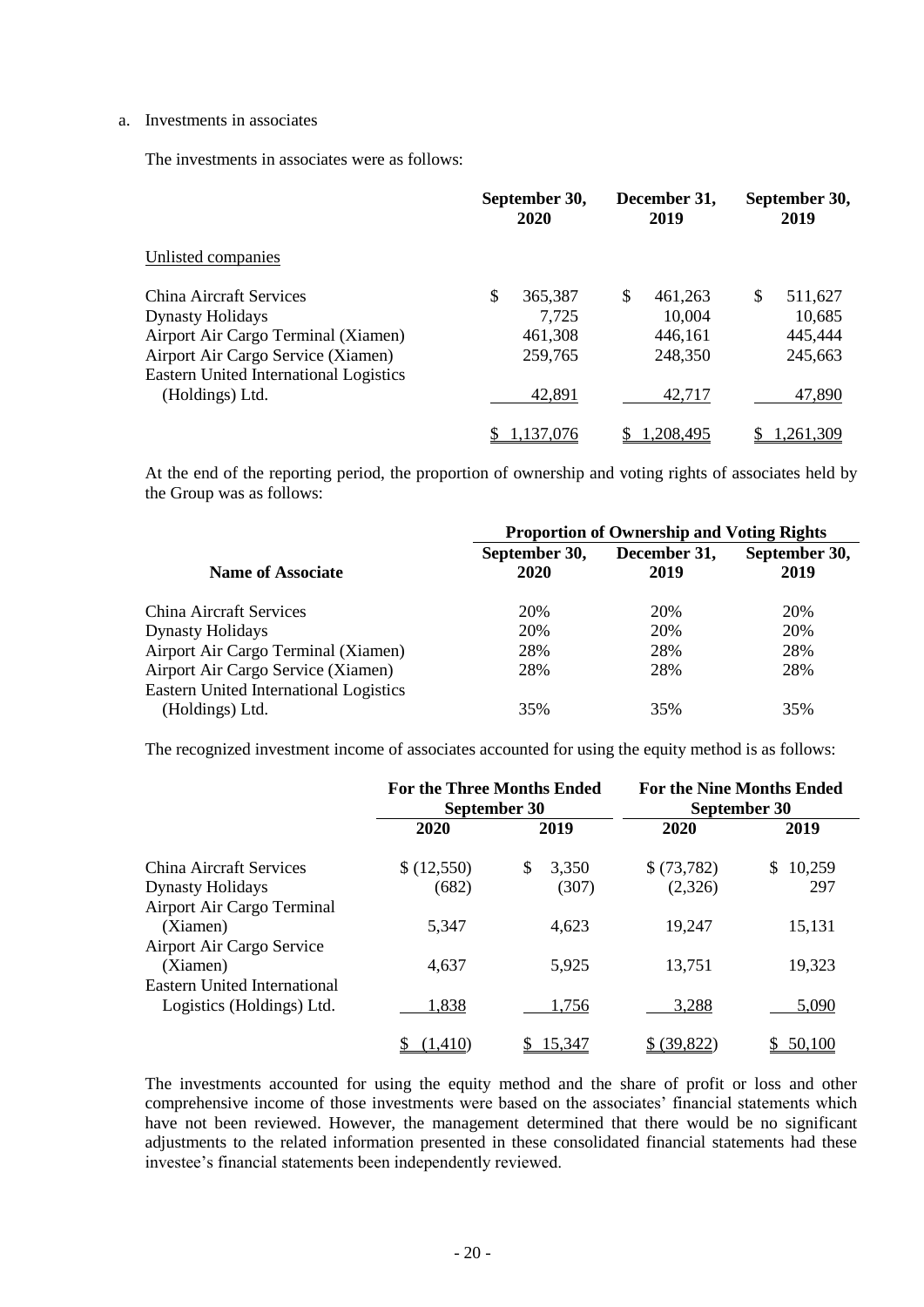The board of directors of the Company decided to sell a portion of the equity of its subsidiary, Dynasty Holidays, to H.I.S. Taiwan Co., Ltd. on January 21, 2019 and completed the transaction on January 31, 2109. After the disposal of the equity, the Group's shareholding of the issued share capital decreased from 51% to 20%. Dynasty Holidays was classified as an associate since the Group lost control of the subsidiary. Therefore, the relevant assets and liabilities were not consolidated in the current period and only the profit and loss from January 1, 2019 to January 31, 2019 were consolidated. For information on the disposal of the subsidiary, refer to Note 30.

#### b. Investments in jointly controlled entities

The investments in jointly controlled entities were as follows:

|                                                                                                                                       |   | September 30,<br>2020                 |  | December 31,<br>2019                  |  | September 30,<br>2019                |  |
|---------------------------------------------------------------------------------------------------------------------------------------|---|---------------------------------------|--|---------------------------------------|--|--------------------------------------|--|
| <b>China Pacific Catering Services</b><br><b>China Pacific Laundry Services</b><br>NORDAM Asia Ltd.<br>Delica International Co., Ltd. | S | 680,527<br>146,027<br>37,820<br>7,868 |  | 801,071<br>168,547<br>37,813<br>7,867 |  | 748,584<br>166,019<br>2,358<br>7,870 |  |
|                                                                                                                                       |   | 872.242                               |  | 1.015.298                             |  | 924,831                              |  |

At the end of the reporting period, the proportion of ownership and voting rights in jointly controlled entities held by the Group was as follows:

|                                        | <b>Proportion of Ownership and Voting Rights</b> |                      |                       |  |
|----------------------------------------|--------------------------------------------------|----------------------|-----------------------|--|
|                                        | September 30,<br>2020                            | December 31,<br>2019 | September 30,<br>2019 |  |
| <b>China Pacific Catering Services</b> | 51%                                              | 51%                  | 51%                   |  |
| <b>China Pacific Laundry Services</b>  | 55%                                              | 55%                  | 55%                   |  |
| NORDAM Asia Ltd.                       | 49%                                              | 49%                  | 49%                   |  |
| Delica International Co., Ltd.         | 51%                                              | 51%                  | 51%                   |  |

The Group entered into a joint venture agreement with Taikoo Group to invest in China Pacific Catering Services and China Pacific Laundry Services. According to the agreement, both parties have the right to veto major proposals on the board of directors, and therefore, the Group does not have control.

To enhance the Group's maintenance capabilities, the Company established a joint venture with the US NORDAM Aerospace Group in December 2017, with a plan to provide thrust reversers and composite repair services in Asia under the NORDAM brand. NORDAM has filed for Chapter 11 bankruptcy reorganization in the USA on July 22, 2018 to settle the disputes with its business partners, which would not have an impact on its operations. As a result, NORDAM Asia suspended its operations from October 5, 2018 to October 4, 2019 and resumed business on October 4, 2019. The Company increased the capital of NORDAM Asia by \$35,525 thousand in November 2019.

To expand the Group's catering business, Kaohsiung Catering entered into a joint venture agreement with a Japanese brand company to invest in Delica International Co, Ltd., with the Japanese brand company having the right to make decisions on operations, and therefore, the Group does not have control.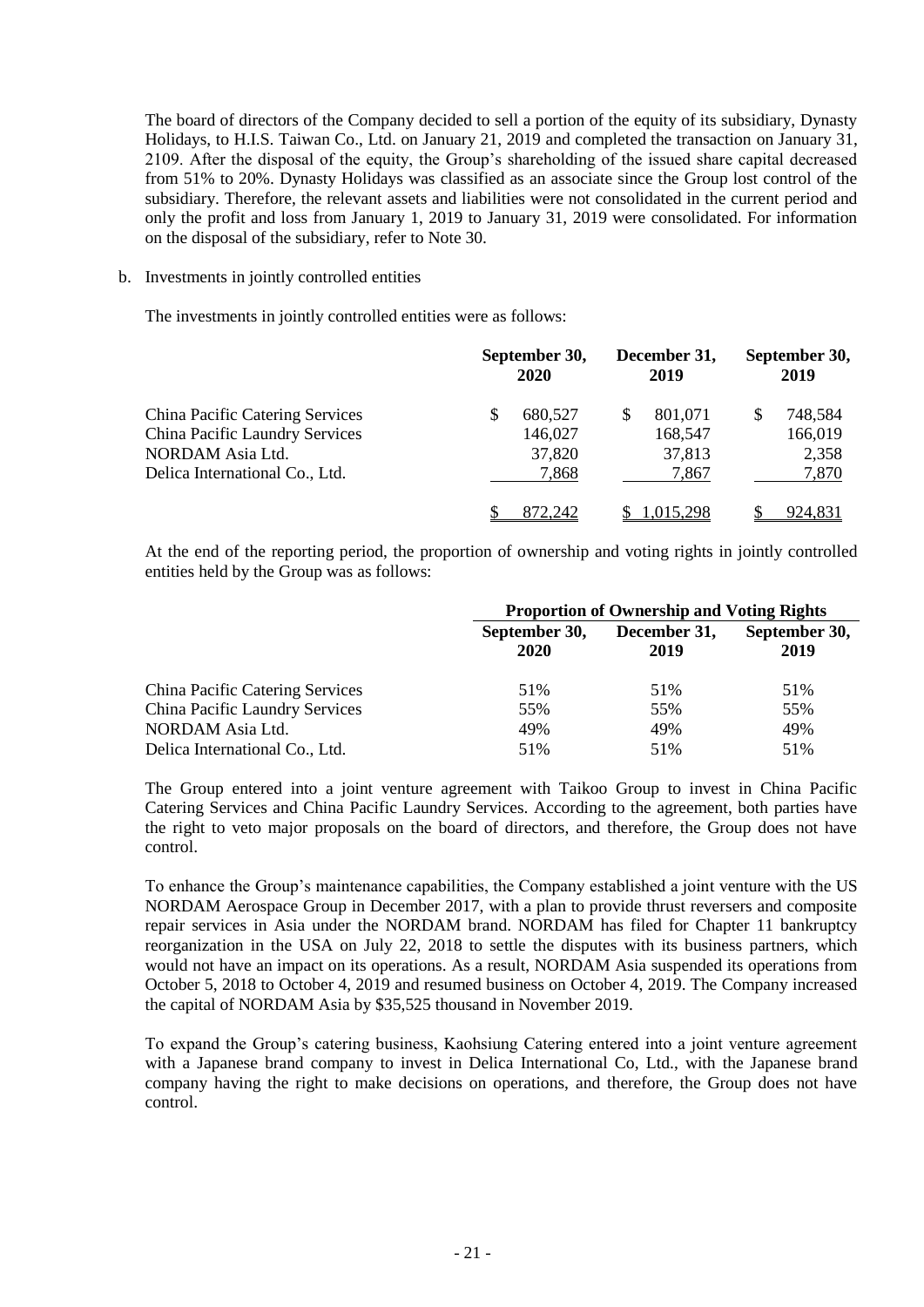The recognized investment income of jointly controlled entitles accounted for using the equity method are as follows:

|                                                                                                                                | <b>For the Three Months Ended</b><br>September 30 |                      | <b>For the Nine Months Ended</b><br>September 30 |                   |
|--------------------------------------------------------------------------------------------------------------------------------|---------------------------------------------------|----------------------|--------------------------------------------------|-------------------|
|                                                                                                                                | 2020                                              | 2019                 | 2020                                             | 2019              |
| <b>China Pacific Catering Services</b><br>China Pacific Laundry Services<br>NORDAM Asia Ltd.<br>Delica International Co., Ltd. | (48, 653)<br>S.<br>(6,949)<br>$\left(1\right)$    | 56,609<br>S<br>5,158 | \$(120,543)<br>(15, 877)                         | 172,579<br>12,234 |
|                                                                                                                                | 55.603                                            | 61.767               | 136,413                                          | 184.813           |

The investments accounted for using the equity method and the share of profit or loss and other comprehensive income of those investments were based on the jointly controlled entities' financial statements which have not been reviewed. However, the management determined that there would be no significant adjustments had this investee's financial statements been independently reviewed.

For information on the major businesses and products and the locations of registration for the major business offices of the above entities, refer to Tables 6 and 7 (names, locations, and related information of investees on which the Company exercises significant influence and investment in mainland China) following the notes to the consolidated financial statements.

### **15. PROPERTY, PLANT AND EQUIPMENT**

|                                                                                                                                                           | <b>Freehold Land</b>     | <b>Buildings</b>                                     | Flight<br>Equipment                                             | Equipment<br>under Finance<br><b>Leases</b>                          | <b>Others</b>                                                                  | <b>Total</b>                                                                    |
|-----------------------------------------------------------------------------------------------------------------------------------------------------------|--------------------------|------------------------------------------------------|-----------------------------------------------------------------|----------------------------------------------------------------------|--------------------------------------------------------------------------------|---------------------------------------------------------------------------------|
| Cost                                                                                                                                                      |                          |                                                      |                                                                 |                                                                      |                                                                                |                                                                                 |
| Balance at January 1,<br>2019<br><b>Additions</b><br>Disposals<br>Reclassification<br>Net exchange differences<br>Loss of control of<br>subsidiaries      | \$<br>1,015,564<br>5.067 | 13,993,585<br>166.759<br>(896)<br>1,903,479<br>8,987 | \$259,695,130<br>3,291,168<br>(20, 386, 082)<br>28,797,237      | 25,805,008<br>\$<br>(668, 721)<br>(25, 131, 813)<br>(4, 474)         | \$<br>17,917,780<br>617,433<br>(260, 493)<br>(1,592,848)<br>49,188<br>(2, 158) | \$318,427,067<br>4,075,360<br>(21, 316, 192)<br>3,976,055<br>63,242<br>(6, 632) |
|                                                                                                                                                           |                          |                                                      |                                                                 |                                                                      |                                                                                |                                                                                 |
| Balance at September 30,<br>2019, net                                                                                                                     | .020,631                 | 16,071,914                                           | \$271,397,453                                                   | \$                                                                   | 16,728,902<br>\$                                                               | \$305,218,900                                                                   |
| Accumulated depreciation<br>and impairment                                                                                                                |                          |                                                      |                                                                 |                                                                      |                                                                                |                                                                                 |
| Balance at January 1,<br>2019<br>Depreciation expenses<br>Disposals<br>Reclassification<br>Net exchange differences<br>Loss of control of<br>subsidiaries | \$                       | \$<br>(6,574,873)<br>(343, 162)<br>896<br>(4, 459)   | \$(123, 507, 657)<br>(14,082,491)<br>14,639,276<br>(14,621,264) | (14, 634, 822)<br>S.<br>(671, 116)<br>638,039<br>14,665,787<br>2.112 | (10,601,997)<br>\$<br>(701, 853)<br>252,190<br>(26,300)<br>(4,909)<br>1.727    | \$(155,319,349)<br>(15,798,622)<br>15,530,401<br>18,223<br>(9,368)<br>3,839     |
| Balance at September 30,<br>2019                                                                                                                          |                          | (6.921, 598)                                         | \$(137,572,136)                                                 | \$                                                                   | (11,081,142)                                                                   | \$(155, 574, 876)                                                               |
| Balance at September 30,<br>2019, net                                                                                                                     | .020.631                 | 9,150,316                                            | \$133,825,317                                                   |                                                                      | 5,647,760                                                                      | \$149,644,024<br>(Continued)                                                    |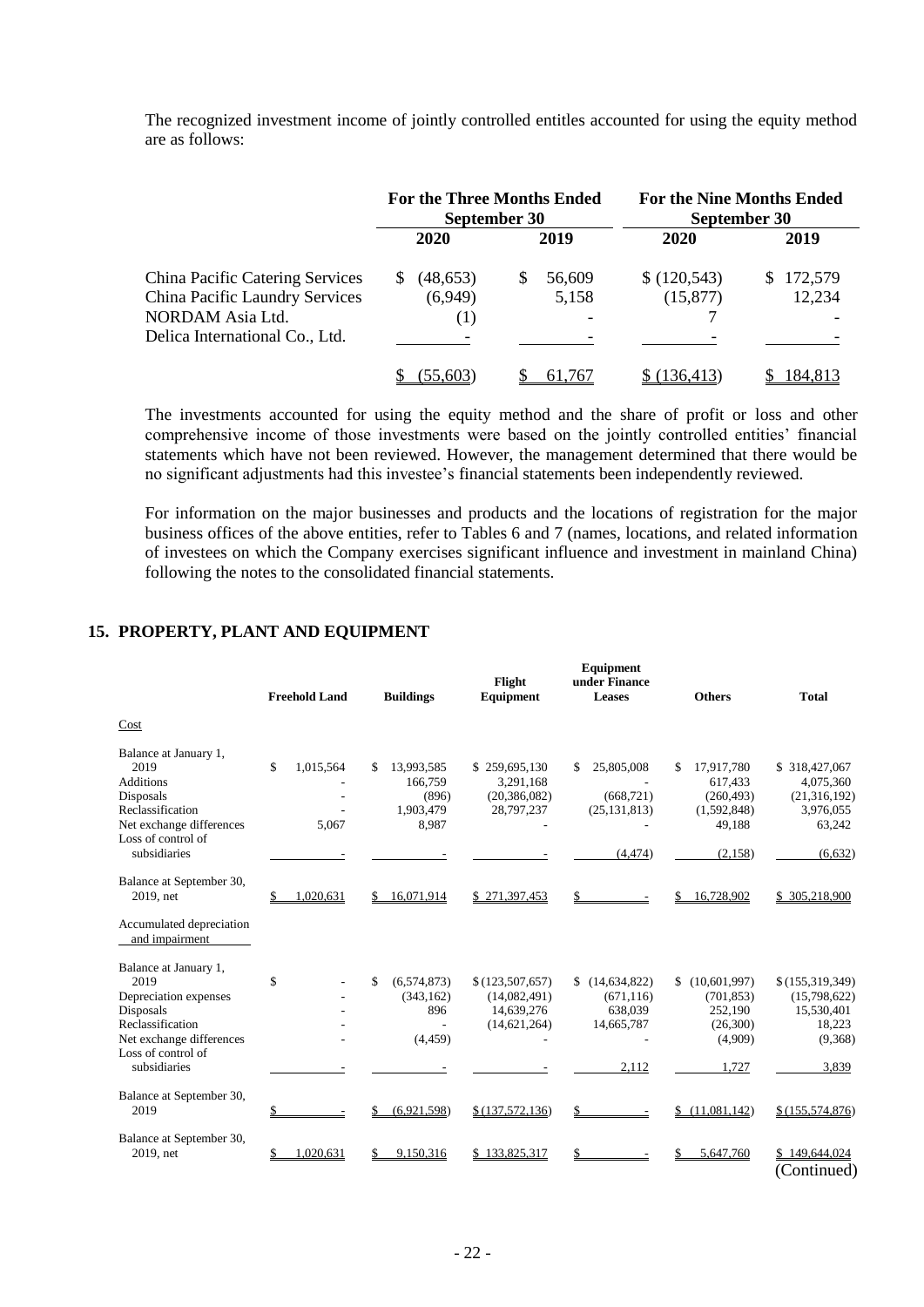|                                                                                                                     | <b>Freehold Land</b>                    | <b>Buildings</b>                                            | Flight<br>Equipment                                       | Equipment<br>under Finance<br>Leases | <b>Others</b>                                                   | <b>Total</b>                                                          |
|---------------------------------------------------------------------------------------------------------------------|-----------------------------------------|-------------------------------------------------------------|-----------------------------------------------------------|--------------------------------------|-----------------------------------------------------------------|-----------------------------------------------------------------------|
| Cost                                                                                                                |                                         |                                                             |                                                           |                                      |                                                                 |                                                                       |
| Balance at January 1,<br>2020<br><b>Additions</b><br>Disposals<br>Reclassification<br>Net exchange differences      | \$<br>1,002,499<br>(15,205)<br>(16,972) | 16,084,063<br>\$<br>31.375<br>(372, 712)<br>303<br>(30.991) | \$272,077,692<br>448,356<br>(2,873,953)<br>1,485,746      | \$                                   | \$<br>16,846,835<br>378,680<br>(195, 126)<br>22,295<br>(3,326)  | \$ 306,011,089<br>858,411<br>(3,456,996)<br>1,508,344<br>(51,289)     |
| Balance at September 30,<br>2020, net                                                                               | 970,322                                 | 15,712,038<br>\$                                            | \$271,137,841                                             | \$                                   | 17,049,358<br>\$                                                | \$304,869,559                                                         |
| Accumulated depreciation<br>and impairment                                                                          |                                         |                                                             |                                                           |                                      |                                                                 |                                                                       |
| Balance at January 1,<br>2020<br>Depreciation expenses<br>Disposals<br>Reclassification<br>Net exchange differences | \$                                      | \$<br>(7,028,540)<br>(368, 318)<br>370,829<br>16,330        | \$(141,886,170)<br>(13,546,525)<br>2,691,178<br>1,489,158 | \$                                   | (11,209,408)<br>\$<br>(693, 661)<br>188,919<br>5,564<br>(1,559) | \$(160, 124, 118)<br>(14,608,504)<br>3,250,926<br>1,494,722<br>14,771 |
| Balance at September 30,<br>2020                                                                                    |                                         | (7,009,699)                                                 | \$(151, 252, 359)                                         | \$                                   | (11,710,145)<br>\$                                              | \$(169, 972, 203)                                                     |
| Balance at September 30,<br>2020, net                                                                               | 970.322                                 | 8.702.339                                                   | \$119,885,482                                             |                                      | 5,339,213                                                       | \$134,897,356<br>(Concluded)                                          |

The reclassification mostly resulted from the transfer of prepayments for equipment and leased aircraft buybacks.

Property, plant and equipment are depreciated on a straight-line basis over the estimated useful life of the assets as follows:

| <b>Buildings</b>                                    |               |
|-----------------------------------------------------|---------------|
| Main buildings                                      | $45-55$ years |
| <b>Others</b>                                       | $10-25$ years |
| Machinery equipment                                 |               |
| Electro-mechanical equipment                        | 25 years      |
| <b>Others</b>                                       | $3-13$ years  |
| Office equipment                                    | $3-15$ years  |
| Leasehold improvements                              |               |
| Building improvements                               | 5 years       |
| Others                                              | 3-5 years     |
| Assets leased to others                             | 3-5 years     |
| Flight equipment and equipment under finance leases |               |
| Airframes                                           | $15-25$ years |
| Aircraft cabins                                     | $7-20$ years  |
| Engines                                             | $10-20$ years |
| Heavy maintenance on aircraft                       | 6-8 years     |
| Engine overhauls                                    | $3-10$ years  |
| Landing gear overhauls                              | 7-12 years    |
| Repairable spare parts                              | $3-15$ years  |
| Leased aircraft improvements                        | 5-12 years    |
|                                                     |               |

Refer to Note 34 for the carrying amounts of property, plant and equipment pledged by the Group.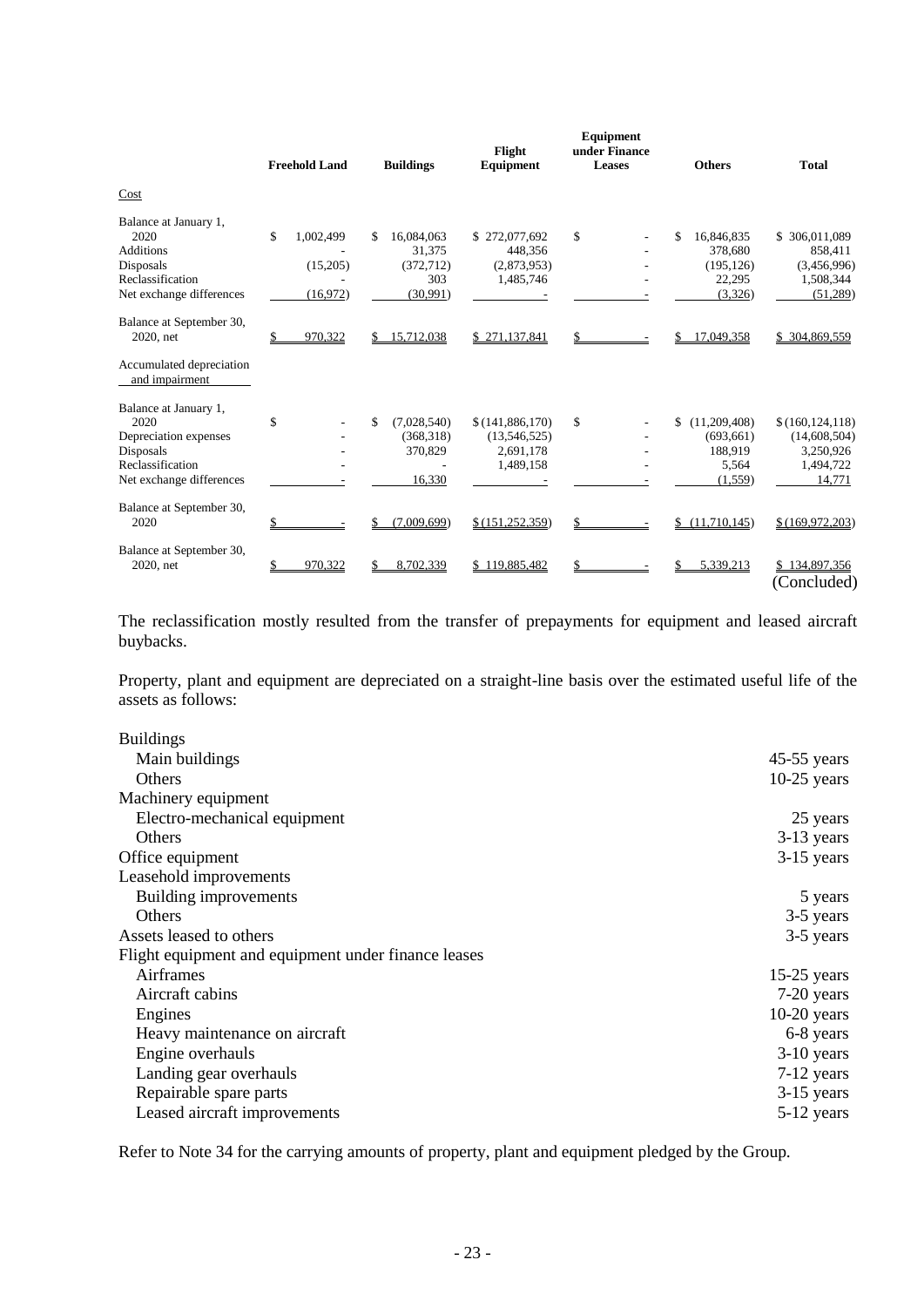Due to the particularity of risk in the aviation industry, all of the Group's assets such as aircraft, real estate, and movable property are adequately insured to diversify the potential risk related to operations.

## **16. INVESTMENT PROPERTIES**

|                                          | September 30, | December 31, | September 30, |
|------------------------------------------|---------------|--------------|---------------|
|                                          | 2020          | 2019         | 2019          |
| Carrying amount<br>Investment properties | \$2,074,864   | \$2,075,068  | \$2,075,135   |

The investment properties held by the Group were land located in Nankan and buildings in Taipei, which were all leased to other parties. The buildings are depreciated on a straight-line basis over 55 years.

The fair values of the investment properties held by the Group were \$2,488,931 thousand, \$2,506,230 thousand and \$2,506,230 thousand as of September 30, 2020, December 31, 2019 and September 30, 2019, respectively. The fair value valuations were performed by independent qualified professional valuers and management's assessment based on similar market transactions.

All of the Group's investment properties were held under freehold interests.

#### **17. OTHER INTANGIBLE ASSETS**

|                                                                                                                                 | Computer<br><b>Software Cost</b>      | Relationship<br><b>Between</b><br><b>Clients</b> | <b>Accumulated</b><br>Amortization   | <b>Net Value</b>                                    |
|---------------------------------------------------------------------------------------------------------------------------------|---------------------------------------|--------------------------------------------------|--------------------------------------|-----------------------------------------------------|
| Balance at January 1, 2019<br><b>Additions</b><br>Amortization expenses<br>Disposal of subsidiaries                             | 2,237,382<br>S.<br>152,548<br>(3,858) | \$<br>186,197                                    | \$(1,212,783)<br>(149, 150)<br>1,357 | 1,210,796<br>S.<br>152,548<br>(149, 150)<br>(2,501) |
| Balance at September 30, 2019                                                                                                   | 2,386,072                             | 186,197<br>S                                     | \$(1,360,576)                        | 1,211,693<br>\$                                     |
| Balance at January 1, 2020<br><b>Additions</b><br>Reclassification<br>Amortization expenses<br>Effects of exchange rate changes | 2,406,163<br>S.<br>57,717<br>549      | \$<br>186,197                                    | \$(1,409,668)<br>(152,758)<br>(6)    | \$1,182,692<br>57,717<br>549<br>(152, 758)<br>(6)   |
| Balance at September 30, 2020                                                                                                   | <u>2,464,429</u>                      | 186,197                                          | \$(1,562,432)                        | 1,088,194                                           |

The above other intangible assets are amortized on a straight-line basis over 2-16 years.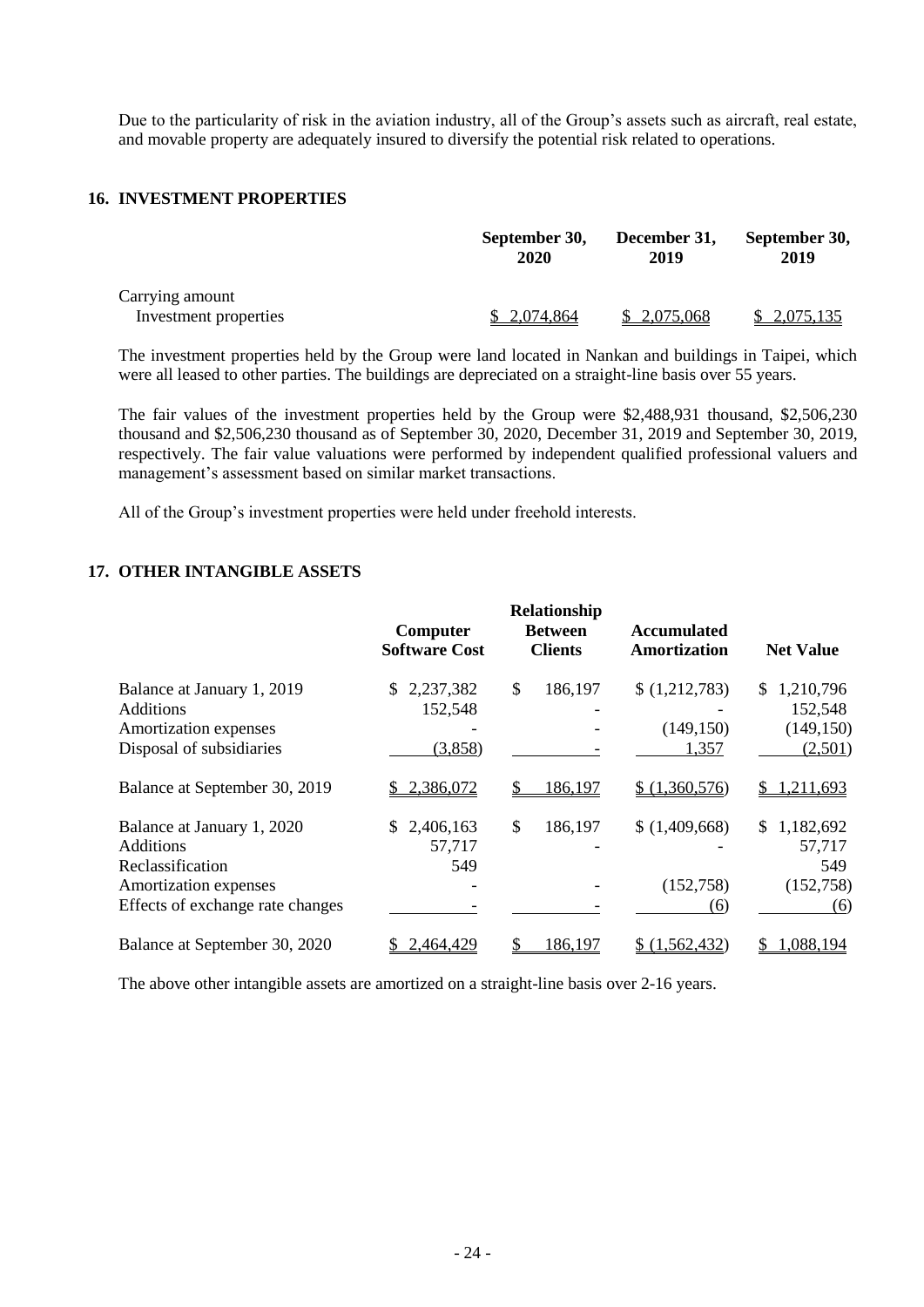## **18. OTHER ASSETS**

|                                                                                                                                            | September 30,<br>2020                                                    | December 31,<br>2019                                                               | September 30,<br>2019                                                   |
|--------------------------------------------------------------------------------------------------------------------------------------------|--------------------------------------------------------------------------|------------------------------------------------------------------------------------|-------------------------------------------------------------------------|
| Current                                                                                                                                    |                                                                          |                                                                                    |                                                                         |
| Temporary payments<br>Prepayments<br><b>Restricted assets</b><br>Others                                                                    | \$<br>278,196<br>1,246,722<br>11,710<br>327,462                          | \$<br>296,759<br>1,690,368<br>14,618<br>653,966                                    | \$<br>589,714<br>573,104<br>17,418<br>558,248                           |
|                                                                                                                                            | <u>1,864,090</u>                                                         | 2,655,711                                                                          | .738,484                                                                |
| Non-current                                                                                                                                |                                                                          |                                                                                    |                                                                         |
| Prepayments for aircraft<br>Prepayments - long-term<br>Refundable deposits<br><b>Restricted assets</b><br>Other financial assets<br>Others | \$<br>9,845,883<br>2,501,818<br>1,166,081<br>130,540<br>18,292<br>24,331 | $\mathbb{S}$<br>8,863,861<br>2,819,575<br>1,261,611<br>64,213<br>19,103<br>142,700 | \$<br>7,968,038<br>2,868,813<br>1,257,502<br>99,224<br>6,956<br>145,958 |
|                                                                                                                                            | 13,686,945                                                               | 13,171,063<br>S                                                                    | 12,346,491<br>\$                                                        |

The prepayments for aircraft are comprised of prepaid deposits and capitalized interest from the purchase of ATR72-600, A321neo, A320neo and 777F aircraft. For details of the contract for the purchase of the aircraft, refer to Note 35.

# **19. BORROWINGS**

a. Short-term loans

|    |                                                                 | September 30,<br>2020 | December 31,<br>2019 | September 30,<br>2019 |
|----|-----------------------------------------------------------------|-----------------------|----------------------|-----------------------|
|    | Bank loans - unsecured                                          | \$1,932,000           | 380,000<br>\$.       |                       |
|    | Interest rates                                                  | $0.92\% - 1.28\%$     | 0.95%-1.07%          |                       |
| b. | Short-term bills payable                                        |                       |                      |                       |
|    |                                                                 | September 30,<br>2020 | December 31,<br>2019 | September 30,<br>2019 |
|    | Commercial paper<br>Less: Unamortized discount on bills payable | \$8,500,000<br>31,722 | \$                   | \$<br>10,000          |
|    |                                                                 | 8,468,278<br>S.       |                      | 10,000                |
|    | Annual discount rate                                            | $0.99\% - 1.23\%$     |                      | 0.53%                 |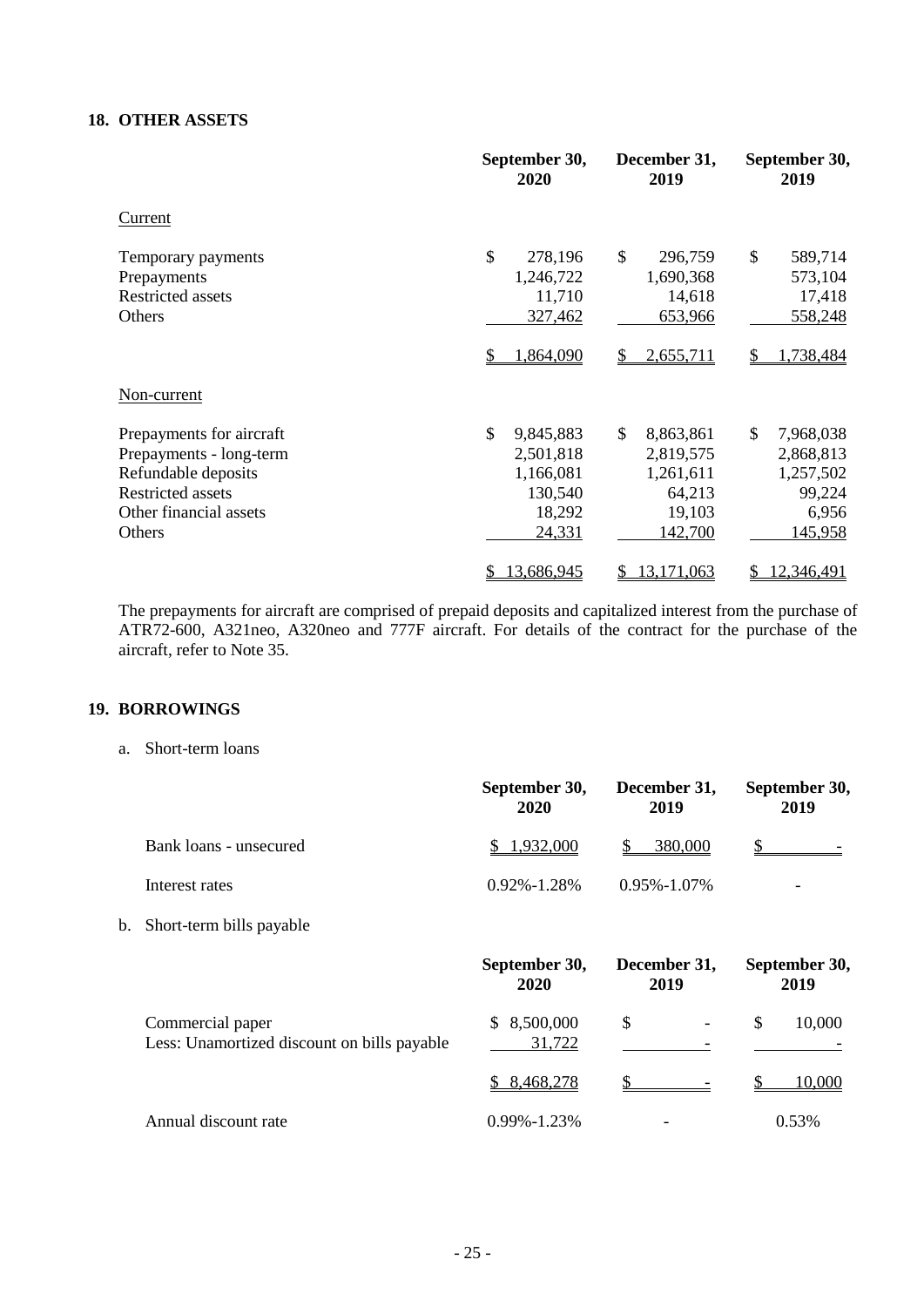#### c. Long-term borrowings

|                             | September 30,<br>2020 | December 31,<br>2019 | September 30,<br>2019 |
|-----------------------------|-----------------------|----------------------|-----------------------|
| Unsecured bank loans        | 14,114,500<br>S.      | \$<br>1,929,827      | \$<br>1,560,500       |
| Secured bank loans          | 40,862,328            | 34,064,099           | 35,267,656            |
| Commercial papers           |                       |                      |                       |
| Proceeds from issueance     | 34,200,000            | 31,730,000           | 32,561,667            |
| Less: Unamortized discounts | 26,634                | 60,143               | 53,959                |
|                             | 89,150,194            | 67,663,783           | 69,335,864            |
| Less: Current portion       | 16,468,455            | 14,148,892           | 9,775,624             |
|                             | 72,681,739            | \$53,514,891         | 59,560,240<br>S.      |
| Interest rates              | $0.81\% - 1.63\%$     | 1.08%-1.79%          | 1.07%-1.46%           |

Bank loans are secured by flight equipment, buildings, and other equipment, refer to Note 34.

Bank loans (denominated in New Taiwan dollars and U.S. dollars) are repayable quarterly, semiannually or in lump sum upon maturity. The related information is summarized as follows:

|         | September 30,<br>2020 | December 31,<br>2019 | September 30,<br>2019 |
|---------|-----------------------|----------------------|-----------------------|
| Periods | 2009.2.4-             | 2008.2.26-           | 2008.2.26-            |
|         | 2032.6.30             | 2030.4.25            | 2030.4.25             |

The Company has note issuance facilities (NIFs) obtained from certain financial institutions. The NIFs, with various maturities until March 2025, were used by the Group to guarantee the commercial papers issued. As of September 30, 2020, December 31, 2019 and September 30, 2019, such commercial papers were issued at discount rates of 1.0310%-1.1310%, 1.1300%-1.3380% and 1.1273%-1.1680%, respectively.

In accordance with the "Regulations on Relief and Revitalization Measures for Industries and Enterprises Affected by Severe Pneumonia with Novel Pathogens" endorsed by the Ministry of Transportation and Communications and the "Operational Guides on Relief Loan Guarantees for Ailing Aviation Industry Affected by Severe Pneumonia with Novel Pathogens", the Group applied for project finance loans from financial institutions to maintain its operations; and special funds, credit guarantees along with subsidized interest rates were provided by the government. The total amount of the loans is \$24,390,000 thousand, which shall be repaid within 2 years from the date of initial drawdown. As of September 30, 2020, the Group had made a drawdown in the amount of \$13,310,000 thousand.

#### **20. BONDS PAYABLE**

|                                                                                                          |              | September 30,<br>2020 | December 31,<br>2019   |     | September 30,<br>2019    |
|----------------------------------------------------------------------------------------------------------|--------------|-----------------------|------------------------|-----|--------------------------|
| Unsecured corporate bonds first-time issued in<br>2013<br>Unsecured corporate bonds first-time issued in | <sup>S</sup> |                       | $\frac{\$}{2,750,000}$ | \$. | 2,750,000                |
| 2016                                                                                                     |              | 2,350,000             | 4,700,000              |     | 4,700,000<br>(Continued) |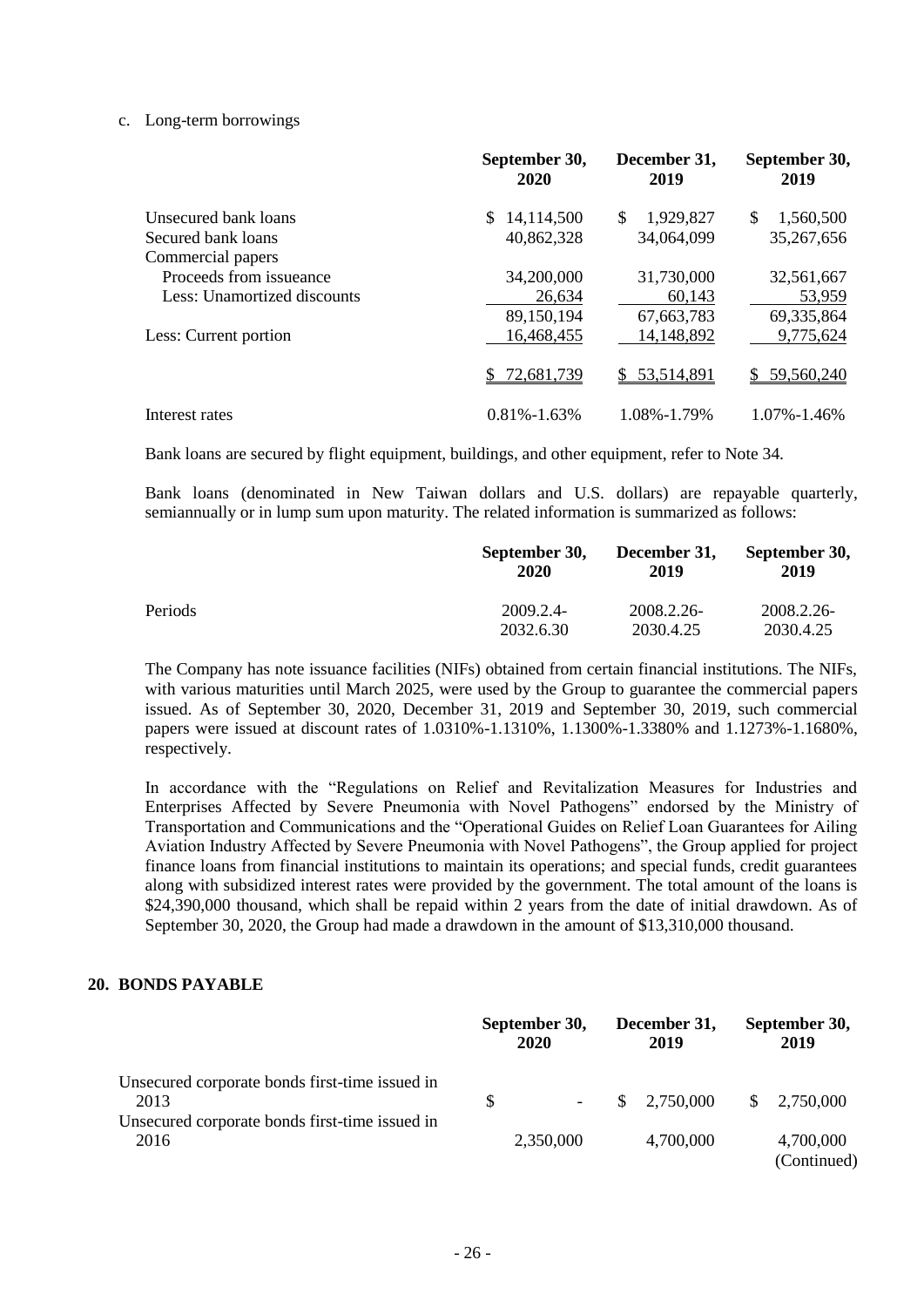|                                                         | September 30,<br>2020 | December 31,<br>2019 | September 30,<br>2019           |
|---------------------------------------------------------|-----------------------|----------------------|---------------------------------|
| Unsecured corporate bonds second-time issued in<br>2016 | \$<br>2,500,000       | 5,000,000<br>\$      | \$<br>5,000,000                 |
| Unsecured corporate bonds first-time issued in          |                       |                      |                                 |
| 2017                                                    | 1,000,000             | 2,350,000            | 2,350,000                       |
| Unsecured corporate bonds second-time issued in         |                       |                      |                                 |
| 2017                                                    | 3,500,000             | 3,500,000            | 3,500,000                       |
| Unsecured corporate bonds first-time issued in          |                       |                      |                                 |
| 2018                                                    | 4,500,000             | 4,500,000            | 4,500,000                       |
| Unsecured corporate bonds first-time issued in          |                       |                      |                                 |
| 2019                                                    | 3,500,000             | 3,500,000            | 3,500,000                       |
| Convertible bonds issued the sixth time                 | 5,812,586             | 5,752,625            | 5,732,632                       |
|                                                         | 23,162,586            | 32,052,625           | 32,032,632                      |
| Less: Current portion and put option of                 |                       |                      |                                 |
| convertible bonds                                       | 11,562,586            | 10,000,000           | 9,100,000                       |
|                                                         | 11,600,000            | 22,052,625           | 22,932,632<br>S.<br>(Concluded) |

# Related issuance conditions are as follows:

| Category                                                                                                                                              | <b>Period</b>         | <b>Conditions</b>                                                                                                                         | Rate $(\% )$ |
|-------------------------------------------------------------------------------------------------------------------------------------------------------|-----------------------|-------------------------------------------------------------------------------------------------------------------------------------------|--------------|
| Seven-year private unsecured bonds - issued at par in<br>January 2013; repayable in January 2019 and 2020;<br>1.85% interest p.a., payable annually   | 2013.1.17-2020.1.17   | Principal repayable in January 2019<br>and 2020; indicator rate; payable<br>annually                                                      | 1.85         |
| Five-year unsecured bonds - issued at par in May 2016;<br>repayable in May 2020 and 2021; 1.19% interest p.a.,<br>payable annually                    | 2016.5.26-2021.5.26   | Principal repayable in May 2020 and<br>2021; interest p.a. payable annually                                                               | 1.19         |
| Five-year unsecured bonds - issued at par in September<br>2016; repayable in September 2020 and 2021; 1.08%<br>interest p.a., payable annually        | 2016.9.27-2021.9.27   | Principal repayable in May 2020 and<br>2021; interest p.a. payable annually                                                               | 1.08         |
| Three-year private unsecured bonds - issued at par in May<br>2017; repayable on due date; interest of 1.2% p.a.,<br>payable annually                  | 2017.5.19-2020.5.19   | Principal repayable on due date;<br>indicator rate; payable annually                                                                      | 1.20         |
| Seven-year private unsecured bonds - issued at par in May<br>2017; repayable on due date; interest of 1.75% p.a.,<br>payable annually                 | 2017.5.19-2024.5.19   | Principal repayable on due date;<br>indicator rate; payable annually                                                                      | 1.75         |
| Three-year private unsecured bonds - issued at par in<br>October 2017; repayable on due date; interest of 1.14%<br>p.a., payable annually             | 2017.10.12-2020.10.12 | Principal repayable on due date;<br>indicator rate; payable annually                                                                      | 1.14         |
| Five-year private unsecured bonds - issued at par in October<br>2017; repayable in October 2021 and 2022; 1.45%<br>interest p.a., payable annually    | 2017.10.12-2022.10.12 | Principal repayable in October 2021<br>and 2022; indicator rate; payable<br>annually                                                      | 1.45         |
| Five-year private unsecured bonds - issued at par in<br>November 2018; repayable in November 2022 and 2023;<br>1.32% interest p.a., payable annually  | 2018.11.30-2023.11.30 | Principal repayable in November 2022<br>and 2023; indicator rate; payable<br>annually                                                     | 1.32         |
| Seven-year private unsecured bonds - issued at par in<br>November 2018; repayable in November 2024 and 2025;<br>1.45% interest p.a., payable annually | 2018.11.30-2025.11.30 | Principal repayable in November 2024<br>and 2025; indicator rate; payable<br>annually                                                     | 1.45         |
| Five-year private unsecured bonds - issued at par in June<br>2019; repayable in June 2023 and 2024; 1.10% interest<br>p.a., payable annually          | 2019.06.21-2024.06.21 | Principal repayable in June 2023 and<br>2024; indicator rate; payable<br>annually                                                         | 1.10         |
| Seven-year private unsecured bonds - issued at par in June<br>2019; repayable in June 2025 and 2026; 1.32% interest<br>p.a., payable annually         | 2019.06.21-2026.06.21 | Principal repayable in June 2025 and<br>2026; indicator rate; payable<br>annually                                                         | 1.32         |
| Five-year convertible bonds - issued at discount in January<br>2018; repayable in lump sum upon maturity; 1.3821%<br>discount rate p.a.               | 2018.01.30-2023.01.30 | Unless bonds are converted to share<br>capital or redeemed, principal<br>repayable one time in January 2023;<br>1.3821 discount rate p.a. |              |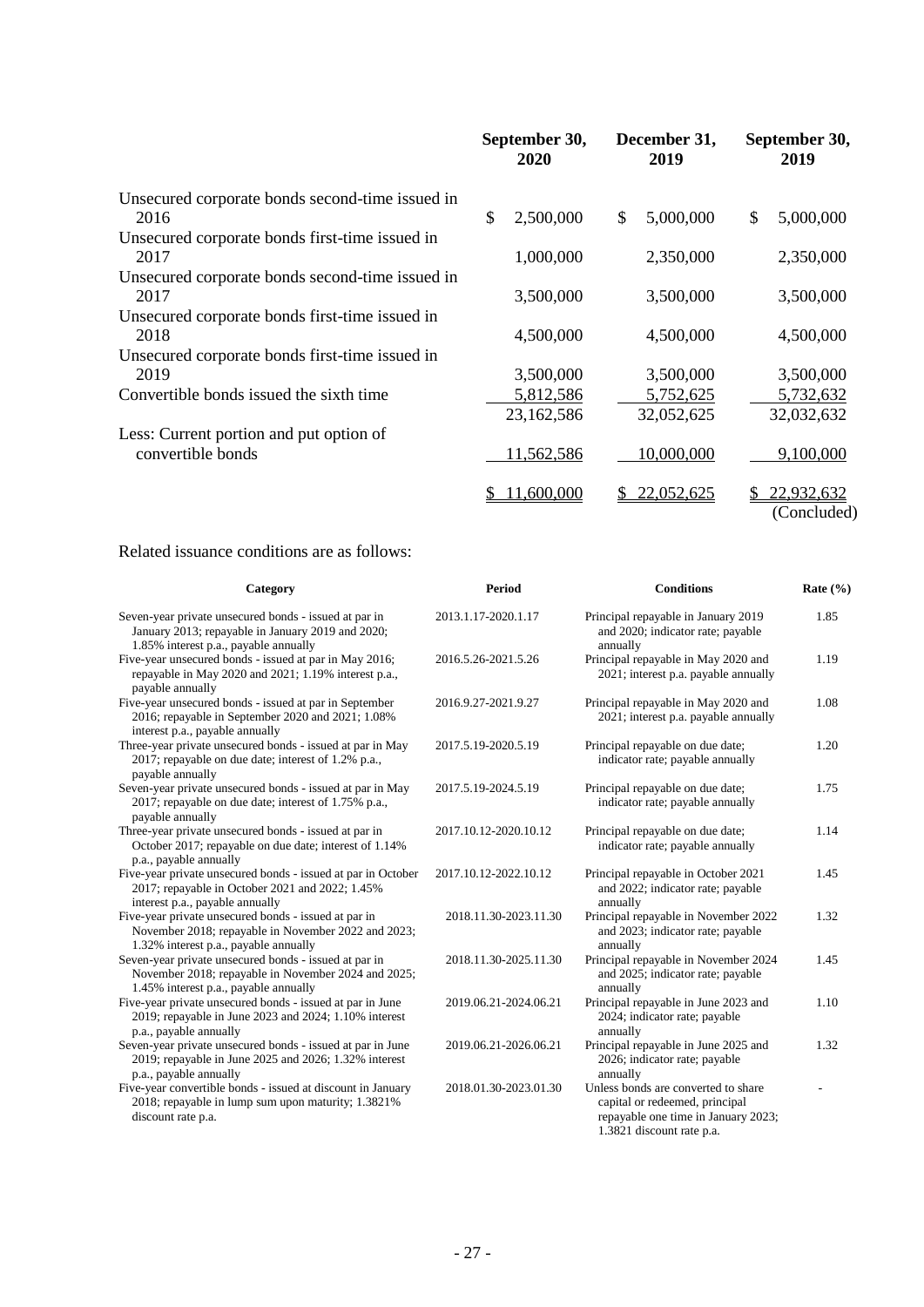The Company issued its 2016 first unsecured corporate bonds with a face value of \$5,000,000 thousand, and the purchasers of the bonds included Mandarin Airlines and Sabre Travel Network (Taiwan), who held a cumulative face value of \$150,000 thousand which was eliminated on the consolidated financial statements.

The Company issued the sixth unsecured convertible bonds, and the issuance conditions are as follows:

- a. The holders may demand a lump-sum payment for the bonds upon maturity.
- b. The holders can request that the Company repurchase their bonds at face value on the third anniversary of the offering date. The holders can exercise the right to sell on January 30, 2021.
- c. The Company may redeem the bonds at face value between April 30, 2018 and December 20, 2022 under certain conditions.
- d. Between January 26, 2014 and December 16, 2018 (except for the period between the former dividend date and the date of the dividend declaration on record), holders may convert the bonds to the Company's ordinary shares. The initial conversion price was set at NT\$13.2, which is subject to adjustment if there is a capital injection by cash, share dividend distribution, and the proportion of cash dividends per share in market price exceeding 1.5%. Because the Company distributed cash dividends as of July 29, 2019, the conversion price was adjusted to NT\$12.6.

The convertible bonds contain both liability and equity components. The equity component was presented in equity under the heading of capital surplus - options. The effective interest rate of the liability component was 1.3821% per annum on initial recognition.

| Proceeds from issuance<br>Equity component  | \$6,012,000<br>(409, 978) |
|---------------------------------------------|---------------------------|
| Liability component at the date of issuance | \$5,602,022               |

The seventh issue of the Company's unsecured convertible bonds was resolved by the board of directors of the Company on August 7, 2019. The cumulative face value of the bonds shall not exceed \$3,000,000 thousand. The bonds are issued at 100%-100.5% of the face value, and the issuance period is 5 years. During the period of public offerings, the stock market and the domestic capital market were volatile due to Coronavirus Pneumonia and the changes in the share price of the Company were unfavorable to the seventh issue of the Company's unsecured convertible bonds. After comprehensive consideration, the issuance was suspended with the permission of the competent authority based on the best interest of the Company and the shareholders' equity.

The seventh issue of the Company's unsecured convertible bonds was resolved by the board of directors of the Company on August 6, 2020. The cumulative face value of the bonds shall not exceed \$6,000,000 thousand. The bonds are issued at 100%-100.5% of the face value, and the issuance period is 5 years.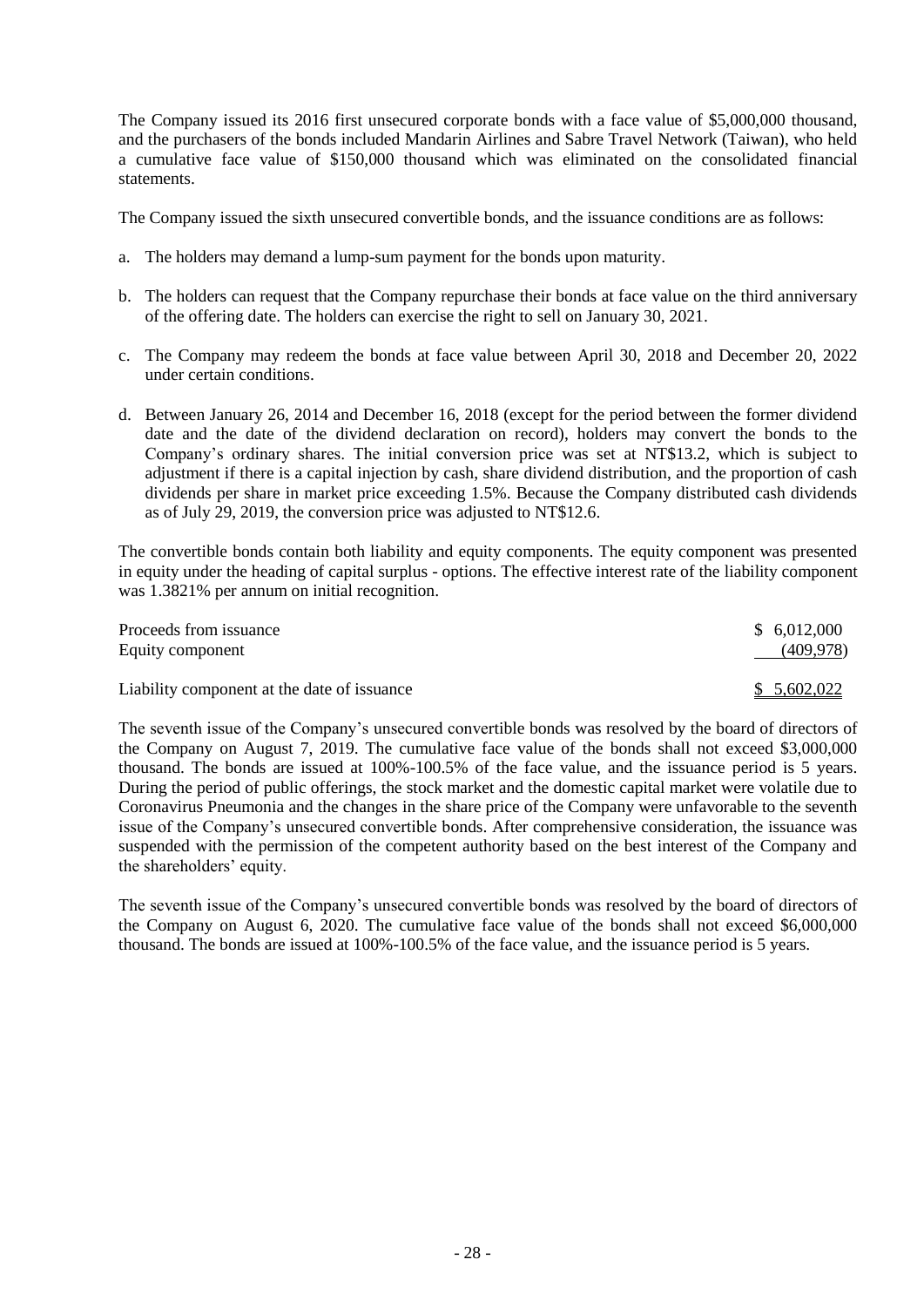## **21. LEASE AGREEMENTS**

a. Right-of-use assets

|                  | September 30,<br>2020 | December 31,<br>2019 | September 30,<br>2019 |
|------------------|-----------------------|----------------------|-----------------------|
| Carrying amounts |                       |                      |                       |
| Land             | 7,950,003<br>\$       | 8,153,382<br>\$      | 7,877,463<br>\$       |
| <b>Buildings</b> | 1,271,880             | 824,955              | 965,033               |
| Flight equipment | 53,643,107            | 62,052,701           | 65,300,533            |
| Other equipment  | 1,991                 | 2,579                | 737                   |
|                  | 62,866,981            | 71,033,617           | 74,143,766            |

|                                      | <b>For the Nine Months Ended</b><br>September 30 |               |  |
|--------------------------------------|--------------------------------------------------|---------------|--|
|                                      | 2020                                             | 2019          |  |
| Additions to right-of-use assets     | \$2,113,026                                      | \$5,906,832   |  |
| Depreciation for right-of-use assets |                                                  |               |  |
| Land                                 | \$<br>363,649                                    | \$<br>326,452 |  |
| <b>Buildings</b>                     | 589,586                                          | 556,247       |  |
| Flight equipment                     | 8,335,550                                        | 7,899,367     |  |
| Other equipment                      | 1,213                                            | 1,596         |  |
|                                      | 9,289,998                                        | 8,783,662     |  |

b. Lease liabilities

|                  | September 30,<br>2020 | December 31,<br>2019 | September 30,<br>2019 |
|------------------|-----------------------|----------------------|-----------------------|
| Carrying amounts |                       |                      |                       |
| Current          | <u>2,499,005</u>      | 2,340,873            | <u>2,486,709</u>      |
| Non-current      | 3,530,522             | 5,801,724            | 6,620,938             |

Range of discount rate for lease liabilities (included hedging instruments for leases denominated in U.S. dollars) is as follows:

|                  | September 30,<br>2020 | December 31,<br>2019 | September 30,<br>2019 |
|------------------|-----------------------|----------------------|-----------------------|
| Land             | $0\% - 1.8\%$         | 1.09%-1.65%          | $0\% - 2.87\%$        |
| <b>Buildings</b> | $0\% - 2.98\%$        | $0\% - 3.56\%$       | $0\% - 3.56\%$        |
| Flight equipment | $0.68\% - 3.34\%$     | 2.49%-3.34%          | 2.00%-3.34%           |
| Other equipment  | 1.058%                | 1.06%-1.50%          | 1.06%-1.73%           |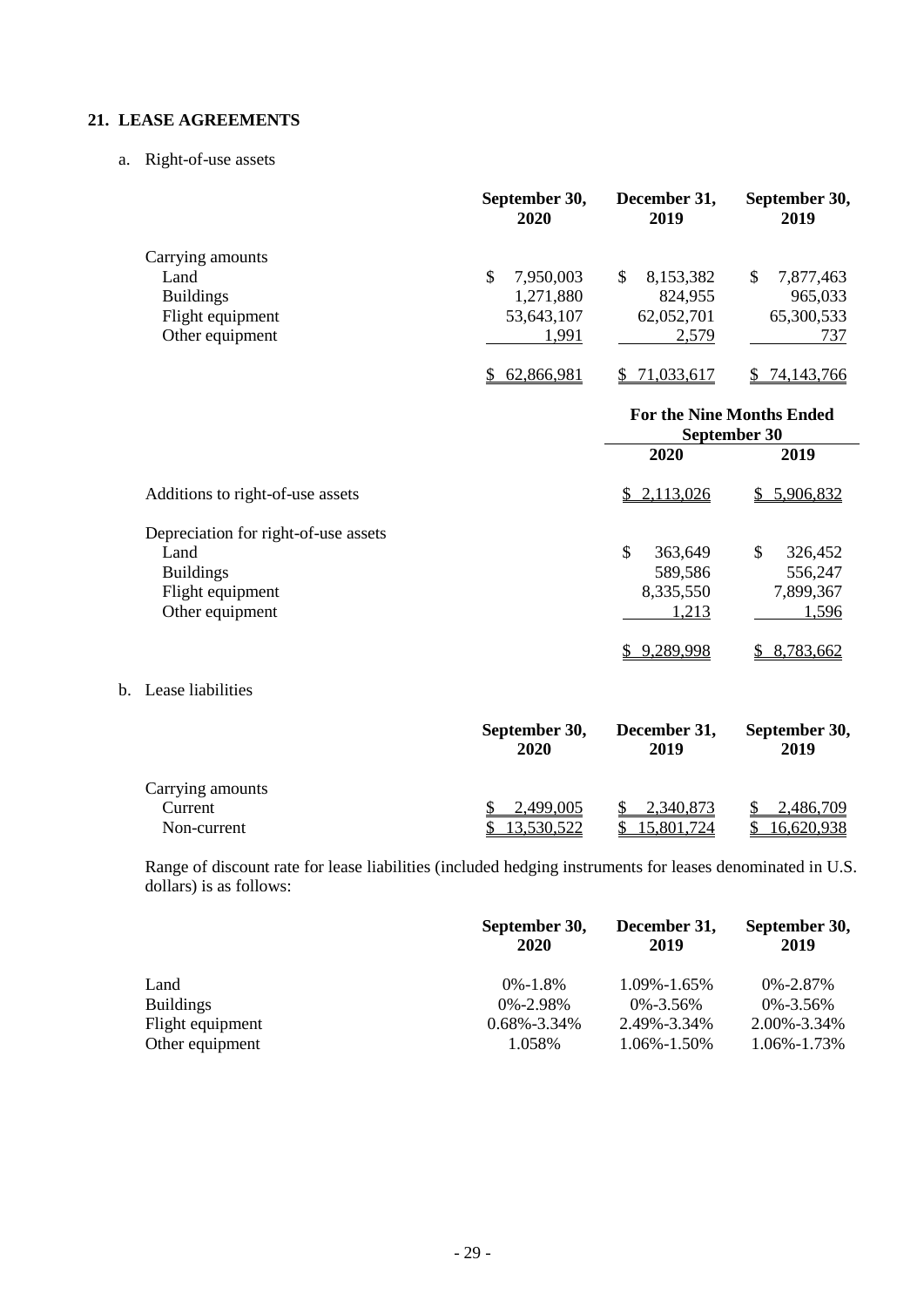c. Financial liabilities under hedge accounting

The Group designated some USD-denominated lease contracts as hedging instruments to avoid exchange rate fluctuations in passenger revenue by applying cash flow hedge accounting. The lease information is as follows:

|                    | <b>Maturity Date</b> | <b>Subject</b>                                 | <b>Carrying Value</b> |
|--------------------|----------------------|------------------------------------------------|-----------------------|
| September 30, 2020 | 2021.4.15-2028.5.15  | Financial liabilities for hedging -            |                       |
|                    |                      | current                                        | \$<br>8,390,296       |
|                    |                      | Financial liabilities for hedging -            |                       |
|                    |                      | non-current                                    | 35,774,370            |
| December 31, 2019  | 2021.4.15-2028.5.15  | Financial liabilities for hedging -            |                       |
|                    |                      | current                                        | 8,577,482             |
|                    |                      | Financial liabilities for hedging -            |                       |
|                    |                      | non-current                                    | 42,420,205            |
| September 30, 2019 | 2021.4.15-2028.5.15  | Financial liabilities for hedging -<br>current | 8,877,961             |
|                    |                      | Financial liabilities for hedging -            | 46, 107, 551          |
|                    |                      | non-current                                    |                       |

Impact on comprehensive income

|                                               | <b>Recognized in</b><br><b>Other</b><br>Comprehensive<br><b>Income</b> | <b>Reclassified to</b><br><b>Income</b> |
|-----------------------------------------------|------------------------------------------------------------------------|-----------------------------------------|
| For the nine months ended September 30, 2020  | \$1,262,985                                                            | 219,942<br>S                            |
| For the three months ended September 30, 2020 | 832,399                                                                | 93,174                                  |
| For the nine months ended September 30, 2019  | (292, 684)                                                             | (41, 438)                               |
| For the three months ended September 30, 2019 | 68,517                                                                 | (22, 392)                               |

d. China Airlines, Mandarin Airlines and Tigerair Taiwan leased ten 777-300ER planes, fifteen A330-300 planes, fifteen 737-800 planes, ten A320-200 planes, six ERJ190 planes and three ART72-600 planes for use in operations, lease period are 6 to 12 years from February 2006 to May 2028. The rental pricing method is partly a fixed amount of funds, and some of them are floating rents, floating rents are according to benchmark ratio, the rent is revised every half year. When the lease expires, the lease agreements have no purchase rights.

The information of refundable deposits and opening of credit letter due to rental of planes is as follows:

| September 30,<br>2020 | December 31,<br>2019    | September 30,<br>2019 |  |  |
|-----------------------|-------------------------|-----------------------|--|--|
| 741.998               | 737.895<br><sup>S</sup> | 871,324<br>1,776,641  |  |  |
|                       | 1,797,508               | 1.717.953             |  |  |

CAL Park, and Taoyuan International Airport Service signed a BOT contract with a land lease agreement, refer to Note 35. The lease includes an option to extend the lease, as it is not possible to extend the lease, the amount of the lease related to the period covered by the option is not included in the lease liability. If the amount of the extended lease period was included in the lease liability, the lease liability would have increased by \$882,702 thousand, \$873,293 thousand and \$870,977 thousand on September 30, 2020, December 31, 2019 and September 30, 2019, respectively.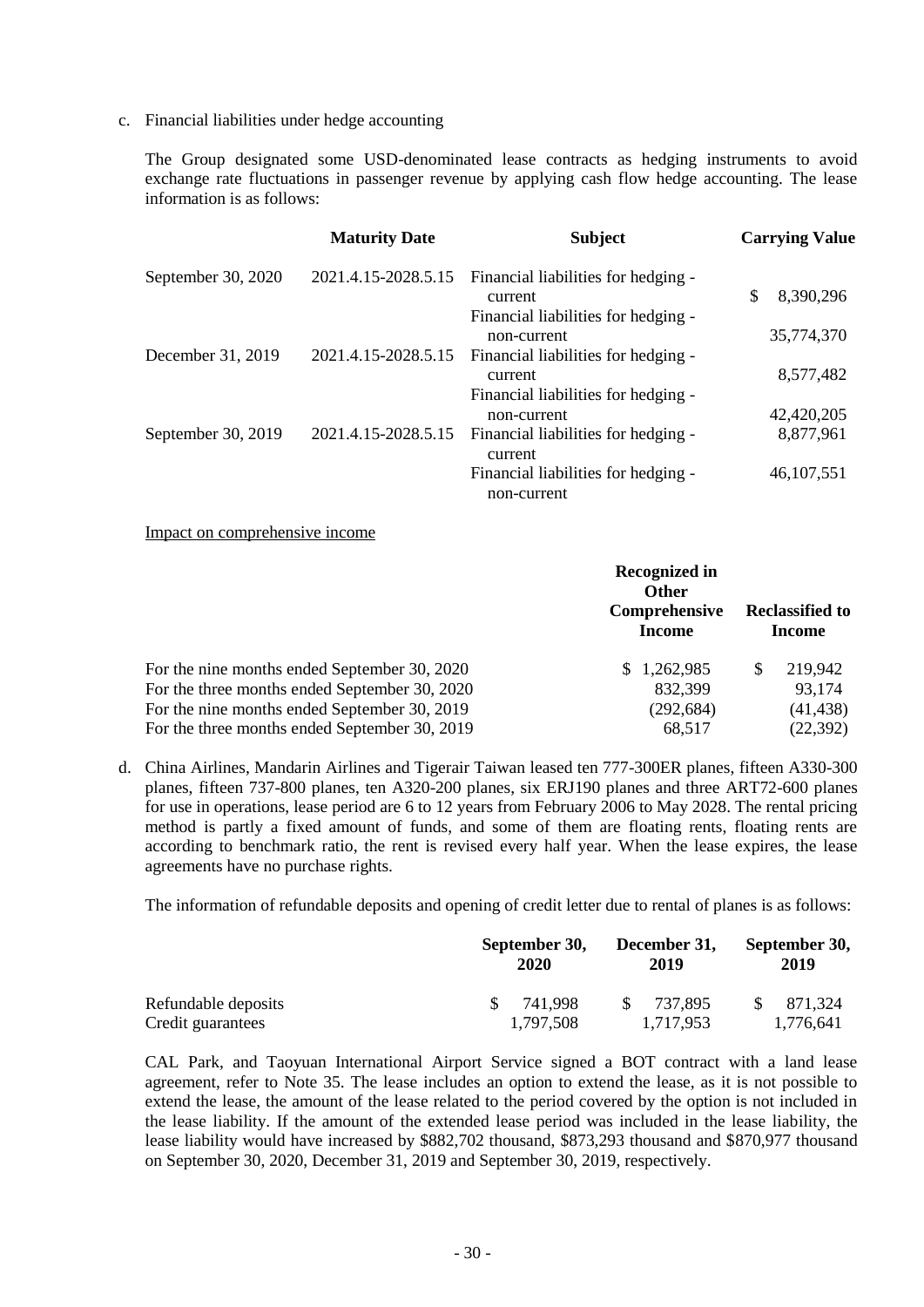Taiwan Air Cargo Terminal Co. and CAA signed a BOT contract with a land lease agreement. For details, please refer to Note 35.

e. In September 2019, the Company signed a rental letter of intent for six A321neo with Air Lease Corporation, which is expected to be delivered between 2021 and 2022.

In October 2019, the Company signed a rental letter of intent for eight A321neo with CALC Lease Corporation, which is expected to be delivered in 2022.

In September 2019, Tigerair Taiwan Co., Ltd. signed a rental letter of intent for eight A321neo with ICBC Lease Corporation, which is expected to be delivered between 2021 and 2024.

## f. Other lease information

The Group uses operating lease agreement for investment properties, refer to Note 16.

|                                |                      | <b>For the Three Months Ended</b><br>September 30 |            | <b>For the Nine Months Ended</b><br>September 30 |  |  |
|--------------------------------|----------------------|---------------------------------------------------|------------|--------------------------------------------------|--|--|
|                                | 2020<br>2020<br>2019 |                                                   |            | 2019                                             |  |  |
| Payment for short-term and low |                      |                                                   |            |                                                  |  |  |
| price lease                    | 6.994                | 9.312                                             | 19.117     | 30.287                                           |  |  |
| Total of lease cash outflow    |                      |                                                   | .9.581.731 |                                                  |  |  |

The Group chooses to waive the recognition of the contract provisions for the short-term leases and low price lease, and does not recognize the related right-of-use assets and lease liabilities for such lease.

# **22. OTHER PAYABLES**

|                              | September 30,<br>2020 | December 31,<br>2019 | September 30,<br>2019 |  |  |
|------------------------------|-----------------------|----------------------|-----------------------|--|--|
| Fuel costs                   | \$<br>1,341,930       | 3,723,213<br>\$      | 3,510,835<br>\$       |  |  |
| Ground service expenses      | 857,837               | 1,262,878            | 1,241,298             |  |  |
| Repair expenses              | 491,382               | 1,208,875            | 1,370,331             |  |  |
| Interest expenses            | 173,278               | 219,660              | 238,784               |  |  |
| Short-term employee benefits | 2,197,375             | 2,040,718            | 1,961,213             |  |  |
| Terminal surcharges          | 451,174               | 1,122,532            | 888,168               |  |  |
| Commission expenses          | 317,156               | 509,520              | 417,058               |  |  |
| Others                       | 2,650,850             | 3,100,576            | 3,629,873             |  |  |
|                              | 8,480,982             | 13,187,972           | 13,257,560            |  |  |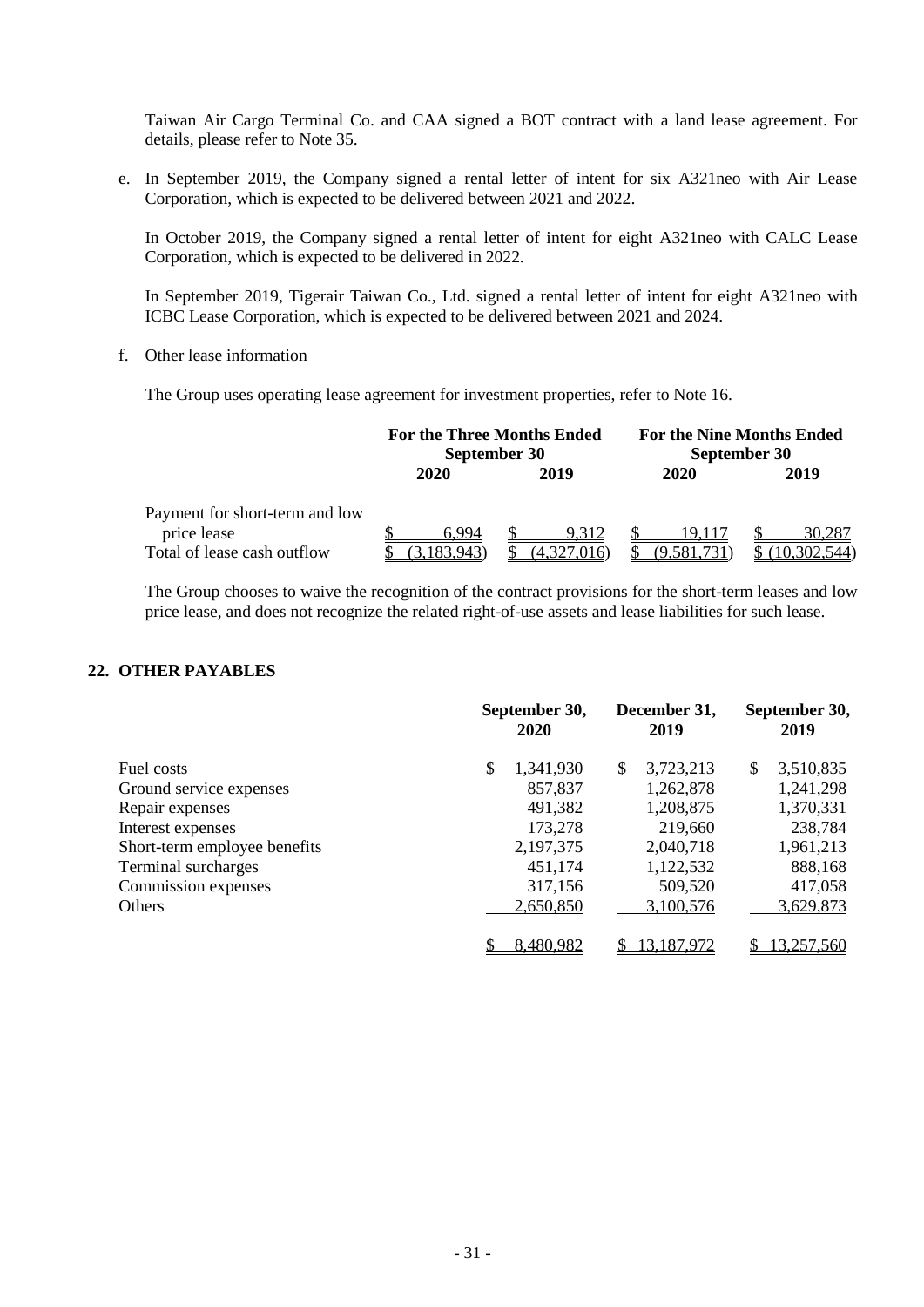#### **23. CONTRACT LIABILITIES**

|                                                | September 30,<br>2020        | December 31,<br>2019         | September 30,<br>2019          |  |  |
|------------------------------------------------|------------------------------|------------------------------|--------------------------------|--|--|
| Frequent flyer program<br>Advance ticket sales | 2,789,328<br>\$<br>3,603,340 | 2,895,535<br>S<br>20,401,549 | 2,794,251<br>S<br>20, 197, 875 |  |  |
|                                                | 6,392,668                    | 23,297,084<br>S.             | \$22,992,126                   |  |  |
| Current<br>Non-current                         | \$<br>4,394,318<br>1,998,350 | \$21,060,773<br>2,236,311    | \$20,836,928<br>2,155,198      |  |  |
|                                                | 6,392,668                    | 23,297,084                   | 22,992,126                     |  |  |

# **24. PROVISIONS**

|                                                                                                             | September 30,<br>2020                        | December 31,<br>2019                   | September 30,<br>2019                                            |
|-------------------------------------------------------------------------------------------------------------|----------------------------------------------|----------------------------------------|------------------------------------------------------------------|
| Operating leases - aircraft                                                                                 | 13,787,291<br>\$                             | 10,371,857<br>\$                       | 10,114,691<br>\$                                                 |
| Current<br>Non-current                                                                                      | $\mathbb{S}$<br>221,320<br><u>13,565,971</u> | $\mathcal{S}$<br>360,393<br>10,011,464 | \$<br>53,326<br>10,061,365                                       |
|                                                                                                             | 13,787,291<br>S.                             | 10,371,857<br>\$                       | 10,114,691<br>$\mathbb{S}^-$                                     |
|                                                                                                             |                                              |                                        | <b>Aircraft Lease</b><br><b>Contracts</b>                        |
| Balance at January 1, 2019<br>Additional provisions recognized<br>Usage<br>Effects of exchange rate changes |                                              |                                        | $\mathcal{S}$<br>8,794,539<br>3,293,355<br>(2,051,888)<br>78,685 |
| Balance at September 30, 2019                                                                               |                                              |                                        | 10,114,691<br>\$                                                 |
| Balance at January 1, 2020<br>Additional provisions recognized<br>Usage<br>Effects of exchange rate changes |                                              |                                        | 10,371,857<br>\$.<br>4,730,275<br>(962, 948)<br>(351,893)        |
| Balance at September 30, 2020                                                                               |                                              |                                        | 13,787,291<br>\$                                                 |

The Company and Mandarin Airlines leased flight equipment under operating lease agreements. Under the contracts, when the leases expire and the equipment is returned to the lessor, the flight equipment has to be repaired according to the expected years of use, number of flight hours, flight cycles and the number of engine revolution. The Company and Mandarin Airlines had existing obligations to recognize provisions when signing a lease or during the lease term. Tigerair Taiwan Co., Ltd. also leased flight equipment under operating lease agreements. In accordance with the contract, Tigerair is required to pay the maintenance reserve on a monthly basis according to the actual number of flying hours.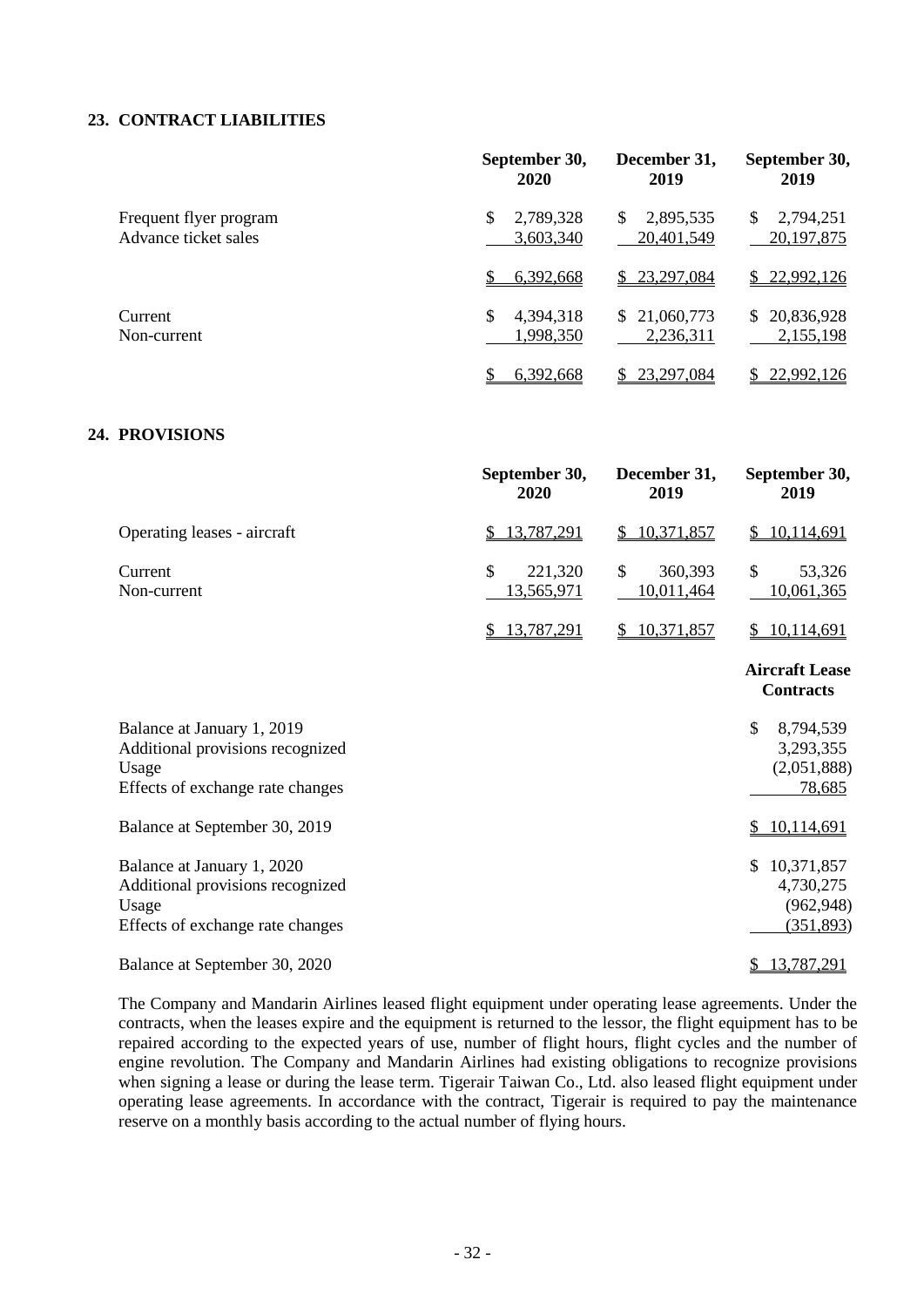#### **25. RETIREMENT BENEFIT PLANS**

Employee benefits expense in respect of the Group's defined benefit retirement plan was calculated using the actuarially determined pension cost discount rate as of December 31, 2019 and 2018.

|                                              |                   | <b>For the Three Months Ended</b><br>September 30 | <b>For the Nine Months Ended</b><br>September 30 |                    |  |
|----------------------------------------------|-------------------|---------------------------------------------------|--------------------------------------------------|--------------------|--|
|                                              | 2020              | 2019                                              | 2020                                             | 2019               |  |
| <b>Operating costs</b><br>Operating expenses | 222,901<br>91,616 | 245,848<br>S<br>98,085                            | 709,999<br>304,134                               | 737,617<br>322,926 |  |
|                                              | 314.517           | 343.933                                           | 1,014,133                                        | .060.543           |  |

#### **26. EQUITY**

a. Share capital

Ordinary shares

|    |                                                                                                      |    | September 30,<br>2020                 | December 31,<br>2019                  |     | September 30,<br>2019                 |
|----|------------------------------------------------------------------------------------------------------|----|---------------------------------------|---------------------------------------|-----|---------------------------------------|
|    | Number of shares authorized (in thousands)<br>Amount of shares authorized<br>Amount of shares issued |    | 7,000,000<br>70,000,000<br>54,209,846 | 7,000,000<br>70,000,000<br>54,209,846 |     | 7,000,000<br>70,000,000<br>54,209,846 |
| b. | Capital surplus                                                                                      |    |                                       |                                       |     |                                       |
|    |                                                                                                      |    | September 30,<br>2020                 | December 31,<br>2019                  |     | September 30,<br>2019                 |
|    | Issuance of shares in excess of par value and                                                        |    |                                       |                                       |     |                                       |
|    | conversion premium                                                                                   | \$ | 146,351                               | \$<br>315,114                         | \$  | 315,114                               |
|    | Gain on sale of treasury shares held by                                                              |    |                                       |                                       |     |                                       |
|    | subsidiaries                                                                                         |    |                                       | 3,909                                 |     | 3,303                                 |
|    | Retirement of treasury shares                                                                        |    | 33,513                                | 33,513                                |     | 33,513                                |
|    | Employee share options expired<br>Long-term investments                                              |    | 11,747<br>119,134                     | 11,747<br>118,962                     |     | 11,747<br>115,149                     |
|    | Bonds payable - equity component                                                                     |    | 409,978                               | 409,978                               |     | 409,978                               |
|    | Difference in sale price of shares of                                                                |    |                                       |                                       |     |                                       |
|    | subsidiaries and book value                                                                          |    |                                       | 1,129,080                             |     | 1,092,812                             |
|    | Others                                                                                               |    | 466,604                               | 466,604                               |     | 466,604                               |
|    |                                                                                                      | S  | 1,187,327                             | \$<br>2,488,907                       | \$. | 2,448,220                             |

The capital surplus from share issued in excess of par (including additional paid-in capital from the issuance of ordinary shares and treasury share transactions) and the difference in sale price of shares of subsidiaries and book value may be used to offset deficits; in addition, when the Group has no deficit, such capital surplus may be distributed as cash dividends or transferred to capital (but limited to a certain percentage of the Group's paid-in capital on a yearly basis).

The capital surplus arising from long-term investments, employee share options and the distribution of cash dividends to treasury share held by subsidiaries may not be used for other purposes but to offset deficits. The capital surplus arising from share options for employees and convertible bonds cannot be used.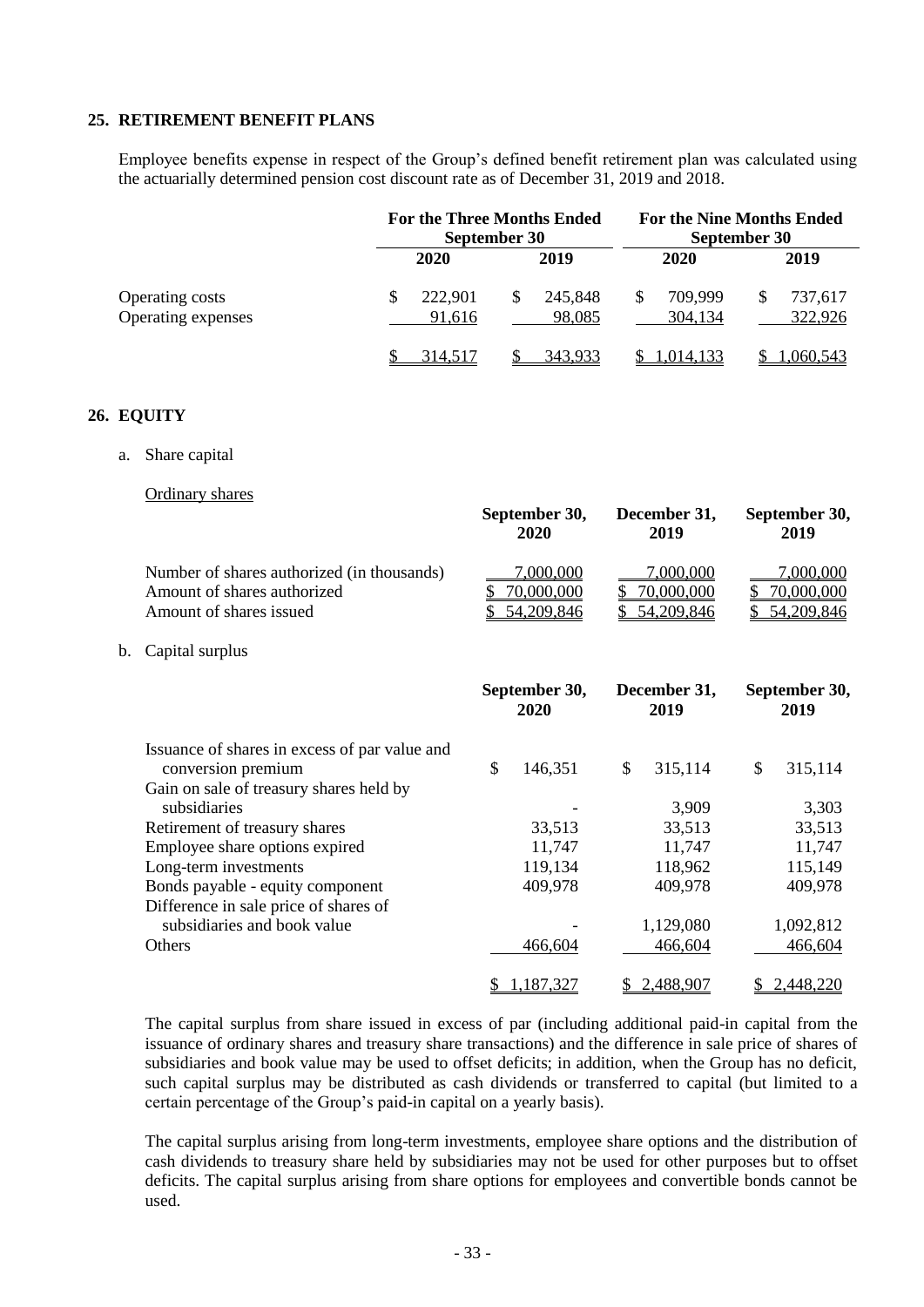c. Appropriation of earnings and dividend policy

Under the dividend policy as set forth in the Company's Articles of Incorporation (the "Articles"), where the Company made a profit in a fiscal year, the profit shall be first utilized for paying taxes, offsetting losses of previous years, setting aside as legal reserve 10% of the remaining profit, setting aside or reversing a special reserve in accordance with the laws and regulations, and then any remaining profit together with any undistributed retained earnings shall be used by the Company's board of directors as the basis for proposing a distribution plan, which is to distribute dividends and bonus no less than 50% of the remaining profit and undistributed retained earnings. The dividends and bonus mentioned above can be distributed in the form of new shares or cash, and the cash dividends should be no less than 30% of the total dividends.

Under the Company Act, if surplus earnings are distributed in the form of new shares, the distribution of shares shall be approved in the meeting of the board of directors; if such earnings are distributed in the form of cash, the cash distribution shall be authorized after a resolution has been adopted by a majority vote at a meeting of the board of directors attended by two-thirds of the total number of directors; and in addition, a report of such distribution shall be submitted to the shareholders' meeting. If the Group has no loss, according to laws and regulations, the Group can distribute its capital reserve, in whole or in part, by issuing new shares or cash based on financial, business and management considerations. If such surplus earnings is distributed in the form of new shares, it shall be approved by a meeting of the board of directors; if such surplus earning is distributed in the form of cash, it shall be authorized after a resolution has been adopted by a majority vote at a meeting of the board of directors attended by two-thirds of the total number of directors; and in addition thereto a report of such distribution shall be submitted to the shareholders' meeting.

Under the dividend policy as set forth in the Company's Articles of Incorporation (the "Articles") based on the amended Company Act, where the Company made profit in a fiscal year, the profit shall be first utilized for paying taxes, offsetting losses of previous years, setting aside as a legal reserve 10% of the remaining profit, setting aside or reversing a special reserve in accordance with the laws and regulations, and then any remaining profit together with any undistributed retained earnings shall be used by the Company's board of directors as the basis for proposing a distribution plan with due consideration of any future aircraft acquisition plans and fund demands, which should be resolved in the shareholders' meeting for the distribution of dividends and bonuses to shareholders by cash or shares (cash dividends cannot be less than 30% of total dividends distributed). However, if the Company's profit before tax in a fiscal year after deductions for the abovementioned items is not sufficient for earnings distribution, retained earnings can be used as a supplement for the deficiency.

The Company shall set aside profits as a legal reserve until the legal reserve amounts to the authorized capital. The legal reserve could be used for offsetting deficit of the Company. If the Company has no deficit in a fiscal year, the Company can distribute all or part of the capital surplus by cash or shares with due consideration of finance, marketing and management requirements in accordance with the laws and regulations.

The distribution of dividends should be resolved and recognized in the shareholders' meeting in the following year.

1) Appropriation of earnings in 2018

The appropriation of earnings for 2018 was resolved in the shareholders' meeting on June 25, 2019.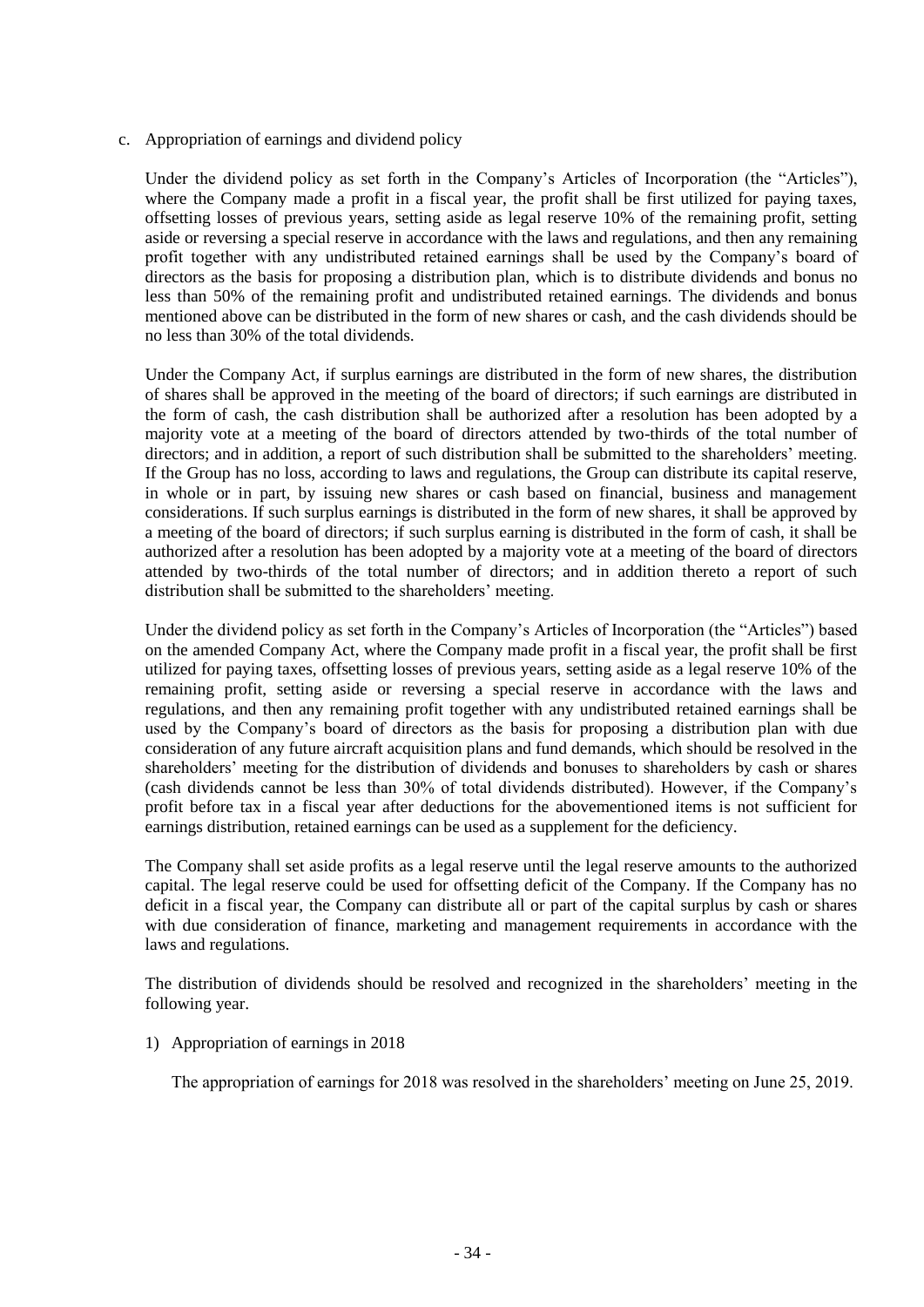The appropriations and dividends per share are as follows:

|                | Appropriation<br>of Earnings | Dividends Per<br><b>Share (NT\$)</b> |
|----------------|------------------------------|--------------------------------------|
| Legal reserve  | 114.493<br>SS.               |                                      |
| Cash dividends | 1.136.278                    | \$0.20960737                         |

The special surplus reserve amounted to \$105,843 thousand.

#### 2) Offsetting deficit in 2019

On June 23, 2020, the board proposed to offset the accumulated deficit of 2019. The deficit included a net loss of \$1,199,978 thousand and negative adjustment to other retained earnings of \$577,427 thousand, of which the remaining amount of accumulated deficit was \$1,777,225 thousand. The deficit was offset by \$466,416 thousand of legal reserve, \$12,967 thousand of special reserve and \$1,297,843 of capital reserve.

#### d. Other equity items

The movements of other equity items were as follows:

|                                                                                                                                    |    | <b>Exchange</b><br><b>Differences</b> on<br><b>Translating</b><br>Foreign<br><b>Operations</b> | <b>Unrealized</b><br>Gain (Loss) on<br><b>Financial</b><br><b>Assets at Fair</b><br><b>Value Through</b><br>Other<br>Comprehensive<br><b>Income</b> | Gain (Loss) on<br><b>Hedging</b><br><b>Instruments</b> | Total                  |
|------------------------------------------------------------------------------------------------------------------------------------|----|------------------------------------------------------------------------------------------------|-----------------------------------------------------------------------------------------------------------------------------------------------------|--------------------------------------------------------|------------------------|
| Balance on January 1, 2019                                                                                                         | \$ | (9,664)                                                                                        | \$<br>42,619                                                                                                                                        | \$<br>25,268                                           | \$<br>58,223           |
| Exchange differences on translating foreign operations                                                                             |    | (2,188)                                                                                        |                                                                                                                                                     |                                                        | (2,188)                |
| Cumulative loss on changes in fair value of hedging instruments<br>Cumulative gain on changes in fair value of hedging instruments |    |                                                                                                |                                                                                                                                                     | (322, 550)                                             | (322, 550)             |
| reclassified to profit or loss                                                                                                     |    |                                                                                                |                                                                                                                                                     | 6,000                                                  | 6,000                  |
| Unrealized loss on financial assets at fair value through other                                                                    |    |                                                                                                |                                                                                                                                                     |                                                        |                        |
| comprehensive income                                                                                                               |    |                                                                                                | (5,004)                                                                                                                                             |                                                        | (5,004)                |
| Effects of change in tax rate                                                                                                      |    |                                                                                                |                                                                                                                                                     |                                                        |                        |
| Effects of income tax                                                                                                              |    | (428)                                                                                          | 876                                                                                                                                                 | 63,760                                                 | 64,208                 |
| Other comprehensive income recognized in the period                                                                                |    | (2,616)                                                                                        | (4,128)                                                                                                                                             | (252,790)                                              | (259, 534)             |
| Disposal of subsidiaries                                                                                                           |    | 8,368                                                                                          | 105                                                                                                                                                 |                                                        | 8,473                  |
| Transfers of initial carrying amount of hedged items                                                                               |    |                                                                                                |                                                                                                                                                     | (603)                                                  | (603)                  |
| Balance on September 30, 2019                                                                                                      |    | (3,912)                                                                                        | 38,596                                                                                                                                              | (228, 125)                                             | (193, 441)             |
| Balance on January 1, 2020                                                                                                         | \$ | (54,707)                                                                                       | \$<br>107,262                                                                                                                                       | \$<br>1,143,678                                        | 1,196,233              |
| Exchange differences on translating foreign operations                                                                             |    | (68, 728)                                                                                      |                                                                                                                                                     |                                                        | (68, 728)              |
| Cumulative gain on changes in fair value of hedging instruments                                                                    |    |                                                                                                |                                                                                                                                                     | 1,185,753                                              | 1,185,753              |
| Cumulative loss on changes in fair value of hedging instruments                                                                    |    |                                                                                                |                                                                                                                                                     |                                                        |                        |
| reclassified to profit or loss                                                                                                     |    |                                                                                                |                                                                                                                                                     | (179, 589)                                             | (179, 589)             |
| Unrealized loss on financial assets at fair value through other                                                                    |    |                                                                                                |                                                                                                                                                     |                                                        |                        |
| comprehensive income<br>Effects of income tax                                                                                      |    | 13,497                                                                                         | (85,280)<br>16,153                                                                                                                                  | (201, 234)                                             | (85,280)<br>(171, 584) |
| Other comprehensive income recognized in the period                                                                                |    | (55, 231)                                                                                      | (69, 127)                                                                                                                                           | 804,930                                                | 680,572                |
|                                                                                                                                    |    |                                                                                                |                                                                                                                                                     |                                                        |                        |
| Balance on September 30, 2020                                                                                                      |    | (109, 938)                                                                                     | 38,135                                                                                                                                              | 1,948,608                                              | 1,876,805              |
|                                                                                                                                    |    |                                                                                                |                                                                                                                                                     |                                                        |                        |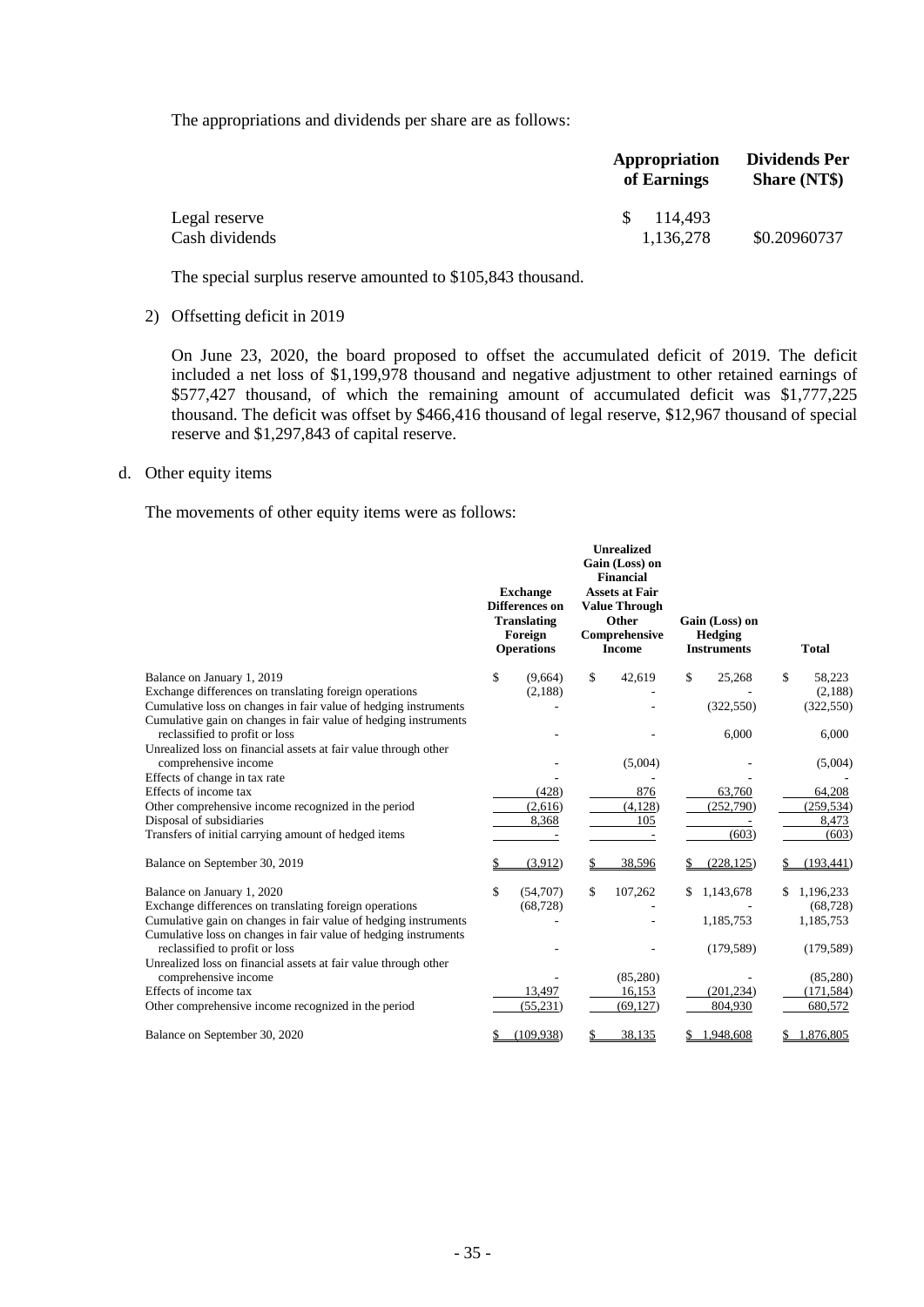## e. Non-controlling interests

|                                                                    | <b>For the Nine Months Ended</b><br>September 30 |             |  |
|--------------------------------------------------------------------|--------------------------------------------------|-------------|--|
|                                                                    | 2020                                             | 2019        |  |
| Beginning balance                                                  | \$3,578,345                                      | \$2,965,512 |  |
| Net (loss) income attributable to non-controlling interests        | (353, 423)                                       | 404,174     |  |
| Exchange differences on translating the financial statements of    |                                                  |             |  |
| foreign operations                                                 | (1,327)                                          | (4,223)     |  |
| Loss on hedging instruments                                        | (855)                                            | (695)       |  |
| Cumulative gain (loss) on changes in fair value of hedging         |                                                  |             |  |
| instruments reclassified to profit or loss                         | 1,698                                            | (490)       |  |
| Effects of change in tax rate                                      | (169)                                            |             |  |
|                                                                    | (653)                                            | (5,408)     |  |
| Disposal of subsidiaries                                           |                                                  | (24, 957)   |  |
| Disposal of equity portion of subsidiaries                         |                                                  | 598,111     |  |
| Non-controlling interests arising from acquisition of subsidiaries | 52                                               |             |  |
| Dividends paid by subsidiaries                                     | (375, 036)                                       | (416, 438)  |  |
| Ending balance                                                     | 2,849,285                                        | 3.520.994   |  |

f. Treasury shares

#### **(In Thousands of Shares)**

| <b>Period of Treasury Shares</b>             | Number of<br>Shares,<br><b>Beginning</b><br>of Year | <b>Reduction</b><br>During<br>the Year | Number of<br>Shares,<br>End<br>of Year |
|----------------------------------------------|-----------------------------------------------------|----------------------------------------|----------------------------------------|
| For the nine months ended September 30, 2020 | <u>2,889</u>                                        | (814)                                  | <u>2,075</u>                           |
| For the nine months ended September 30, 2019 | <u>2,889</u>                                        |                                        | <u>4,880</u>                           |

Treasury shares are the Company's shares held by its subsidiaries as of September 30, 2020 and 2019 and were as follows:

| <b>Subsidiary</b>                                                | <b>Shares</b><br>(In Thousands) | <b>Carrying</b><br><b>Amount</b> | <b>Market Value</b>         |
|------------------------------------------------------------------|---------------------------------|----------------------------------|-----------------------------|
| September 30, 2020                                               |                                 |                                  |                             |
| Mandarin Airlines                                                | 2,075                           | \$17,178                         | 17,178                      |
| December 31, 2019                                                |                                 |                                  |                             |
| <b>Mandarin Airlines</b><br>Dynasty Aerotech International Corp. | 2,075<br>814                    | 18,796<br>\$.<br>7,376           | 18,796<br>\$.<br>7,376      |
|                                                                  |                                 | \$26,172                         | 26,172<br>S.<br>(Continued) |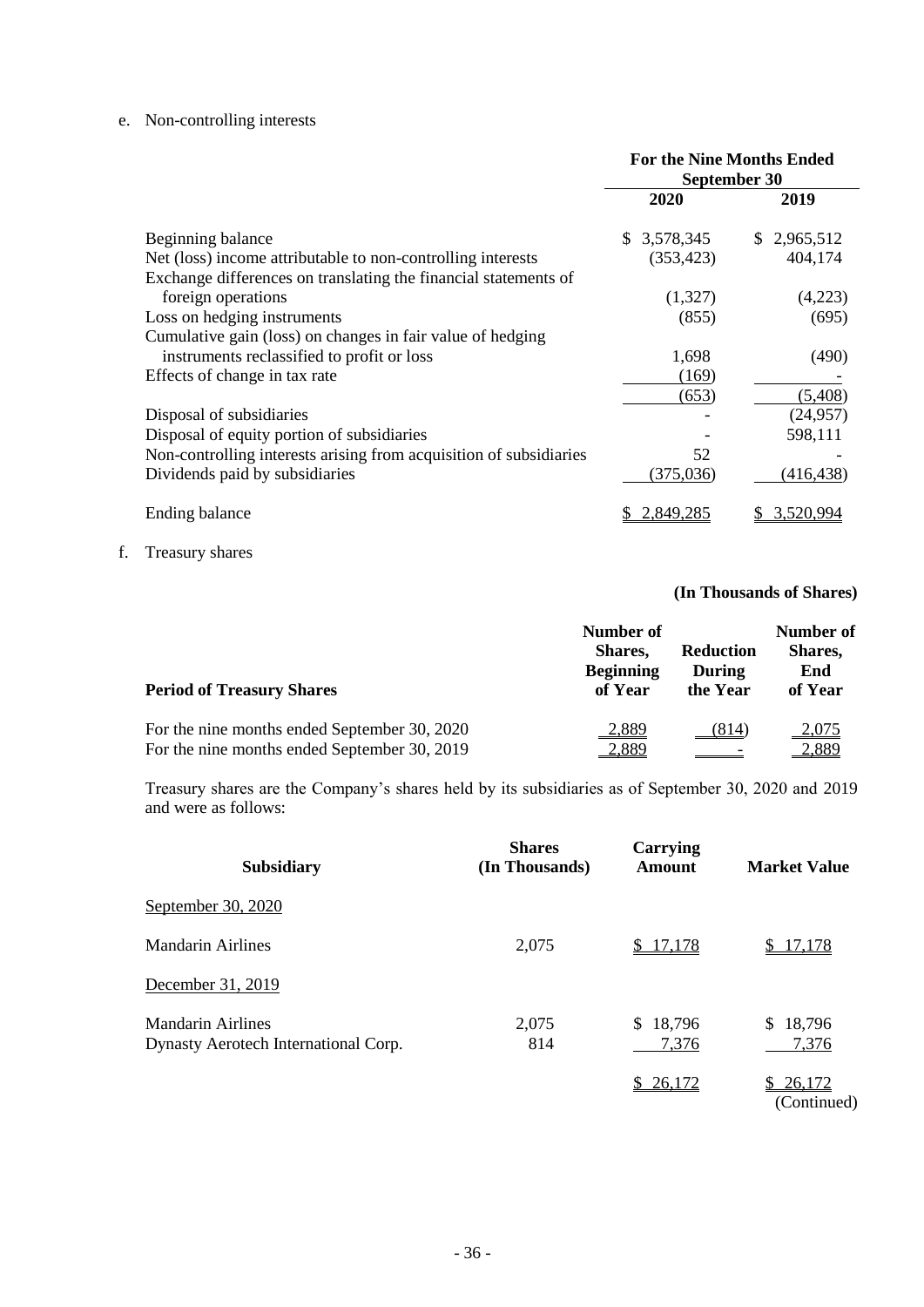| <b>Subsidiary</b>                                                | <b>Shares</b><br>(In Thousands) | Carrying<br><b>Amount</b> | <b>Market Value</b>   |
|------------------------------------------------------------------|---------------------------------|---------------------------|-----------------------|
| September 30, 2019                                               |                                 |                           |                       |
| <b>Mandarin Airlines</b><br>Dynasty Aerotech International Corp. | 2,075<br>814                    | \$18,838<br>7,393         | 18,838<br>S<br>7,393  |
|                                                                  |                                 | \$26,231                  | 26,231<br>(Concluded) |

The above acquisitions of the Company's shares by its subsidiaries in previous years were due to investment planning. The shares of the Company held by its subsidiaries were treated as treasury shares. The subsidiaries can exercise shareholders' right on these treasury shares, except for the right to subscribe for the Company's new shares and voting rights.

Dynasty Aerotech International Corp. sold a total of 814 thousand shares of the Company between January 1, 2020 and September 30, 2020. The disposal price was \$6,854 thousand.

#### **27. NET INCOME**

#### a. Revenue

|                              | <b>For the Three Months Ended</b><br>September 30 |                                       |  | <b>For the Nine Months Ended</b><br>September 30 |    |                                         |
|------------------------------|---------------------------------------------------|---------------------------------------|--|--------------------------------------------------|----|-----------------------------------------|
|                              | 2020                                              | 2019                                  |  | 2020                                             |    | 2019                                    |
| Passenger<br>Cargo<br>Others | \$<br>3,241,277<br>S.<br>21,508,899<br>1,861,522  | 29,095,844<br>10,681,772<br>3,227,032 |  | 23,482,646<br>56,046,312<br>5,955,392            | S. | 84, 552, 133<br>31,799,790<br>9,950,385 |
|                              | 26,611,698                                        | 43,004,648                            |  | 85,484,350                                       |    | \$126,302,308                           |

Refer to Note 23 for the balance of contract liabilities related to customer contracts.

#### b. Other income

|                 |             | <b>For the Three Months Ended</b><br>September 30 | <b>For the Nine Months Ended</b><br>September 30 |               |  |
|-----------------|-------------|---------------------------------------------------|--------------------------------------------------|---------------|--|
|                 | <b>2020</b> | 2019                                              | <b>2020</b>                                      | 2019          |  |
| Interest income | 62,650<br>S | 92,808                                            | 242,761<br>S.                                    | 287,238<br>S. |  |
| Subsidy income  | 420         |                                                   | 18,927                                           | 16,728        |  |
| Dividend income | 15,099      | 11,309                                            | 22,516                                           | 18,009        |  |
| Others          | 104,334     | 86,128                                            | 261,503                                          | 194,149       |  |
|                 | 182,503     | 190,245                                           | 545,707                                          | 516,124       |  |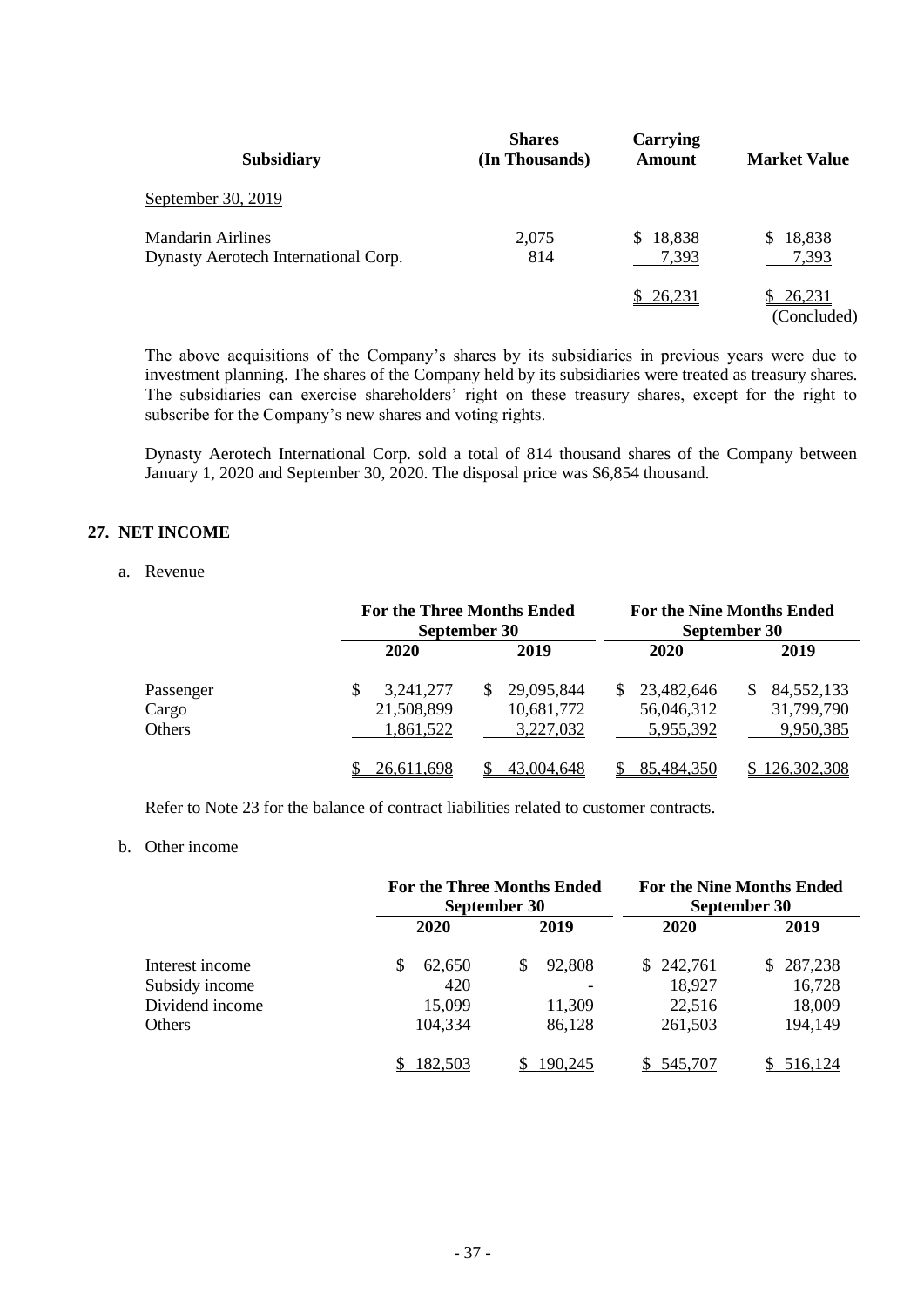## c. Other gains and losses

|                                                             | <b>For the Three Months Ended</b><br>September 30 |                          | <b>For the Nine Months Ended</b><br>September 30 |                          |  |
|-------------------------------------------------------------|---------------------------------------------------|--------------------------|--------------------------------------------------|--------------------------|--|
|                                                             | 2020                                              | 2019                     | 2020                                             | 2019                     |  |
| Gain on disposal of property,<br>plant and equipment        | \$<br>6,586                                       | 19,822<br>\$             | \$<br>13,466                                     | 25,280<br>\$             |  |
| Loss on disposal of non-current<br>assets held for sale     |                                                   |                          |                                                  | (10, 462)                |  |
| Net gain on financial assets<br>classified as held for sale | 304                                               | 20,599                   | 2,234                                            | 43,641                   |  |
| Gain on disposal of investments<br>Gain or loss on foreign  |                                                   |                          |                                                  | 7,656                    |  |
| exchange, net<br>Loss on sale and leaseback                 | 161,378                                           | (108, 675)<br>(103, 775) | 212,336                                          | (255, 559)<br>(103, 775) |  |
| <b>Others</b>                                               | (78, 573)                                         | (82, 163)                | (208, 629)                                       | (197, 848)               |  |
|                                                             | 89,695                                            | \$(254,192)              | 19,407                                           | \$ (491,067)             |  |

#### d. Finance costs

|                               |                      | <b>For the Three Months Ended</b><br>September 30 | <b>For the Nine Months Ended</b><br>September 30 |                      |  |
|-------------------------------|----------------------|---------------------------------------------------|--------------------------------------------------|----------------------|--|
|                               | 2020                 | 2019                                              | 2020                                             | 2019                 |  |
| Interest expense              |                      |                                                   |                                                  |                      |  |
| Bonds payable                 | \$<br>99,399         | \$.<br>107,329                                    | \$<br>242,546                                    | \$<br>308,320        |  |
| <b>Bank loans</b>             | 193,212              | 167,255                                           | 715,996                                          | 594,339              |  |
| Interest on lease liabilities | 458,065              | 528,799                                           | ,409,299                                         | 1,620,972            |  |
|                               | <u>750,676</u>       | 803,383                                           | 2,367,841<br>\$.                                 | 2,523,631<br>\$.     |  |
| Capitalization rate           | $0.780% -$<br>1.548% | $1.258\%$ -<br>1.622%                             | $0.709\%$ -<br>1.917%                            | $1.248% -$<br>1.622% |  |
| Capitalization interest       | 18,559               | 14,836                                            | 64,708                                           | S<br>17.217          |  |

# e. Depreciation and amortization expenses

|                                                                                                 | <b>For the Three Months Ended</b><br>September 30 |                                        |    | <b>For the Nine Months Ended</b><br>September 30 |     |                                           |    |                                           |
|-------------------------------------------------------------------------------------------------|---------------------------------------------------|----------------------------------------|----|--------------------------------------------------|-----|-------------------------------------------|----|-------------------------------------------|
|                                                                                                 |                                                   | <b>2020</b>                            |    | 2019                                             |     | <b>2020</b>                               |    | 2019                                      |
| Property, plant, equipment<br>Right-of-use assets<br>Investment properties<br>Intangible assets | S                                                 | 4,835,632<br>3,041,624<br>67<br>47,201 | \$ | 5,134,435<br>2,957,607<br>70<br>47,617           | \$. | 14,608,504<br>9,289,998<br>203<br>152,758 | S. | 15,798,622<br>8,783,662<br>210<br>149,150 |
| Depreciation and amortization<br>expenses                                                       |                                                   | 7,924,524                              |    | 8,139,729                                        |     | 24,051,463                                |    | 24,731,644<br>(Continued)                 |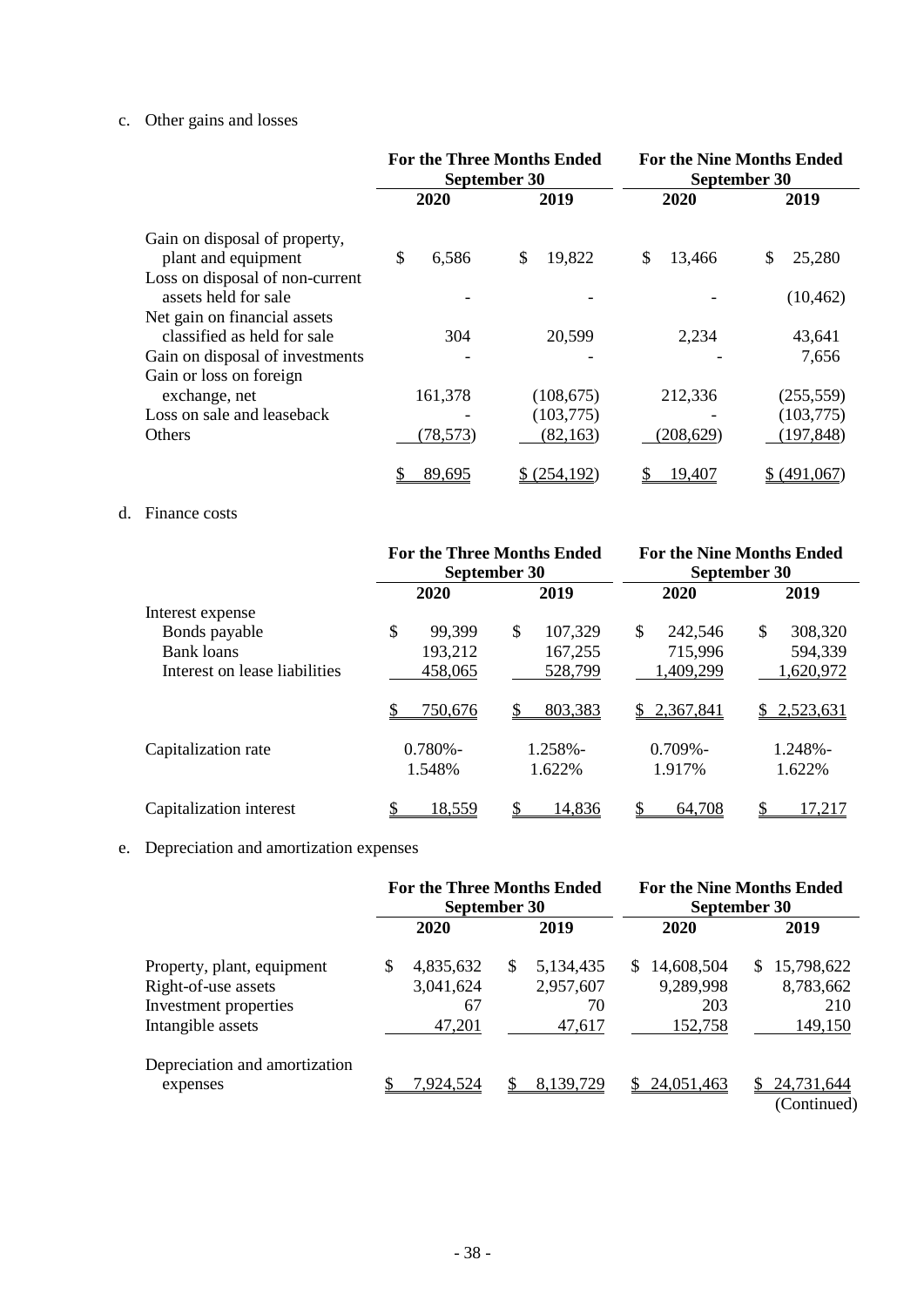|                                              |                            | <b>For the Three Months Ended</b><br>September 30 | <b>For the Nine Months Ended</b><br>September 30 |                                 |  |
|----------------------------------------------|----------------------------|---------------------------------------------------|--------------------------------------------------|---------------------------------|--|
|                                              | 2020                       | 2019                                              | 2020                                             | 2019                            |  |
| An analysis of depreciation by<br>function   |                            |                                                   |                                                  |                                 |  |
| Operating costs<br>Operating expenses        | \$<br>7,649,024<br>228,299 | \$<br>7,672,019<br>420,093                        | 22,858,093<br>S.<br>1,040,612                    | 23, 355, 539<br>S.<br>1,226,955 |  |
| An analysis of amortization by<br>function   | 7,877,323<br>S             | 8,092,112<br>S.                                   | 23,898,705<br>S.                                 | 24,582,494<br>S.                |  |
| <b>Operating costs</b><br>Operating expenses | \$<br>3,561<br>43,640      | \$<br>3,026<br>44,591                             | \$<br>10,467<br>142,111                          | \$<br>9,359<br>139,791          |  |
|                                              | 47,201                     | 47,617                                            | 152,758                                          | 149,150<br>(Concluded)          |  |

#### f. Employment benefits expense

|                                                         | September 30               | <b>For the Three Months Ended</b> | <b>For the Nine Months Ended</b><br>September 30 |                   |  |
|---------------------------------------------------------|----------------------------|-----------------------------------|--------------------------------------------------|-------------------|--|
|                                                         | 2020                       | 2019                              | 2020                                             | 2019              |  |
| Post-employment benefits                                |                            |                                   |                                                  |                   |  |
| Defined contribution plans                              | \$<br>153,738              | $\mathcal{S}$<br>144,664          | \$<br>437,620                                    | \$<br>426,917     |  |
| Defined benefit plans                                   | 314,517                    | 343,933                           | 1,014,133                                        | 1,060,543         |  |
|                                                         | 468,255                    | \$<br>488,597                     | 1,451,753<br>S                                   | ,487,460<br>\$    |  |
| Other employee benefits                                 |                            |                                   |                                                  |                   |  |
| Salary expenses                                         | $\mathcal{S}$<br>4,534,209 | $\mathbb{S}$<br>5,174,355         | 13,599,526<br>\$.                                | 15,620,713<br>\$. |  |
| Personnel service expenses                              | 852,518                    | 1,658,510                         | 3,267,290                                        | 5,071,061         |  |
|                                                         | 5,386,727                  | \$<br>6,832,865                   | 16,866,816<br>\$                                 | 20,691,774<br>\$  |  |
| An analysis of employee<br>benefits expense by function |                            |                                   |                                                  |                   |  |
| Operating costs                                         | $\mathcal{S}$<br>4,823,825 | \$<br>6,079,205                   | 14,827,517<br>\$                                 | 18,217,140<br>\$  |  |
| Operating expenses                                      | 1,031,157                  | 1,242,257                         | 3,491,052                                        | 3,962,094         |  |
|                                                         | 5,854,982                  | 7,321,462<br>\$                   | 18,318,569<br>S                                  | 22,179,234<br>S   |  |

To be in compliance with the amended Company Act, the Articles stipulate the distribution of employees' compensation at rates of no less than 3% of the net profit before income tax and employees' compensation. For the three months ended September 30, 2020 and 2019 and the nine months ended September 30, 2020 and 2019, the Company has experienced a deficit, and therefore, no employees' compensation is estimated.

Significant differences between such estimated amounts and the amounts proposed by the board of directors on or before the date the annual consolidated financial statements are authorized for issue are adjusted in the year when the compensation and remuneration are recognized. If there is a change in the proposed amounts after the annual consolidated financial statements are authorized for issue, the differences are recorded as a change in the accounting estimate.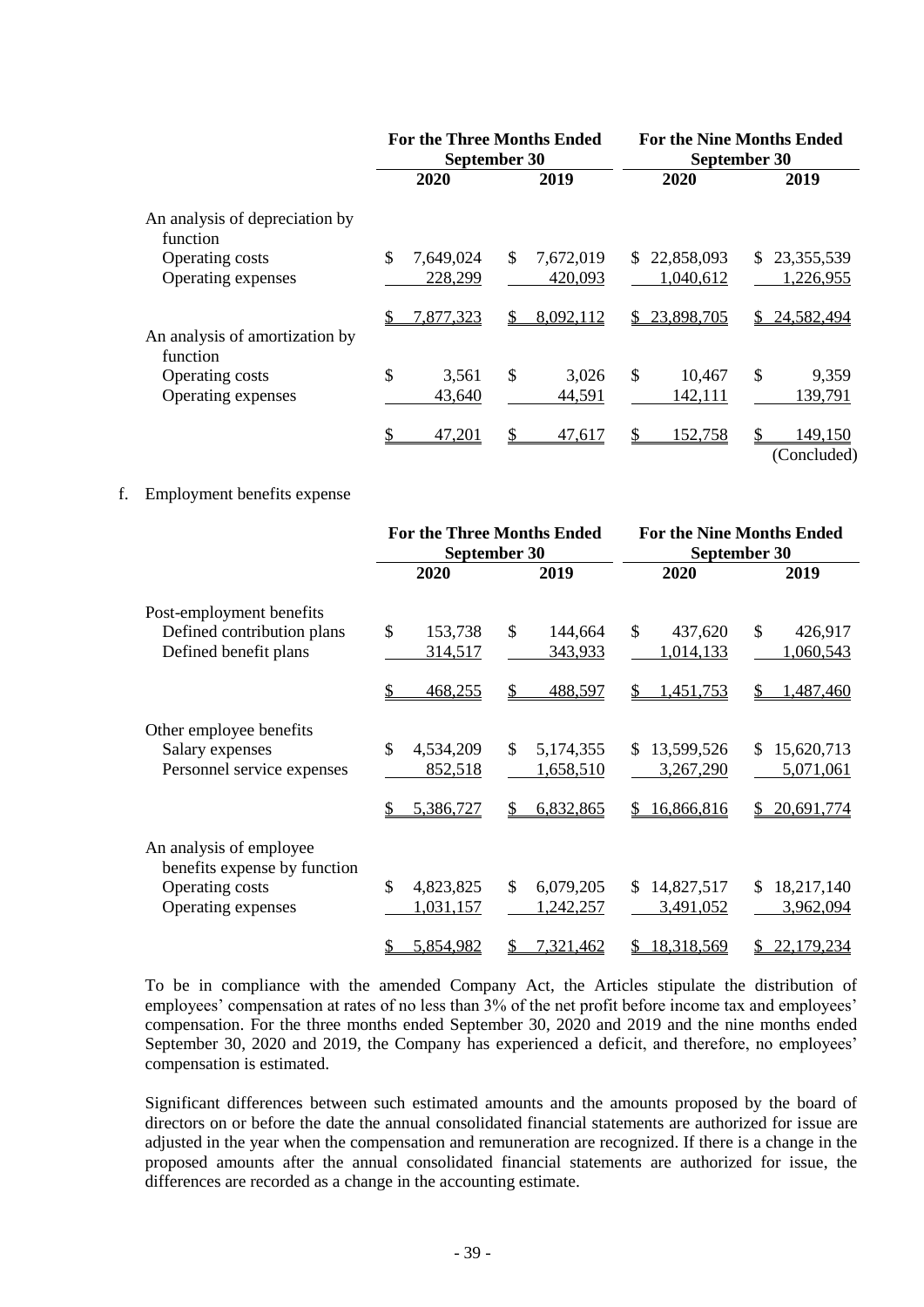Information on the employees' compensation and remuneration of directors and supervisors resolved by the Company's board of directors is available at the Market Observation Post System website of the Taiwan Stock Exchange.

#### **28. INCOME TAX**

a. Income tax expense recognized in profit or loss

The major components of tax expense (benefit) were as follows:

|                                                    | <b>For the Three Months Ended</b><br>September 30 |                | <b>For the Nine Months Ended</b><br>September 30 |                |  |
|----------------------------------------------------|---------------------------------------------------|----------------|--------------------------------------------------|----------------|--|
|                                                    | 2020                                              | 2019           | 2020                                             | 2019           |  |
| Current tax                                        |                                                   |                |                                                  |                |  |
| Current year                                       | 120,086<br>\$.                                    | 161,942<br>\$. | 445,896<br>S.                                    | 479,846<br>\$. |  |
| Adjustments for prior periods                      | 199                                               | (36)           | (22, 123)                                        | 496            |  |
| Deferred tax                                       |                                                   |                |                                                  |                |  |
| Current year                                       | 196,052)                                          | 14.265         | (608,149)                                        | (5, 857)       |  |
| Income tax expense recognized<br>in profit or loss | 75.767                                            | 176,171        | (184, 376)                                       | 474,485        |  |

#### b. Income tax recognized in other comprehensive income

|                                                      | <b>For the Three Months Ended</b><br>September 30 |             | <b>For the Nine Months Ended</b><br><b>September 30</b> |             |  |
|------------------------------------------------------|---------------------------------------------------|-------------|---------------------------------------------------------|-------------|--|
| Deferred tax                                         | 2020                                              | 2019        | 2020                                                    | 2019        |  |
|                                                      |                                                   |             |                                                         |             |  |
| Recognized in other<br>comprehensive income          |                                                   |             |                                                         |             |  |
| Translation of foreign                               |                                                   |             |                                                         |             |  |
| operations                                           | \$<br>3,548                                       | \$<br>4,188 | \$<br>13,497                                            | \$<br>(428) |  |
| Fair value changes of                                |                                                   |             |                                                         |             |  |
| financial assets at                                  |                                                   |             |                                                         |             |  |
| <b>FVTOCI</b>                                        | 2,295                                             | 25          | 16,153                                                  | 876         |  |
| Fair value revaluation of<br>hedging instruments for |                                                   |             |                                                         |             |  |
| cash flow hedging                                    | 124,971)                                          | (8,698)     | (201, 403)                                              | 63,760      |  |
| Total income tax recognized in                       |                                                   |             |                                                         |             |  |
| other comprehensive income                           | \$(119,128)                                       | (4,485)     | \$(171, 753)                                            | 64.208      |  |

c. Income tax assessment

Income tax returns for 2018 of the Company, Cal Hotel Co., Ltd. and Cal Park have been examined by the tax authorities. And the income tax returns for 2017 of the rest of the Company's subsidiaries have been examined by the tax authorities.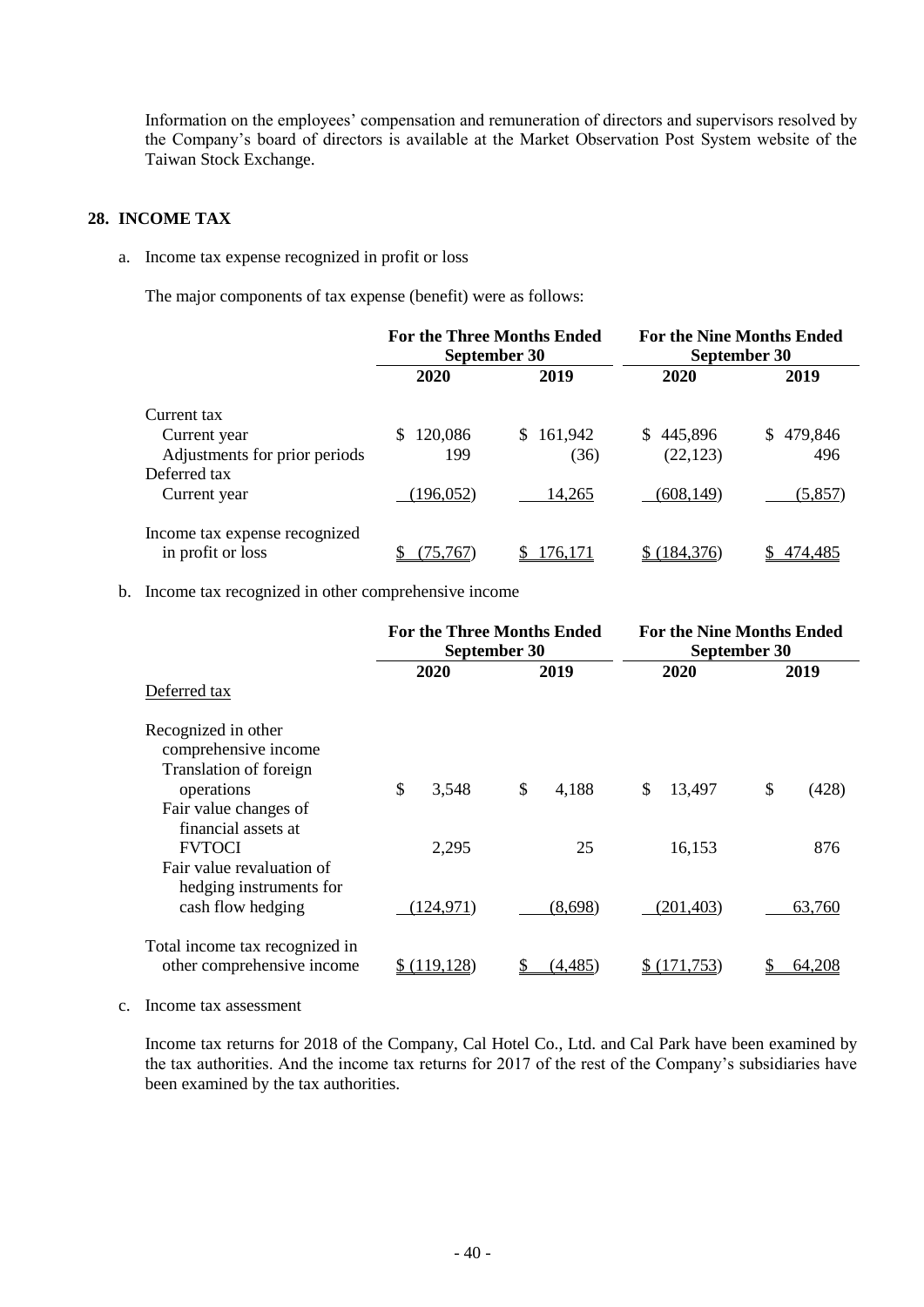#### **29. EARNINGS (LOSS) PER SHARE**

|                                                                                                                                                                                | <b>For the Three Months Ended</b><br>September 30 |                          | <b>For the Nine Months Ended</b><br>September 30 |                  |  |
|--------------------------------------------------------------------------------------------------------------------------------------------------------------------------------|---------------------------------------------------|--------------------------|--------------------------------------------------|------------------|--|
|                                                                                                                                                                                | 2020                                              | 2019                     | 2020                                             | 2019             |  |
| Basic earnings (loss) per share<br>Diluted earnings (loss) per share                                                                                                           | (0.13)<br>(0.13)                                  | 0.06<br>\$<br>0.06       | (0.37)<br>\$<br>(0.37)                           | (0.06)<br>(0.06) |  |
|                                                                                                                                                                                | <b>For the Three Months Ended</b><br>September 30 |                          | <b>For the Nine Months Ended</b><br>September 30 |                  |  |
|                                                                                                                                                                                | 2020                                              | 2019                     | 2020                                             | 2019             |  |
| Earnings (loss) used in the<br>computation of basic earnings<br>per share<br>Effects of potentially dilutive<br>ordinary shares:<br>Interest on convertible bonds              | \$<br>(707, 937)                                  | \$<br>340,038            | \$ (2,021,822)                                   | \$<br>(346, 425) |  |
| (after tax)                                                                                                                                                                    |                                                   | 19,924                   |                                                  |                  |  |
| Earnings (loss) used in the<br>computation of diluted earnings<br>(loss) per share                                                                                             | $\mathcal{S}$<br>(707.937)                        | $\mathcal{S}$<br>359,962 | \$ (2,021,822)                                   | (346, 425)<br>\$ |  |
| Weighted average number of<br>ordinary shares in computation<br>of basic earnings (loss) per share<br>Effects of potentially dilutive<br>ordinary shares:<br>Convertible bonds | 5,418,910                                         | 5,418,096<br>476,190     | 5,418,640                                        | 5,418,096        |  |
|                                                                                                                                                                                |                                                   |                          |                                                  |                  |  |
| Weighted average number of<br>ordinary shares used in the<br>computation of diluted earnings<br>(loss) per share                                                               | 5,418,910                                         | 5,894,286                | 5,418,640                                        | 5,418,096        |  |

If the Group offered to settle compensation or bonuses paid to employees in cash or shares, the Group assumed the entire amount of the compensation or bonuses would be settled in shares and the resulting potential shares were included in the weighted average number of shares outstanding used in the computation of diluted earnings (losses) per share, if the effect is dilutive. Such dilutive effect of the potential shares was included in the computation of diluted earnings (loss) per share until the number of shares to be distributed to employees is resolved in the following year.

#### **30. DISPOSAL OF SUBSIDIARIES**

On January 21, 2019, the board of directors of the Company decided to sell a portion of Dynasty Holidays to H.I.S. Taiwan Co., Ltd. with proceeds from disposal of \$34,036 thousand and a gain on disposal of \$7,656 thousand. After the disposal, the Company's proportion of ownership in Dynasty Holidays decreased from 51% to 20%, resulting in a loss of control of the subsidiary.

a. Consideration received from disposals

Consideration received in cash and cash equivalents \$ 34,036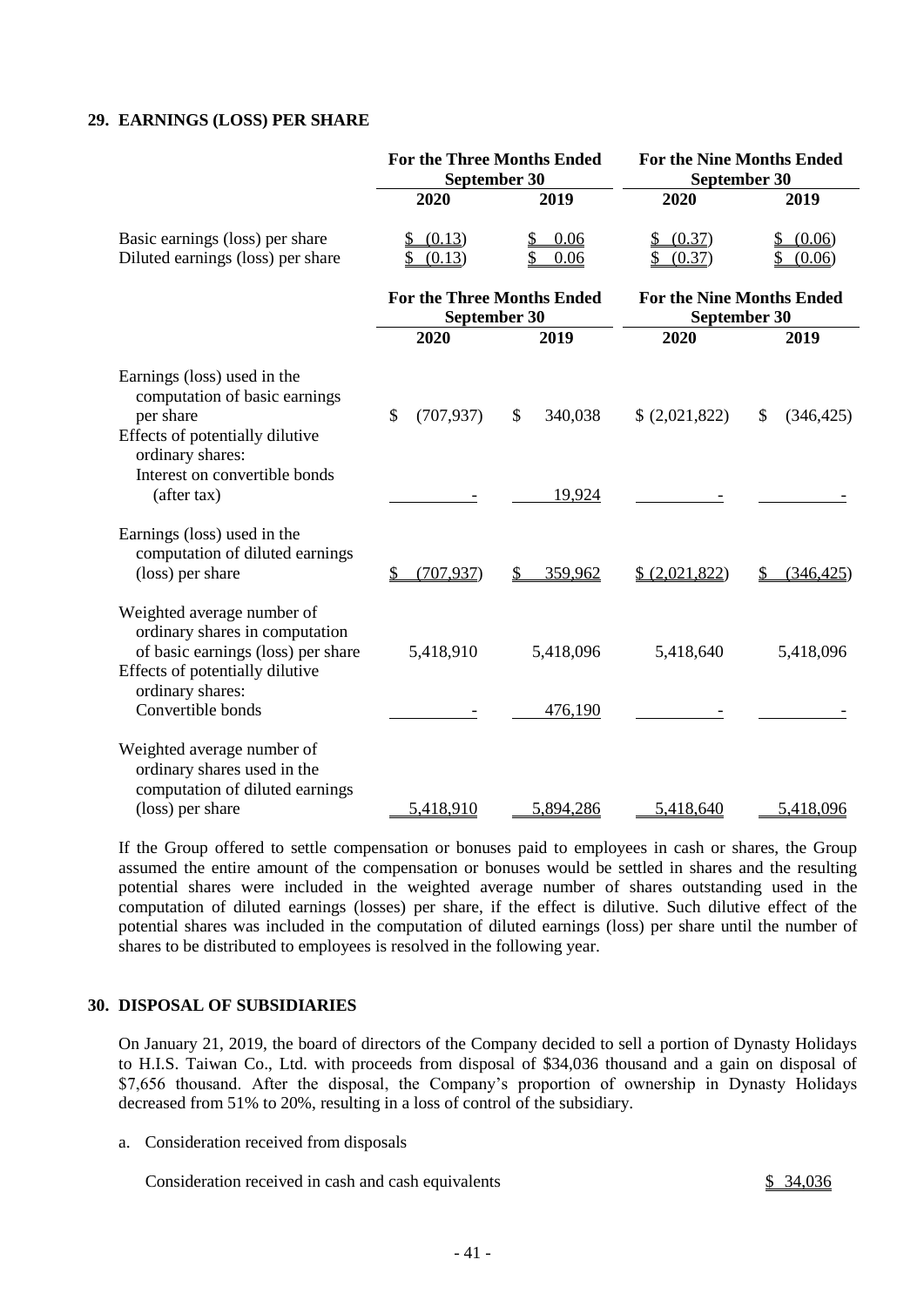b. Analysis of assets and liabilities on the date control was lost

| Current assets                                         |                                                                           |             |
|--------------------------------------------------------|---------------------------------------------------------------------------|-------------|
| Cash and cash equivalents                              |                                                                           | \$51,449    |
| Other current assets                                   |                                                                           | 47,510      |
| Non-current assets                                     |                                                                           | 17,035      |
| <b>Current liabilities</b>                             |                                                                           | (49, 742)   |
| Non-current liabilities                                |                                                                           | (15,318)    |
| Net assets disposed of                                 |                                                                           | \$50,934    |
| Gain on disposal of subsidiaries<br>c.                 |                                                                           |             |
| Consideration received                                 |                                                                           | \$34,036    |
| Net assets disposed of                                 |                                                                           | (50, 934)   |
| Fair value of equity                                   |                                                                           | 10,187      |
| Non-controlling interests                              |                                                                           | 24,957      |
|                                                        | Reclassification of other comprehensive income in respect of subsidiaries | (10, 590)   |
| Gain on disposal                                       |                                                                           | 7,656       |
| Net cash inflow on disposal of subsidiaries<br>d.      |                                                                           |             |
| Consideration received in cash and cash equivalents    |                                                                           | \$34,036    |
| Less: Balance of cash and cash equivalents disposed of |                                                                           | (51, 449)   |
|                                                        |                                                                           | \$(17, 413) |

#### **31. CAPITAL MANAGEMENT**

The goal, policies and procedures as well as the composition of the Group's capital management are the same as those stated in Note 32 to the Group's consolidated financial statements for the year ended December 31, 2019.

#### **32. FINANCIAL INSTRUMENTS**

a. Fair values of financial instruments not measured at fair value

Except as detailed in the following table, the management considers the carrying amounts of financial assets and financial liabilities recognized in these consolidated financial statements as approximating their fair values.

|                       |                    | September 30, 2020 |                    | <b>December 31, 2019</b> | September 30, 2019 |                   |
|-----------------------|--------------------|--------------------|--------------------|--------------------------|--------------------|-------------------|
|                       | Carrying<br>Amount | <b>Fair Value</b>  | Carrying<br>Amount | <b>Fair Value</b>        | Carrying<br>Amount | <b>Fair Value</b> |
| Financial liabilities |                    |                    |                    |                          |                    |                   |
| Bonds payable         | \$23,162,586       | \$ 23,145,514      | \$ 32,052,625      | \$ 32,062,874            | \$ 32,032,632      | \$ 32,025,831     |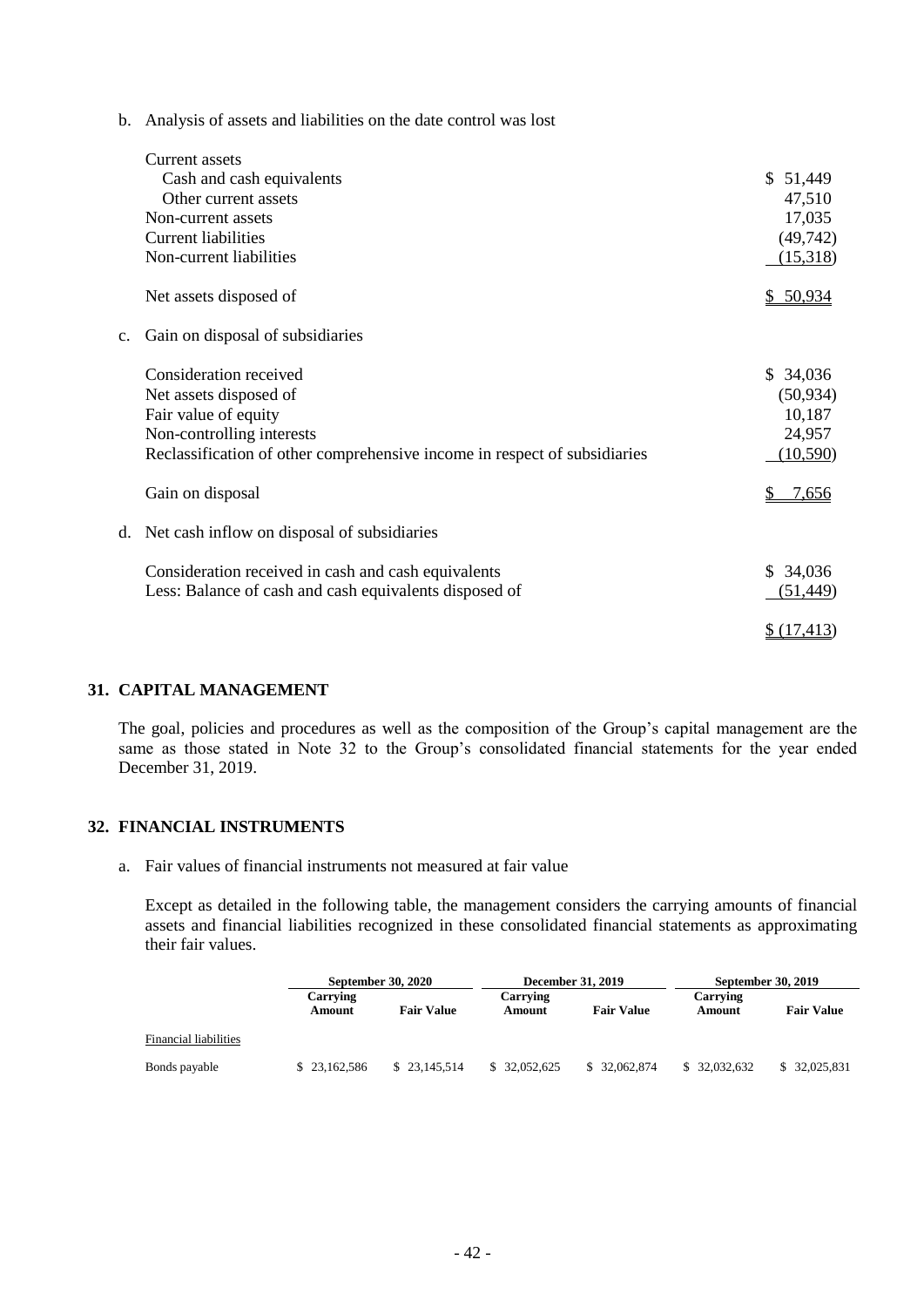Some long-term debts and lease liabilities are floating-rate financial liabilities, so their carrying amounts are their fair values. As of September 30, 2020, December 31, 2019 and September 30, 2019, the fair values of private bonds with fixed interest rates were estimated at the present value of expected cash flows discounted at rates of 0.5100%, 0.6700% and 0.6500%, respectively, prevailing in the market for private bonds (Level 2). Fair values of bonds payable were the same as identical liabilities trading on the over-the-counter exchange and were based on quoted market prices (Level 1).

b. Fair value of financial instruments measured at fair value on a recurring basis

The following table provides an analysis of financial instruments that are measured subsequent to initial recognition at fair value, grouped into Levels 1 to 3 based on the degree to which the fair value is observable:

- 1) Level 1 fair value measurements are those derived from quoted prices (unadjusted) in active markets for identical assets or liabilities;
- 2) Level 2 fair value measurements are those derived from inputs other than quoted prices included within Level 1 that are observable for the asset or liability, either directly (i.e. as prices) or indirectly (i.e. derived from prices); and
- 3) Level 3 fair value measurements are those derived from valuation techniques that include inputs for the asset or liability that are not based on observable market data (unobservable inputs).

September 30, 2020

|                                                                                                                            | Level 1             | Level 2             | Level 3                             | <b>Total</b>                                    |  |
|----------------------------------------------------------------------------------------------------------------------------|---------------------|---------------------|-------------------------------------|-------------------------------------------------|--|
| Financial assets at FVTPL<br>Domestic money market funds                                                                   | 491,271             | \$                  |                                     | 491,271                                         |  |
| Financial assets at FVTOCI<br>Investments in equity instruments<br>Unlisted shares - domestic<br>Unlisted shares - foreign | $\mathcal{S}$<br>\$ | $\mathcal{S}$<br>\$ | \$<br>22,351<br>100, 161<br>122,512 | \$<br>22,351<br>100, 161<br><u>122,512</u><br>S |  |
| Derivative financial assets for<br>hedging                                                                                 | 9,505,814<br>S.     | \$<br>44            | \$<br>2                             | 9,505,860<br>S                                  |  |
| Derivative financial liabilities for<br>hedging                                                                            | \$44,164,666        | \$<br>92,968        | 33,243<br>\$                        | \$44,290,877                                    |  |
| December 31, 2019                                                                                                          |                     |                     |                                     |                                                 |  |
|                                                                                                                            | Level 1             | Level 2             | Level 3                             | <b>Total</b>                                    |  |
| Financial assets at FVTPL<br>Domestic money market funds<br>Foreign exchange agreement                                     | \$<br>511,758       | \$<br>434           | \$                                  | \$<br>511,758<br>434                            |  |
|                                                                                                                            | 511,758             | \$<br>434           |                                     | 512,192<br>(Continued)                          |  |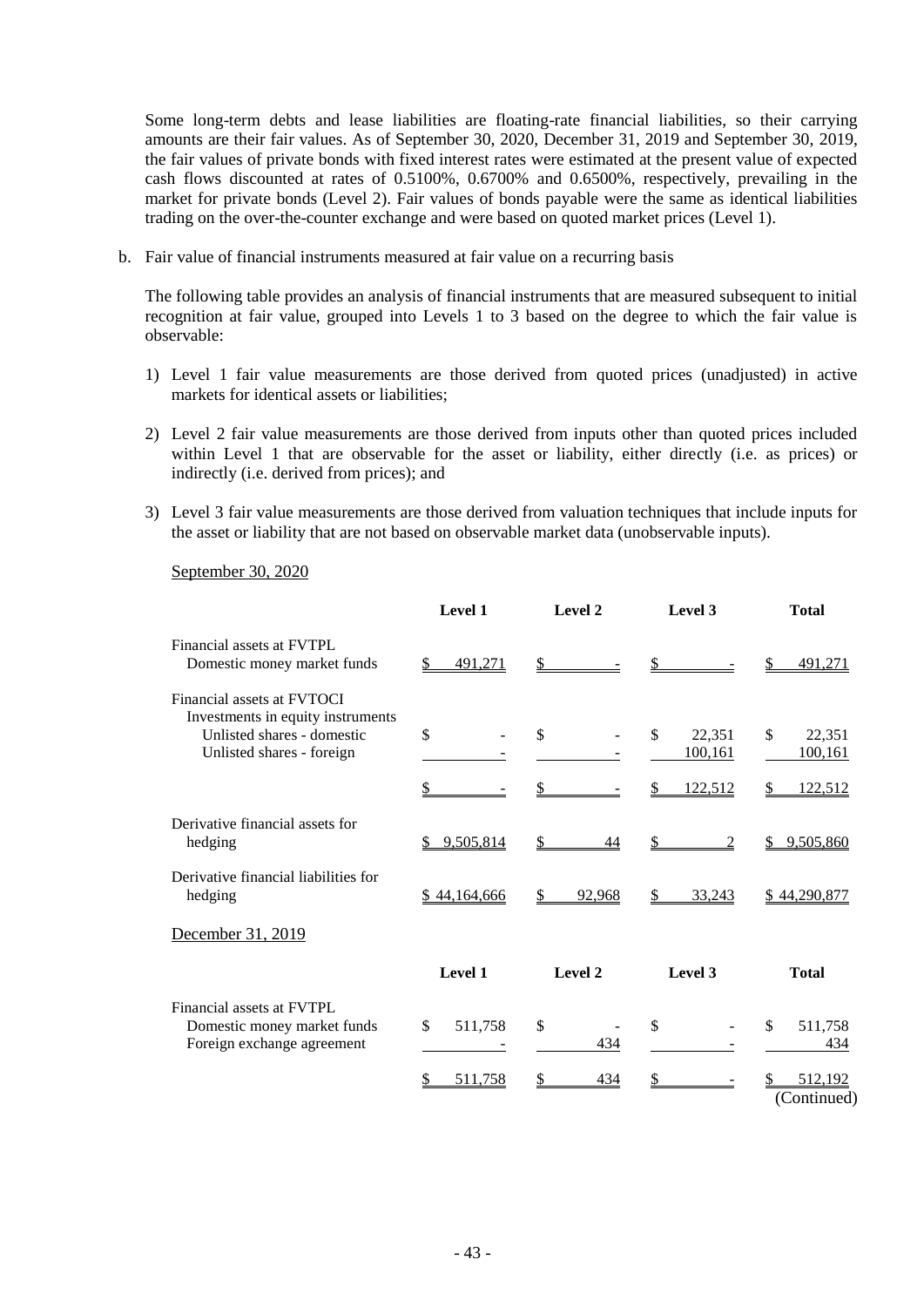|                                                                                                                            | Level 1       | Level 2                       | Level 3                  | <b>Total</b>                |
|----------------------------------------------------------------------------------------------------------------------------|---------------|-------------------------------|--------------------------|-----------------------------|
| Financial assets at FVTOCI<br>Investments in equity instruments<br>Unlisted shares - domestic<br>Unlisted shares - foreign | \$            | \$                            | \$<br>26,865<br>182,356  | \$<br>26,865<br>182,356     |
|                                                                                                                            | \$            | \$                            | \$<br>209,221            | 209,221<br>\$               |
| Financial liabilities at FVTPL<br>Derivative instruments                                                                   | \$            | \$<br>11,749                  | \$                       | \$<br>11,749                |
| Derivative financial assets for<br>hedging                                                                                 | \$            | $\mathbf{\mathcal{S}}$<br>147 | \$<br>9,479              | \$<br>9,626                 |
| Derivative financial liabilities for<br>hedging                                                                            | \$50,997,687  | 37,069<br>\$                  | \$<br>3,955              | \$51,038,711<br>(Concluded) |
| September 30, 2019                                                                                                         |               |                               |                          |                             |
|                                                                                                                            | Level 1       | Level 2                       | Level 3                  | <b>Total</b>                |
| Financial assets at FVTPL<br>Domestic money market funds<br>Derivative instruments                                         | \$<br>357,259 | \$<br>16,864                  | \$<br>$\blacksquare$     | \$<br>357,259<br>16,864     |
|                                                                                                                            | \$<br>357,259 | \$<br>16,864                  |                          | $\frac{1}{2}$<br>374,123    |
| Financial assets at FVTOCI<br>Investments in equity instruments<br>Unlisted shares - domestic<br>Unlisted shares - foreign | \$            | \$                            | \$<br>21,117<br>104,952  | 21,117<br>\$<br>104,952     |
|                                                                                                                            | \$            | \$                            | $\frac{1}{2}$<br>126,069 | $\mathcal{L}$<br>126,069    |
| Financial liabilities at FVTPL<br>Derivative instruments                                                                   | \$            | $\mathcal{L}$<br>2,115        | \$                       | 2,115<br>\$                 |
| Derivative financial assets for<br>hedging                                                                                 | \$            | $\frac{1}{2}$<br>6,230        | \$<br>6,130              | \$<br>12,360                |
| Derivative financial liabilities for<br>hedging                                                                            | $\frac{1}{2}$ | \$54,986,873                  | $\mathbb{S}$<br>4,309    | \$54,991,182                |

There were no transfers between Levels 1 and 2 in the current period.

## 4) Valuation techniques and inputs applied for Level 2 fair value measurement

| <b>Financial Instrument</b> | <b>Valuation Techniques and Inputs</b>                                                                                                                                                                                                                                                                                                                                             |  |  |  |  |
|-----------------------------|------------------------------------------------------------------------------------------------------------------------------------------------------------------------------------------------------------------------------------------------------------------------------------------------------------------------------------------------------------------------------------|--|--|--|--|
| Derivative instruments      | The fair values of derivatives (except options) have been<br>determined based on discounted cash flow analyses using<br>interest yield curves applicable for the duration of the<br>derivatives. The estimates and assumptions that the Group used<br>to determine the fair values are identical to those used in the<br>pricing of financial instruments for market participants. |  |  |  |  |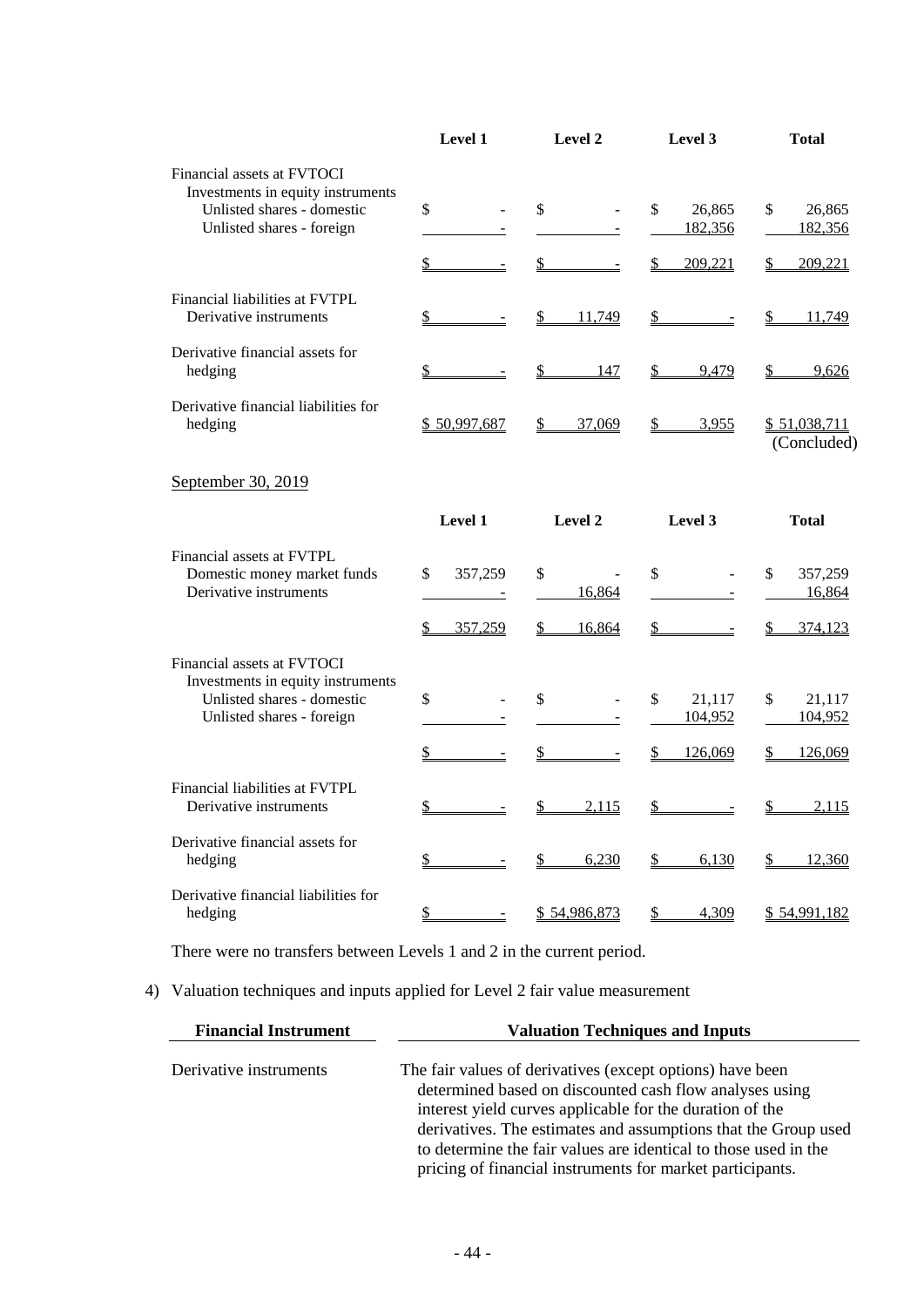5) Valuation techniques and inputs applied for Level 3 fair value measurement

The fair values of foreign exchanges and fuel options are determined using option pricing models where the significant unobservable inputs are the implied fluctuation. Changes in the implied fluctuations used in isolation would result in an increase or decrease in the fair value of the foreign exchange forward contracts and fuel options.

The domestic unlisted equity investment is based on the comparative company valuation to estimate the fair value. The main assumptions are based on the multiplier of the market price of the comparable listed company and the net value per share, which have considered the liquidity discount. The higher the multiplier or the lower the liquidity discount, the higher the fair value of the relevant financial instruments.

The movements of Level 3 financial instruments were as follows:

|                                                                        | <b>Multiplicator</b>                    | <b>Liquidity</b><br><b>Discount</b> |
|------------------------------------------------------------------------|-----------------------------------------|-------------------------------------|
| September 30, 2020                                                     | 0.80-21.22                              | 80%                                 |
| December 31, 2019                                                      | $0.75 - 13.23$                          | 80%                                 |
| September 30, 2019                                                     | 0.74-15.29                              | 80%                                 |
|                                                                        | <b>Derivative</b><br><b>Instruments</b> | <b>Equity</b><br><b>Instruments</b> |
| Balance at January 1, 2020<br>Recognized in other comprehensive income | \$<br>5,524<br>(38, 765)                | 209,221<br>\$.<br>(86,709)          |
| Balance at September 30, 2020                                          | (33,241)                                | 122,512                             |
| Balance at January 1, 2019<br>Recognized in other comprehensive income | \$<br>4,901<br>(3,080)                  | 132,191<br>S<br>(6,122)             |
| Balance at September 30, 2019                                          | 1,821                                   | 126,069                             |

Because some financial instruments and nonfinancial instruments may not have their fair values disclosed, the total fair value disclosed herein is not the total value of the Group's collective instruments.

c. Categories of financial instruments

|                                                  |    | September 30,<br>2020 |    | December 31,<br>2019 |    | September 30,<br>2019 |  |
|--------------------------------------------------|----|-----------------------|----|----------------------|----|-----------------------|--|
| Financial assets                                 |    |                       |    |                      |    |                       |  |
| Financial assets at FVTPL                        | \$ | 491,971               | \$ | 512,192              | \$ | 374,123               |  |
| Derivative financial assets for hedging          |    | 9,505,860             |    | 9,626                |    | 12,360                |  |
| Financial assets at amortized cost (Note 1)      |    | 42,853,509            |    | 41,479,556           |    | 41,927,268            |  |
| Financial assets at FVTOCI                       |    | 122,512               |    | 209,221              |    | 126,069               |  |
| <b>Financial liabilities</b>                     |    |                       |    |                      |    |                       |  |
| Financial liabilities at FVTPL                   |    |                       |    | 11,749               |    | 2,115                 |  |
| Derivative financial liabilities for hedging     |    | 44,290,877            |    | 51,038,711           |    | 54,991,182            |  |
| Financial liabilities at amortized cost (Note 2) |    | 163,590,555           |    | 134,240,993          |    | 127,666,956           |  |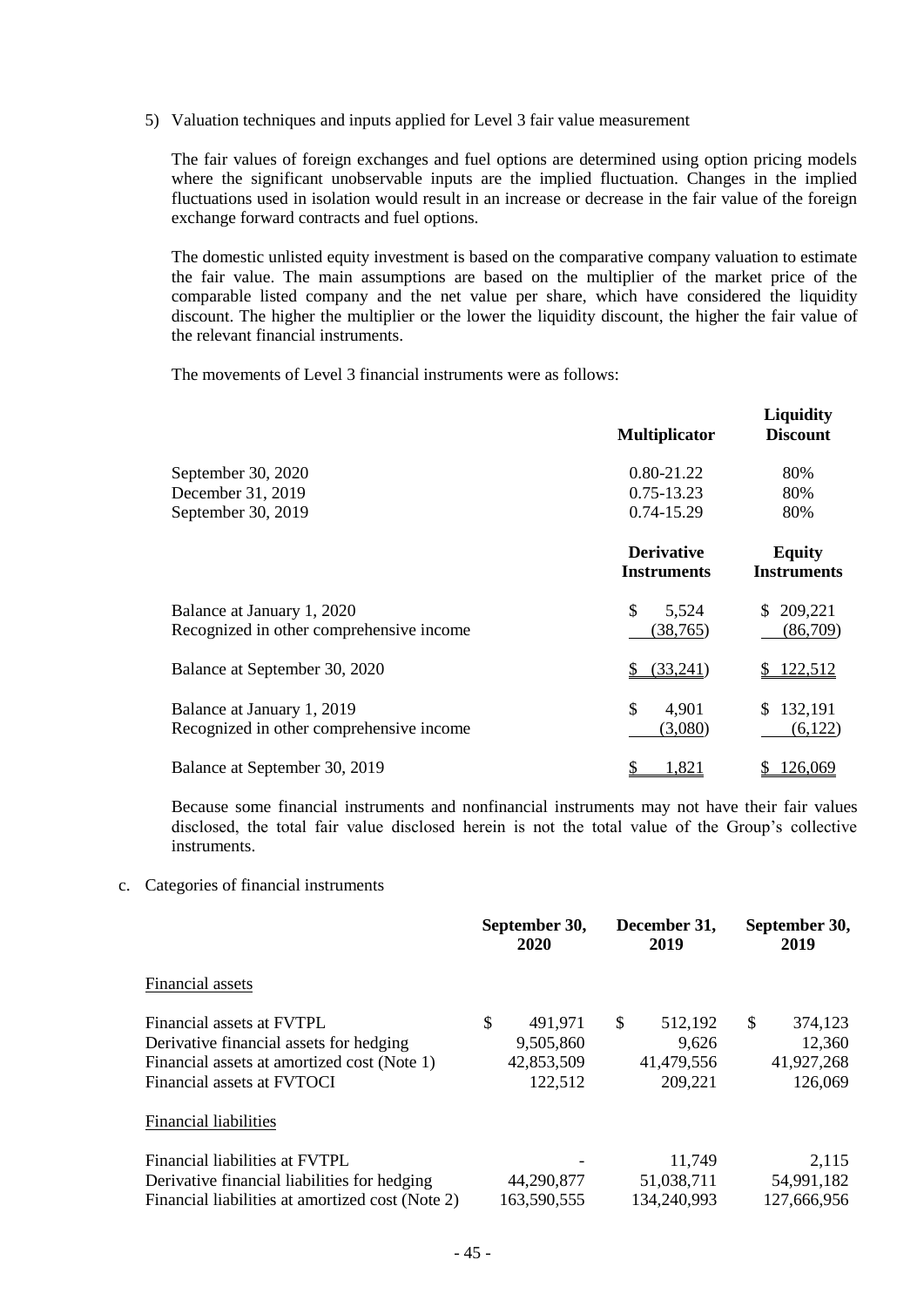- Note 1: The balances include financial assets measured at amortized cost, which comprise cash and cash equivalents, notes and accounts receivable, accounts receivable - related parties, other receivables, refundable deposits and other restricted financial assets.
- Note 2: The balance of financial liabilities measured at amortized cost comprised short-term loans, short-term notes payable, notes and accounts payable, accounts payable - related parties, other payables, bonds payable and long-term loans, capital lease obligations, provisions, parts of other current liabilities, parts of other noncurrent liabilities and guarantee deposits.
- d. Financial risk management objectives and policies

The Group has risk management and hedging strategies to respond to changes in the economic and financial environment and in the fuel market. To reduce the financial risks from changes in interest, exchange rates and in fuel prices, the Group fixed its operating costs within a specified range by using appropriate financial hedging instruments and hedging percentages in accordance with the "Processing Program of Derivative Financial Instrument Transactions" approved by the Group's shareholders to reduce the impact of market price changes on earnings. These risks include market risk (including currency risk, interest rate risk and other price risk), credit risk and liquidity risk.

In addition, the Group has a risk committee, which meets periodically to evaluate the performance of derivative instruments and determine the appropriate hedging percentage. This committee informs the Group of global economic and financial conditions, controls the entire financial risk resulting from changes in the financial environment and fuel prices, and develops the strategy and response to avoid financial risk with the assistance of financial risk experts to effect risk management.

1) Market risk

The Group is primarily exposed to the financial risks of changes in foreign currency exchange rates and interest rates. The Group entered into derivative financial instruments to manage its exposure to foreign currency risk and interest rate risk.

The Group enters into forward contracts, foreign currency option contracts, and interest swap contracts with fair values that are highly negatively correlated to the fair values of hedged items and evaluates the hedging effectiveness of these instruments periodically.

a) Foreign currency risk

The Group enters into foreign currency option contracts to hedge against the risks on change in related exchange rates, enters into forward contracts to hedge against the risks on changes in foreign-currency assets, liabilities and commitments in the related exchange rates.

#### Sensitivity analysis

The Group was mainly exposed to the U.S. dollar.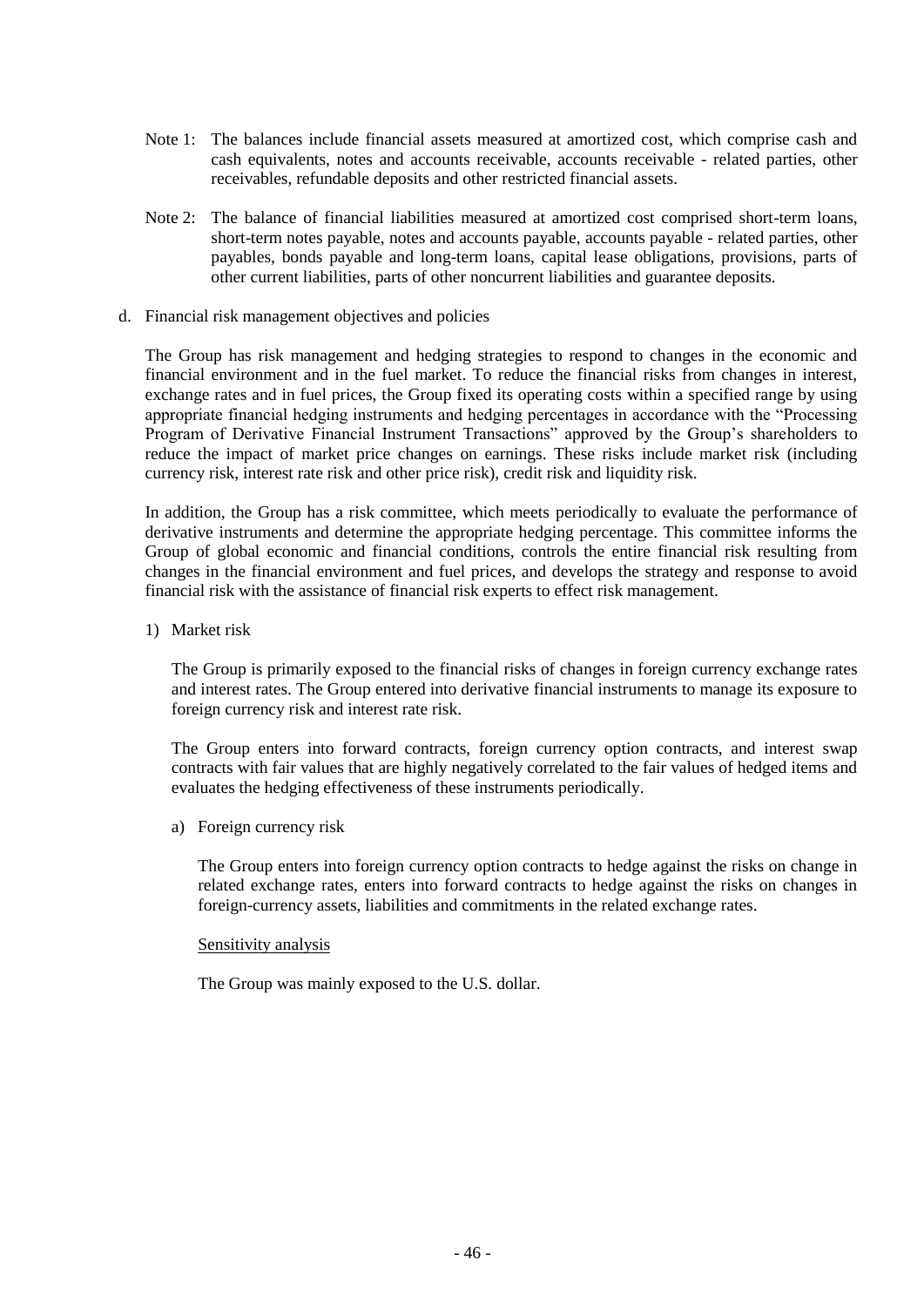The Group was mainly exposed to the U.S. dollar. The following details the Group's sensitivity to increase and decrease in New Taiwan dollars (the functional currency) against the relevant foreign currencies. An increase/decrease of US\$1 against New Taiwan dollars is used when reporting foreign currency risk internally to key management personnel and represents management's assessment of the reasonably possible change in foreign exchange rates. The sensitivity analysis included only outstanding foreign currency denominated monetary items and foreign currency forward contracts designated as cash flow hedges, and adjusts their translation at the end of the reporting period for an increase/decrease of US\$1 against the New Taiwan dollars.

When New Taiwan dollars increased by one dollar against U.S. dollars and all other variables were held constant, there would be a decrease in pre-tax loss and an increase in pre-tax other comprehensive income for the nine months ended September 30, 2020 of \$330,226 thousand and \$1,069,139 thousand, and an increase in pre-tax profit and increase in pre-tax other comprehensive income for the nine months ended September 30, 2019 of \$115,507 thousand and \$1,748,005 thousand, respectively.

The Group's hedging strategy is to enter into foreign exchange forward contracts to avoid exchange rate exposure of its foreign currency denominated receipts and payments and to manage exchange rate exposure of its aircraft prepayments in the next year. Those transactions are designated as cash flow hedges. When forecasted purchases actually take place, basis adjustments are made to the initial carrying amounts of hedged items.

For the hedges of highly probable aircraft prepayments, as the critical terms (i.e. the notional amount, useful life and underlying asset) of the foreign exchange forward contracts and their corresponding hedged items are the same, the Group performs a qualitative assessment of the effectiveness, and it is expected that the value of the foreign exchange forward contracts and the value of the corresponding hedged items will systematically change in the opposite direction in response to movements in the underlying exchange rates.

The following table summarizes the information relating to the hedges of foreign currency risk.

Please refer to Note 21 for information related to equipment contracts for hedging.

#### September 30, 2020

|                            |          | <b>Notional</b>    |                 |                     | Line Item in              | <b>Carrying Amount</b> |                          |             |
|----------------------------|----------|--------------------|-----------------|---------------------|---------------------------|------------------------|--------------------------|-------------|
| <b>Hedging Instruments</b> | Currency | Amount             | <b>Maturity</b> | <b>Forward Rate</b> | <b>Balance Sheet</b>      |                        | Asset                    | Liability   |
| Cash flow hedge            |          |                    |                 |                     |                           |                        |                          |             |
| Aircraft rentals -         | NTD/USD  | NTD212.144/        | 2020.10.7-      | 28.88-30.28         | Financial assets for      | S                      | 44                       | \$<br>4,879 |
| forward exchange           |          | USD7.126           | 2021.10.6       |                     | hedging - current/        |                        |                          |             |
| contracts                  |          |                    |                 |                     | liabilities for hedging - |                        |                          |             |
|                            |          |                    |                 |                     | current                   |                        |                          |             |
| Aviation fuel - forward    | NTD/USD  | NTD319.767/        | 2020.10.30-     | 29.38-30.02         | Financial assets for      |                        |                          | 6.958       |
| exchange contracts         |          | USD11,000          | 2021.5.28       |                     | hedging - current/        |                        |                          |             |
|                            |          |                    |                 |                     | liabilities for hedging - |                        |                          |             |
|                            |          |                    |                 |                     | current                   |                        |                          |             |
| Aircraft prepayments -     | NTD/USD  | NTD3.052.326/      | 2020.11.4       | 29.48-30.5          | Financial assets for      |                        | $\overline{\phantom{a}}$ | 81.131      |
| forward exchange           |          | <b>USD 105,000</b> | 2020.12.4       |                     | hedging - current/        |                        |                          |             |
| contracts                  |          |                    |                 |                     | liabilities for hedging - |                        |                          |             |
|                            |          |                    |                 |                     | current                   |                        |                          |             |

The above hedging instruments are continuously accounted for under hedge accounting. The book value in other equity recognized from each hedged item (aircraft rentals, aviation fuel and aircraft prepayments) amounted to  $\frac{1}{2}(4,835)$  thousand,  $\frac{1}{2}(6,958)$  thousand and  $\frac{1}{2}(81,131)$ thousand, respectively.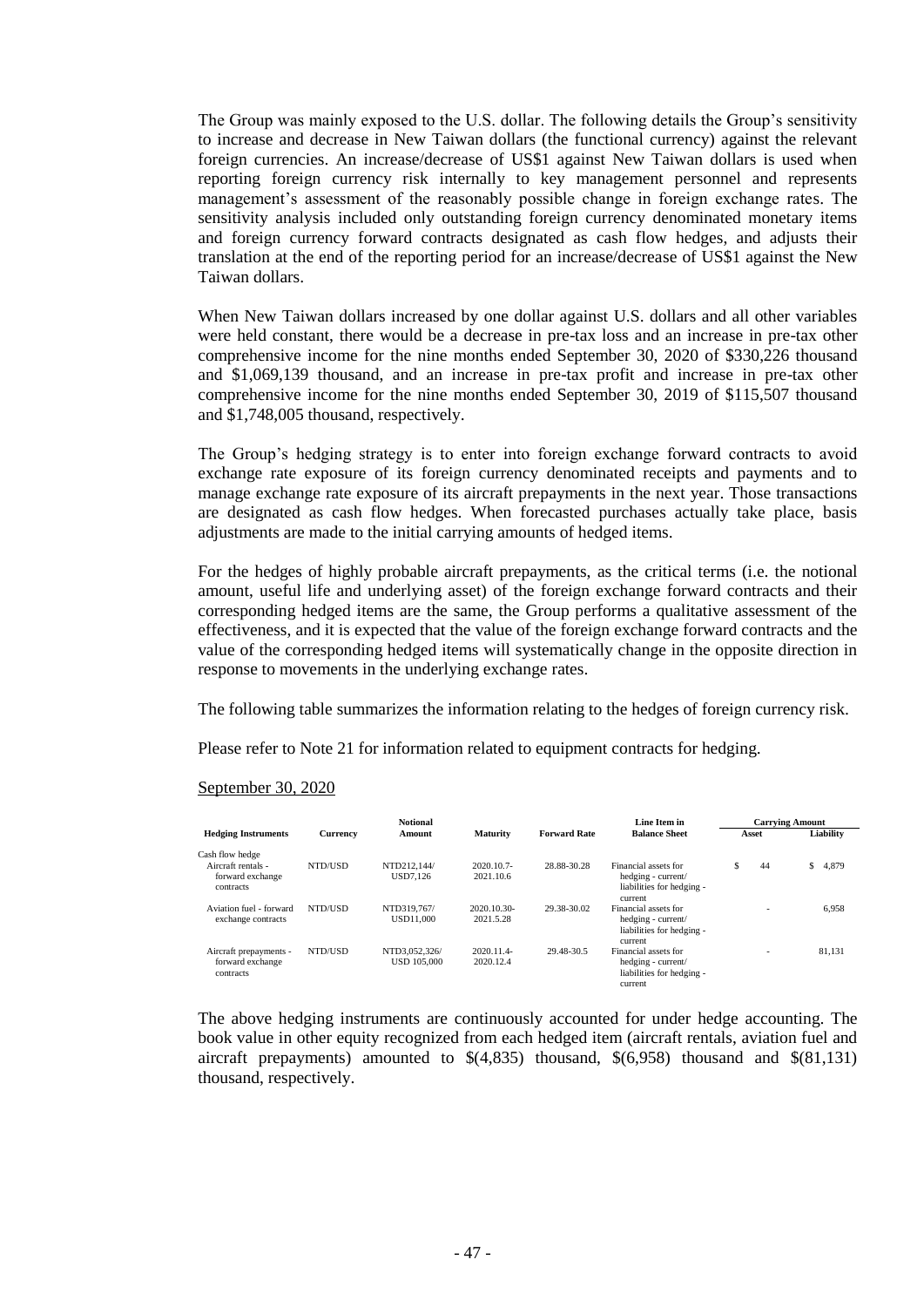#### December 31, 2019

|                                                         |          | <b>Notional</b>                   |                             |           | Line Item in<br>Forward                                                            |       | <b>Carrying Amount</b> |             |  |
|---------------------------------------------------------|----------|-----------------------------------|-----------------------------|-----------|------------------------------------------------------------------------------------|-------|------------------------|-------------|--|
| <b>Hedging Instruments</b>                              | Currency | Amount                            | <b>Maturity</b>             | Rate      | <b>Balance Sheet</b>                                                               | Asset |                        | Liability   |  |
| Cash flow hedge                                         |          |                                   |                             |           |                                                                                    |       |                        |             |  |
| Aircraft rentals -<br>forward exchange<br>contracts     | NTD/USD  | NTD509.507/<br>USD16,967          | $2020.1.21 -$<br>2020.12.24 | 29.5-30.8 | Financial assets for<br>hedging - current/<br>liabilities for hedging -<br>current | Ŝ     | 38                     | \$<br>8,491 |  |
| Aviation fuel - forward<br>exchange contracts           | NTD/USD  | NTD660.661/<br>USD22,000          | 2020.2.27-<br>2020.11.30    | 29.7-30.7 | Financial assets for<br>hedging - current/<br>liabilities for hedging -<br>current |       | 32                     | 10.193      |  |
| Aircraft prepayments -<br>forward exchange<br>contracts | NTD/USD  | NTD1.411.411/<br><b>USD47,000</b> | 2020.11.4                   | 29.6-30.5 | Financial assets for<br>hedging - current/<br>liabilities for hedging -<br>current |       | 77                     | 18.385      |  |

The above hedging instruments are continuously accounted for under hedge accounting. The book value in other equity recognized from each hedged item (aircraft rentals, aviation fuel and aircraft prepayments) amounted to \$(8,453) thousand, \$(10,161) thousand and \$(18,308) thousand, respectively.

#### September 30, 2019

|                                                     |                 | <b>Notional</b>          |                          |                     | Line Item in                                                                       | <b>Carrying Amount</b> |           |  |
|-----------------------------------------------------|-----------------|--------------------------|--------------------------|---------------------|------------------------------------------------------------------------------------|------------------------|-----------|--|
| <b>Hedging Instruments</b>                          | <b>Currency</b> | Amount                   | <b>Maturity</b>          | <b>Forward Rate</b> | <b>Balance Sheet</b>                                                               | Asset                  | Liability |  |
| Cash flow hedge                                     |                 |                          |                          |                     |                                                                                    |                        |           |  |
| Aircraft rentals -<br>forward exchange<br>contracts | NTD/USD         | NTD383.659/<br>USD12.354 | 2019.10.25-<br>2020.8.19 | 29.7-30.8           | Financial assets for<br>hedging - current/<br>liabilities for hedging -<br>current | 5.892<br>S.            | 192       |  |
| Aviation fuel - forward<br>exchange contracts       | NTD/USD         | NTD357.143/<br>USD11.500 | 2019.11.27-<br>2020.8.31 | 30.4-31.2           | Financial assets for<br>hedging - current/<br>liabilities for hedging -<br>current | 338                    | 1.169     |  |

The abovementioned hedging instruments are continuously accounted for under hedge accounting. The book value in other equity recognized from each hedged item (aircraft rentals and aviation fuel) amounted to \$5,700 thousand and \$(831) thousand, respectively.

#### For the nine months ended September 30, 2020

| <b>Comprehensive Income</b>                                                                      | <b>Hedging Gain</b><br>(Loss)<br><b>Recognized in</b><br><b>Other</b><br>Comprehensive<br><b>Income</b> | Amount<br><b>Reclassified to</b><br><b>Profit and Loss</b><br>and the<br><b>Adjusted Line</b><br><b>Item</b> |        |
|--------------------------------------------------------------------------------------------------|---------------------------------------------------------------------------------------------------------|--------------------------------------------------------------------------------------------------------------|--------|
| Cash flow hedge<br>Aircraft rentals<br>Aviation fuel<br>Aircraft prepayments<br>Maintenance cost | \$<br>3,618<br>3,203<br>(62, 823)                                                                       | (7,286)<br>S.<br>(8,050)                                                                                     | (Note) |
|                                                                                                  |                                                                                                         |                                                                                                              |        |

Note: Increase in operating costs or foreign exchange loss.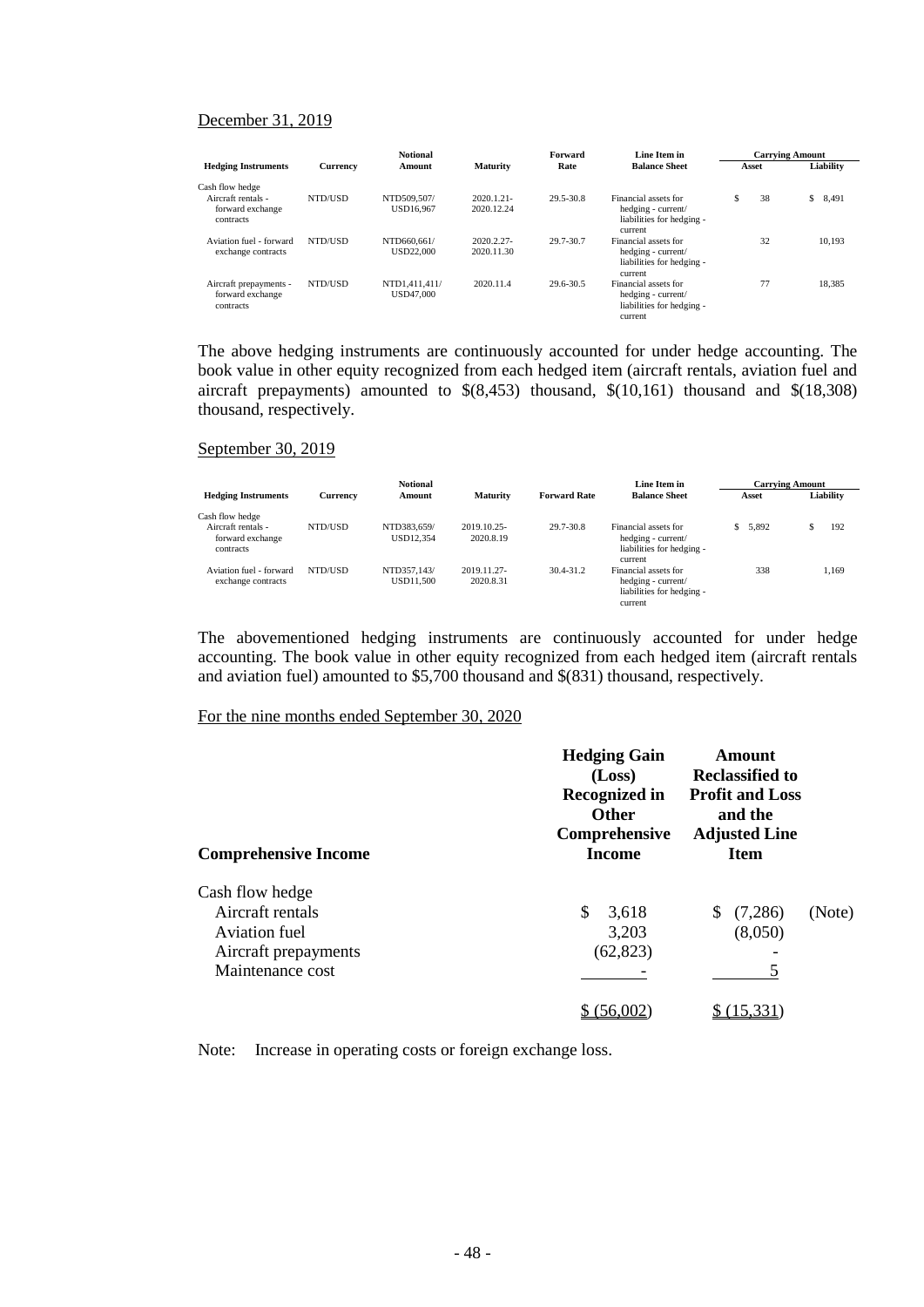#### For the three months ended September 30, 2020

| <b>Comprehensive Income</b> | <b>Hedging Gain</b><br>(Loss)<br><b>Recognized in</b><br><b>Other</b><br>Comprehensive<br><b>Income</b> | Amount<br><b>Reclassified to</b><br><b>Profit and Loss</b><br>and the<br><b>Adjusted Line</b><br><b>Item</b> |
|-----------------------------|---------------------------------------------------------------------------------------------------------|--------------------------------------------------------------------------------------------------------------|
| Cash flow hedge             |                                                                                                         |                                                                                                              |
| Aircraft rentals            | \$<br>(318)                                                                                             | (3,333)<br>(Note)<br>S.                                                                                      |
| Aviation fuel               | 59                                                                                                      | (5,950)                                                                                                      |
| Aircraft prepayments        | (52,006)                                                                                                |                                                                                                              |
| Long-term prepayments       | (150)                                                                                                   |                                                                                                              |
| Maintenance cost            |                                                                                                         |                                                                                                              |
|                             |                                                                                                         |                                                                                                              |

Note: Increase in operating costs or foreign exchange loss.

For the nine months ended September 30, 2019

| <b>Comprehensive Income</b>                                                  | <b>Hedging Gain</b><br>(Loss)<br><b>Recognized in</b><br><b>Other</b><br>Comprehensive<br><b>Income</b> | Amount<br><b>Reclassified to</b><br><b>Profit and Loss</b><br>and the<br><b>Adjusted Line</b><br><b>Item</b> |        |
|------------------------------------------------------------------------------|---------------------------------------------------------------------------------------------------------|--------------------------------------------------------------------------------------------------------------|--------|
| Cash flow hedge<br>Aircraft rentals<br>Aviation fuel<br>Aircraft prepayments | (21,743)<br>\$<br>(831)<br>603<br>(21,9                                                                 | 45,414<br>\$<br>2,265<br>47,679                                                                              | (Note) |

Note: Decrease in operating costs or foreign exchange loss.

For the three months ended September 30, 2019

| <b>Comprehensive Income</b>                                                  | <b>Hedging Gain</b><br>(Loss)<br><b>Recognized in</b><br><b>Other</b><br>Comprehensive<br><b>Income</b> | Amount<br><b>Reclassified to</b><br><b>Profit and Loss</b><br>and the<br><b>Adjusted Line</b> |                |        |
|------------------------------------------------------------------------------|---------------------------------------------------------------------------------------------------------|-----------------------------------------------------------------------------------------------|----------------|--------|
| Cash flow hedge<br>Aircraft rentals<br>Aviation fuel<br>Aircraft prepayments | (23,830)<br>S<br>(831)<br>(603)<br>24.058                                                               | \$                                                                                            | 8,453<br>2,265 | (Note) |

Note: Decrease in operating costs or foreign exchange loss.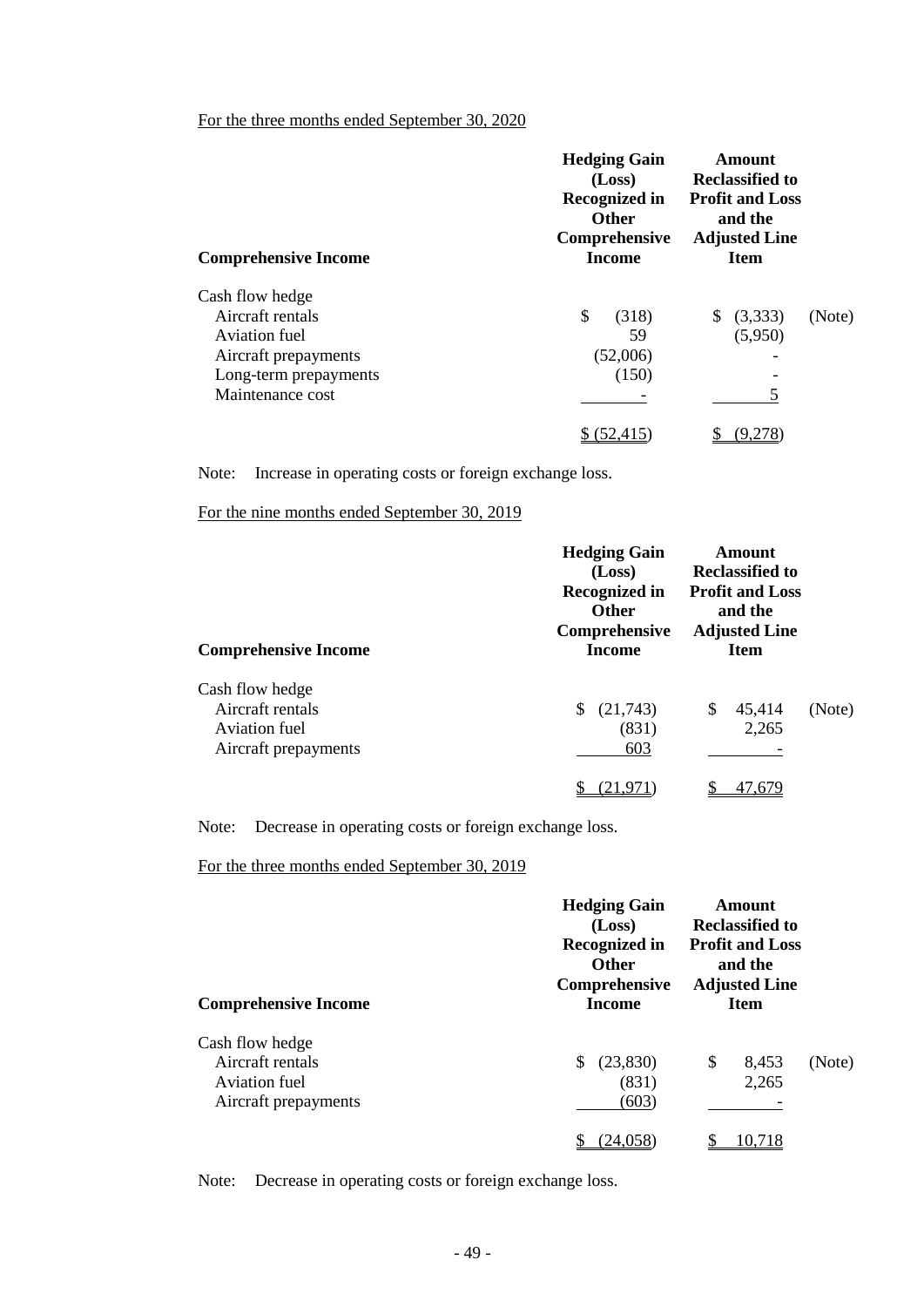#### b) Interest rate risk

The Group was exposed to interest rate risk because entities in the Group borrowed funds at both fixed and floating interest rates. The risk is managed by the Group by maintaining an appropriate mix of fixed and floating rate borrowings and using interest rate swap contracts and forward interest rate contracts.

The carrying amounts of the Group's financial liabilities with exposure to interest rates at the end of the reporting period were as follows:

|                                                                                               | September 30,<br>2020 | December 31,<br>2019 | September 30,<br>2019 |  |
|-----------------------------------------------------------------------------------------------|-----------------------|----------------------|-----------------------|--|
| Fair value interest rate risk<br><b>Financial liabilities</b><br>Cash flow interest rate risk | \$ 73,848,215         | \$91,414,806         | \$95,678,592          |  |
| Financial liabilities                                                                         | 109,059,037           | 77,821,887           | 79,793,065            |  |

#### Sensitivity analysis

The sensitivity analysis below was determined based on the Group's exposure to interest rates for both derivatives and non-derivative instruments at the end of the reporting period. For floating rate liabilities, the analysis was prepared assuming the amount of the liability outstanding at the end of the reporting period was outstanding for the whole year. A one yard (25 basis points) increase or decrease was used when reporting interest rate risk internally to key management personnel and represents management's assessment of the reasonably possible change in interest rates.

Had interest rates increased by one yard (25 basis points) and all other variables been held constant, the Group's pretax profit for the nine months ended September 30, 2020 would have decreased by \$204,486 thousand.

Had interest rates increased by one yard (25 basis points) and all other variables been held constant, the Group's pretax profit for the nine months ended September 30, 2019 would have decreased by \$149,612 thousand.

c) Other price risk

The Group was exposed to fuel price risk on its purchase of aviation fuel. The Group enters into fuel swaps contract to hedge against adverse risks on changes in fuel price.

#### September 30, 2020

|                                          |          | <b>Notional</b> |                 | Forward                     | Line Item in                                                                       |                          | <b>Carrying Amount</b> |
|------------------------------------------|----------|-----------------|-----------------|-----------------------------|------------------------------------------------------------------------------------|--------------------------|------------------------|
| <b>Hedging Instrument</b>                | Currency | Amount          | <b>Maturity</b> | Rate                        | <b>Balance Sheet</b>                                                               | Asset                    | Liability              |
| Cash flow hedges - fuel<br>options       | US\$     | NT\$10.714      | 2020.12.31      | <b>US\$55-</b><br>US\$68.05 | Financial assets for<br>hedging - current/<br>liabilities for<br>hedging - current | \$<br>2                  | 10.716<br>S            |
| Cash flow hedges - fuel<br>swap contract | US\$     | NT\$22.527      | 2020.12.31      | US\$67.48                   | Financial assets for<br>hedging - current/<br>liabilities for<br>hedging - current | $\overline{\phantom{a}}$ | 22,527                 |

The above hedging instruments are continuously accounted for under hedge accounting. The book value in other equity recognized from each hedged item (fuel payments) amounted to \$(33,241) thousand.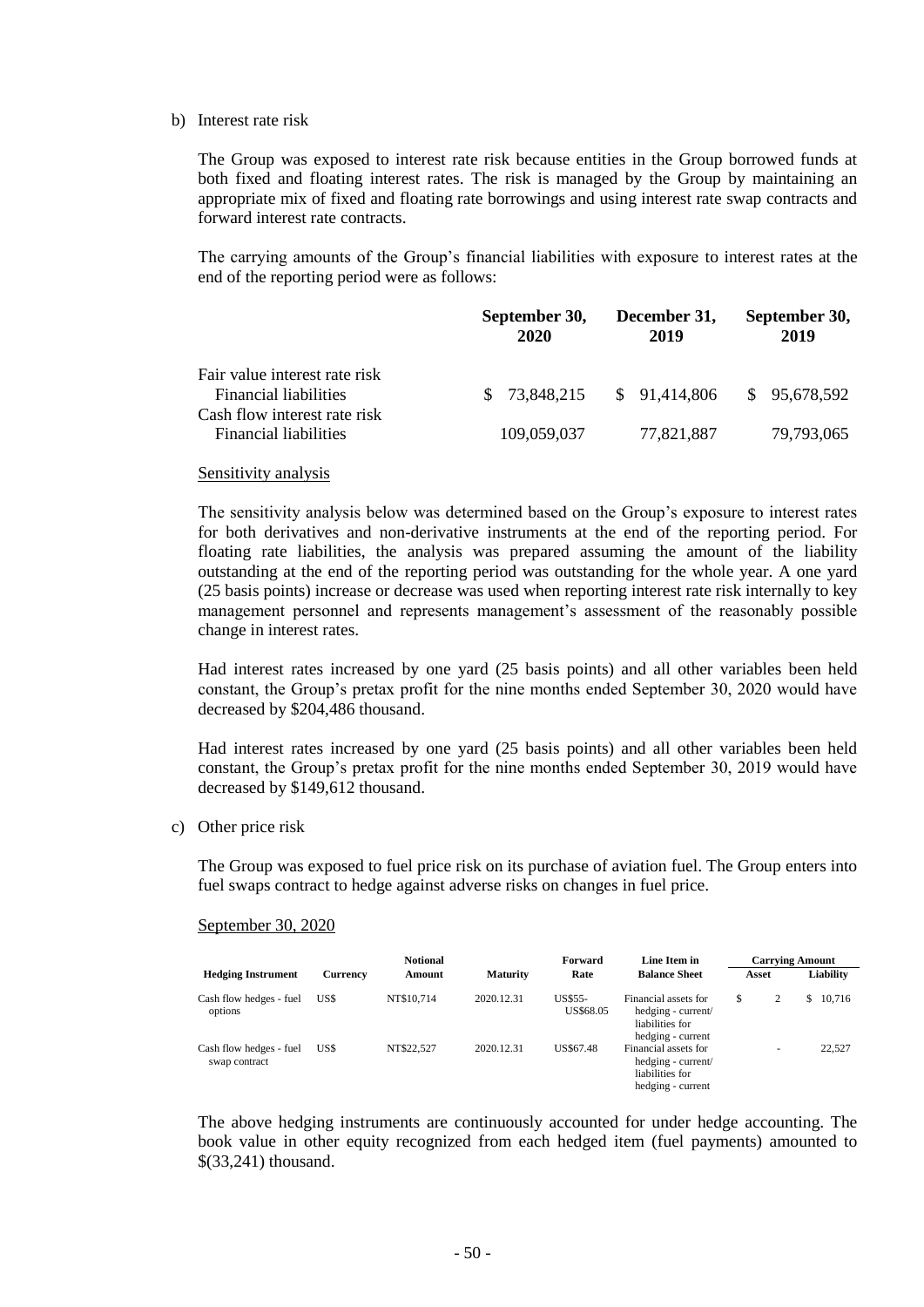#### December 31, 2019

| <b>Notional</b>                    |          |           | Forward                     |                         | Line Item in                                                                       | <b>Carrying Amount</b> |       |  |           |
|------------------------------------|----------|-----------|-----------------------------|-------------------------|------------------------------------------------------------------------------------|------------------------|-------|--|-----------|
| <b>Hedging Instrument</b>          | Currencv | Amount    | <b>Maturity</b>             | Rate                    | <b>Balance Sheet</b>                                                               |                        | Asset |  | Liability |
| Cash flow hedges - fuel<br>options | US\$     | NT\$5.524 | $2020.3.31 -$<br>2020.12.31 | US\$49.65-<br>US\$80.75 | Financial assets for<br>hedging - current/<br>liabilities for<br>hedging - current |                        | 9.479 |  | 3.955     |

The above hedging instruments are continuously accounted for under hedge accounting. The book value in other equity recognized from each hedged item (fuel payments) amounted to \$5,524 thousand.

#### September 30, 2019

|                                    |          | <b>Notional</b> |                          | Forward             | Line Item in                                                                       | <b>Carrying Amount</b> |       |  |           |
|------------------------------------|----------|-----------------|--------------------------|---------------------|------------------------------------------------------------------------------------|------------------------|-------|--|-----------|
| <b>Hedging Instrument</b>          | Currencv | Amount          | <b>Maturity</b>          | Rate                | <b>Balance Sheet</b>                                                               |                        | Asset |  | Liability |
| Cash flow hedges - fuel<br>options | US\$     | NT\$1,821       | 2019.12.31-<br>2020.6.30 | US\$55-<br>US\$82.5 | Financial assets for<br>hedging - current/<br>liabilities for<br>hedging - current |                        | 6.130 |  | 4,309     |

The above hedging instruments are continuously accounted for under hedge accounting. The book value in other equity recognized from each hedged item (fuel payments) amounted to \$1,821 thousand.

#### For the nine months ended September 30, 2020

| <b>Comprehensive Income</b>           | <b>Hedging Gain</b><br>(Loss)<br><b>Recognized in</b><br><b>OCI</b> | Amount<br>Reclassified to<br><b>P/L</b> and the<br><b>Adjusted Line</b><br><b>Item</b> |        |
|---------------------------------------|---------------------------------------------------------------------|----------------------------------------------------------------------------------------|--------|
| Cash flow hedges - fuel options       | \$ (16,238)                                                         | \$ (26,720)                                                                            | (Note) |
| Cash flow hedges - fuel swap contract | (22, 527)                                                           |                                                                                        |        |
|                                       | 38,765                                                              |                                                                                        |        |

Note: Increase in operating costs.

For the three months ended September 30, 2020

| <b>Comprehensive Income</b>                                              | <b>Hedging Gain</b><br>(Loss)<br><b>Recognized in</b><br><b>Other</b><br>Comprehensive<br>Income | Amount<br><b>Reclassified to</b><br><b>Profit and Loss</b><br>and the<br><b>Adjusted Line</b><br><b>Item</b> |        |
|--------------------------------------------------------------------------|--------------------------------------------------------------------------------------------------|--------------------------------------------------------------------------------------------------------------|--------|
| Cash flow hedges - fuel options<br>Cash flow hedges - fuel swap contract | 8,927<br>S<br>(2, 852)                                                                           | (5,525)<br>\$.                                                                                               | (Note) |
|                                                                          | 6.075                                                                                            | (5,525)                                                                                                      |        |

Note: Increase in operating costs.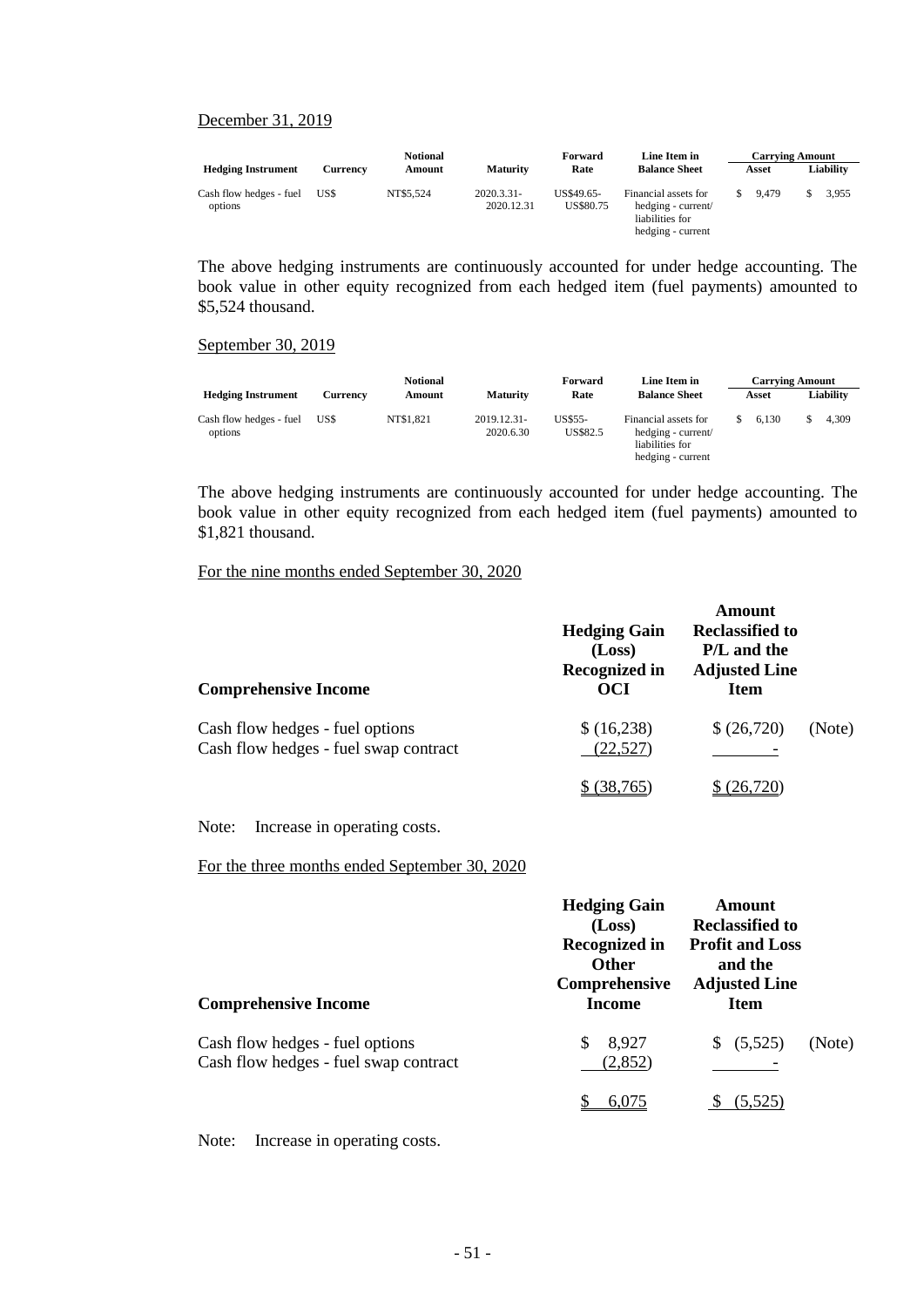## For the nine months ended September 30, 2019

| <b>Comprehensive Income</b>                   | <b>Hedging Gain</b><br>(Loss)<br><b>Recognized in</b><br><b>OCI</b>                                     | Amount<br><b>Reclassified to</b><br>P/L and the<br><b>Adjusted Line</b><br><b>Item</b>                       |
|-----------------------------------------------|---------------------------------------------------------------------------------------------------------|--------------------------------------------------------------------------------------------------------------|
| Cash flow hedges - fuel options               | (3,080)<br>\$                                                                                           | \$(11,751)<br>(Note)                                                                                         |
| Increase in operating costs.<br>Note:         |                                                                                                         |                                                                                                              |
| For the three months ended September 30, 2019 |                                                                                                         |                                                                                                              |
| <b>Comprehensive Income</b>                   | <b>Hedging Gain</b><br>(Loss)<br><b>Recognized in</b><br><b>Other</b><br>Comprehensive<br><b>Income</b> | Amount<br><b>Reclassified to</b><br><b>Profit and Loss</b><br>and the<br><b>Adjusted Line</b><br><b>Item</b> |
| Cash flow hedges - fuel options               | \$ (3,958)                                                                                              | (4,659)<br>\$<br>(Note)                                                                                      |

Note: Increase in operating costs.

#### Sensitivity analysis

The sensitivity analysis below was determined based on the exposure to fuel price risks at the end of the reporting period.

|                        |    | For the Nine Months Ended September 30 |   |                 |    |                          |              |            |  |
|------------------------|----|----------------------------------------|---|-----------------|----|--------------------------|--------------|------------|--|
|                        |    | 2020                                   |   |                 |    | 2019                     |              |            |  |
|                        |    |                                        |   | <b>Other</b>    |    |                          | <b>Other</b> |            |  |
|                        |    |                                        |   | Compre-         |    |                          | Compre-      |            |  |
|                        |    |                                        |   | hensive         |    |                          | hensive      |            |  |
|                        |    | <b>Pre-tax Profit</b>                  |   | Income          |    | <b>Pre-tax Profit</b>    |              | Income     |  |
|                        |    | <b>Increase</b><br><b>Increase</b>     |   | <b>Increase</b> |    | <b>Increase</b>          |              |            |  |
|                        |    | (Decrease)                             |   | (Decrease)      |    | (Decrease)               |              | (Decrease) |  |
| Fuel price increase 5% | \$ | 622                                    | S | 1,624           | \$ | $\overline{\phantom{a}}$ | \$           |            |  |
| Fuel price decrease 5% |    | (622)                                  |   | (5, 537)        |    |                          |              |            |  |

#### 2) Credit risk

The goal, policies and procedure of credit risk management are the same as those stated in the consolidated financial statements for the year ended December 31, 2019. Related illustration can be referred to in Note 33.

#### 3) Liquidity risk

The goal, policies and procedures of liquidity risk management are the same as those stated in the consolidated financial statements for the year ended December 31, 2019. Related illustration can be referred to in Note 33.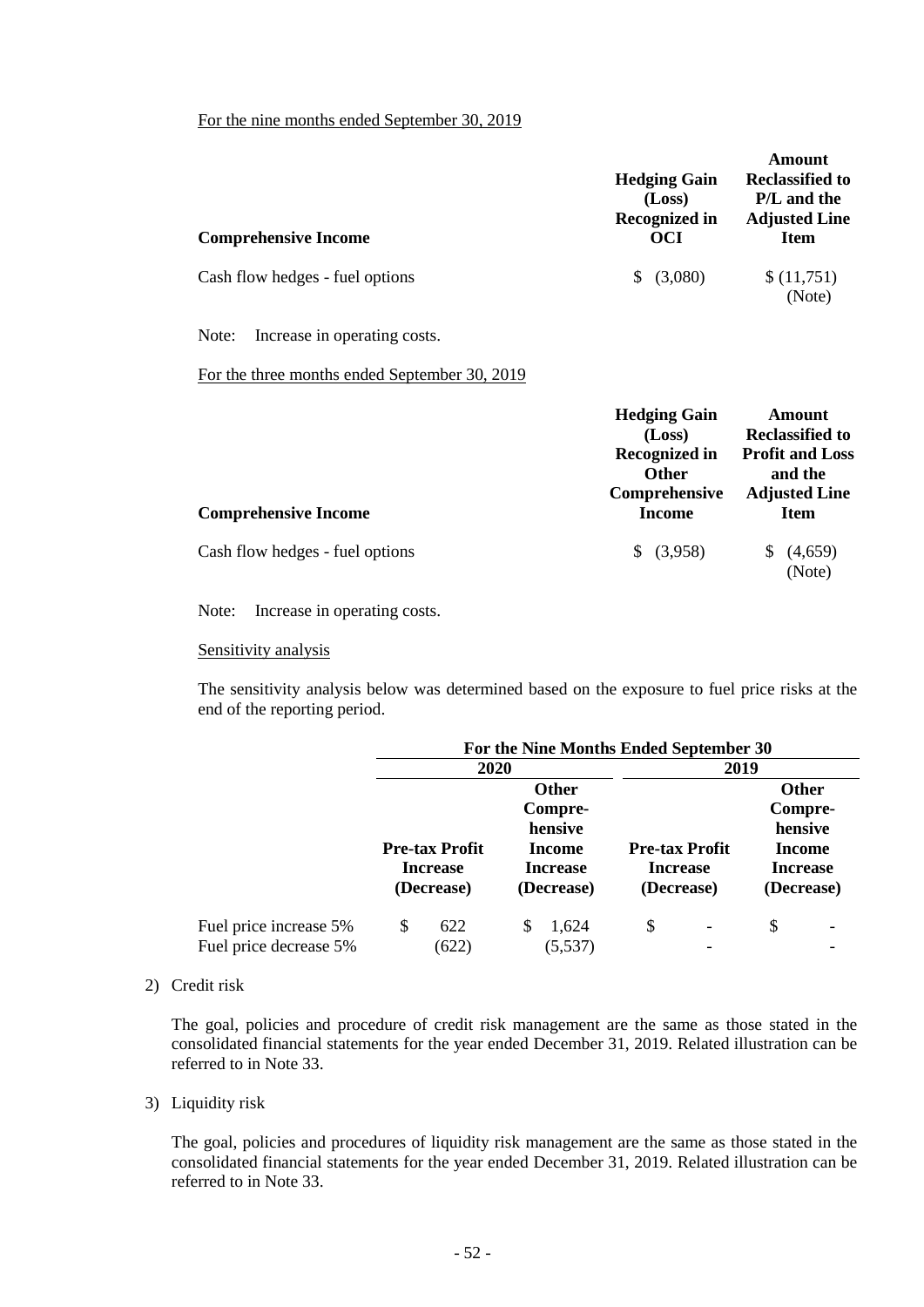Except for the following, the objectives, policies and procedures of liquidity risk management are the same as those stated in the consolidated financial statements for the year ended December 31, 2019. Related illustration can be referred in Note 33.

> **Unused Bank Loan Limit (Unsecured)**

### The Group (China Airlines, Ltd., Mandarin Airlines and Tigerair Taiwan Co., Ltd.) \$ 29,285,466

#### Liquidity and interest risk rate table

The following table shows the remaining contractual maturity analysis of the Group's financial liabilities with agreed-upon repayment periods, which are based on the date the Group may be required to pay the first repayment and financial liabilities are evaluated based on undiscounted cash flows, including cash flows of interest and principal.

Bank loans with a repayment on demand clause are included in the second column of the table below regardless of whether or not the banks would choose to exercise early their rights to repayment. The maturity dates for other non-derivative financial liabilities are based on the agreed-upon repayment dates. The Group's liquidity analysis for its derivative financial instruments is also shown in the following table. The table was based on the undiscounted contractual net cash inflows and outflows on derivative instruments that settle on a net basis, and the undiscounted gross cash inflows and outflows on those derivatives that require gross settlement. When the amount payable or receivable is not fixed, the amount disclosed has been determined by reference to the projected interest rates as illustrated by yield curves at the end of the reporting period.

September 30, 2020

|                        | The Weighted<br>Average<br><b>Effective</b><br><b>Interest Rate</b><br>$($ %) | Less than 1<br>Year | 1 to 5 Years      | Over 5 Years    |
|------------------------|-------------------------------------------------------------------------------|---------------------|-------------------|-----------------|
| Finance lease          |                                                                               |                     |                   |                 |
| liabilities            | 2.3229                                                                        | \$<br>3,347,633     | 10,262,311<br>\$. | 7,188,594<br>\$ |
| Floating interest rate |                                                                               |                     |                   |                 |
| liabilities            | 0.9430                                                                        | 27,816,081          | 41,208,946        | 32,420,708      |
| Hedging instruments    | 3.0497                                                                        | 10,039,917          | 36,035,514        | 2,687,815       |
| Bonds payable          | 0.9674                                                                        | 11,938,111          | 8,412,218         | 3,331,924       |
|                        |                                                                               | 53.141.742          | 95,918,989        | 45,629,041      |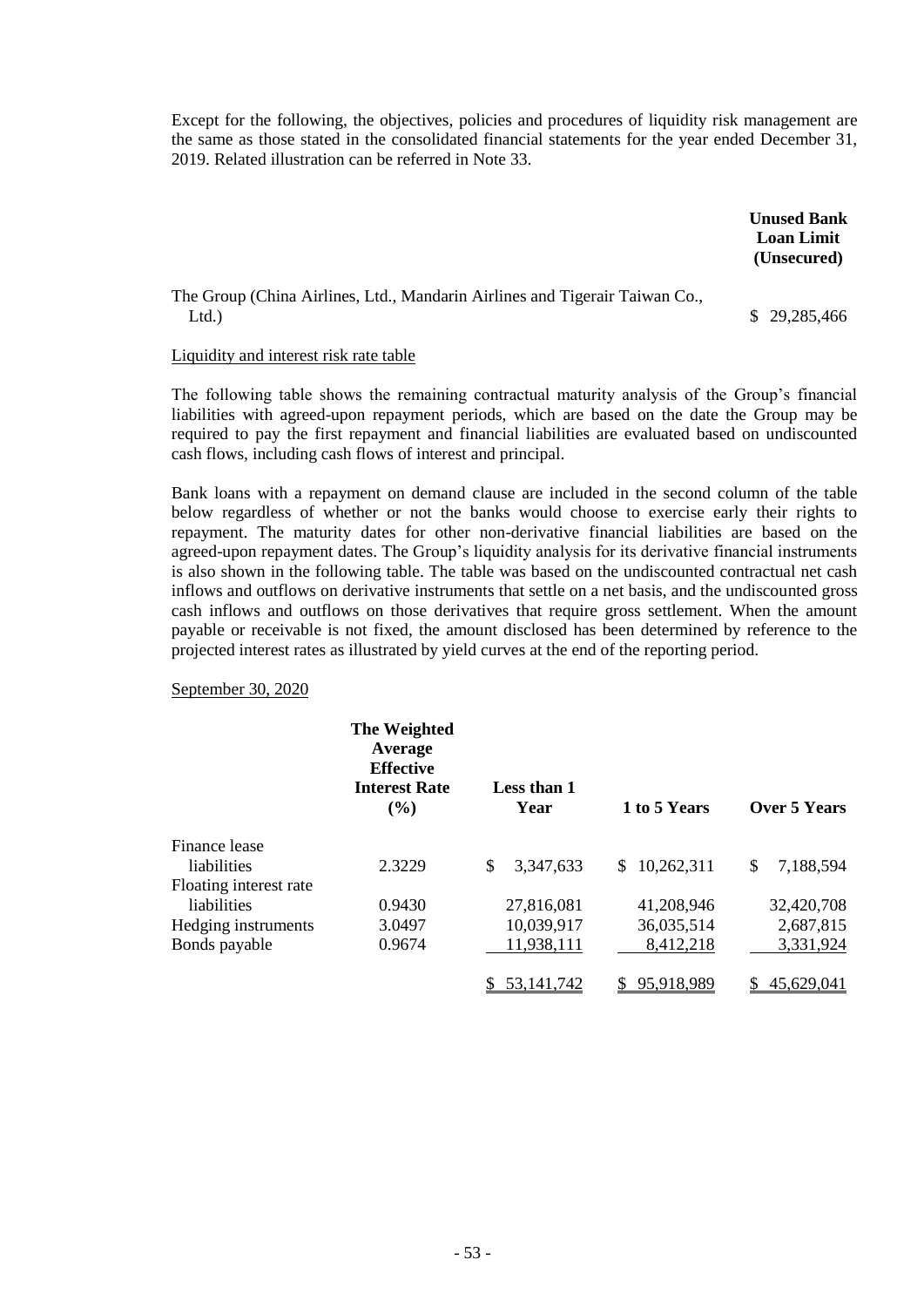#### December 31, 2019

|                        | <b>The Weighted</b><br>Average<br><b>Effective</b><br><b>Interest Rate</b><br>(9/0) | Less than 1<br>Year             | 1 to 5 Years     | <b>Over 5 Years</b>        |
|------------------------|-------------------------------------------------------------------------------------|---------------------------------|------------------|----------------------------|
| Finance lease          |                                                                                     |                                 |                  |                            |
| liabilities            | 1.1613                                                                              | \$<br>3,357,996                 | 10,622,204<br>\$ | \$<br>8,949,194            |
| Floating interest rate |                                                                                     |                                 |                  |                            |
| liabilities            | 1.9058                                                                              | 15,254,687                      | 36,274,033       | 16,785,664                 |
| Hedging instruments    | 3.1131                                                                              | 10,060,822                      | 39,729,062       | 6,373,333                  |
| Bonds payable          | 2.2573                                                                              | 10,823,905                      | 19,871,174       | 3,383,401                  |
|                        |                                                                                     | 39,497,410                      | \$106,496,473    | \$35,491,592               |
| September 30, 2019     |                                                                                     |                                 |                  |                            |
|                        | <b>The Weighted</b><br>Average<br><b>Effective</b><br><b>Interest Rate</b><br>(%)   | Less than 1<br>Year             | 1 to 5 Years     | <b>Over 5 Years</b>        |
| Finance lease          |                                                                                     |                                 |                  |                            |
| liabilities            | 1.1513                                                                              | $\mathbf{\hat{S}}$<br>3,496,714 | \$<br>11,579,171 | $\mathcal{S}$<br>8,426,515 |
| Floating interest rate |                                                                                     |                                 |                  |                            |
| liabilities            | 1.2842                                                                              | 8,464,150                       | 45,970,241       | 16,213,392                 |
| Hedging instruments    |                                                                                     | 10,385,182                      | 42,351,815       | 7,913,453                  |
| Bonds payable          | 1.1423                                                                              | 6,857,878                       | 19,201,333       | 4,551,404                  |
|                        |                                                                                     | 29,203,924<br>\$                | \$119,102,560    | 37,104,764<br>\$           |

#### **33. RELATED-PARTY TRANSACTIONS**

The balances and transactions between the Company and its subsidiaries, which are related parties of the Company, including remaining account balance, revenue and expense have been eliminated upon consolidation and are not disclosed in this note. Unless otherwise stated, the transactions between the Group and other related parties are as follows:

a. Related party' name and relationships

| <b>Related Party Name</b>                          | <b>Relationship with the Company</b>         |
|----------------------------------------------------|----------------------------------------------|
| China Aircraft Service                             | Associate                                    |
|                                                    |                                              |
| Airport Air Cargo Terminal (Xiamen) Co., Ltd.      | Associate                                    |
| Airport Air Cargo Service (Xiamen) Co., Ltd.       | Associate                                    |
| Eastern United International Logistics (Hong Kong) | Associate                                    |
| <b>Dynasty Holidays</b>                            | Associate (become associate in January 2019) |
| China Pacific Catering Services                    | Joint venture investment                     |
| China Pacific Laundry Services                     | Joint venture investment                     |
|                                                    | (Continued)                                  |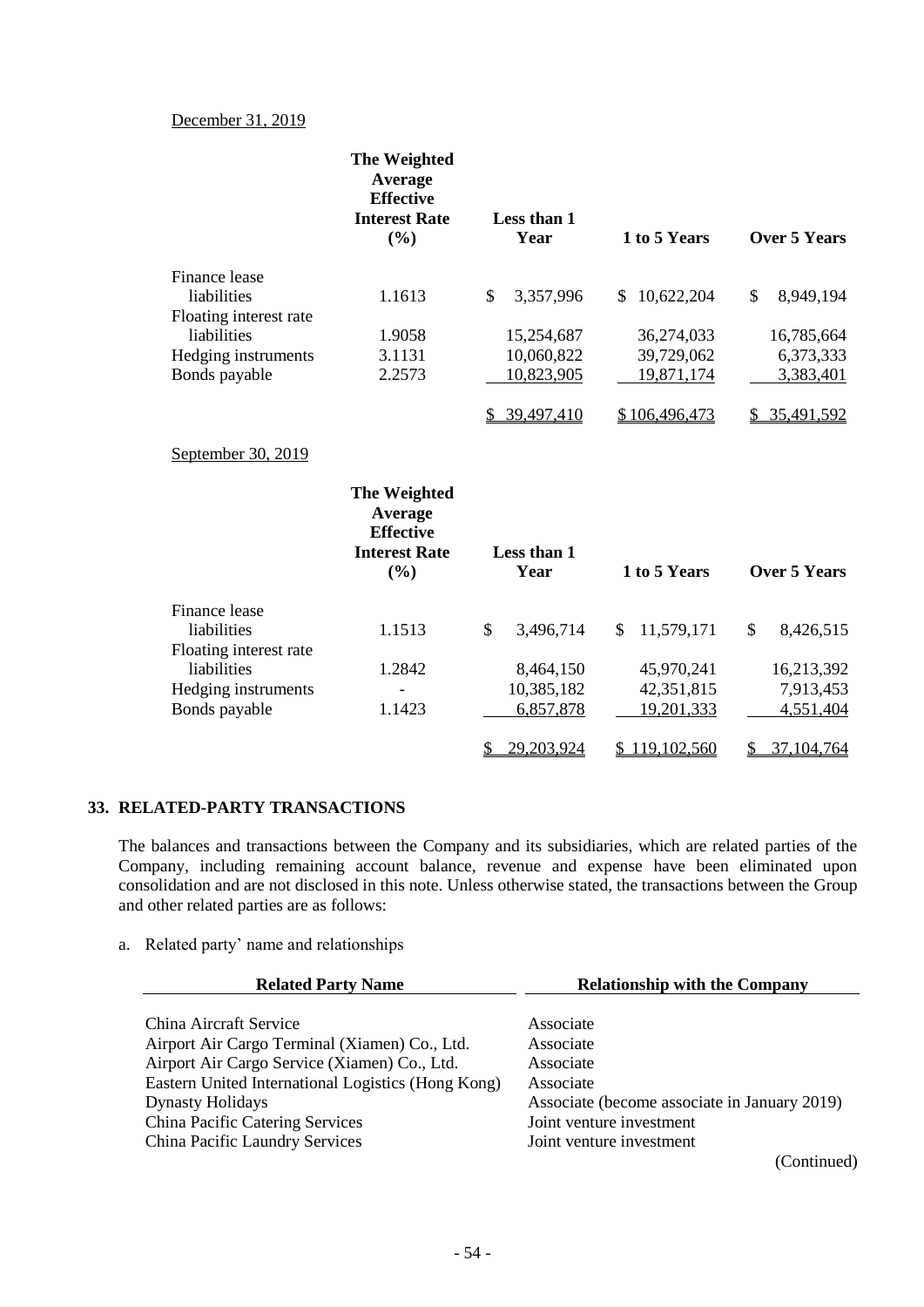| <b>Related Party Name</b> | <b>Relationship with the Company</b> |
|---------------------------|--------------------------------------|
|                           |                                      |

Nordam Asia Ltd.<br>
Delica International Co., Ltd.<br>
Joint venture investment<br>
Joint venture investment Delica International Co., Ltd.<br>China Aviation Development Foundation

Director of the Company and major shareholder Others Director, key management personnel, chairman, general manager of the Group, spouse and second-degree relative

(Concluded)

#### b. Operating income

| <b>Account</b> |                                      | <b>For the Three Months Ended</b><br>September 30 |        | <b>For the Nine Months Ended</b> | September 30  |
|----------------|--------------------------------------|---------------------------------------------------|--------|----------------------------------|---------------|
| <b>Items</b>   | <b>Related Party Type</b>            | 2020                                              | 2019   | 2020                             | 2019          |
| Other income   | Major shareholders<br>of the Company |                                                   | 6,605  | 5.097                            | <u>17,573</u> |
|                | Associate                            | 10                                                | .198   | 122                              |               |
|                | Joint venture<br>investment          |                                                   | 10,636 | 17.604                           | 31,882        |

#### c. Purchases of goods

|                                                                               | <b>For the Three Months Ended</b> | September 30               | <b>For the Nine Months Ended</b><br>September 30 |                               |  |
|-------------------------------------------------------------------------------|-----------------------------------|----------------------------|--------------------------------------------------|-------------------------------|--|
| <b>Related Party Type</b>                                                     | 2020                              | 2019                       | 2020                                             | 2019                          |  |
| Major shareholders of the<br>Company<br>Associate<br>Joint venture investment | 105,438<br>67.760                 | 14.823<br>1.772<br>492.895 | 11.418<br>328,418<br>443.479                     | 38,605<br>304,617<br>,433,102 |  |

#### d. Accounts receivable - related parties (generated by operations)

| <b>Related Party Type</b>                                      | September 30,<br><b>2020</b> |       |     | December 31,<br>2019 | September 30,<br>2019 |
|----------------------------------------------------------------|------------------------------|-------|-----|----------------------|-----------------------|
| Major shareholders of the Company<br>Joint venture investments |                              | 1.537 | \$. | 2,588<br>7.760       | 2,797<br>7.772        |
|                                                                |                              |       |     | 10.348               |                       |

The receivables from related parties are not guaranteed, and there is no allowance for doubtful accounts related to accounts receivable - related parties. The payment periods of such accounts were within 30 to 90 days, and there are no overdue payments.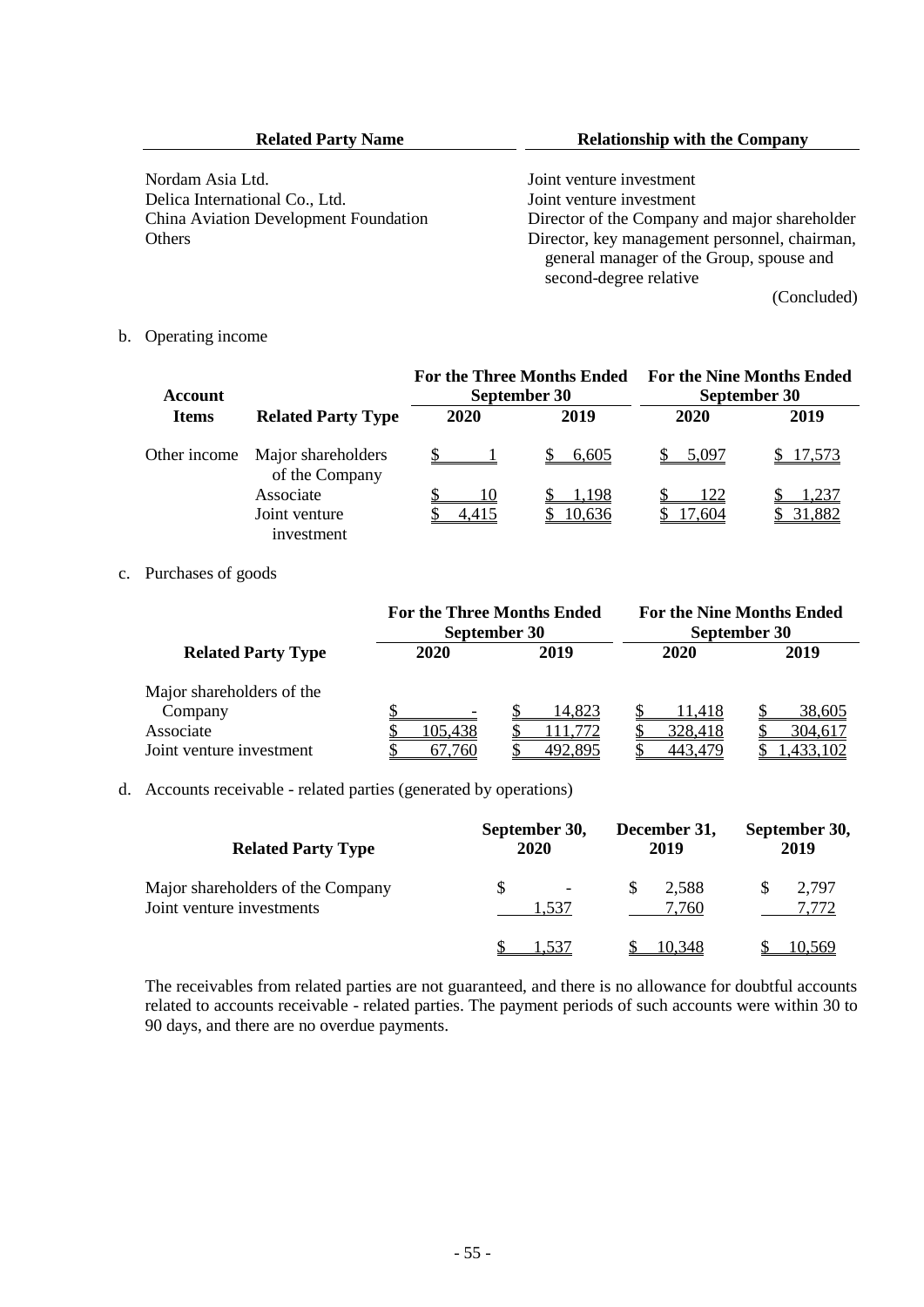e. Accounts payable - related parties (generated by operations)

| <b>Related Party Type</b>         | September 30,<br><b>2020</b> | December 31,<br>2019 | September 30,<br>2019 |  |
|-----------------------------------|------------------------------|----------------------|-----------------------|--|
| Major shareholders of the Company |                              | 5,982<br>S           | 5,994                 |  |
| Associates                        | 41,630                       | 51,333               | 46,133                |  |
| Joint venture investments         | 68,323                       | 484,700              | 498,249               |  |
|                                   | 109.953                      | 542,015              | 550.376               |  |

The remaining balance of notes and accounts payable - related parties will be paid in cash if they are not secured.

f. Lease arrangements (operating leases)

Under an operating lease agreement, the Company rented flight training machines and flight simulators from China Aviation Development Foundation to train pilots, and the Company paid the rental based on usage hours. For the nine months ended September 30, 2020 and 2019, the rental paid amounted to \$11,418 thousand and \$38,605 thousand, respectively; for the three months ended September 30, 2020 and 2019, the rental paid by the Company amounted to \$0 and \$14,823 thousand, respectively.

g. Endorsements and assurances

|                             | September 30, 2020   |                          | <b>December 31, 2019</b> |                    | <b>September 30, 2019</b> |                    |
|-----------------------------|----------------------|--------------------------|--------------------------|--------------------|---------------------------|--------------------|
|                             | Authorized<br>Amount | <b>Amount Used</b>       | Authorized<br>Amount     | <b>Amount Used</b> | Authorized<br>Amount      | <b>Amount Used</b> |
| The Company                 |                      |                          |                          |                    |                           |                    |
| Cal Park                    | 3.850,000            | 1.914.690<br>S.          | 3.850.000                | \$2,129,400        | \$ 3,850,000              | \$ 2.151.550       |
| Taiwan Air Cargo Terminal   |                      | $\overline{\phantom{a}}$ | 1,080,000                | -                  | 1.080.000                 |                    |
| Tigerair Taiwan Co., Ltd.   | 2.718.372            | 464,095                  | 3.012.668                | 685,444            | 1.089.966                 | 422,390            |
| Taiwan Aircraft Maintenance |                      |                          |                          |                    |                           |                    |
| and Engineering Co., Ltd.   | 2.000,000            | 1.301.327                | 2,000,000                | 1.279.827          | 2,000,000                 | 1.095.827          |

#### h. Compensation of key management personnel

|                                                          | <b>For the Three Months Ended</b><br>September 30 |              |     | <b>For the Nine Months Ended</b><br>September 30 |    |                 |  |                 |
|----------------------------------------------------------|---------------------------------------------------|--------------|-----|--------------------------------------------------|----|-----------------|--|-----------------|
|                                                          |                                                   | 2020         |     | 2019                                             |    | 2020            |  | 2019            |
| Short-term employee benefits<br>Post-employment benefits | S                                                 | 7.926<br>657 | \$. | 7.721<br>533                                     | S. | 23.977<br>1,822 |  | 30,358<br>1,807 |
|                                                          |                                                   | 8.583        |     | 8.254                                            |    | 25.799          |  | 32,165          |

The remuneration of directors and key executives was determined by the remuneration committee based on the performance of individuals and market trends.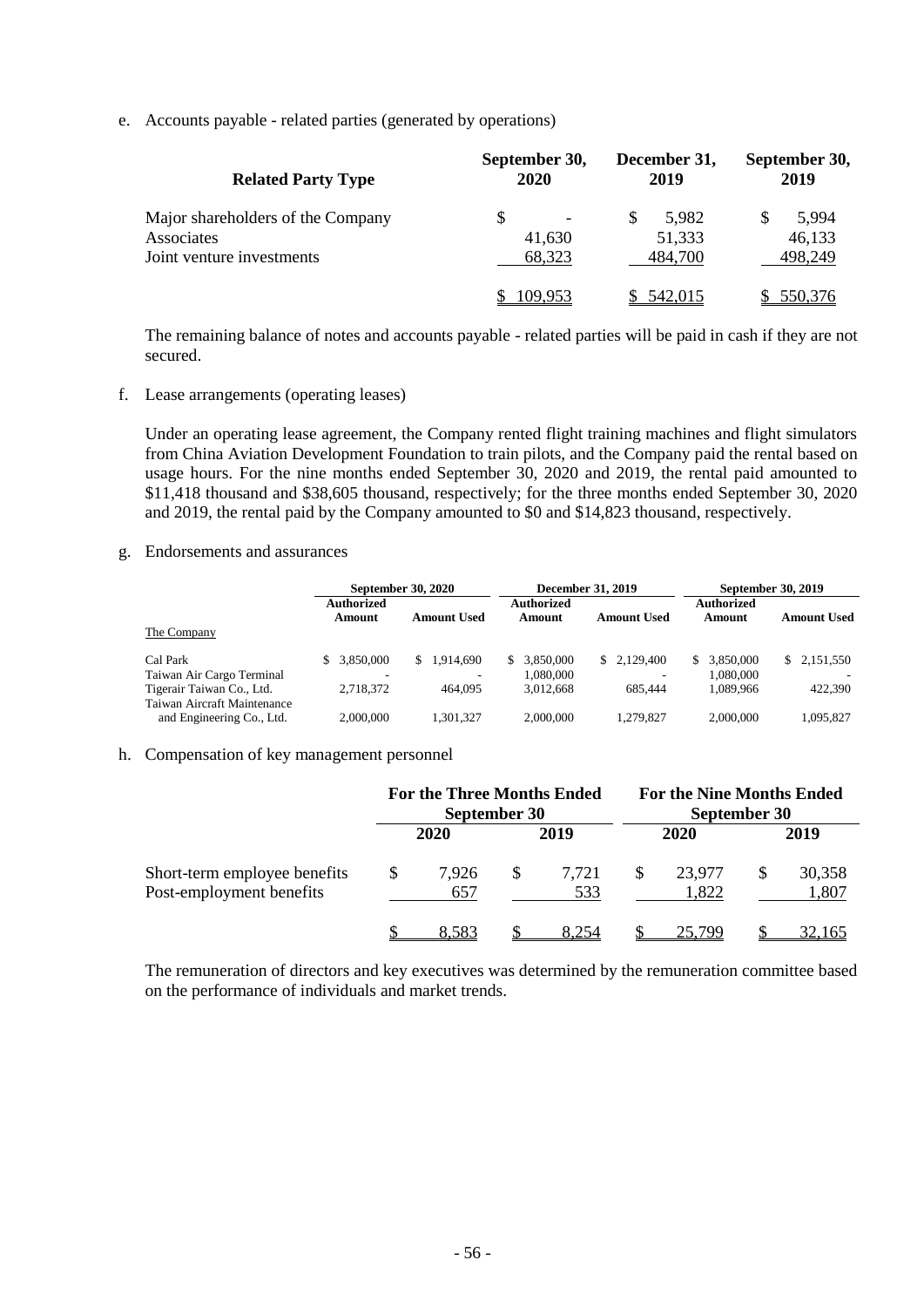#### **34. PLEDGED ASSETS**

The following assets are pledged or mortgaged as collateral for long-term bank loans, lease obligations and business transactions:

|                               | September 30,<br>2020 | December 31,<br>2019 | September 30,<br>2019 |
|-------------------------------|-----------------------|----------------------|-----------------------|
| Property, plant and equipment | 35,211,100            | 31,260,801<br>S.     | 33,391,634            |
| Right-of-use asset            | 62,866,981            | 71,033,617           | 74,143,766            |
| Restricted assets             | 193.471               | 130,052              | 116,642               |
|                               | <u>98,271,552</u>     | 102,424,470          | 107,652,042           |

#### **35. COMMITMENTS AND CONTINGENT LIABILITIES**

As of September 30, 2020, the Group had commitments and contingent liabilities (except for those mentioned in other notes) as follows:

- a. For operation needs, the board of directors of Mandarin Airlines resolved to enter into a contract with AVIONS DE TRANSPORT REGIONAL G.I.E to purchase six ATR72-600 aircraft, and the total list price of the six aircraft was US\$120,000 thousand. As of September 30, 2020, four of the aircraft had been handed over to the Company, and the amount paid was US\$8,314 thousand (recognized as prepayments for aircraft).
- b. Taiwan Air Cargo Terminal Co. (TACT) signed a terminal construction contract with the Civil Aeronautics Administrations (CAA) on January 14, 2000. The chartered operation period (COP) is 20 years from the date of transfer of the chartered operation rights from CAA to TACT. TACT filed an application for a 10-year extension of the COP for the cargo terminals in the Taiwan Taoyuan International Airport and Kaohsiung International Airport and received the approval from the Taoyuan Airport Corporation and CAA in July 2013 and July 2015, respectively.

However, TACT filed an arbitration for the total amount of \$6,840,000 thousand based on the construction contract.

As of September 30, 2020, TACT had signed the following construction contracts with unrelated parties:

| <b>Client Name</b>       | <b>Contract Title</b>                            | <b>Contract</b><br><b>Amount (VAT</b><br>Included) |
|--------------------------|--------------------------------------------------|----------------------------------------------------|
| <b>CECI</b> Engineering  | Cargo Terminal Expansion Construction Consultant | \$552,285                                          |
| Consultant, Inc., Taiwan | Contract                                         |                                                    |
| Bin Li Construction Co., | Cargo Terminal Expansion and Enhancement         | 275,000                                            |
| Ltd., Taiwan             | Construction                                     |                                                    |

As of September 30, 2020, the accumulated consulting service expense and construction equipment amounted to \$481,776 thousand and \$5,301,244 thousand, respectively, of which upon completion of the projects, the amounts of \$468,755 thousand and \$5,270,661 thousand were reclassified to property, plant and equipment. The remaining cumulative payments were recognized under construction in progress.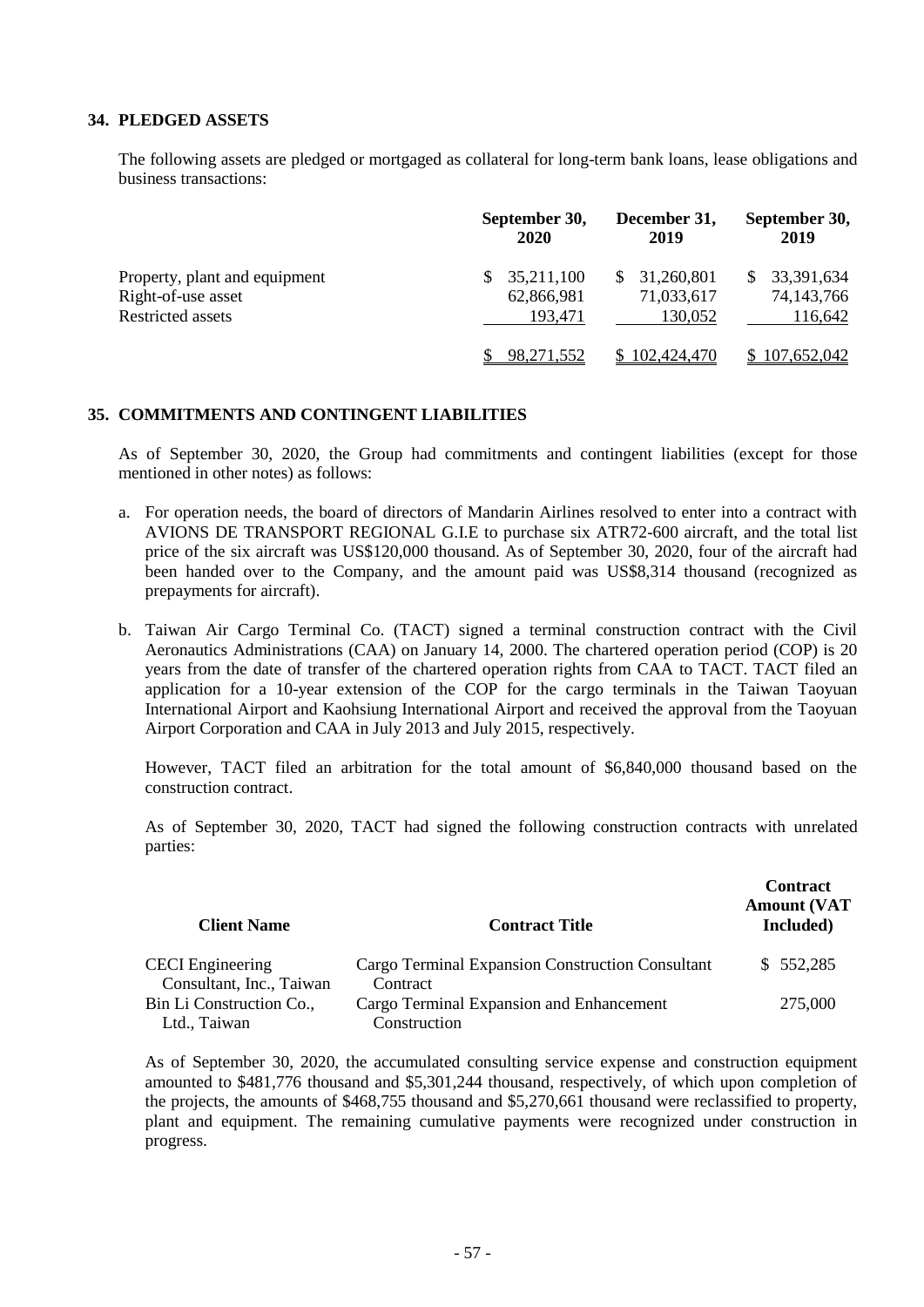Assets acquired from cargo terminal improvements, equipment acquisition and subsequent equipment acquisition and replacement will be returned to the government without any compensation when the chartered operating license expires.

TACT should pay royalties to Taoyuan Airport Corporation and the CAA during the chartered operation period. The calculation is based on annual sales (including operating and non-operating revenue but excluding the rental revenue from specific districts), and both Taoyuan Airport Corporation and the CAA have the option to adjust the royalty rates every 3 years starting from the date of transfer of the chartered operation rights on the basis of actual revenue and expenditures. The current royalty rate is 6%.

c. CAL Park Co., Ltd. ("CAL Park") signed "Taiwan Taoyuan International Airport Aviation Operation Center (including Airport Hotel) Construction Operating Contract" with the CAA on September 20, 2006. However, on November 1, 2010, the Taoyuan Airport Corporation took over the CAA's rights on this contract from the CAA. The contract is effective for 50 years (consisting of the development stage and operating period) from the contract date. Three years before contract expiry date, CAL Park has the first option to renew the contract with a 20-year extension.

CAL Park's business scope includes providing business and other operating space related to civil air transport, hotels, aviation service and related industries adhered to the laws and regulations for providing essential services approved by the Taoyuan Airport Corporation.

CAL Park should pay land rentals on the date of the registration of surface rights. The rental rates for the development stage differ from those for the operation period. The rental rates should follow Article No. 2 of the "Regulations for Favorable Rentals Regarding Public Land Lease and Superficies in Infrastructure Projects," which states that rental calculation in the development stage should include the land value added tax plus the necessary maintenance fee; in the operation period, the rentals are 60% of the amount based on the National Building Land Rental Standard plus land value tax, value-added tax and the necessary maintenance fees.

During the 50 years beginning from the initial operation date of CAL Park to the end of the construction period, CAL Park should pay royalties based on the operating revenue estimated in the financial plan of its investment execution proposal. If the sales and business tax declared and filed by a business entity for a single year exceeds 10% of the operating revenue as estimated in the financial plan in its investment execution proposal, CAL Park should pay additional royalties at 10% of this excess.

CAL Park should submit the asset transfer plan within five years before the expiry date of the chartered operation period, begin the negotiation of the asset transfer contract, and complete the assignment no later than three years before the expiry date of the chartered period. If CAA decides not to keep the building and equipment on the base area, CAL Park should remove all related building and equipment within three months after the expiry date.

- d. In October 2019, the Company signed a contract with Airbus S.A.S. to purchase eleven A321neo aircraft and an option to purchase five A321neo aircraft. The total list price of the eleven aircraft is US\$1,676,413 thousand, and the list price of the option to purchase five aircraft is US\$769,922 thousand. The expected delivery periods of the eleven aircraft are from 2024 to 2026. As of September 30, 2020, the list price of the fourteen aircraft had been paid in the amount of US\$32,578 thousand (recognized as prepayments for aircraft). In October 2019, the Company signed a contract with International Aero Engines Company to purchase four backup engines of A321neo. The total list price of the four engines is US\$60,289 thousand.
- e. In July and August 2019, the Company signed a contract with the Boeing Company to purchase three 777F aircraft and exercised the option to purchase three 777F aircraft. The total list price of the six aircraft is US\$2,320,315 thousand, and the expected delivery periods are from 2020 to 2023. As of September 30, 2020, the list price had been paid in the amount of US\$241,650 thousand (recognized as prepayments for aircraft).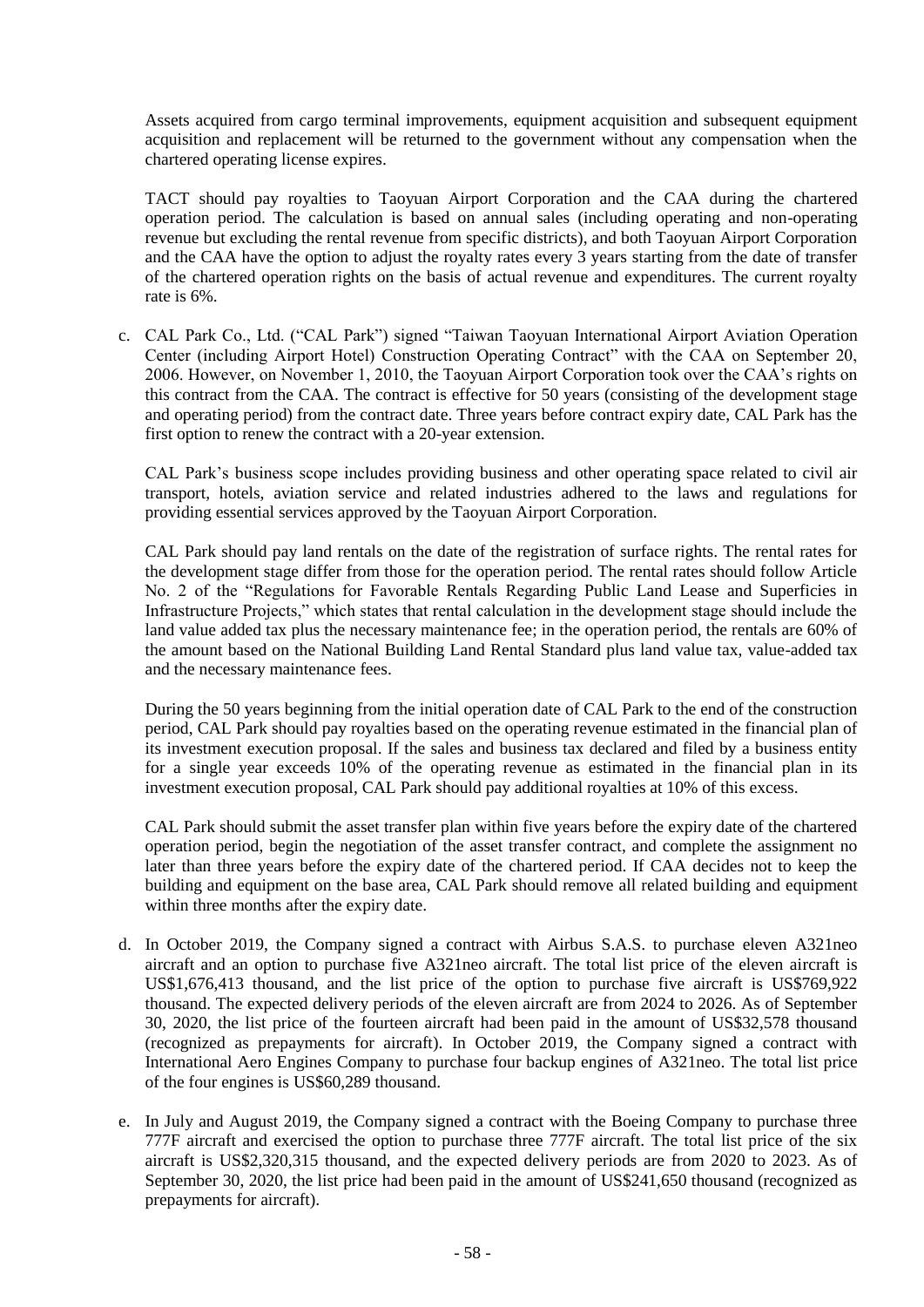f. In September 2019, Tigerair Taiwan Co., Ltd. signed a contract with Airbus S.A.S. to purchase seven A320neo aircraft and an option to purchase two A320neo aircraft. The total list price of the seven aircraft is US\$729,746 thousand, and the list price of the option to purchase two aircraft is US\$208,499 thousand. The expected delivery periods of the seven aircraft are from 2025 to 2027. As of September 30, 2020, the list price of the seven aircraft had been paid in the amount of US\$18,549 thousand (recognized as prepayments for aircraft). In addition, in December 2019, Tigerair Taiwan Co., Ltd. signed a contract with International Aero Engines Company to purchase two backup engines of A320neo aircraft. The total list price of the two engines is US\$27,345 thousand. As of September 30, 2020, the list price had been paid in the amount of US\$2,988 thousand (recognized as prepayments for aircraft).

#### **36. SIGNIFICANT EVENTS AFTER THE BALANCE SHEET DATE**

Since the outbreak of Covid-19 in January 2020, the coronavirus has become a pandemic. The pandemic has now spread around the world and most countries have not removed the restrictions on travel. Because the number of inbound and outbound passengers has decreased significantly, the Company adjusts the proportion between passenger aircraft and cargo aircraft used in operations to comply with the government's epidemic prevention policy and cater to market demand. The Company reduces the frequency of passenger air services that has been severely affected, uses the passenger aircraft to support the cargo flight arrangement and expands the function of all-cargo aircraft to maximize the opportunities from air cargo business. Since March 2020, cargo has become the main source of revenue for the Company.

The Group continues to adjust the response measures according to the situation. In addition, to ensure the adequate liquidity, the Group also implements measures for human resource management such as postponing the hiring of newcomers, relaxing the application of special leave, loosening the restrictions on leave without pay, encouraging employees to take leave, adjusting working hours and salaries, etc. The Group's policies to control spending include suspension of non-urgent capital expenditures, reduction in unnecessary expenses for administrative management and sales, negotiation with suppliers for a lower price and postponement of payments.

The Group has obtained relief loan from the government. Refer to Note 19 for details on the amount of loan and its allocation.

#### **37. SIGNIFICANT ASSETS AND LIABILITIES DENOMINATED IN FOREIGN CURRENCIES**

The following information was aggregated by the foreign currencies other than functional currency of each entity in the Group and the exchange rates between foreign currencies and respective functional currencies were disclosed. The significant assets and liabilities denominated in foreign currencies are as follows:

#### **(In Thousands of Foreign Currencies)**

| September 30, 2020<br>Financial assets | Foreign<br><b>Currencies</b> | <b>Exchange Rate</b> | Carrying<br>Amount |
|----------------------------------------|------------------------------|----------------------|--------------------|
| Monetary items                         |                              |                      |                    |
| <b>USD</b>                             | \$<br>702,459                | 29.0698              | 20,420,314         |
| <b>EUR</b>                             | 17,096                       | 34.1297              | 583,488            |
| <b>HKD</b>                             | 307,321                      | 3.7481               | 1,151,878          |
| <b>JPY</b>                             | 3,950,045                    | 0.2750               | 1,086,281          |
| <b>RMB</b>                             | 460,200                      | 4.2644               | 1,962,475          |
|                                        |                              |                      | (Continued)        |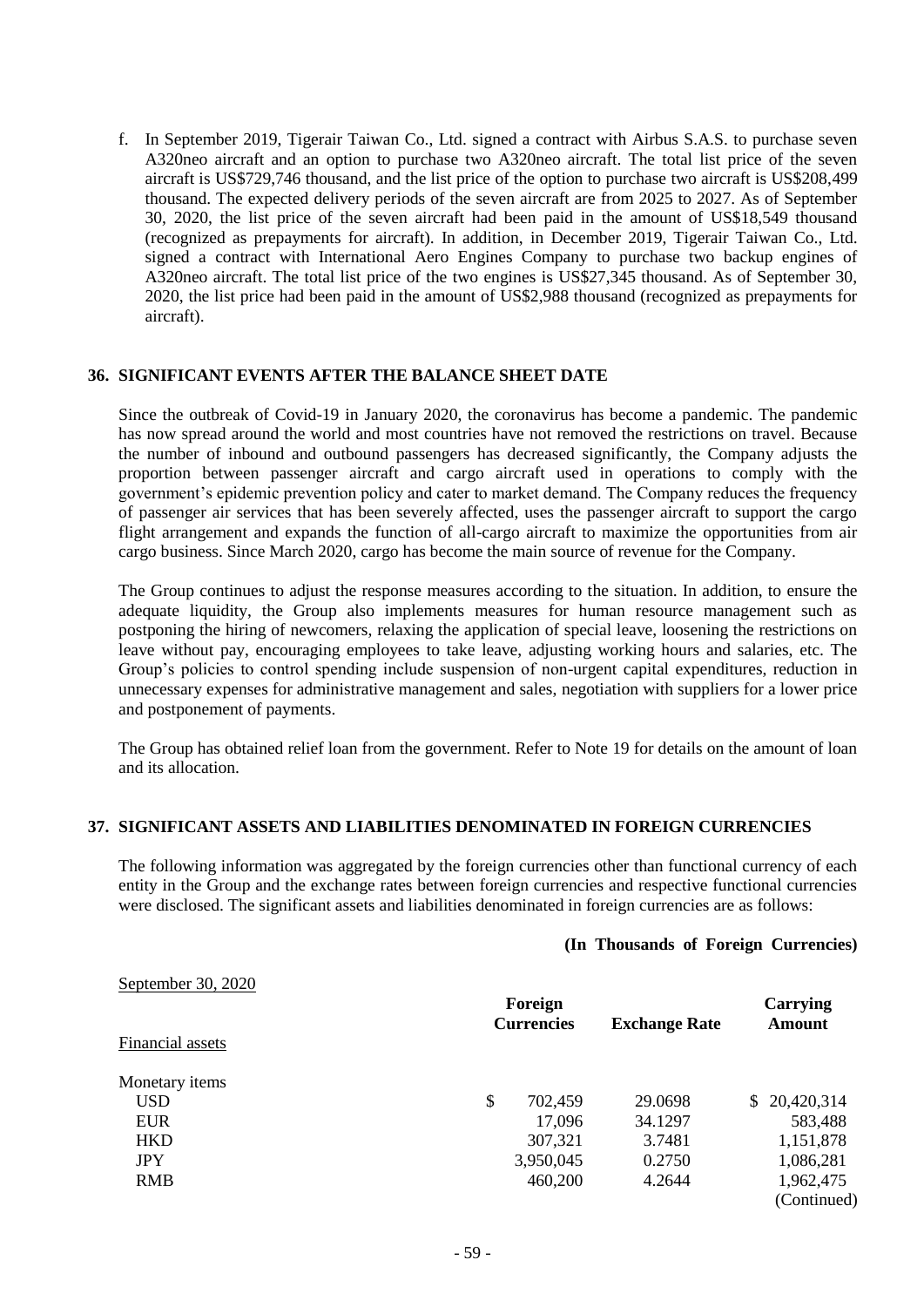|                              | Foreign           | Carrying             |                   |
|------------------------------|-------------------|----------------------|-------------------|
|                              | <b>Currencies</b> | <b>Exchange Rate</b> | Amount            |
| <b>Financial liabilities</b> |                   |                      |                   |
| Monetary items               |                   |                      |                   |
| USD.                         | 2,224,950<br>S    | 29.0698              | 64,678,772<br>SS. |
| <b>EUR</b>                   | 8,058             | 34.1297              | 275,018           |
| <b>HKD</b>                   | 84,584            | 3.7481               | 317,033           |
| <b>JPY</b>                   | 2,803,819         | 0.2750               | 771,064           |
| <b>RMB</b>                   | 135,520           | 4.2644               | 577,912           |
|                              |                   |                      | (Concluded)       |

## December 31, 2019

|                              | Foreign<br><b>Currencies</b> | <b>Exchange Rate</b> | <b>Carrying</b><br><b>Amount</b> |
|------------------------------|------------------------------|----------------------|----------------------------------|
| <b>Financial assets</b>      |                              |                      |                                  |
| Monetary items               |                              |                      |                                  |
| <b>USD</b>                   | \$<br>658,407                | 30.0300              | 19,771,957<br>S.                 |
| <b>EUR</b>                   | 18,401                       | 33.6700              | 619,571                          |
| <b>HKD</b>                   | 228,234                      | 3.8595               | 880,868                          |
| <b>JPY</b>                   | 6,262,272                    | 0.2766               | 1,732,130                        |
| <b>RMB</b>                   | 425,343                      | 4.3048               | 1,831,012                        |
| <b>Financial liabilities</b> |                              |                      |                                  |
| Monetary items               |                              |                      |                                  |
| <b>USD</b>                   | 2,480,896                    | 30.0300              | 74,501,305                       |
| <b>EUR</b>                   | 7,638                        | 33.6700              | 257,155                          |
| <b>HKD</b>                   | 74,651                       | 3.8595               | 288,117                          |
| <b>JPY</b>                   | 6,584,434                    | 0.2766               | 1,821,237                        |
| <b>RMB</b>                   | 153,196                      | 4.3048               | 659,478                          |
| September 30, 2019           |                              |                      |                                  |

|                              | Foreign<br><b>Currencies</b> | <b>Exchange Rate</b> | Carrying<br>Amount |
|------------------------------|------------------------------|----------------------|--------------------|
| Financial assets             |                              |                      |                    |
| Monetary items               |                              |                      |                    |
| <b>USD</b>                   | \$<br>598,610                | 31.0559              | \$<br>18,590,366   |
| <b>EUR</b>                   | 19,054                       | 33.8983              | 645,899            |
| <b>HKD</b>                   | 199,139                      | 3.9573               | 788,052            |
| <b>JPY</b>                   | 3,855,949                    | 0.2875               | 1,108,574          |
| <b>RMB</b>                   | 402,001                      | 4.3592               | 1,752,405          |
| <b>Financial liabilities</b> |                              |                      |                    |
| Monetary items               |                              |                      |                    |
| <b>USD</b>                   | 2,518,476                    | 31.0559              | 78,213,548         |
| <b>EUR</b>                   | 7,135                        | 33.8983              | 241,861            |
| <b>HKD</b>                   | 86,773                       | 3.9573               | 343,388            |
| <b>JPY</b>                   | 6,399,067                    | 0.2875               | 1,839,703          |
| <b>RMB</b>                   | 172,552                      | 4.3592               | 752,188            |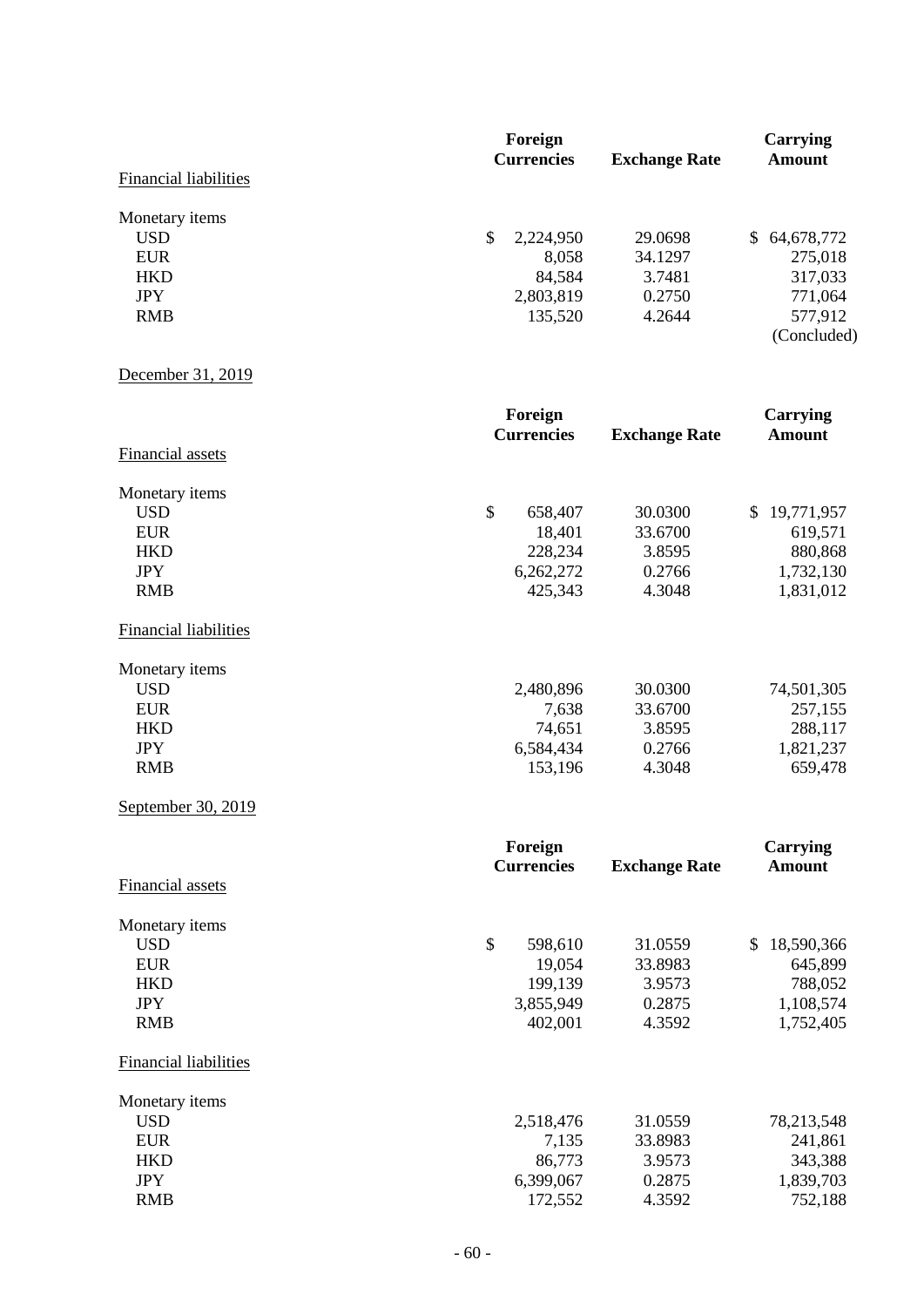For the three months ended September 30, 2020 and 2019, the amounts of net foreign exchange profit (loss) were \$161,378 thousand and \$(108,675) thousand, respectively. For the nine months ended September 30, 2020 and 2019, the amounts of net foreign exchange profit (loss) were \$212,336 thousand and \$(255,559) thousand, respectively. It is impractical to disclose net foreign exchange gains (losses) by each significant foreign currency due to the variety of the foreign currency transactions and functional currencies of the entities in the Group.

#### **38. ADDITIONAL DISCLOSURES**

- a. Following are the additional disclosures required by the Securities and Futures Bureau for the Company and its investees:
	- 1) Financing provided: Table 1 (attached)
	- 2) Endorsements/guarantees provided: Table 2 (attached)
	- 3) Marketable securities held: Table 3 (attached)
	- 4) Marketable securities acquired and disposed of at costs or prices of at least NT\$300 million or 20% of the paid-in capital: None
	- 5) Acquisitions of individual real estate at costs or price of at least NT\$300 million or 20% of the paid-in capital: None
	- 6) Disposals of individual real estate at cost or prices of at least NT\$300 million or 20% of the paid-in capital: None
	- 7) Total purchases from or sales to related parties amounting to at least NT\$100 million or 20% of the paid-in capital: Table 4 (attached)
	- 8) Receivables from related parties amounting to at least NT\$100 million or 20% of the paid-in capital: Table 5 (attached)
	- 9) Names, locations, and related information of investees over which the Company exercises significant influence: Table 6 (attached)
	- 10) Trading in derivative instruments (Notes 7 and 33)
- b. Investments in mainland China: Table 7 (attached)
- c. Business relationships and important transactions between China Airlines, Ltd. and its subsidiaries: Table 8 (attached)
- d. Information of major shareholders: Table 9 (attached)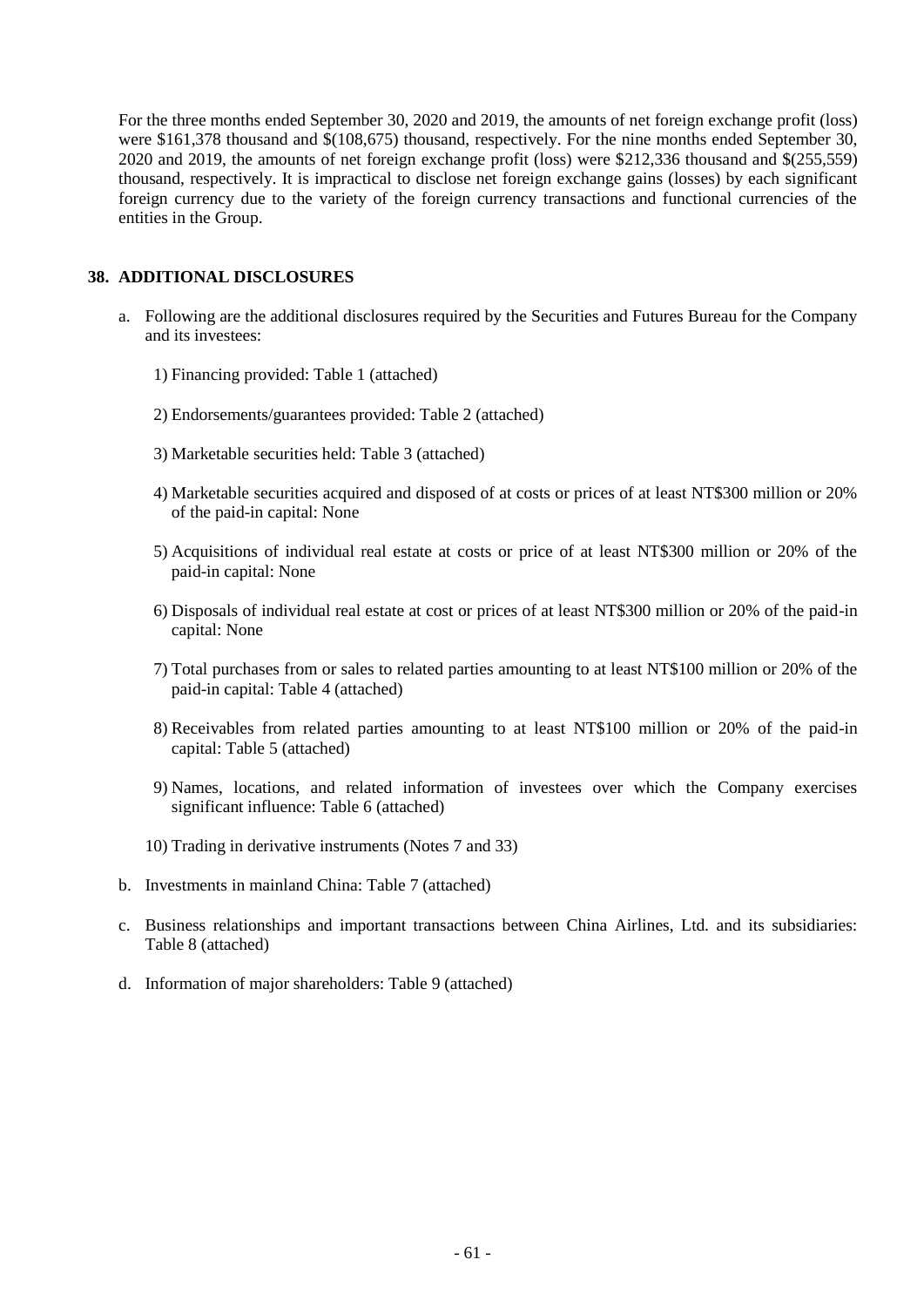#### **39. SEGMENT INFORMATION**

The Group mainly engages in air transportation services for passengers, cargo and others. Its main revenue-generating asset is its aircraft fleet, which is jointly used for passenger and cargo services. Thus, the Company's sole reportable segment is its flight segment. For the purpose of reporting the operating segment in the consolidated financial statements, the reportable segment of the Company and its subsidiaries is divided into the flight and the non-flight business departments. The accounting policy applied for reportable segments are consistent with the policies mentioned in Note 4.

For the nine months ended September 30, 2020 and 2019, financial information of segments is listed as follows:

|                                                                                        |                              |                  | For the Nine Months Ended September 30, 2020 |                             |
|----------------------------------------------------------------------------------------|------------------------------|------------------|----------------------------------------------|-----------------------------|
|                                                                                        | Air<br><b>Transportation</b> | <b>Others</b>    | <b>Adjustments</b><br>and Write-offs         | <b>Total</b>                |
| Operating revenue                                                                      | 82,786,966                   | 5,377,233<br>S   | (2,679,849)<br>S.                            | 85,484,350<br>\$.           |
| Operation profit and loss<br>Interest revenue<br>Investment income accounted for using | (18,730)                     | (498, 247)<br>\$ | (63, 682)<br>S                               | \$<br>(580, 659)<br>242,761 |
| the equity method                                                                      |                              |                  |                                              | (176, 235)                  |
| Revenue                                                                                |                              |                  |                                              | 492,920                     |
| Financial costs                                                                        |                              |                  |                                              | (2,367,841)                 |
| Expenses                                                                               |                              |                  |                                              | (170, 567)                  |
| Gain before income tax                                                                 |                              |                  |                                              | (2,559,621)                 |
| Identifiable assets                                                                    | 190,748,755                  | 15,288,594<br>S  | (6, 198, 148)<br>S                           | \$199,839,201               |
| Investments accounted for using the<br>equity method                                   |                              |                  |                                              | 2,009,318                   |
| Assets                                                                                 |                              |                  |                                              | 82,176,470                  |
| Total assets                                                                           |                              |                  |                                              | \$284,024,989               |

|                                                                                        |                              |                        | For the Nine Months Ended September 30, 2019 |                            |
|----------------------------------------------------------------------------------------|------------------------------|------------------------|----------------------------------------------|----------------------------|
|                                                                                        | Air<br><b>Transportation</b> | <b>Others</b>          | <b>Adjustments</b><br>and Write-offs         | <b>Total</b>               |
| Operating revenue                                                                      | 123,620,400                  | 8,238,960<br>\$        | (5,557,052)<br>\$                            | 126,302,308<br>S.          |
| Operation profit and loss<br>Interest revenue<br>Investment income accounted for using | 1,734,433                    | <u>1,126,506</u><br>\$ | (65,044)<br>\$                               | \$<br>2,795,895<br>287,238 |
| the equity method                                                                      |                              |                        |                                              | 234,913                    |
| Revenue<br>Financial costs                                                             |                              |                        |                                              | 231,939<br>(2,523,631)     |
| Expenses                                                                               |                              |                        |                                              | (494, 120)                 |
| Gain before income tax                                                                 |                              |                        |                                              | 532,234                    |
| Identifiable assets                                                                    | \$216,527,282                | 15,730,110<br>S.       | (6,394,470)<br>S.                            | \$225,862,922              |
| Investments accounted for using the<br>equity method                                   |                              |                        |                                              | 2,186,140                  |
| Assets                                                                                 |                              |                        |                                              | 70,385,257                 |
| Total assets                                                                           |                              |                        |                                              | 298,434,319                |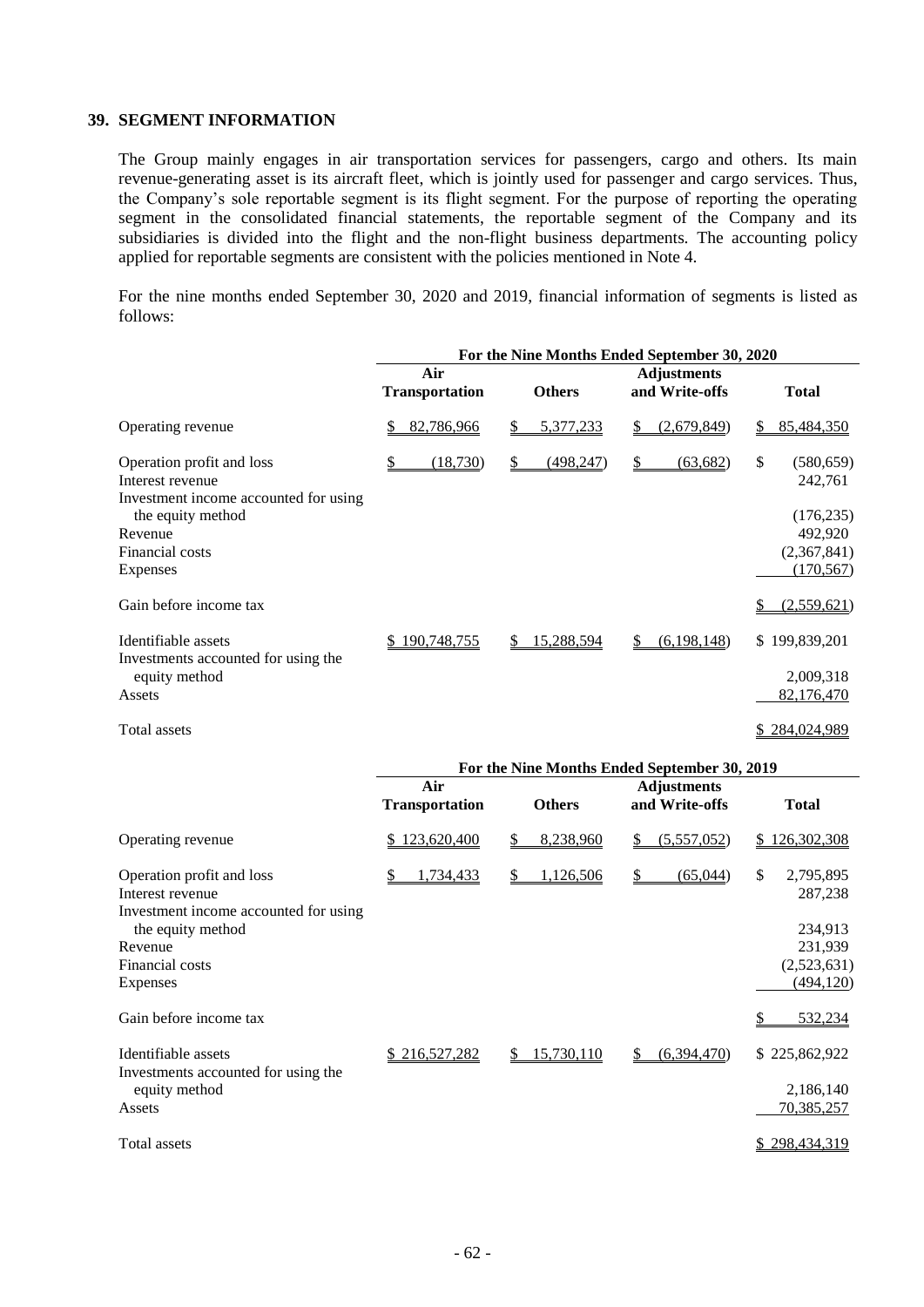# **CHINA AIRLINES, LTD. AND SUBSIDIARIES**

## **FINANCING PROVIDED TO OTHERS**

**FOR THE NINE MONTHS ENDED SEPTEMBER 30, 2020 (In Thousands of New Taiwan Dollars, Unless Stated Otherwise)**

|     |                           |              | <b>Financial</b>                  |                         | <b>Highest</b>                   |                          | Actual                     |                             |                                           | <b>Business</b>              | <b>Reasons for</b>      | Allowance for      |             | <b>Collateral</b> | Financing                            |                                 |             |
|-----|---------------------------|--------------|-----------------------------------|-------------------------|----------------------------------|--------------------------|----------------------------|-----------------------------|-------------------------------------------|------------------------------|-------------------------|--------------------|-------------|-------------------|--------------------------------------|---------------------------------|-------------|
| No. | Lender                    | Borrower     | <b>Statement</b><br>Account       | <b>Related</b><br>Party | <b>Balance for</b><br>the Period | Ending<br><b>Balance</b> | <b>Borrowing</b><br>Amount | <b>Interest Rate</b><br>(%) | Nature of<br><b>Financing</b>             | <b>Transaction</b><br>Amount | Short-term<br>Financing | Impairment<br>Loss | <b>Item</b> | <b>Value</b>      | Limit for<br>Each<br><b>Borrower</b> | Aggregate<br>Financing<br>Limit | <b>Note</b> |
|     | Cal-Dynasty International | Hawaii, Inc. | Dynasty Hotel of Notes receivable |                         | 103,244                          | 101,744                  | 29,070                     | 2.25                        | Operating<br>cycle capital<br>expenditure |                              |                         |                    |             |                   | 146,432                              | \$292,865                       |             |

Note 1: The maximum amount of loans to others by the Group is up to 40% of the Group's net worth as stated in its latest financial statements.

Note 2: The maximum amount of loans to an individual counterparty by the Group is up to 20% of the Group's net worth as stated in its latest financial statements.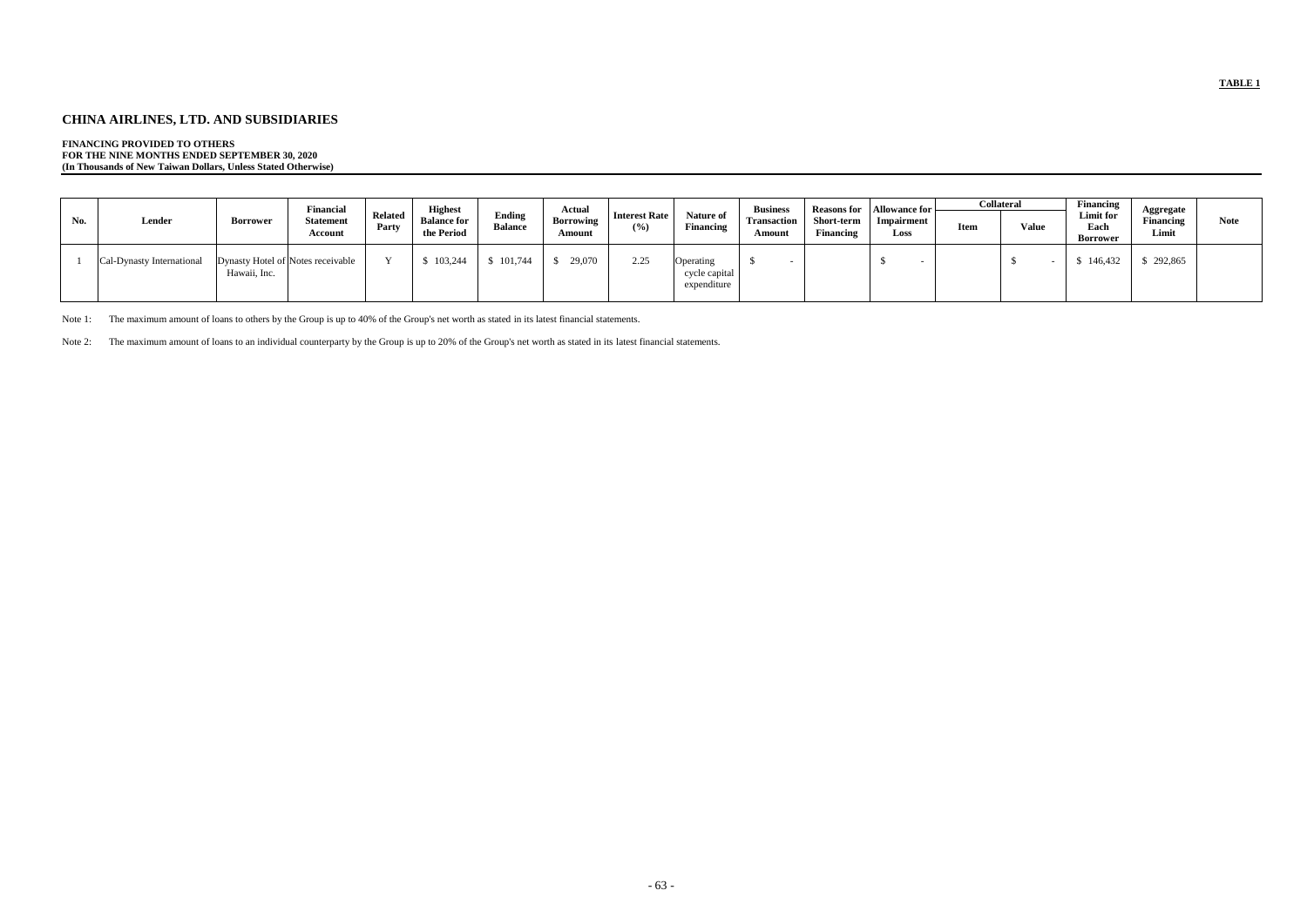# **CHINA AIRLINES, LTD. AND SUBSIDIARIES**

#### **ENDORSEMENTS/GUARANTEES PROVIDED FOR THE NINE MONTHS ENDED SEPTEMBER 30, 2020 (In Thousands of New Taiwan Dollars, Unless Stated Otherwise)**

|     |                                                     | <b>Counterparty</b>                                                                                          |                                                                                               |                                                                                                            |                                     |                                       |                                             |                                                                           | Ratio of                                                                                                                               |                                                                                                     |                                                                                                   |                                                     |                                                                                                                                  |
|-----|-----------------------------------------------------|--------------------------------------------------------------------------------------------------------------|-----------------------------------------------------------------------------------------------|------------------------------------------------------------------------------------------------------------|-------------------------------------|---------------------------------------|---------------------------------------------|---------------------------------------------------------------------------|----------------------------------------------------------------------------------------------------------------------------------------|-----------------------------------------------------------------------------------------------------|---------------------------------------------------------------------------------------------------|-----------------------------------------------------|----------------------------------------------------------------------------------------------------------------------------------|
| No. | Endorsement/<br><b>Guarantee</b><br><b>Provider</b> | <b>Name</b>                                                                                                  | <b>Nature of Relationship</b>                                                                 | <b>Limits on Each</b><br>Counter party's<br>Endorsement/<br><b>Guarantee</b><br><b>Amounts</b><br>(Note 1) | <b>Maximum</b><br>Period            | <b>Balance for the Ending Balance</b> | <b>Actual</b><br><b>Borrowing</b><br>Amount | Value of<br><b>Collaterals</b><br><b>Property, Plant,</b><br>or Equipment | Accumulated<br><b>Amount of</b><br><b>Collateral to</b><br><b>Net Equity of</b><br>the Latest<br>Financial<br><b>Statement</b> $(\% )$ | <b>Maximum</b><br>Collateral/<br><b>Guarantee</b><br><b>Amounts</b><br><b>Allowable</b><br>(Note 2) | Endorsement/<br><b>Guarantee</b><br><b>Given by Parent</b><br>on Behalf of<br><b>Subsidiaries</b> | Endorsement/<br><b>Guarantee</b><br><b>Given by</b> | Endorsement/<br>Guarantee<br><b>Given on Behalf</b><br>Subsidiaries on of Companies in<br><b>Behalf of Parent Mainland China</b> |
|     | China Airlines                                      | Cal Park<br>(the "Company") Tigerair Taiwan Ltd.<br>Taiwan Aircraft Maintenance<br>and Engineering Co., Ltd. | 100% subsidiary<br>77.17% subsidiary by<br>direct and indirect<br>holdings<br>100% subsidiary | \$11,043,909<br>11,043,909<br>11,043,909                                                                   | 3,850,000<br>3,038,197<br>2,000,000 | 3,850,000<br>2,718,372<br>2,000,000   | \$1,914,690<br>464,095<br>1,301,327         |                                                                           | 6.97<br>4.92<br>3.62                                                                                                                   | \$27,609,774<br>27,609,774<br>27,609,774                                                            | Yes<br>Yes<br>Yes                                                                                 | No<br>No<br>No                                      | No<br>N <sub>o</sub><br>N <sub>o</sub>                                                                                           |

Note 1: Based on the Group's guidelines, the maximum amount of guarantee to an individual counterparty is up to 20% of shareholders' equity of the Group.

Note 2: Based on the Group's guidelines, the allowable aggregate amount of collateral guarantee is up to 50% of shareholders' equity of the Group.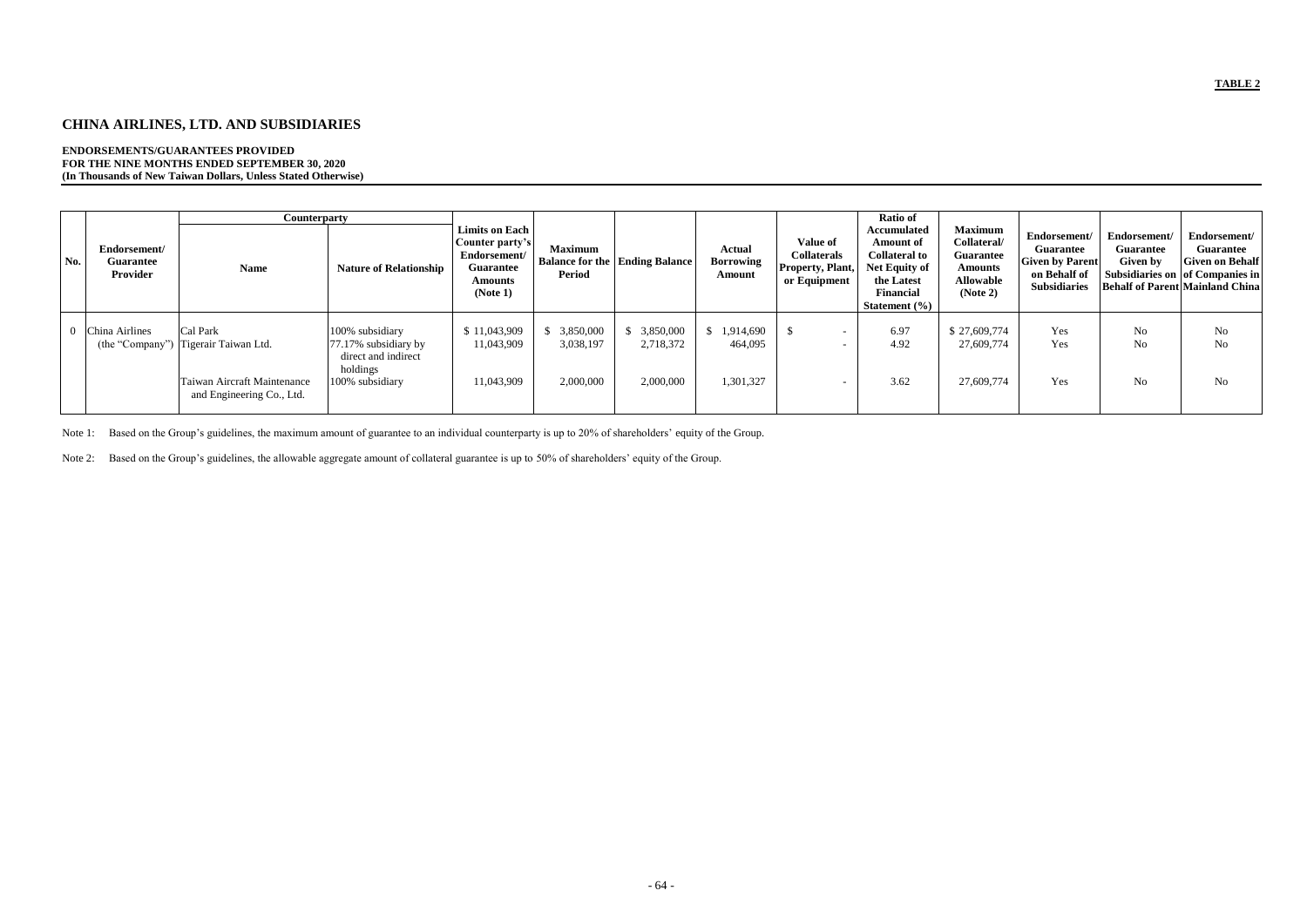# **CHINA AIRLINES, LTD. AND SUBSIDIARIES**

## **MARKETABLE SECURITIES HELD SEPTEMBER 30, 2020**

## **(In Thousands of New Taiwan Dollars, Unless Stated Otherwise)**

|                                         |                                                                                                                                                                                                    |                                                |                                                                                                                                                                                                                                                                          |                                                            | <b>September 30, 2020</b>            |                                               |                                                     |                  |
|-----------------------------------------|----------------------------------------------------------------------------------------------------------------------------------------------------------------------------------------------------|------------------------------------------------|--------------------------------------------------------------------------------------------------------------------------------------------------------------------------------------------------------------------------------------------------------------------------|------------------------------------------------------------|--------------------------------------|-----------------------------------------------|-----------------------------------------------------|------------------|
| <b>Holding Company Name</b>             | <b>Marketable Securities Type and Issuer/Name</b>                                                                                                                                                  | Relationship<br>with the<br>Holding<br>Company | <b>Financial Statement Account</b>                                                                                                                                                                                                                                       | <b>Shares/Units</b>                                        | Carrying<br><b>Amount</b>            | Percentage<br>of<br><b>Ownership</b><br>(9/0) | <b>Market Value</b><br>or Net Asset<br><b>Value</b> | <b>Note</b>      |
| China Airlines (the "Company")          |                                                                                                                                                                                                    |                                                |                                                                                                                                                                                                                                                                          |                                                            |                                      |                                               |                                                     |                  |
|                                         | <b>Shares</b><br>Everest Investment Holdings Ltd. - common shares                                                                                                                                  |                                                | Financial assets at fair value through other comprehensive<br>income - non-current                                                                                                                                                                                       | 1,359,368                                                  | $\boldsymbol{\mathsf{S}}$<br>73,046  | 13.59                                         | 80,351<br>-\$                                       | Note 1           |
|                                         | Everest Investment Holdings Ltd. - preferred shares                                                                                                                                                |                                                | Financial assets at fair value through other comprehensive<br>income - non-current                                                                                                                                                                                       | 135,937                                                    | 7,305                                |                                               | $\overline{\phantom{a}}$                            |                  |
|                                         | Chung Hua Express Co.                                                                                                                                                                              |                                                | Financial assets at fair value through other comprehensive<br>income - non-current                                                                                                                                                                                       | 1,100,000                                                  | 22,351                               | 11.00                                         | 22,351                                              |                  |
|                                         | Jardine Air Terminal Services<br>The Grand Hi Lai Hotel                                                                                                                                            |                                                | Financial assets at fair value through profit or loss - current<br>Financial assets at fair value through profit or loss - current                                                                                                                                       | 12,000,000<br>4,021                                        |                                      | 15.00<br>0.02                                 | $\overline{\phantom{a}}$                            |                  |
| <b>Mandarin Airlines</b>                | <b>Shares</b><br>China Airlines                                                                                                                                                                    | Parent company                                 | Financial assets at fair value through other comprehensive<br>income - non-current                                                                                                                                                                                       | 2,074,628                                                  | 17,178                               |                                               | 17,178                                              |                  |
| Cal-Asia Investment                     | <b>Shares</b><br>Taikoo (Xiamen) Landing Gear Services<br>Taikoo Spirit Aerospace Systems (Jinjiang) Composite                                                                                     |                                                | Financial assets at fair value through profit or loss - current<br>Financial assets at fair value through other comprehensive<br>income - non-current                                                                                                                    |                                                            | 19,810                               | 2.59<br>5.45                                  | 19,810                                              | Note 2<br>Note 2 |
| Sabre Travel Network (Taiwan)           | <b>Beneficiary certificates</b><br>Franklin Templeton SinoAm Money Market Fund<br><b>FSITC Money Market Fund</b><br>Capital Money Market Fund<br>Allianz Global Investors Taiwan Money Market Fund |                                                | Financial assets at fair value through profit or loss - current<br>Financial assets at fair value through profit or loss - current<br>Financial assets at fair value through profit or loss - current<br>Financial assets at fair value through profit or loss - current | 7,528,078.80<br>308,093.69<br>5,464,064.80<br>7,951,265.07 | 78,430<br>55,366<br>88,804<br>92,562 |                                               | 78,430<br>55,366<br>88,804<br>92,562                |                  |
| <b>Taiwan Airport Services</b>          | Shares<br>TransAsia Airways                                                                                                                                                                        |                                                | Financial assets at fair value through profit or loss - current                                                                                                                                                                                                          | 2,277,786                                                  |                                      | 0.40                                          |                                                     |                  |
| Dynasty Aerotech International<br>Corp. | <b>Beneficiary certificates</b><br>Taishin 1699 Money Market Fund                                                                                                                                  |                                                | Financial assets at fair value through profit or loss - current                                                                                                                                                                                                          | 349,523                                                    | 4,765                                |                                               | 4,765                                               |                  |
| <b>Kaohsiung Catering Services</b>      | <b>Beneficiary certificates</b><br>Prudential Financial Money Market Fund<br><b>Prudential Financial Return Fund</b><br>Taishin 1699 Money Market Fund                                             |                                                | Financial assets at fair value through profit or loss - current<br>Financial assets at fair value through profit or loss - current<br>Financial assets at fair value through profit or loss - current                                                                    | 5,407,832<br>4,493,628<br>1,106,807                        | 85,887<br>70,422<br>15,035           |                                               | 85,887<br>70,422<br>15,035                          |                  |

(Continued)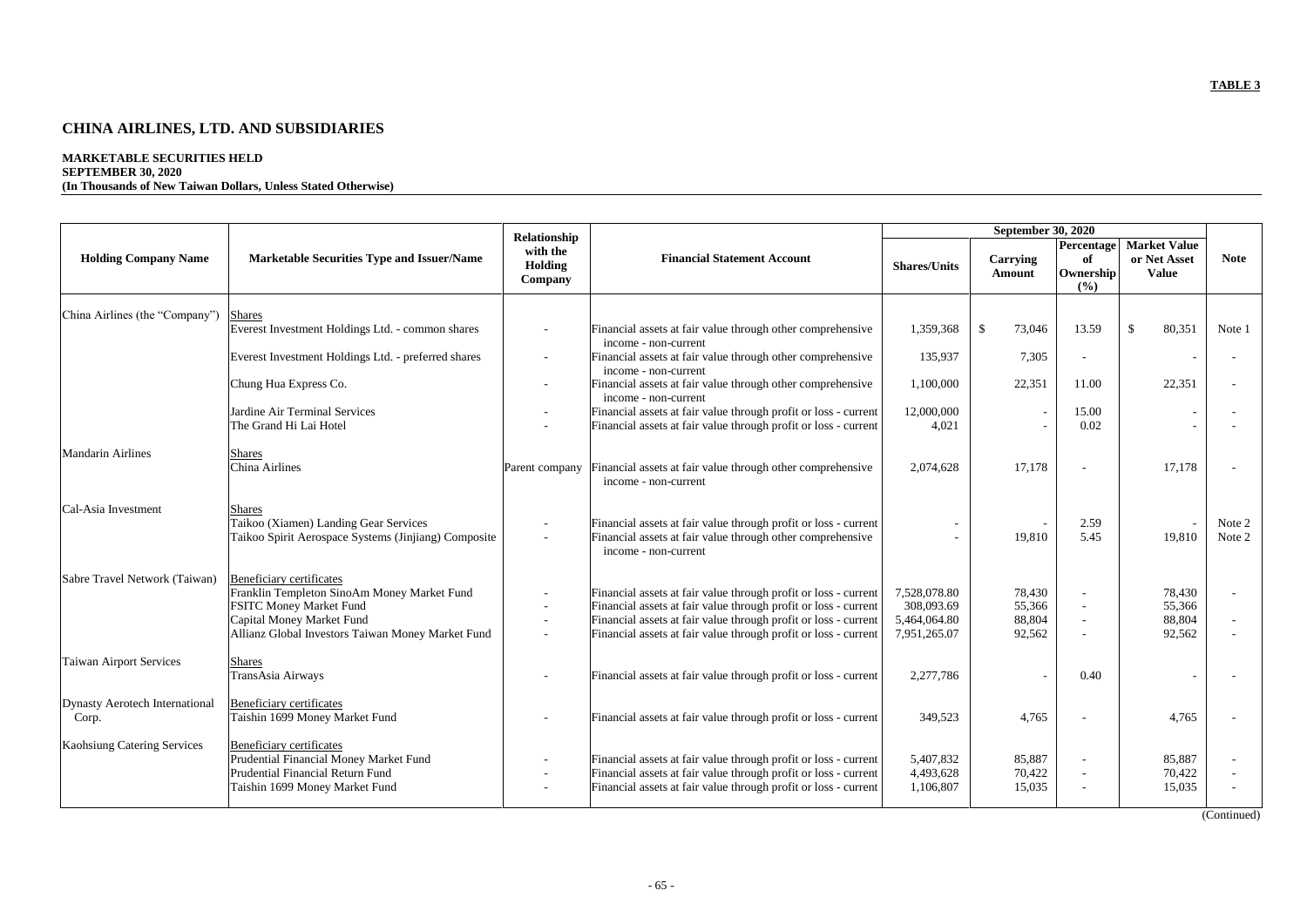- Note 1: The subsidiary's net equity value was \$80,351 thousand for the nine months ended September 30, 2020, which included ordinary shares and preference shares.
- Note 2: The Company does not issue shares because it is a limited company.
- Note 3: The table only listed financial assets that are in accordance with IFRS 9.

(Concluded)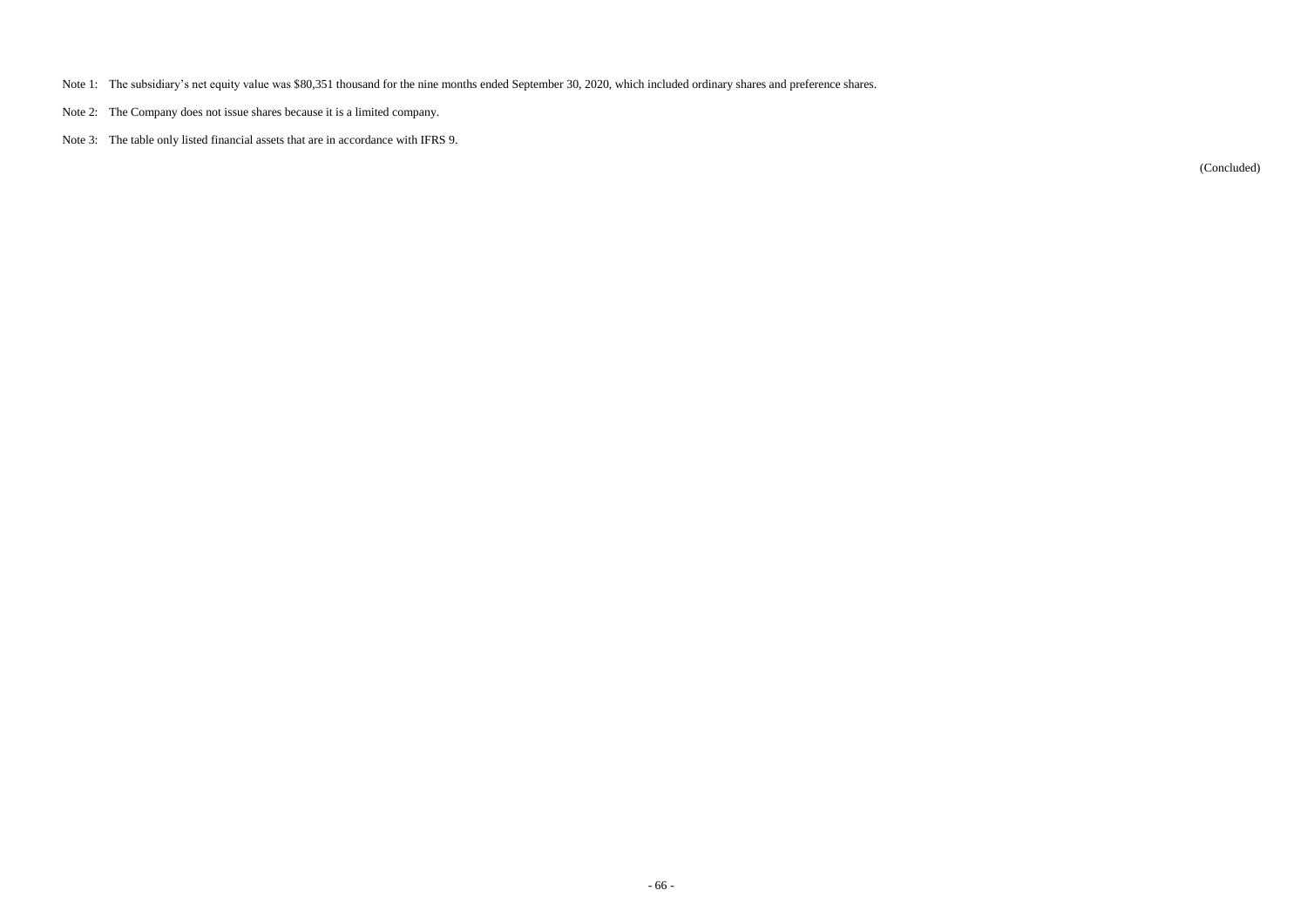# **CHINA AIRLINES, LTD. AND SUBSIDIARIES**

# **TOTAL PURCHASES FROM OR SALES TO RELATED PARTIES AMOUNTING TO AT LEAST NT\$100 MILLION OR 20% OF THE PAID-IN CAPITAL FOR THE NINE MONTHS ENDED SEPTEMBER 30, 2020**

**(In Thousands of New Taiwan Dollars, Unless Stated Otherwise)**

|                          | <b>Related Party</b>                                                                                                                                                                                                                                                                   |                                                                                                                                      |                                                                                      |                                                                                            | <b>Transaction Details</b>                                       |                                                                                           |                                           | <b>Abnormal Transaction</b>                                                                                                              | <b>Note/Account Payable or</b><br>Receivable                          | <b>Note</b>                                            |                                                                                                                                                                                                                              |
|--------------------------|----------------------------------------------------------------------------------------------------------------------------------------------------------------------------------------------------------------------------------------------------------------------------------------|--------------------------------------------------------------------------------------------------------------------------------------|--------------------------------------------------------------------------------------|--------------------------------------------------------------------------------------------|------------------------------------------------------------------|-------------------------------------------------------------------------------------------|-------------------------------------------|------------------------------------------------------------------------------------------------------------------------------------------|-----------------------------------------------------------------------|--------------------------------------------------------|------------------------------------------------------------------------------------------------------------------------------------------------------------------------------------------------------------------------------|
| <b>Company Name</b>      |                                                                                                                                                                                                                                                                                        | <b>Nature of Relationship</b>                                                                                                        | Purchase/<br><b>Sale</b>                                                             | <b>Amount</b>                                                                              | $%$ of<br><b>Total</b>                                           | <b>Payment Terms</b>                                                                      | <b>Unit Price</b>                         | <b>Payment Terms Ending Balance</b>                                                                                                      |                                                                       | $%$ of<br><b>Total</b>                                 |                                                                                                                                                                                                                              |
| China Airlines, Ltd.     | Taiwan Air Cargo Terminal<br>Cal Park<br>China Pacific Catering Services<br>Taoyuan International Airport Service<br>Dynasty Aerotech International Corp.<br>Tigerair Taiwan Co., Ltd.<br><b>Mandarin Airlines</b><br><b>Eastern United International Logistics</b><br>(Holdings) Ltd. | Subsidiary<br>Subsidiary<br>Equity-method investee<br>Subsidiary<br>Subsidiary<br>Subsidiary<br>Subsidiary<br>Equity-method investee | Purchase<br>Purchase<br>Purchase<br>Purchase<br>Purchase<br>Sale<br>Sale<br>Purchase | 450,877<br>159,974<br>407,430<br>752,110<br>262,714<br>(197, 809)<br>(120, 675)<br>275,674 | 0.63<br>0.22<br>0.57<br>1.05<br>0.37<br>(0.25)<br>(0.15)<br>0.39 | 30 days<br>2 months<br>90 days<br>40 days<br>2 months<br>1 months<br>2 months<br>2 months | $\mathcal{S}$<br>$\overline{\phantom{0}}$ | $\overline{\phantom{a}}$<br>$\overline{\phantom{a}}$<br>$\overline{\phantom{a}}$<br>$\overline{\phantom{a}}$<br>$\overline{\phantom{0}}$ | (53,602)<br>(64, 018)<br>(194, 275)<br>(56,161)<br>10,026<br>(30,316) | (2.59)<br>(3.09)<br>(9.39)<br>(2.71)<br>0.11<br>(1.46) | $\overline{\phantom{a}}$<br>$\overline{\phantom{0}}$<br>$\overline{\phantom{a}}$<br>$\overline{\phantom{a}}$<br>$\overline{\phantom{a}}$<br>$\overline{\phantom{a}}$<br>$\overline{\phantom{a}}$<br>$\overline{\phantom{a}}$ |
| <b>Mandarin Airlines</b> | <b>Taiwan Airport Services</b>                                                                                                                                                                                                                                                         | Same parent company                                                                                                                  | Purchase                                                                             | 113,570                                                                                    | 4.04                                                             | l months                                                                                  |                                           |                                                                                                                                          | (37, 628)                                                             | (6.95)                                                 | $\overline{\phantom{a}}$                                                                                                                                                                                                     |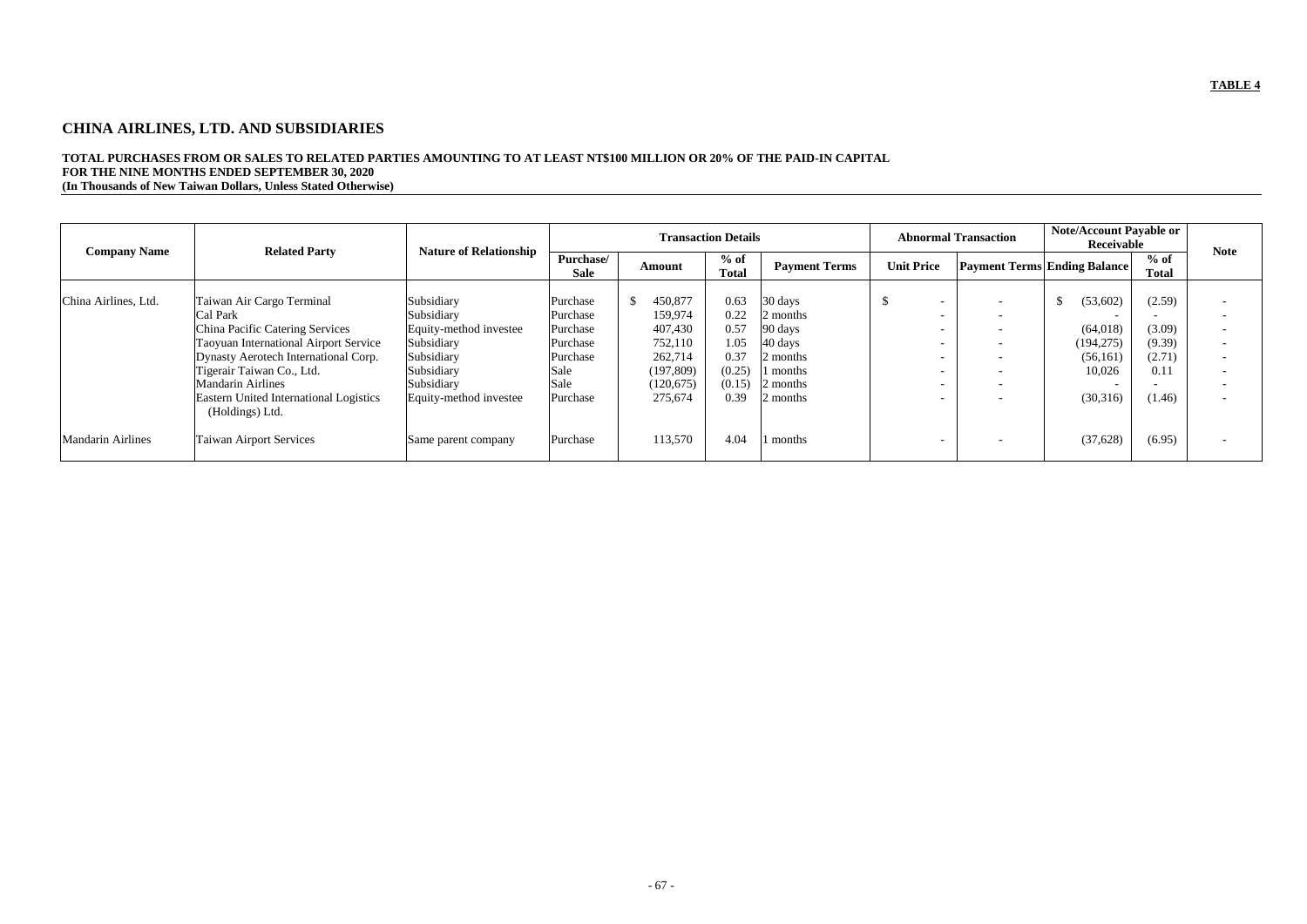# **CHINA AIRLINES, LTD. AND SUBSIDIARIES**

## **RECEIVABLES FROM RELATED PARTIES AMOUNTING TO AT LEAST NT\$100 MILLION OR 20% OF THE PAID-IN CAPITAL**

**SEPTEMBER 30, 2020**

**(In Thousands of New Taiwan Dollars, Unless Stated Otherwise)**

|                                              |                |                               |                       |                      |        | Overdue             | <b>Amounts Received</b> | <b>Allowance for</b> |  |
|----------------------------------------------|----------------|-------------------------------|-----------------------|----------------------|--------|---------------------|-------------------------|----------------------|--|
| <b>Related Party</b><br><b>Company Name</b>  |                | <b>Nature of Relationship</b> | <b>Ending Balance</b> | <b>Turnover Rate</b> | Amount | <b>Action Taken</b> | in Subsequent<br>Period | <b>Bad Debts</b>     |  |
| <b>Taoyuan International Airport Service</b> | China Airlines | Parent company                | 194,275               | 3.70                 |        |                     | 118,404                 |                      |  |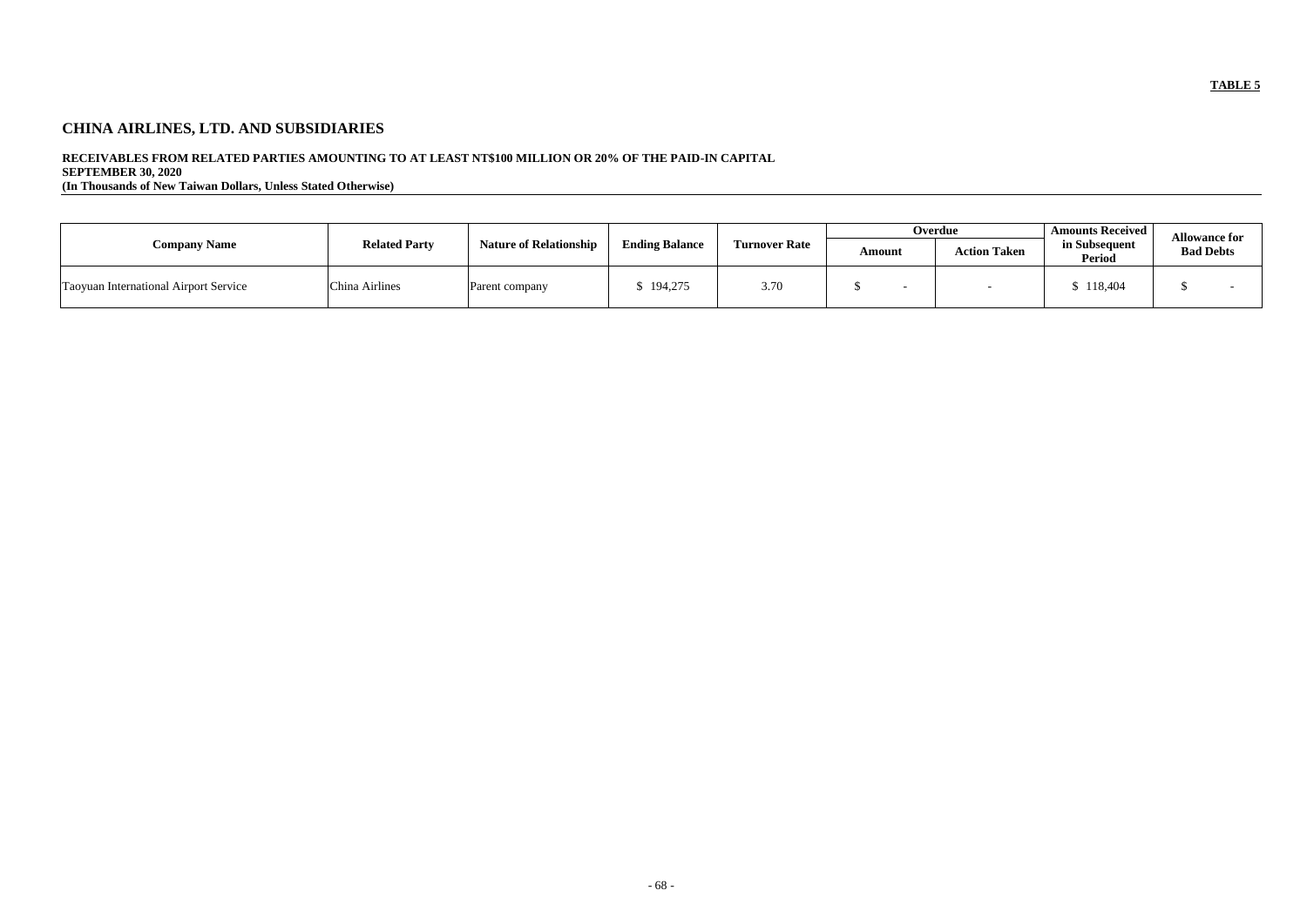## **CHINA AIRLINES, LTD. AND SUBSIDIARIES**

## **NAMES, LOCATIONS, AND OTHER INFORMATION OF INVESTEES OVER WHICH THE COMPANY EXERCISES SIGNIFICANT INFLUENCE FOR THE NINE MONTHS ENDED SEPTEMBER 30, 2020**

**(In Thousands of New Taiwan Dollars/U.S. Dollars/Hong Kong Dollars/Japanese Yen in Thousands, Unless Stated Otherwise)**

|                                |                                                        |                                         |                                                                                        |            | <b>Investment Amount</b> |            |                      |                            | <b>Balance as of September 30, 2020</b> |                    | <b>Net Income</b>                |                                    |                          |
|--------------------------------|--------------------------------------------------------|-----------------------------------------|----------------------------------------------------------------------------------------|------------|--------------------------|------------|----------------------|----------------------------|-----------------------------------------|--------------------|----------------------------------|------------------------------------|--------------------------|
| <b>Investor Company</b>        | <b>Investee Company</b>                                | Location                                | <b>Main Businesses and Products</b>                                                    |            | September 30,<br>2020    |            | December 31,<br>2019 | Number of<br><b>Shares</b> | Percentage of<br>Ownership              | Carrying<br>Amount | (Loss) of the<br><b>Investee</b> | <b>Investment</b><br>Income (Loss) | <b>Note</b>              |
|                                |                                                        |                                         |                                                                                        |            |                          |            |                      |                            |                                         |                    |                                  |                                    |                          |
| China Airlines, Ltd.           | Cal Park                                               | Taoyuan, Taiwan                         | Real estate lease and international trade                                              |            | 1,500,000                |            | 1,500,000            | 150,000,000                | 100.00                                  | 1,590,148<br>\$.   | 5,371<br>\$                      | 38,886                             | Note 4                   |
|                                | <b>Mandarin Airlines</b>                               | Taipei, Taiwan                          | Air transportation and maintenance of aircraft                                         |            | 2,042,368                |            | 2,042,368            | 188,154,025                | 93.99                                   | 1,230,356          | (281, 357)                       | (264, 447)                         | Notes 1 and 4            |
|                                | Taiwan Air Cargo Terminal                              | Taoyuan, Taiwan                         | Air cargo and storage                                                                  |            | 1,350,000                |            | 1,350,000            | 135,000,000                | 54.00                                   | 1,497,049          | 201,247                          | 108,704                            |                          |
|                                | Cal-Dynasty International                              | Los Angeles, U.S.A.                     | A holding company, real estate and hotel                                               | US\$       | 26,145                   | US\$       | 26,145               | 2,614,500                  | 100.00                                  | 1,214,371          | (22,959)                         | (21, 870)                          | Note 2                   |
|                                |                                                        |                                         | services                                                                               |            |                          |            |                      |                            |                                         |                    |                                  |                                    |                          |
|                                | China Pacific Catering Services                        | Taoyuan, Taiwan                         | In-flight catering                                                                     |            | 439,110                  |            | 439.110              | 43,911,000                 | 51.00                                   | 680,527            | (236, 359)                       | (120, 543)                         | $\sim$                   |
|                                | Taoyuan International Airport Services Taoyuan, Taiwan |                                         | Airport services                                                                       |            | 147,000                  |            | 147,000              | 34,300,000                 | 49.00                                   | 606,191            | (267, 457)                       | (131, 054)                         | $\sim$                   |
|                                | Cal-Asia Investment                                    | Territory of the British Virgin Islands | General investment                                                                     | US\$       | 7,172                    | US\$       | 7,172                | 7,172,346                  | 100.00                                  | 455,610            | 32,357                           | 32,357                             | $\sim$                   |
|                                | Sabre Travel Network (Taiwan)                          | Taipei, Taiwan                          | Sale and maintenance of hardware and                                                   |            | 52,200                   |            | 52,200               | 13,021,042                 | 93.93                                   | 230,414            | (50, 436)                        | (47, 375)                          | $\sim$                   |
|                                |                                                        |                                         | software                                                                               |            |                          |            |                      |                            |                                         |                    |                                  |                                    |                          |
|                                | China Aircraft Service                                 | Hong Kong International Airport         | Airport services                                                                       | <b>HKS</b> | 58,000                   | HK\$       | 58,000               | 28,400,000                 | 20.00                                   | 365,387            | (368,910)                        | (73, 782)                          | $\overline{\phantom{a}}$ |
|                                | <b>Taiwan Airport Services</b>                         | Taipei, Taiwan                          | Airport services                                                                       |            | 12,289                   |            | 12,289               | 20,626,644                 | 47.35                                   | 168,929            | (131, 493)                       | (62, 262)                          | $\overline{a}$           |
|                                | Kaohsiung Catering Services                            | Kaohsiung, Taiwan                       | In-flight catering                                                                     |            | 383,846                  |            | 383,846              | 21,494,637                 | 53.67                                   | 522,593            | 21,832                           | 1,709                              | Note 5                   |
|                                | Cal Hotel Co., Ltd                                     | Taoyuan, Taiwan                         | <b>Hotel business</b>                                                                  |            | 465,000                  |            | 465,000              | 46,500,000                 | 100.00                                  | 397,592            | (81,574)                         | (81,668)                           | Note 4                   |
|                                | China Pacific Laundry Services                         | Taoyuan, Taiwan                         | Cleaning and leasing of the towel of airlines,<br>hotels, restaurants and health clubs |            | 137,500                  |            | 137,500              | 13,750,000                 | 55.00                                   | 146,027            | (28, 868)                        | (15, 877)                          | $\sim$                   |
|                                | Dynasty Aerotech International Corp.                   | Taoyuan, Taiwan                         | Cleaning of aircraft and maintenance of<br>machine and equipment                       |            | 77,270                   |            | 77,270               | 77,270                     | 100.00                                  | 117.996            | 22,848                           | 22,829                             | Note 4                   |
|                                | Yestrip                                                | Taipei, Taiwan                          | <b>Travel business</b>                                                                 |            | 26,265                   |            | 26,265               | 1,600,000                  | 100.00                                  | 10,270             | (15,067)                         | (14,999)                           | Note 4                   |
|                                | <b>Dynasty Holidays</b>                                | Tokyo, Japan                            | <b>Travel business</b>                                                                 | <b>JPY</b> | 8,000                    | <b>JPY</b> | 20,400               | 160                        | 20.00                                   | 7,725              | (11,630)                         | (2,326)                            |                          |
|                                | <b>Global Sky Express</b>                              | Taipei, Taiwan                          | Forwarding and storage of air cargo                                                    |            | 2,500                    |            | 2,500                | 250,000                    | 25.00                                   | 7,004              | 5,239                            | 1,310                              | $\sim$                   |
|                                | Tigerair Taiwan Co., Ltd.                              | Taipei, Taiwan                          | Air transportation and maintenance of aircraft                                         |            | 1,272,063                |            | 1,272,063            | 138,906,275                | 69.45                                   | 1,010,080          | (951, 144)                       | (660, 601)                         | Note 4                   |
|                                | Taiwan Aircraft Maintenance and                        | Taoyuan, Taiwan                         | Aircraft maintenance                                                                   |            | 1,350,000                |            | 1,350,000            | 135,000,000                | 100.00                                  | 745,091            | (176,918)                        | (176, 898)                         |                          |
|                                | Engineering Co., Ltd.                                  |                                         |                                                                                        |            |                          |            |                      |                            |                                         |                    |                                  |                                    |                          |
|                                | NORDAM Asia Ltd.                                       | Taoyuan, Taiwan                         | Composite repair and manufacturing business                                            |            | 37,975                   |            | 2,450                | 3,797,500                  | 49.00                                   | 37,820             | 15                               | $\overline{7}$                     | $\overline{\phantom{a}}$ |
| <b>Mandarin Airlines</b>       | Tigerair Taiwan Co., Ltd.                              | Taipei, Taiwan                          | Air transportation and maintenance of aircraft                                         |            | 154,330                  |            | 154,330              | 15,433,000                 | 7.72                                    | 112,222            | (951, 144)                       | (73, 395)                          | $\overline{\phantom{a}}$ |
|                                | Taiwan Airport Services                                | Taipei, Taiwan                          | Airport services                                                                       |            | 11,658                   |            | 11,658               | 469,755                    | 1.08                                    | 3,842              | (131, 493)                       | (1, 416)                           |                          |
| Cal-Asia Investment            | Eastern United International Logistics                 | Hong Kong                               | Forwarding and storage of air cargo                                                    | HK\$       | 3,329                    | HK\$       | 3,329                | 1,050,000                  | 35.00                                   | 42,891             | 9,394                            | 3,288                              | $\overline{\phantom{a}}$ |
| <b>Taiwan Airport Services</b> | Taiwan Airport Service (Samoa)                         | Samoa                                   | Airport services and investment                                                        | US\$       | 5,877                    | US\$       | 5,877                |                            | 100.00                                  | 360,324            | 15,985                           | 15,985                             | Note 3                   |
| Kaohsiung Catering Services    | Delica International Co., Ltd                          | Kaohsiung, Taiwan                       | Catering business                                                                      |            | 10,200                   |            | 10,200               | 1,020,000                  | 51.00                                   | 7,868              |                                  |                                    |                          |

Note 1: Adopted the treasury share method in recognizing investment income or loss.

Note 2: Represents the consolidated financial information of the foreign holding company disclosed in accordance with local regulations.

Note 3: The Company does not issue shares because it is a limited company.

Note 4: The difference is due to lease arrangement between consolidated entities.

Note 5: The difference is due to acquisition.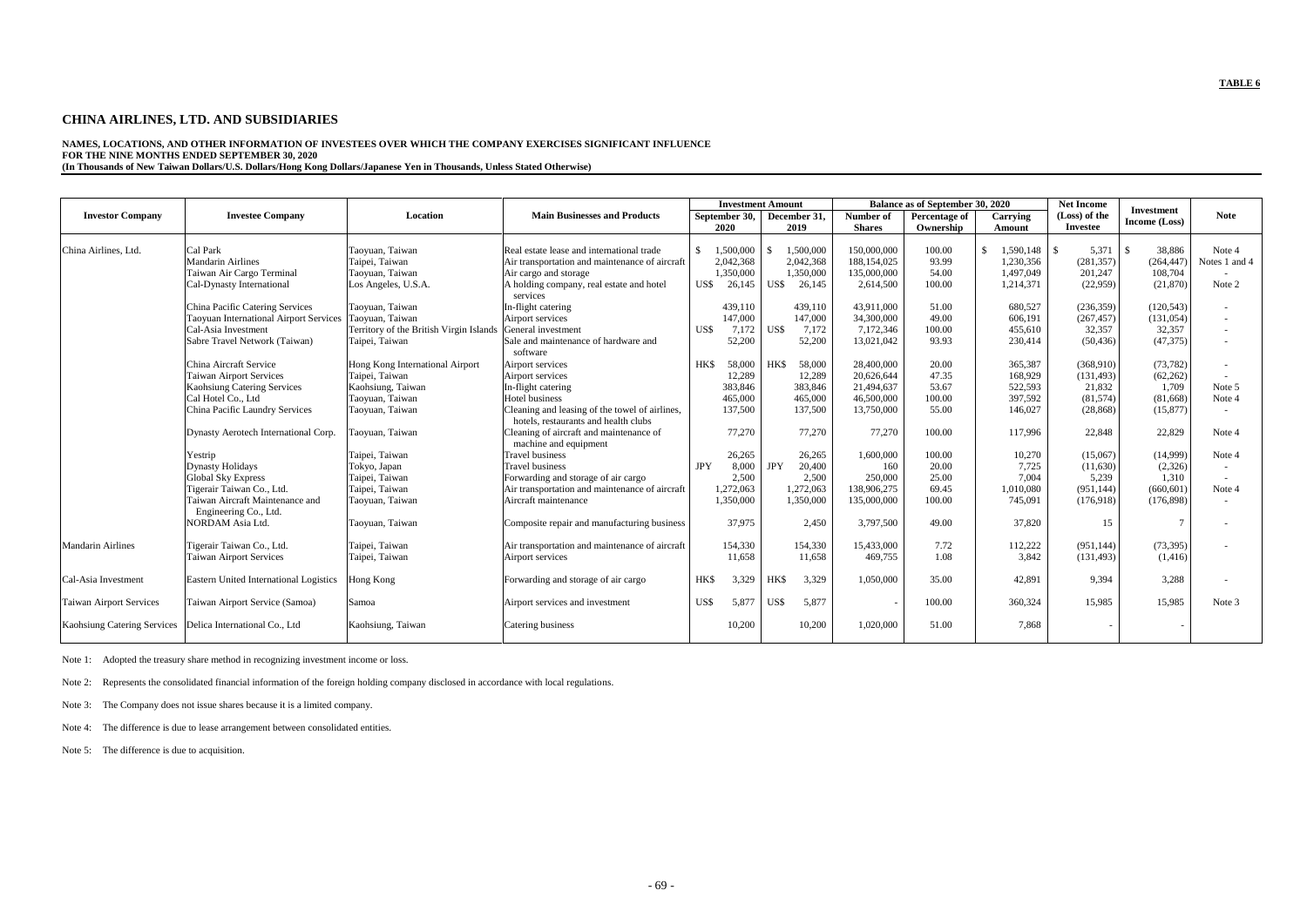# **CHINA AIRLINES, LTD. AND SUBSIDIARIES**

## **INVESTMENTS IN MAINLAND CHINA FOR THE NINE MONTHS ENDED SEPTEMBER 30, 2020 (In Thousands of New Taiwan Dollars/Renminbi/U.S. Dollars in Thousands, Unless Stated Otherwise)**

## China Airlines

|                                                  |                                               |                                              |                           | <b>Accumulated</b>                                                                |                  |                                 | <b>Investment Flows</b>        |                       | <b>Accumulated</b>                                                               |              |                                                |                                                                     |             |                 |       |                                                             |                        | <b>Accumulated</b>                                                               |
|--------------------------------------------------|-----------------------------------------------|----------------------------------------------|---------------------------|-----------------------------------------------------------------------------------|------------------|---------------------------------|--------------------------------|-----------------------|----------------------------------------------------------------------------------|--------------|------------------------------------------------|---------------------------------------------------------------------|-------------|-----------------|-------|-------------------------------------------------------------|------------------------|----------------------------------------------------------------------------------|
| <b>Investee Company Name</b>                     | <b>Main Businesses and</b><br><b>Products</b> | <b>Total Amount</b><br>of Paid-in<br>Capital | Investment<br><b>Type</b> | <b>Outflow of</b><br>Investment<br>from Taiwan<br>as of<br><b>January 1, 2020</b> |                  | Outflow                         | <b>Inflow</b>                  |                       | <b>Outflow of</b><br>Investment<br>from Taiwan<br>as of<br>September 30,<br>2020 |              | <b>Net Income</b><br>(Loss) of<br>the Investee | % Ownership<br>of Direct or<br><b>Indirect</b><br><b>Investment</b> | Gain (Loss) | Investment      |       | <b>Carrying</b><br>Amount<br>as of<br>September 30,<br>2020 |                        | <b>Inward</b><br><b>Remittance of</b><br>Earnings as of<br>September 30,<br>2020 |
| Airport Air Cargo Terminal<br>(Xiamen) Co., Ltd. | Forwarding and storage<br>of air cargo        | 1,085,203<br>(RMB 254,480)                   | Indirect<br>(Note 1)      | (US\$                                                                             | 121,685<br>4,186 | -\$<br>$\overline{\phantom{0}}$ | \$<br>$\overline{\phantom{0}}$ | $\mathbb{S}$<br>(US\$ | 121,685                                                                          | $4,186$ (RMB | 71,197<br>16,696                               | 14                                                                  | (RMB)       | 9,279<br>2,337) | (RMB) | 231,585<br>54,307                                           | <sup>\$</sup><br>(US\$ | 102,807<br>3,537)<br>(Note 2)                                                    |
| Airport Air Cargo Service<br>(Xiamen) Co., Ltd.  | Forwarding and storage<br>of air cargo        | 59,701<br>(RMB)<br>14,000)                   | Indirect<br>(Note 1)      | (USS)                                                                             | 56,612<br>1,947) |                                 |                                | (US\$                 | 56,612                                                                           | $1,947$ (RMB | 50,359<br>11,809)                              | 14                                                                  | (RMB)       | 6,701<br>1,653) | (RMB) | 129,955<br>$30,475$ (US\$)                                  |                        | 45,364<br>1,561)<br>(Note 2)                                                     |
| Taikoo (Xiamen) Landing<br><b>Gear Services</b>  | Landing gear<br>maintenance services (US\$)   | 2,415,407<br>83,090)                         | Indirect<br>(Note $1$ )   | (US\$                                                                             | 62,535<br>2,151) |                                 |                                | (US\$                 | 62,535<br>2,151)                                                                 |              | $\overline{\phantom{a}}$                       | 2.589                                                               |             |                 |       |                                                             |                        |                                                                                  |
| Taikoo Spirit Aerospace<br>Systems (Jinjang)     | Composite material                            | 339,041<br>(US\$<br>11,663                   | Indirect<br>(Note 1)      | (US\$                                                                             | 18,488<br>636)   |                                 |                                | (US\$                 | 18,488<br>636)                                                                   |              | $\overline{\phantom{a}}$                       | 5.45                                                                |             |                 | (RMB) | 30,977<br>$7,264$ (US\$)                                    |                        | 10,364<br>357)                                                                   |

| <b>Accumulated Outward Remittance for</b> | <b>Investment Amounts</b>                   | <b>Upper Limit on the Amount of</b> |
|-------------------------------------------|---------------------------------------------|-------------------------------------|
| <b>Investment in Mainland China as of</b> | <b>Authorized by Investment Commission,</b> | <b>Investment Stipulated by</b>     |
| <b>September 30, 2020</b>                 | <b>MOEA</b>                                 | <b>Investment Commission, MOEA</b>  |
| \$259,320 (US\$8,920)                     | \$630,982 (Note 3)                          | $$34,841,300$ (Note 4)              |

(Continued)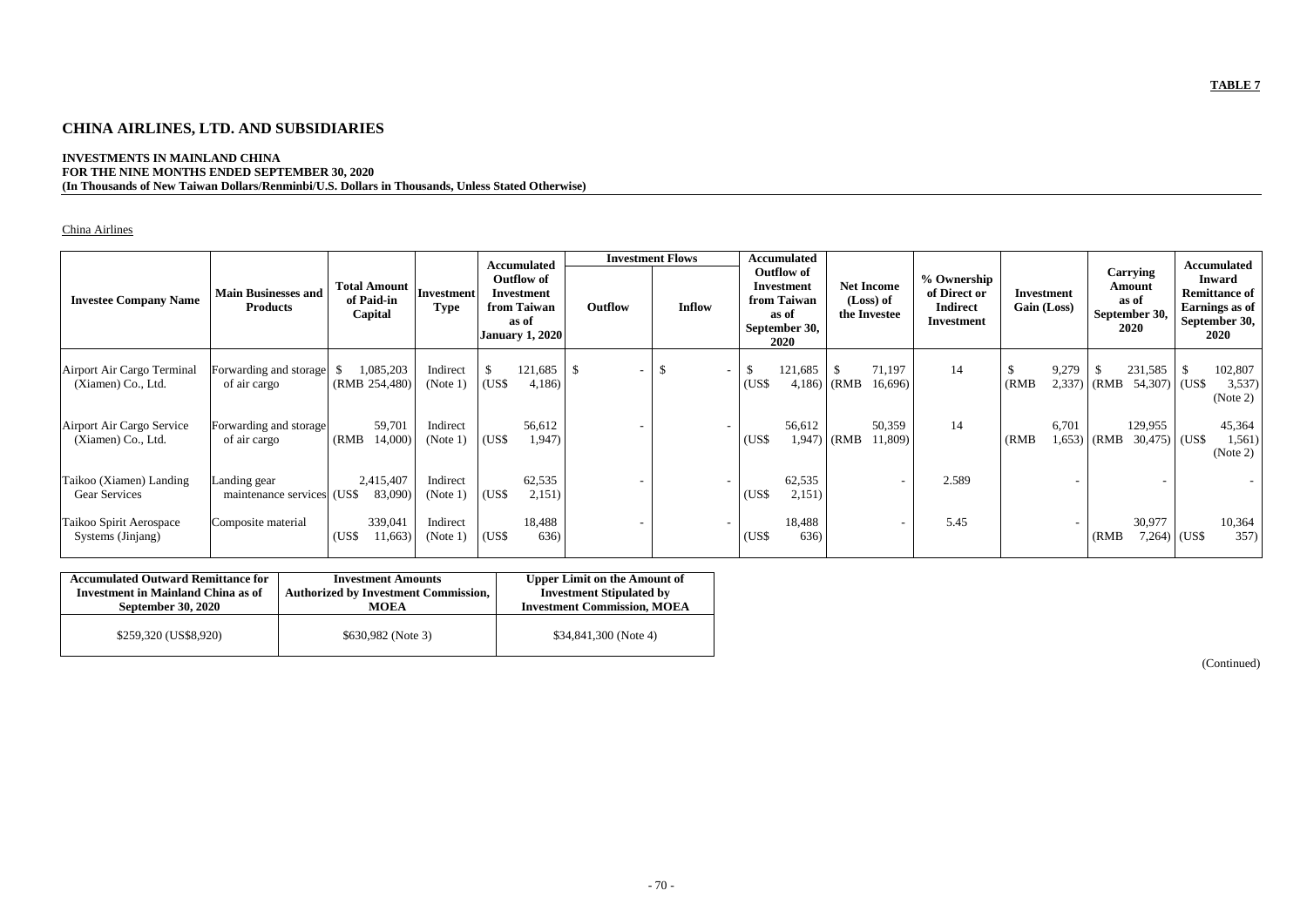### Taiwan Airport Services

| <b>Investee Company</b>                                                                             | Main Businesses and<br><b>Products</b>                                           | Paid-in Capital                                          | <b>Method of</b>                             | <b>Accumulated</b><br>Outward<br><b>Remittance for</b><br>Investment<br>Investment from Taiwan as<br>of January 1,<br>2020 | Outward | <b>Remittance of Funds</b><br><b>Inward</b> | <b>Accumulated</b><br><b>Outward</b><br><b>Remittance for</b><br>Investment<br>from Taiwan<br>as of<br>September 30,<br>2020 | <b>Net Income</b><br>(Loss) of the<br><b>Investee</b>                  | % Ownership<br>of Direct or<br><b>Indirect</b><br>Investment | Investment<br><b>Income</b> (Loss) | <b>Carrying</b><br>Amount as of<br>September 30,<br>2020                            | <b>Accumulated</b><br><b>Repatriation of</b><br>Investment<br>Income as of<br>September 30,<br>2020 |
|-----------------------------------------------------------------------------------------------------|----------------------------------------------------------------------------------|----------------------------------------------------------|----------------------------------------------|----------------------------------------------------------------------------------------------------------------------------|---------|---------------------------------------------|------------------------------------------------------------------------------------------------------------------------------|------------------------------------------------------------------------|--------------------------------------------------------------|------------------------------------|-------------------------------------------------------------------------------------|-----------------------------------------------------------------------------------------------------|
| Airport Air Cargo Terminal<br>(Xiamen) Co., Ltd.<br>Airport Air Cargo Service<br>(Xiamen) Co., Ltd. | Forwarding and storage<br>of air cargo<br>Forwarding and storage<br>of air cargo | 1,085,203<br>(RMB 254,480)<br>59,701<br>14,000)<br>(RMB) | Indirect<br>(Note 5)<br>Indirect<br>(Note 5) | 116,813<br>(US\$<br>4,018<br>56,010<br>1,927)<br>$(US\$                                                                    |         |                                             | 116,813<br>D<br>(US\$<br>56,010<br>(US\$                                                                                     | 71,197<br>$4,018$ (RMB<br>16,696<br>50,359<br>$1,927)$ (RMB<br>11,809) | 14<br>14                                                     | 9,968<br>(RMB)<br>7,050<br>(RMB)   | 229,723<br>$2,337$ (RMB 53,870) (US\$<br>129,810<br>$1,653$ (RMB<br>$30,440$ (US\$) | 132,010<br>4,541)<br>60,808<br>2,092)                                                               |

| <b>Accumulated Outward Remittance for</b><br><b>Investment in Mainland China as of</b><br><b>September 30, 2020</b> | <b>Investment Amounts Authorized by</b><br><b>Investment Commission, MOEA</b> | <b>Upper Limit on the Amount of</b><br><b>Investment Stipulated by</b><br><b>Investment Commission, MOEA</b> |  |  |  |  |
|---------------------------------------------------------------------------------------------------------------------|-------------------------------------------------------------------------------|--------------------------------------------------------------------------------------------------------------|--|--|--|--|
| $$172,823$ (US\$5,945)                                                                                              | $$172,823$ (US\$5,945)                                                        | $$214,060$ (Note 6)                                                                                          |  |  |  |  |

Note 1: The Company invested in Cal-Asia Investment, which, in turn, invested in a company located in mainland China.

Note 2: As of September 30, 2020, the inward remittance of earnings amounted to US\$3,536,561 and US\$1,560,538.

Note 3: The amounts comprised US\$19,828,324, RMB4,200,000 and NT\$36,666,667.

Note 4: The limit stated in the Investment Commission's regulation, "The Review Principle of Investment or Technical Cooperation in mainland China," is the larger of the Company's net asset value or 60% of the consolidated

Note 5: Taiwan Airport Services invested in Taiwan Airport Services (Samoa), which in return, invested in a company located in mainland China.

Note 6: The amounts of profit (loss) in RMB and U.S. dollars of assets are converted at the average exchange rates for the period.

(Concluded)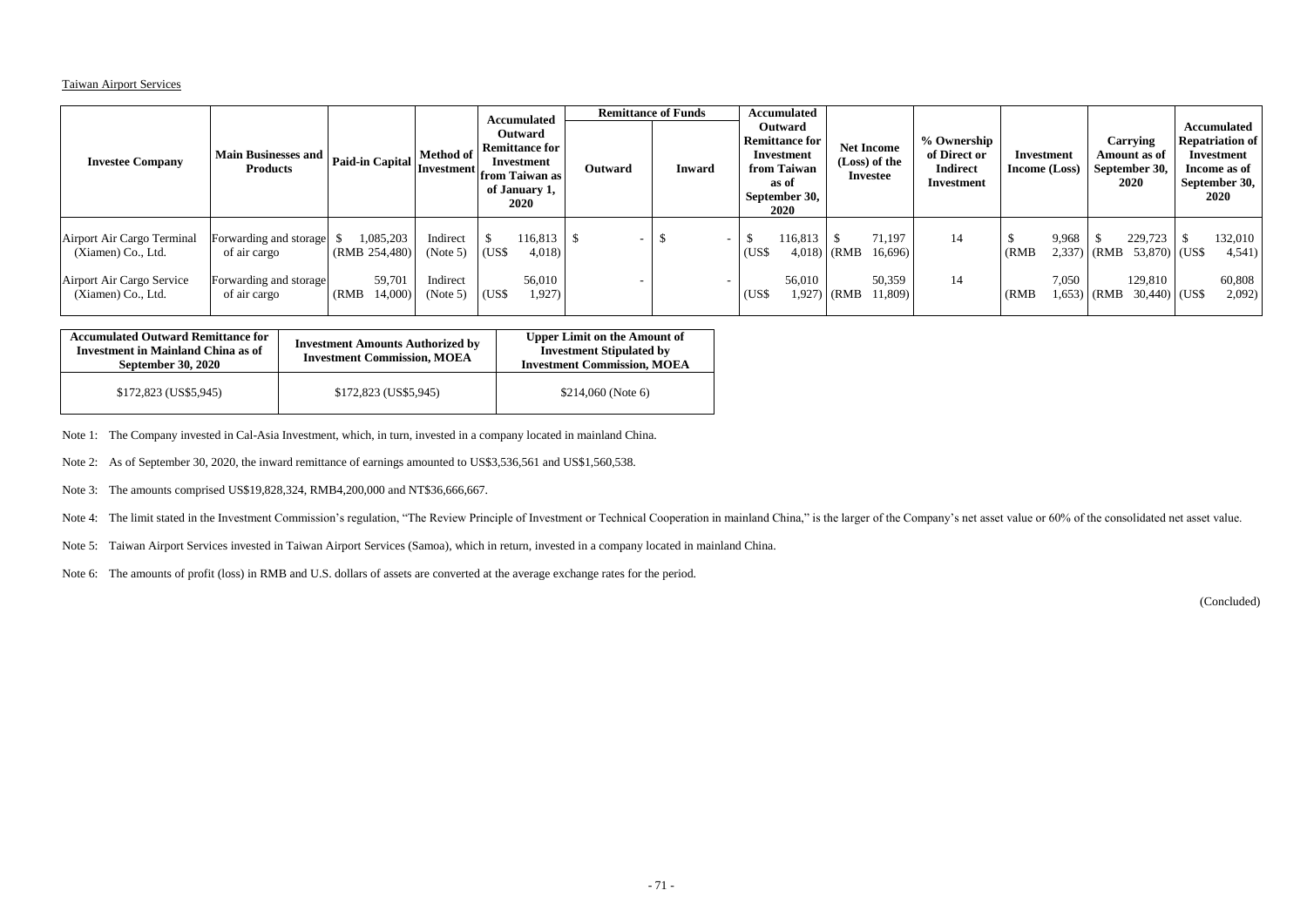## **TABLE 8**

# **CHINA AIRLINES, LTD. AND SUBSIDIARIES**

#### **BUSINESS RELATIONSHIPS AND IMPORTANT TRANSACTIONS BETWEEN CHINA AIRLINES, LTD. AND ITS SUBSIDIARIES FOR THE NINE MONTHS ENDED SEPTEMBER 30, 2020 (In Thousands of New Taiwan Dollars)**

| No.              | <b>Company Name</b>                    | <b>Related Party</b>                                                                                                                                                                                                                            | <b>Natural of</b><br>Relationship<br>(Note 1) | <b>Intercompany Transactions</b>                                                                                                                                                                                                |                                                                                            |                                                                                                                                                                                                                                                                                                      |                                                                 |
|------------------|----------------------------------------|-------------------------------------------------------------------------------------------------------------------------------------------------------------------------------------------------------------------------------------------------|-----------------------------------------------|---------------------------------------------------------------------------------------------------------------------------------------------------------------------------------------------------------------------------------|--------------------------------------------------------------------------------------------|------------------------------------------------------------------------------------------------------------------------------------------------------------------------------------------------------------------------------------------------------------------------------------------------------|-----------------------------------------------------------------|
|                  |                                        |                                                                                                                                                                                                                                                 |                                               | <b>Financial Statement Account</b>                                                                                                                                                                                              | Amount<br>(Note 2)                                                                         | <b>Transaction Criteria</b>                                                                                                                                                                                                                                                                          | % of Total<br>Consolidated<br><b>Total Revenue</b><br>or Assets |
| $\boldsymbol{0}$ | China Airlines, Ltd.                   | <b>Mandarin Airlines</b><br>Tigerair Taiwan Ltd.<br>Taoyuan International Airport Service<br>Dynasty Aerotech International Corp.<br>Taiwan Air Cargo Terminal<br>Cal Park<br>Taoyuan International Airport Service<br><b>Mandarin Airlines</b> | a<br>a<br>a<br>a                              | Other operating income<br>Other operating income<br>Terminal and landing fees<br>Terminal and landing fees<br>Other operating cost<br>Other operating cost<br>Accounts payable - related parties<br>Bonds payable - non-current | \$<br>108,868<br>197,809<br>752,110<br>262,714<br>450,877<br>159,974<br>194,275<br>125,000 | The same as ordinary transactions<br>The same as ordinary transactions<br>The same as ordinary transactions<br>The same as ordinary transactions<br>The same as ordinary transactions<br>The same as ordinary transactions<br>The same as ordinary transactions<br>The same as ordinary transactions | 0.16<br>0.24<br>0.88<br>0.31<br>0.53<br>0.19<br>0.06<br>0.04    |
|                  | Taiwan Air Cargo Terminal              | China Airlines, Ltd.                                                                                                                                                                                                                            | h                                             | Sales revenue                                                                                                                                                                                                                   | 450,877                                                                                    | The same as ordinary transactions                                                                                                                                                                                                                                                                    | 0.53                                                            |
| $\overline{2}$   | <b>Mandarin Airlines</b>               | <b>Taiwan Airport Services</b><br>China Airlines, Ltd.<br>China Airlines, Ltd.                                                                                                                                                                  | $\mathbf{c}$<br>b<br>h                        | Terminal and landing fees<br>Operating expense<br>Financial assets at amortized cost                                                                                                                                            | 113,570<br>108,868<br>125,000                                                              | The same as ordinary transactions<br>The same as ordinary transactions<br>The same as ordinary transactions                                                                                                                                                                                          | 0.13<br>0.16<br>0.04                                            |
| $\mathfrak{Z}$   | Taoyuan International Airport Services | China Airlines, Ltd.<br>China Airlines, Ltd.                                                                                                                                                                                                    | h<br>h                                        | Airport service revenue<br>Accounts receivable - related parties                                                                                                                                                                | 752,110<br>194,275                                                                         | The same as ordinary transactions<br>The same as ordinary transactions                                                                                                                                                                                                                               | 0.88<br>0.06                                                    |
| 4                | <b>Taiwan Airport Services</b>         | <b>Mandarin Airlines</b>                                                                                                                                                                                                                        | $\mathbf{C}$                                  | Operating revenue                                                                                                                                                                                                               | 113,570                                                                                    | The same as ordinary transactions                                                                                                                                                                                                                                                                    | 0.13                                                            |
| 5 <sup>5</sup>   | Dynasty Aerotech International Corp.   | China Airlines, Ltd.                                                                                                                                                                                                                            | <sub>b</sub>                                  | Operating revenue                                                                                                                                                                                                               | 262,714                                                                                    | The same as ordinary transactions                                                                                                                                                                                                                                                                    | 0.31                                                            |
| 6                | Cal Park                               | China Airlines, Ltd.                                                                                                                                                                                                                            | b                                             | Operating revenue                                                                                                                                                                                                               | 159,974                                                                                    | The same as ordinary transactions                                                                                                                                                                                                                                                                    | 0.19                                                            |
|                  | Tigerair Taiwan Ltd                    | China Airlines, Ltd.                                                                                                                                                                                                                            | b                                             | Operating expense                                                                                                                                                                                                               | 197,809                                                                                    | The same as ordinary transactions                                                                                                                                                                                                                                                                    | 0.24                                                            |

Note 1: Three categories of business relationships between China Airlines, Ltd. and its subsidiaries are as follows:

- a. Parent to subsidiaries.
- b. Subsidiaries to parent.
- c. Subsidiaries to subsidiaries.

Note 2: Intercompany transactions were eliminated in the consolidated financial statements.

Note 3: The Company only discloses transaction amounts or balances above \$100,000 thousand.